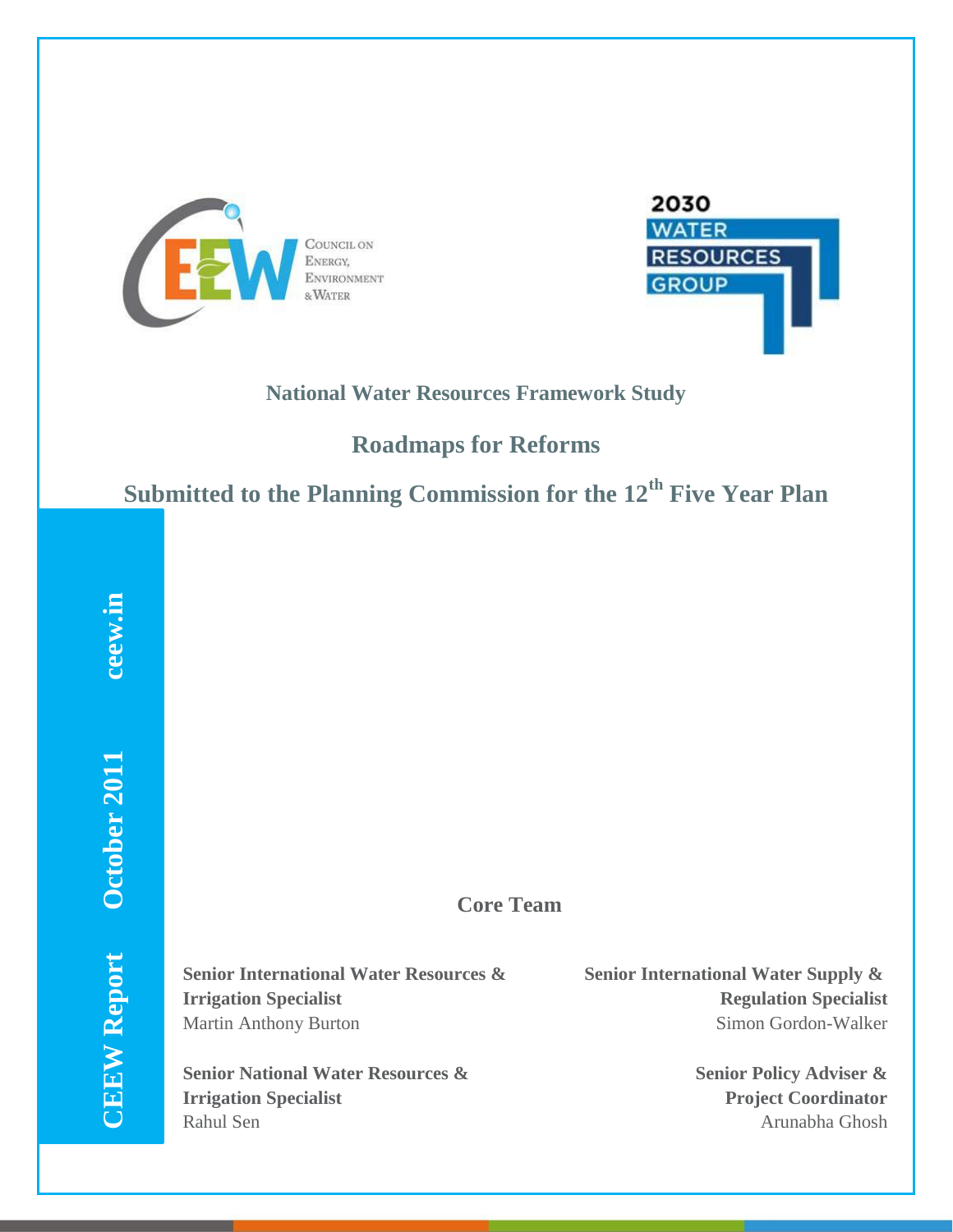Copyright © 2011 Council on Energy, Environment and Water

All rights reserved. No part of this publication may be reproduced, stored in a retrieval system or transmitted, in any form or by any means, electronic, mechanical, photocopying, recording or otherwise, without prior permission.

A report outlining roadmaps for reforms, based on a national water resources framework study for the Planning Commission, Government of India.

This report was prepared by the Council on Energy, Environment and Water with a research team comprising independent experts. The report was commissioned on the request of the Planning Commission of India to the 2030 Water Resources Group.

The views expressed in this report are those of the authors and do not necessarily reflect the views and policies of the Council on Energy, Environment and Water or of the 2030 Water Resources Group.

The Council on Energy, Environment and Water (CEEW) is an independent, not-for-profit, policy research institution. CEEW works to promote dialogue and common understanding on energy, environment and water issues in India, its region and the wider world, through high quality research, partnerships with public and private institutions, and engagement with and outreach to the wider public. For more information, visit [http://www.ceew.in.](http://www.ceew.in/)

*Administration*: Madhu Arya; Meena Sarkar *Layout design:* Sanyukta Raje *Cover design*: Narayan Gopalan

Council on Energy, Environment and Water Thapar House, 124, Janpath, New Delhi 110001, India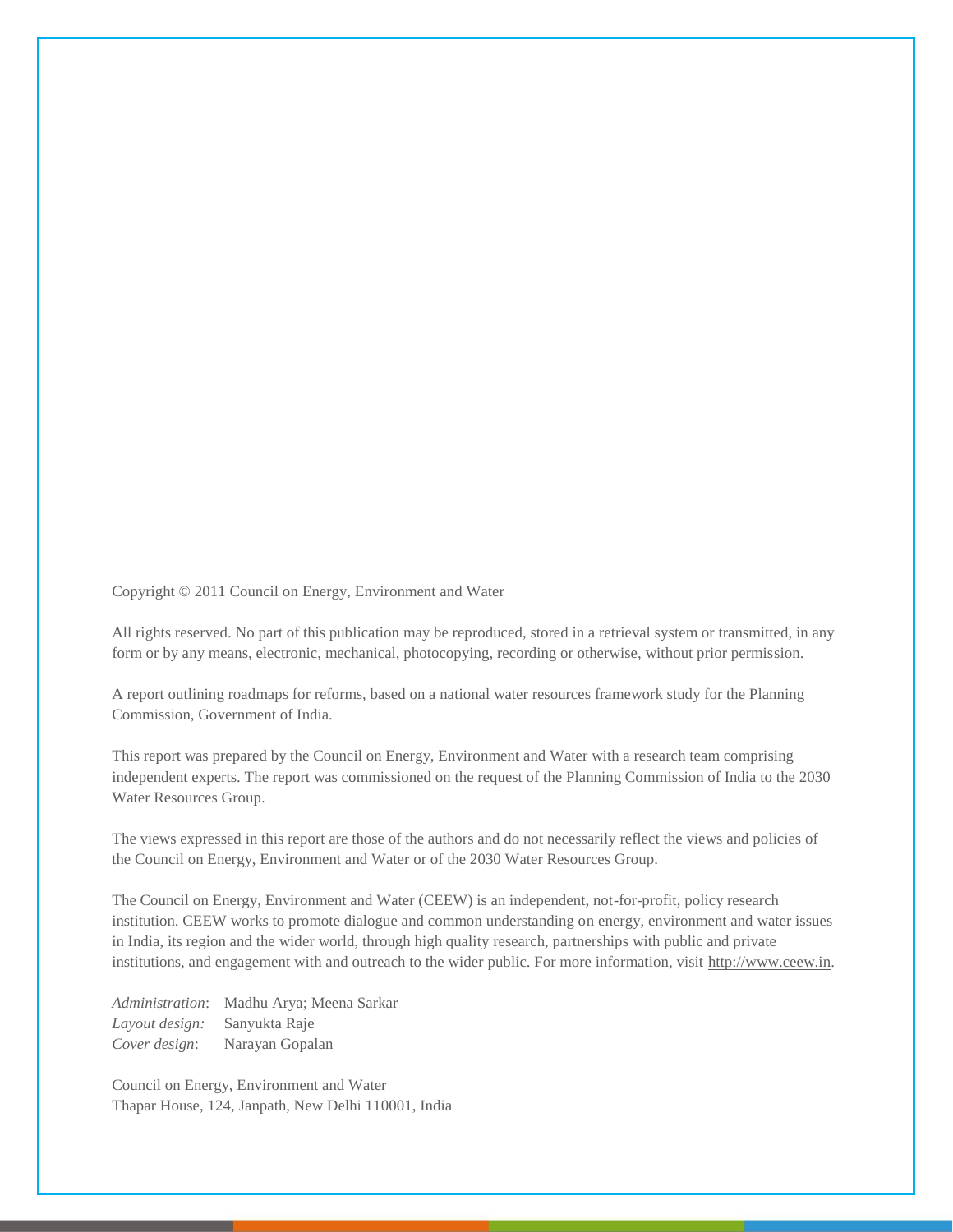#### **FOREWORD**

For India"s economic growth and human development to become sustainable, the holistic management of the nation"s water resources is critical. Two underlying trends underscore this imperative. First, looking forward over the next two decades, India"s growing demand for water will fall short of available and planned increases in supply by a significant percentage. Secondly, while agriculture is the lifeblood for a large share of our population, trends in urbanisation and industrialisation will put pressure on the sectoral allocation of water. How do we manage these pressures in a fair and equitable way? How can we develop a framework for the sustainable management of India"s national water resources? More importantly, how can we put our ideas into practice?

In September 2011, the Council on Energy, Environment and Water submitted a report to the Planning Commission of India titled *National Water Resources Framework Study*. The primary purpose of the report was to find the evidentiary basis for proposing reforms in the water sector. It was also important to answer questions that had direct relevance to policymakers. Through the 2030 Water Resources Group, CEEW had engaged with Dr Mihir Shah, Member, Planning Commission, to write a report that could serve as an input into the deliberations for the  $12<sup>th</sup>$  Five Year Plan. Based on the *NWRFS* report, the Planning Commission requested detailed roadmaps for reforms to outline a phased approach to reforming institutions for managing and governing India"s water resources. This is the resulting document. We are deeply grateful for Dr Shah"s guidance during this project.

The *Roadmaps for Reforms* report focuses on four key areas. The first roadmap, proposing a national water management reform programme, underscores the importance of a multi-level approach to water management. It covers reforms at the state level for water resources management, main system irrigation management, and on-farm irrigation management. The roadmap on ground water management outlines key elements of reform, such as agricultural feeder separation, rationalised power tariffs, more efficient pump sets, participatory management, and strengthened laws and institutions. The third roadmap on water utility management emphasises principles for water utilities, increased autonomy and accountability, benchmarking combined with performance monitoring, better delegation to the private sector for access to technology, systems and capital, and improved regulatory capacity. The final roadmap on water conservation in industry proposes a detailed classification system for businesses, performance audits, water reclamation strategies, incentives and penalties, and greater public awareness. Each roadmap presents reforms that are needed immediately and over the longer term, at times offering step-by-step action plans.

I congratulate the team comprising senior and independent international and national water experts: Dr Martin Anthony Burton, Mr Simon Gordon-Walker and Mr Rahul Sen. The team"s work was led and coordinated by CEEW"s CEO, Dr Arunabha Ghosh, who also provided overall sector policy guidance. CEEW thanks the 2030 Water Resources Group for making the resources available to produce this document in a short span of time. I hope that the two reports can trigger nationwide debate – and action – on the sustainable management of our water resources.

Suprast

Suresh P. Prabhu Chairperson, Council on Energy, Environment and Water

New Delhi 10 October 2011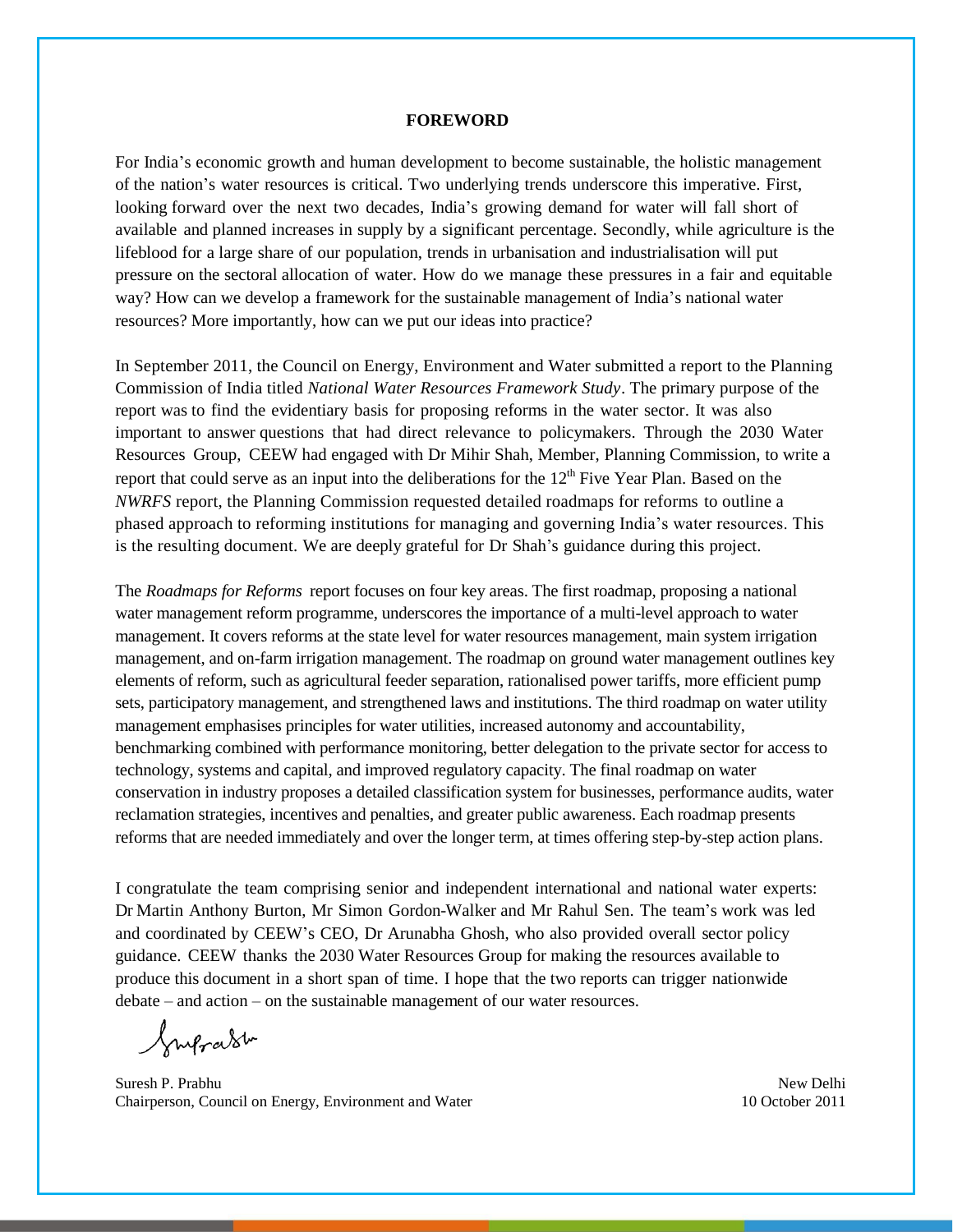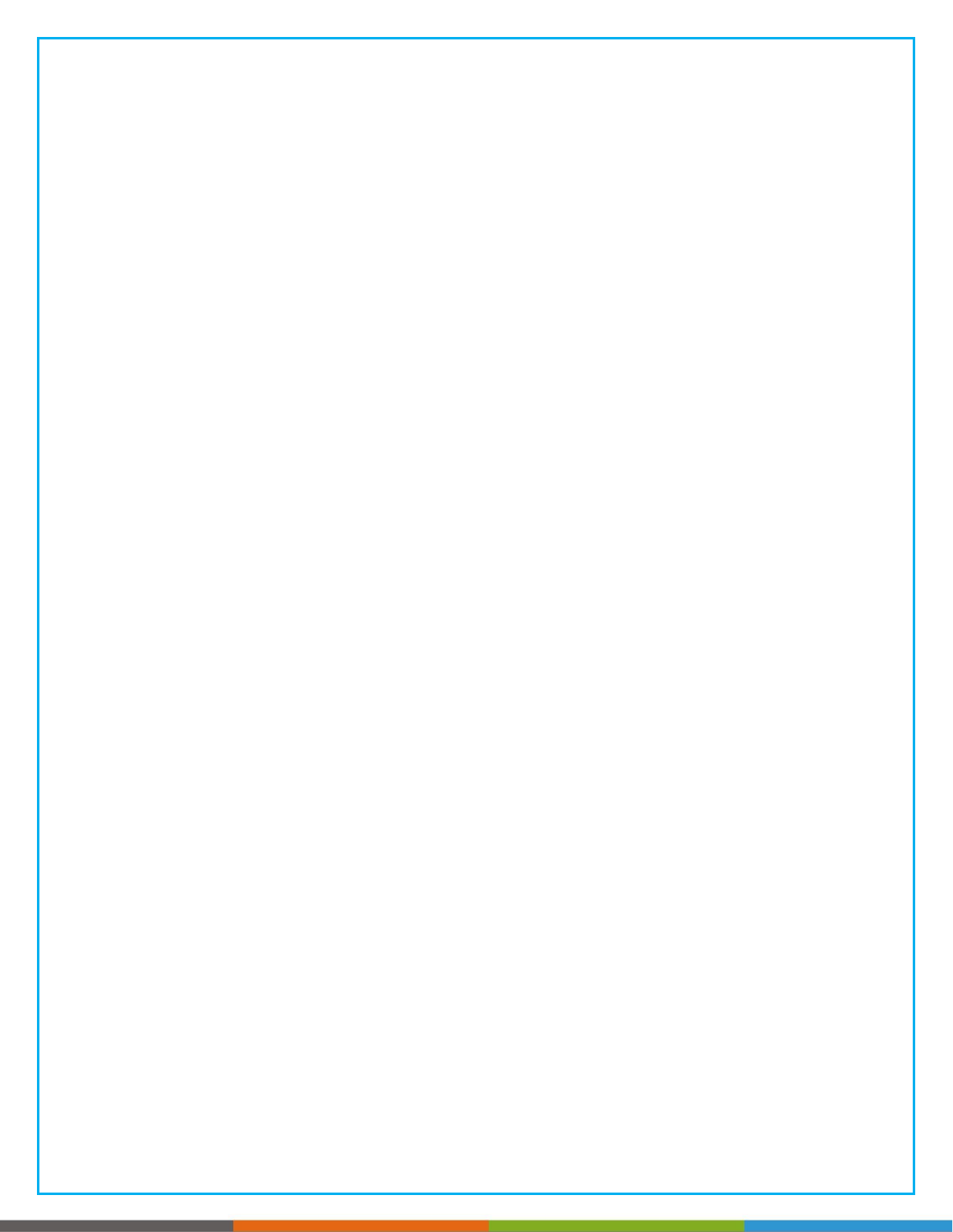# **CONTENTS**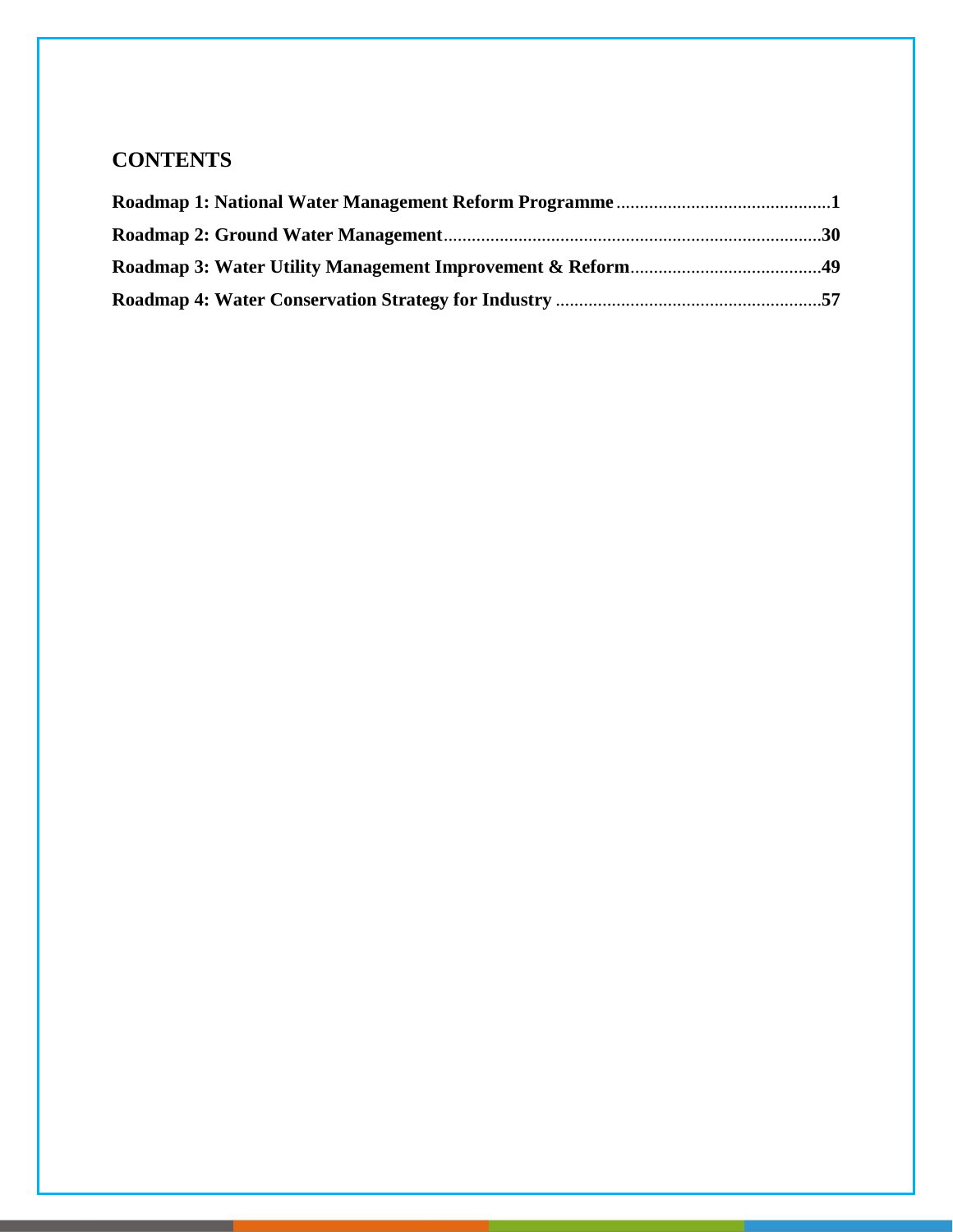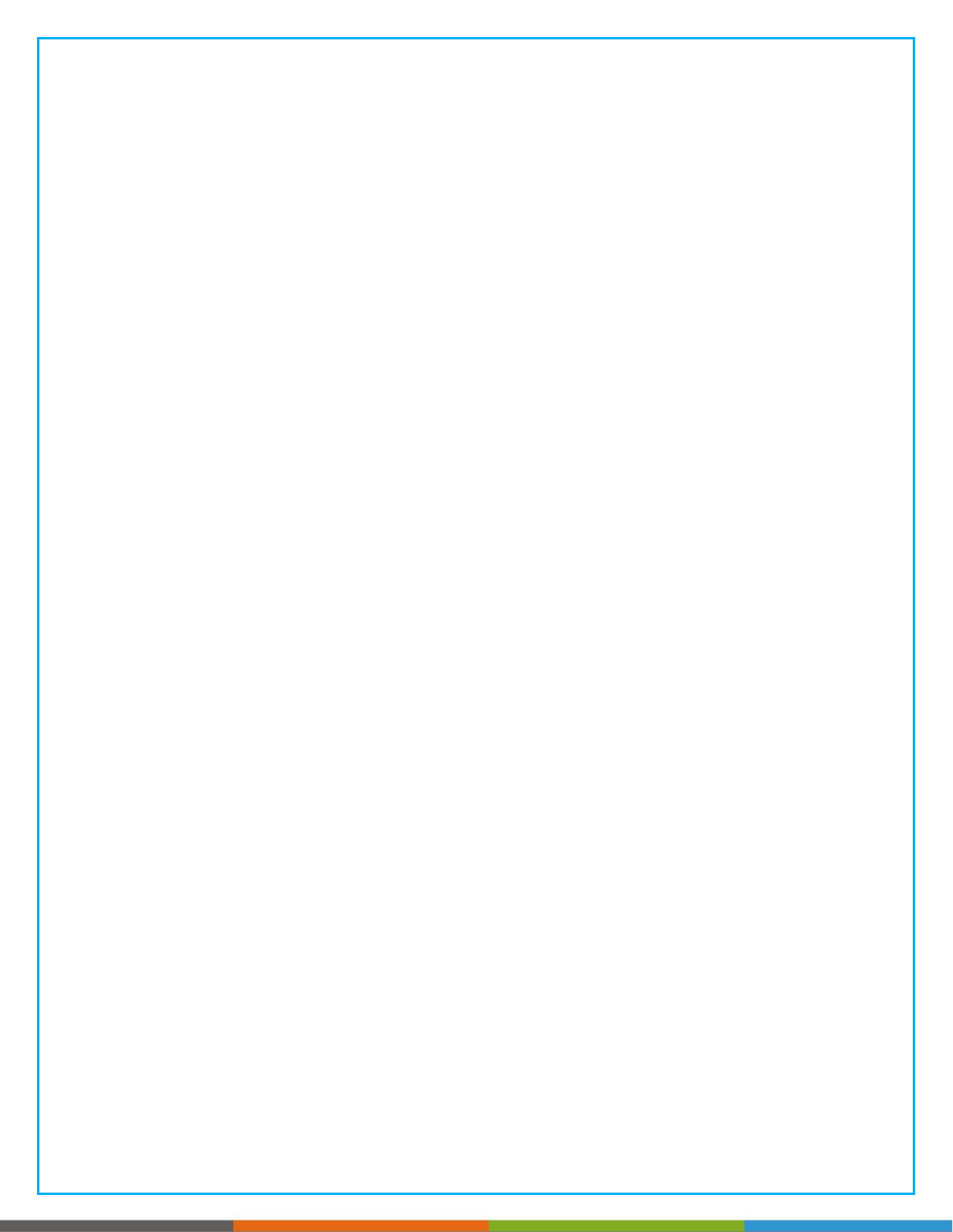# **National Water Resources Framework Study**

# Proposed roadmap for a

## **National Water Management Reform Programme**

| 1. |      |     |
|----|------|-----|
| 2. |      |     |
|    | 2.1. |     |
|    | 2.2. |     |
|    | 2.3. |     |
|    | 2.4. |     |
|    | 2.5. |     |
| 3. |      |     |
|    | 3.1. |     |
|    | 3.2. |     |
|    | 3.3. |     |
|    | 3.4. |     |
|    | 3.5. |     |
| 4. |      |     |
|    | 4.1. |     |
|    | 4.2. |     |
|    | 4.3. |     |
|    | 4.4. |     |
|    | 4.5. |     |
| 5. |      |     |
|    | 5.1. |     |
|    |      | .22 |
|    | 5.3. |     |
|    | 5.4. |     |
|    | 5.5. |     |
|    |      |     |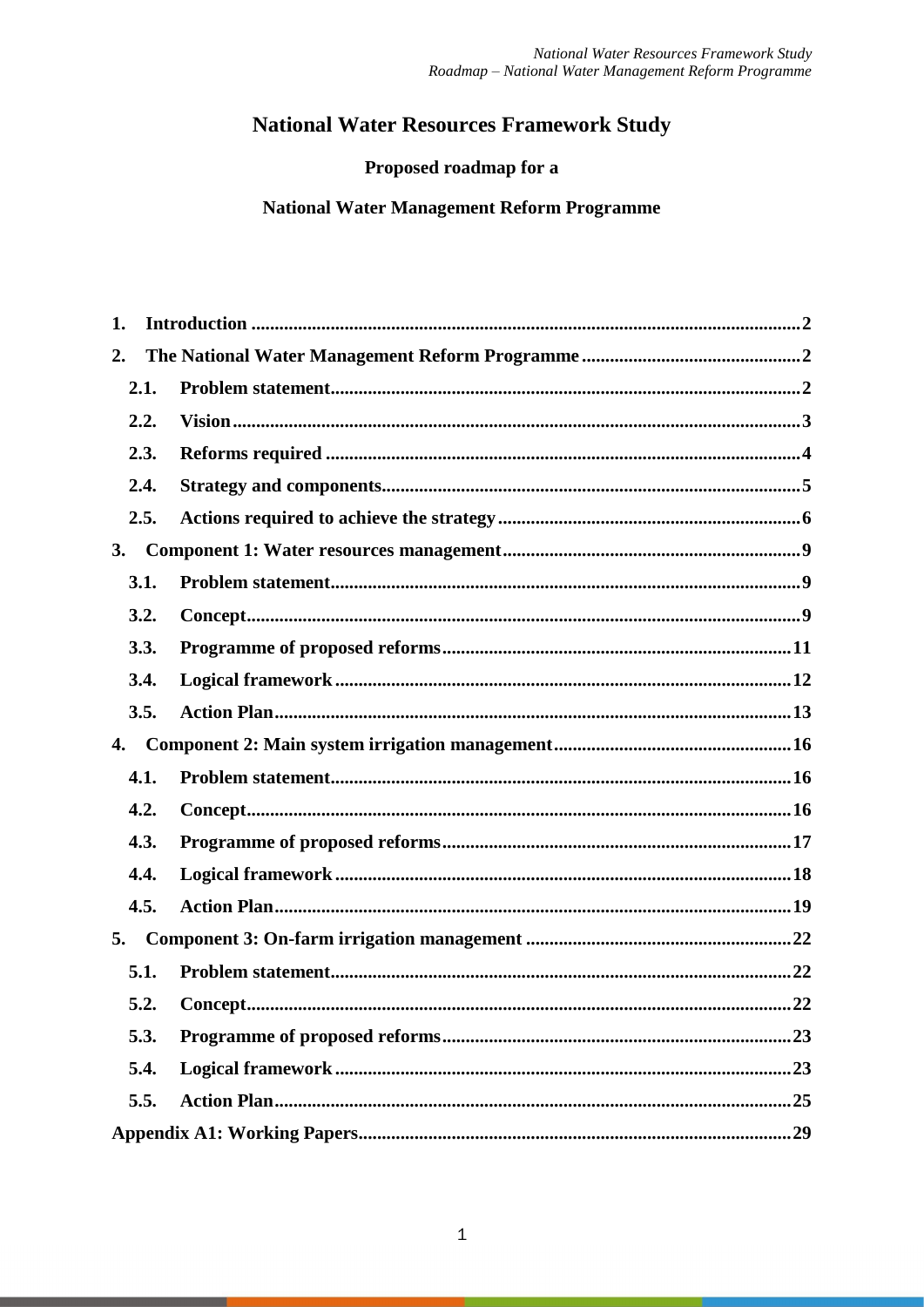# <span id="page-7-0"></span>**1. Introduction**

This paper provides a detailed roadmap for reform of water management in India. The roadmap covers reform in the areas of water resources (both surface and groundwater), main system irrigation and on-farm $1$  irrigation.

The paper is based on studies carried out at the request of the National Planning Commission. $2$  These studies are summarised in a series of working papers as detailed in Appendix A1 which provide the background information, detail and arguments for the proposals set out in this paper.

The paper defines the problems to be addressed with regard to water management in India and then goes on to propose a vision for the future and an associated route to achieving this vision. The proposed route for reform is broken down into individual roadmaps for each component comprising identification of the problem, a concept and programme for reform and an action plan (with a logical framework) for implementation of the reform.

By its nature the reforms outlined will require concerted action in the short, medium and long-term. In this regard the individual roadmaps have been separated into work that can be commenced and completed within the  $12<sup>th</sup>$  Five Year Plan and work that will take longer to complete.

It is hoped that the proposals detailed in this report can form the basis for a National Water Management Reform Programme (NWMRP) targeted at addressing the growing crisis in the water sector.

# <span id="page-7-1"></span>**2. The National Water Management Reform Programme**

# <span id="page-7-2"></span>**2.1. Problem statement**

-

India is fast running out of utilizable water resources. There is considerable room for improving the management and use of the available water supplies in order to close the growing gap between demand and supply. If measures are not put in place soon to close this gap it is anticipated that the level of conflict over water will increase and economic development of the country and individual states will be impaired. With increasing water scarcity the level of service provision to water users, whether in the irrigation, domestic or industrial<sup>3</sup> sectors, is likely to deteriorate further unless early mitigation measures are taken.

<sup>&</sup>lt;sup>1</sup> On-farm relates to the irrigation systems and command area managed by water users associations and farmers, namely minor and distributary canals and watercourses.

<sup>&</sup>lt;sup>2</sup> The National Water Resources Framework Study was carried out under the rubric of the 2030 Water Resources Group (WRG), a coalition of international organisations, civil society organisations and private sector entities. The emphasis of the WRG is to develop an integrated factbase on the potential levers and costs for reducing water scarcity across all sectors. The NWRF Study focused on a detailed analysis of the institutional, legal, regulatory and capacity deficiencies in water-related sectors in India. The study covered large scale irrigation, groundwater management, river basin and water resources management, urban and industrial water supply and conservation, regulatory and legal reforms, and the role of a possible National Water Commission.

<sup>&</sup>lt;sup>3</sup> The Planning Commission foresees the need for industry to create 3-4 million additional jobs for a growing urban population, yet in many states water supply for industry is being constrained.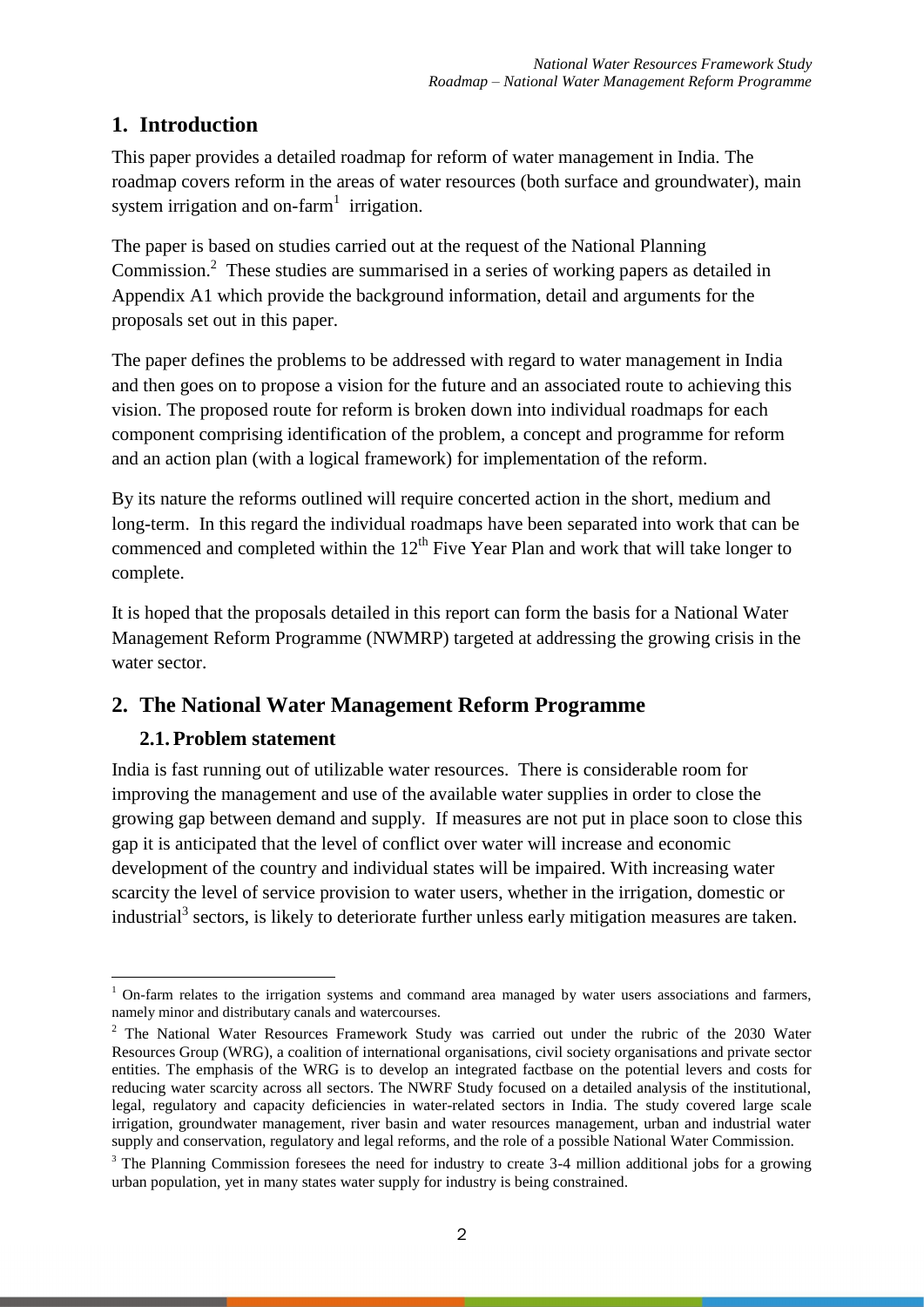There is a failure of management of water at all levels, often because the focus has been on construction rather than management as the solution to water scarcity. Water resources management at the river basin, sub-basin and catchment levels is dominated by irrigation, with insufficient coordinated management of the surface and groundwater resources to ensure fair access for all uses and users.

In the irrigation sector there is waste of water which could be used more productively elsewhere.<sup>4</sup> This waste occurs at the main system level in a failure to plan and manage systems for conjunctive use of surface and groundwater, and an inability to measure and quantify water delivery to accurately match irrigation demands. At the on-farm level water users associations are failing to schedule irrigation water and maintain the systems to provide reliable, timely and adequate water supplies to farmers. Farmers in their turn are using flood irrigation where other more efficient irrigation methods would be more applicable, and giving excessive application of irrigation to their crops. Though generally more efficient and productive than surface water, groundwater is being mined and groundwater levels are falling year-on-year due to a failure to manage the renewable and abstracted volumes in the aquifers.

In the domestic water supply sector few communities have a 24/7 water supply, rotation and rationing of supplies is the norm. Water is being lost in transmission, and through unauthorised abstraction. In the industrial sector water supplies are limited and polluted wastewater from industry is posing an increasing risk, both to the natural water environment and to the potential for reuse downstream.

In all sectors there are problems with the setting, recovery and use of water charges. In the irrigation sector the level of the water charge is often inadequate to cover the required expenditure on system management, operation and, in particular, maintenance. This low level is compounded by costly and out-of-date assessment and collection methods and by poor levels of fee recovery, often only 20-30 per cent of the assessed amount. As a result there are insufficient funds for maintenance; systems deteriorate, service delivery worsens and water users see little point in paying a service fee for a water supply that does not match their needs.

## <span id="page-8-0"></span>**2.2. Vision**

-

The nation"s water resources will be properly managed at all levels for the benefit of all uses and users. Water resources allocation will be fair and transparent, with water users participating in the decision-making processes. Irrigation, the largest user of the available water resources, will be efficient and productive in its use of water, thereby releasing water for other productive uses in river basins. Water resources planning and management will be carried out by a cadre of water resources specialists supported by the latest technology including remote sensing, computer modelling, GIS and modern communication systems.

<sup>&</sup>lt;sup>4</sup> The "Water Footprint Assessment" methodology might be an important tool to measure the complete water use in a product across all steps in the supply chain. Moreover, this approach can help not only to calculate water use, but also assess the sustainability and risk of such use and the strategic responses necessary to mitigate the risks. See [www.waterfootprint.org.](http://www.waterfootprint.org/)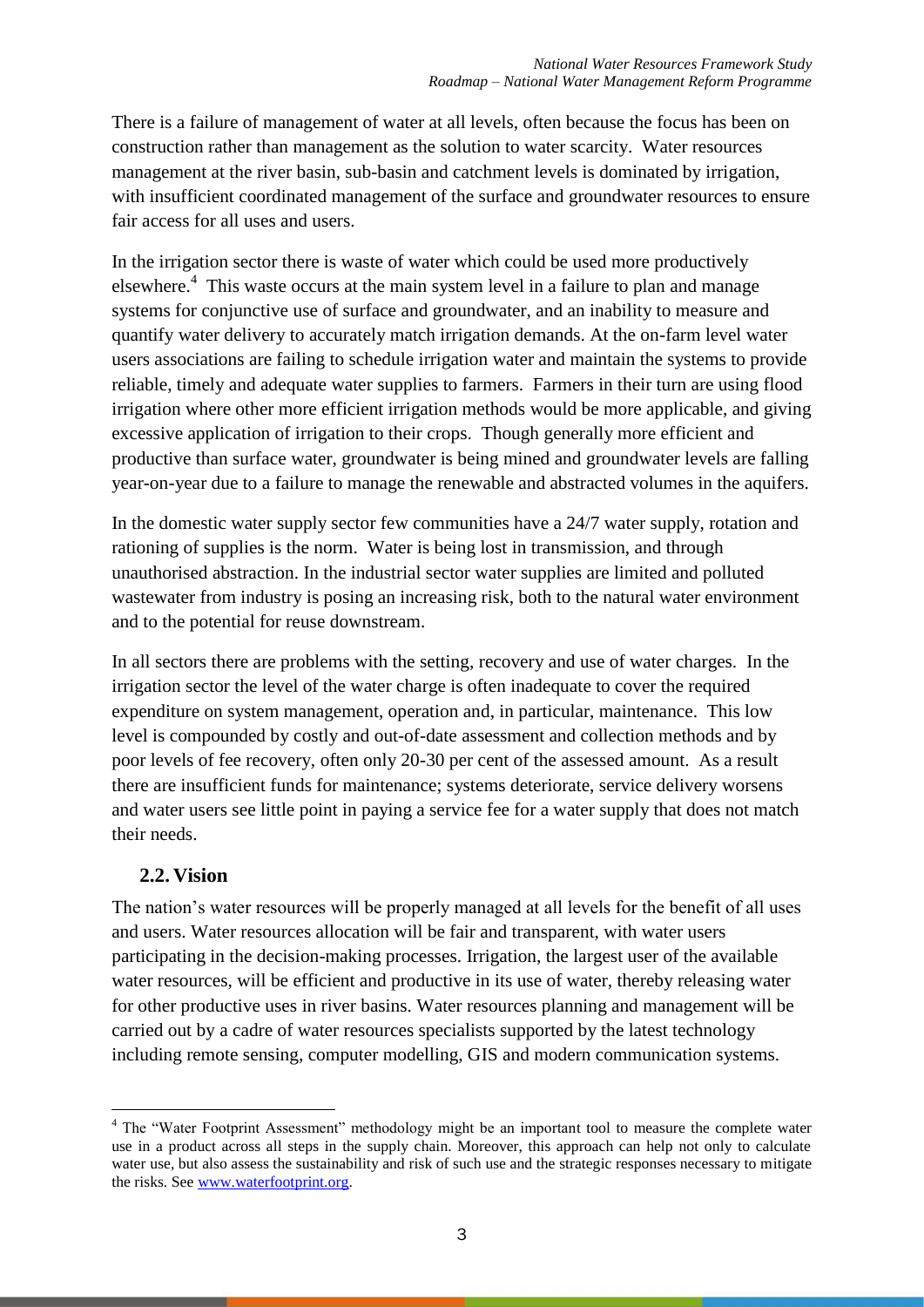Though the proportion of water available for domestic and industrial use will increase, water distribution efficiency will be high and transmission losses minimised. In industry water use will be closely monitored, with on-site recycling of water and wastewater discharges to water bodies within stated norms.

The water environment, both surface and groundwater, will be protected from pollution and managed to protect the natural ecosystems.

In all cases service fees collected from users will cover the full economic cost of the service provision. Where appropriate, taxes will be levied by government on water utilities and/or water users to cover the operation costs of water resources management.

Water management will be based on the principles of *partnership*, *service delivery*, *transparency and accountability,* and *sustainability*, with users demanding good levels of service and willing to pay the service fees required to provide such service.

## <span id="page-9-0"></span>**2.3. Reforms required**

To achieve the vision the following reforms are required in the water resources, main system and on-farm irrigation sectors:

|  | Water resources |
|--|-----------------|
|--|-----------------|

- Separate water resources management from irrigation;
- Create a Water Resources Department which is focussed on water resources management for all uses and users equally;
- Planning and management of water resources for all uses and users, based on hydraulic boundaries (river basins, sub-basins, catchments, groundwater aquifers)
- Increase participation in decision-making by nongovernmental organisations and civil society.
- Irrigation Department (ID) focussed on management rather than construction;
- ID transformed into a service delivery organisation, viewing farmers as clients rather than beneficiaries;
- ID working in partnership with Water Users Associations (WUAs);
- ID focussed on performance management for increased agricultural production and productivity of water use.
- Participatory Irrigation Management (PIM) transformed into Irrigation Management Transfer (IMT);
- PIM Acts redrafted to reflect the move towards IMT;
- WUAs discussing and agreeing their own charter;
- WUAs setting, collecting and utilising irrigation service fees;
- Separate roles for WUA governance and management;

On-farm irrigation management

Main system irrigation

management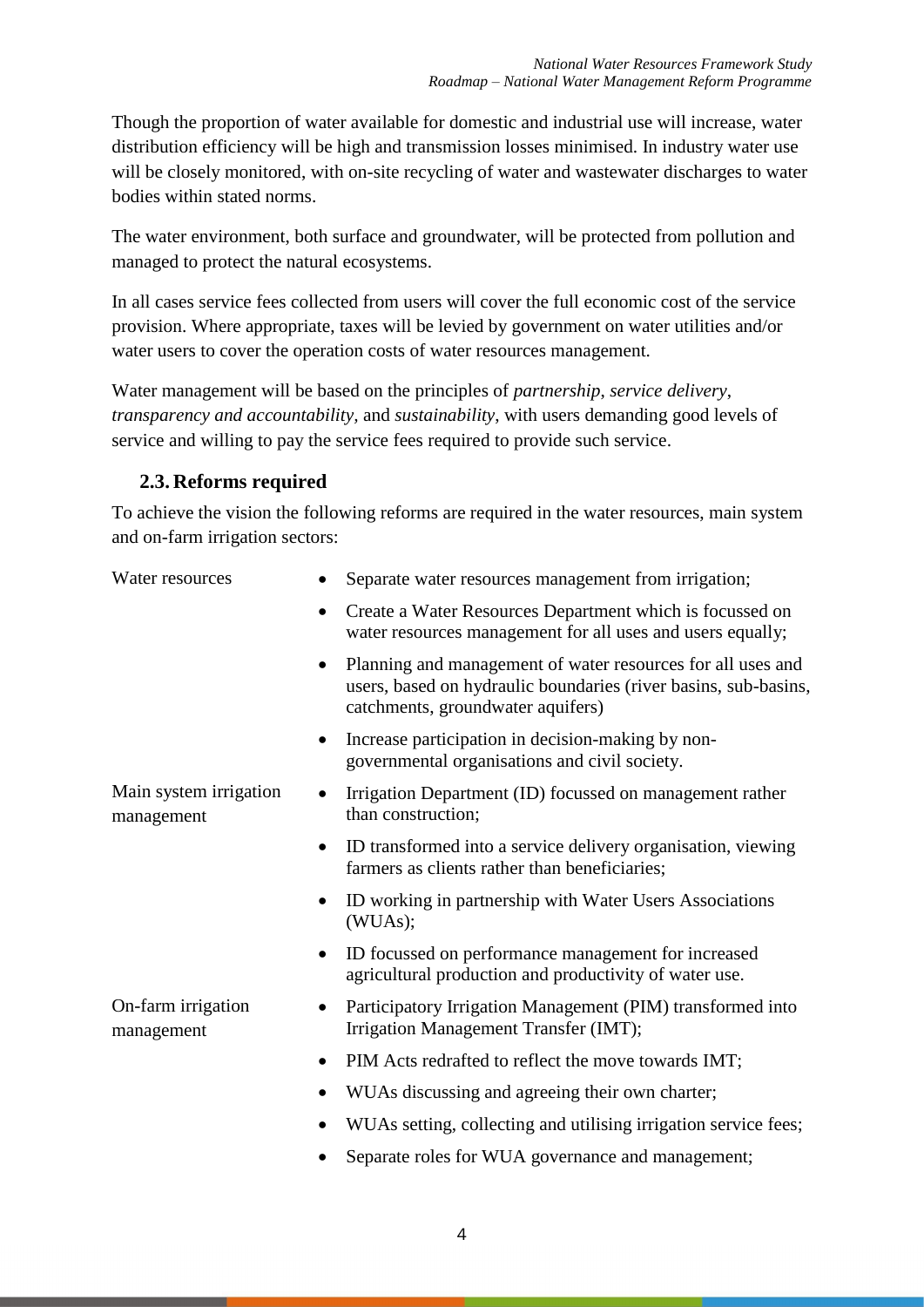- WUAs appointing their own Secretary (not an ID Engineer);
- WUAs employing paid staff to manage water distribution and system maintenance.

#### <span id="page-10-0"></span>**2.4. Strategy and components**

The strategy to achieve the vision comprises the following components:

- Improved water resources management at the state and river basin levels, taking account of environmental needs;
- Improved management and use of surface and groundwater resources at the irrigation scheme level, with attention focussed on management of the main system and management at the on-farm level;
- Improved management and control of groundwater resources<sup>5</sup>.

The fundamental element of the strategy is institutional reform which seeks to rationalise and modernise the approach to management of water, at all levels. In many river basins, subbasins and states the utilisable water resources have been fully developed. River basins are closing, or have closed<sup>6</sup>, leaving few opportunities for creation of additional water supplies, with the result that the already developed resources have to be more efficiently and productively used, and therefore better managed.

The proposed institutional reforms seek to achieve a number of objectives: (i) to change the legal and institutional framework so as to provide an enabling environment that facilitates better management; (ii) to change attitudes and mindsets from a focus on construction to a focus on management; (iii) to broaden the focus on water resources planning, management and development to a process which covers all uses and users of water, not just irrigation; (iv) to move towards performance-based management in which key deliverables are identified, measured and delivered for all water systems.

It is recognised that institutional reform takes time and that a step-by-step approach is required if the proposed reforms are to be accepted and adopted. For this reason the reforms and actions for each component are divided into actions for the short, medium and long term.

It is proposed that a National Water Commission be created to provide for over-arching monitoring and management of the water management reform programme. This Commission will have the responsibility of monitoring each state's progress towards the required objectives and providing advice and guidance where required to keep the programme on track. A detailed description of the NWC"s role and functions is available in Working Paper 13 of the National Water Resources Framework Study Report.

 $\overline{a}$ 

<sup>&</sup>lt;sup>5</sup> The roadmap for groundwater is provided in a separate paper.

<sup>&</sup>lt;sup>6</sup> A closed river basin is one in which all the utilizable water resources have been developed and allocated.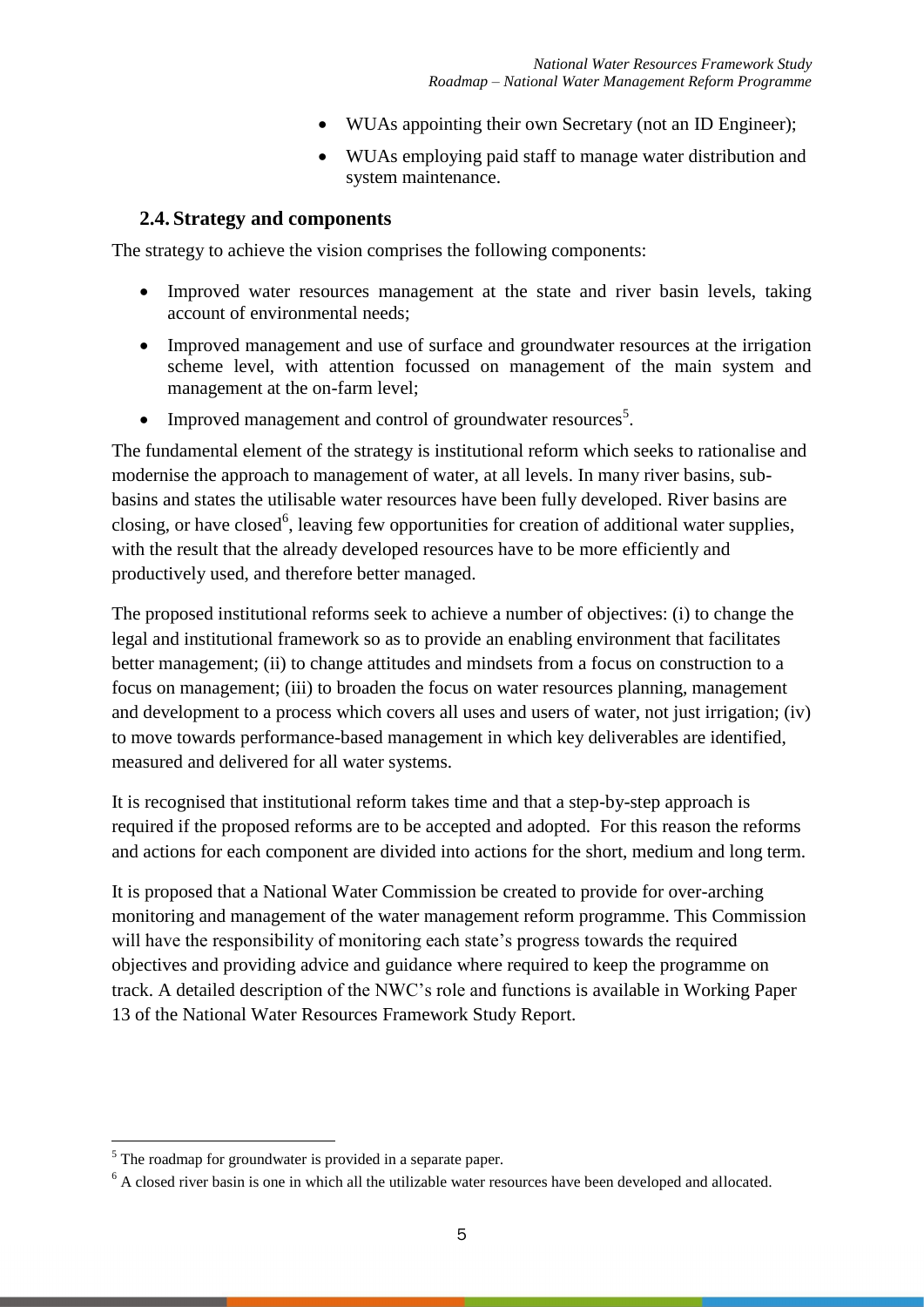## <span id="page-11-0"></span>**2.5. Actions required to achieve the strategy**

To achieve the strategy a variety of activities are proposed in relation to water resources management, main system management and on-farm management as summarised in Table 1 and detailed in the following sections.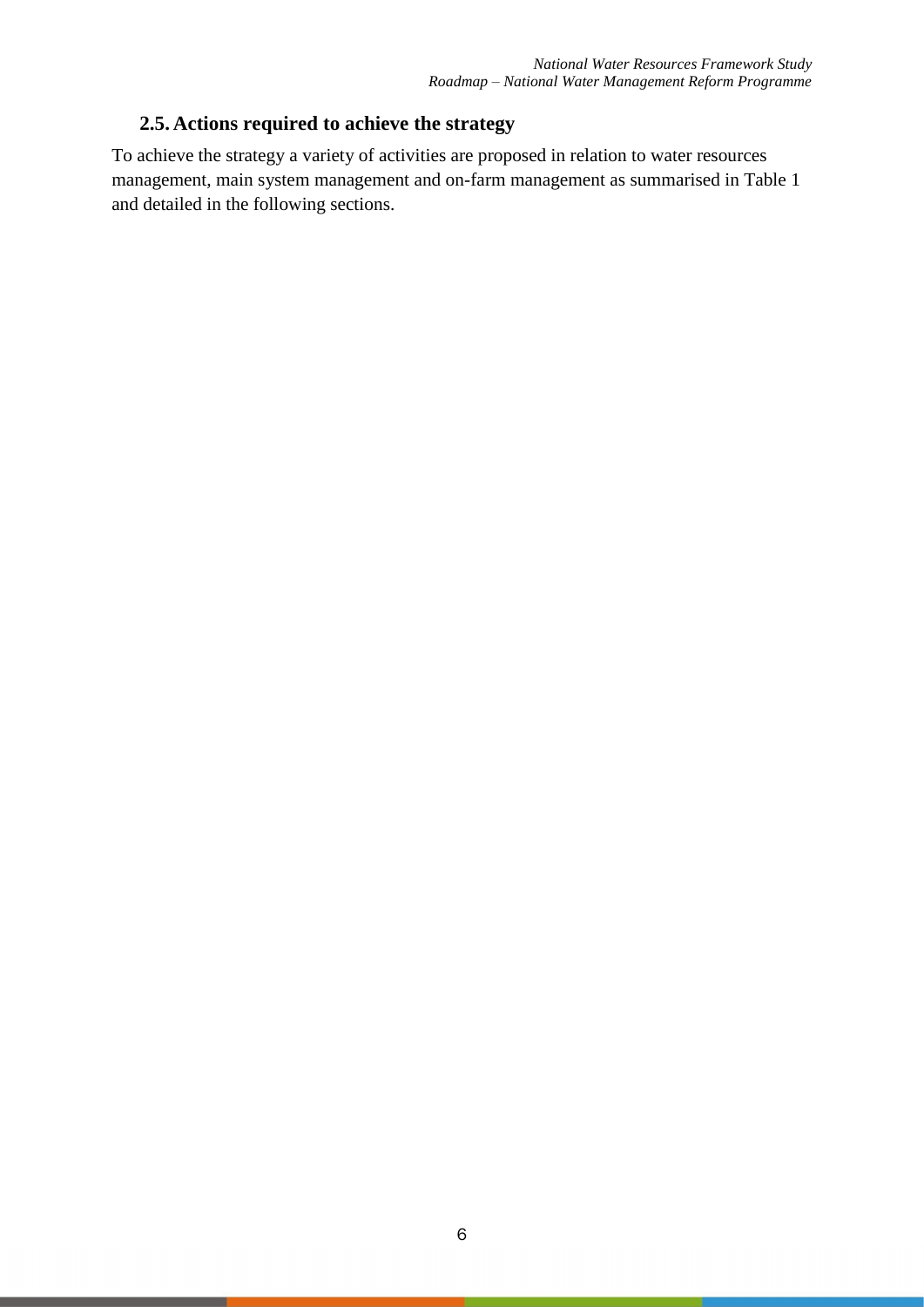| Component                               | <b>Purpose</b>                                                                                   | <b>Action</b>                                                                                                                                                                                                                                                                                                                                                                                                                                                                                                                                                                                                 | <b>Outcomes/Indicators</b>                                                                                                                                                                                                                                                                                                                                                                                                                                                                                                      | <b>Inputs</b>                                                                                                                                                                                                                                                                                                                                                                                                                                                  |
|-----------------------------------------|--------------------------------------------------------------------------------------------------|---------------------------------------------------------------------------------------------------------------------------------------------------------------------------------------------------------------------------------------------------------------------------------------------------------------------------------------------------------------------------------------------------------------------------------------------------------------------------------------------------------------------------------------------------------------------------------------------------------------|---------------------------------------------------------------------------------------------------------------------------------------------------------------------------------------------------------------------------------------------------------------------------------------------------------------------------------------------------------------------------------------------------------------------------------------------------------------------------------------------------------------------------------|----------------------------------------------------------------------------------------------------------------------------------------------------------------------------------------------------------------------------------------------------------------------------------------------------------------------------------------------------------------------------------------------------------------------------------------------------------------|
| Water resources<br>management           | Strengthen water<br>resources<br>management in<br>each state                                     | • Raise awareness and gain consensus on water<br>resources management (WRM) amongst politicians<br>and senior civil servants<br>• Form State Water Councils (SWCs)<br>• Form an adequately resourced water resources<br>management wing in the Irrigation Department (ID)<br>as interim measure.<br>• Form River Basin Councils (RBCs) in each state<br>and prepare River or Sub-Basin Plans<br>• Prepare new legislation (Water Resources Act)<br>• Implement the reforms as set out in the Water                                                                                                            | • Awareness raised and consensus reached<br>on approach to water resources<br>management<br>• State Water Councils formed and<br>constituted<br>• WRD formed and functioning<br>• RBCs formed and functioning, River<br>Basin Plans produced.<br>• State Water Resources Management Plans<br>produced.<br>• Water Resources Act drafted, discussed                                                                                                                                                                              | • Workshops organised by Planning<br>Commission<br>• Government Order to form SWC issued<br>• New staff appointed and trained for water<br>resources branch in the ID<br>• Technical assistance provided for WRM<br>• Technical assistance to form RBCs<br>• Technical assistance (legal) in drafting<br>Water Resources Act                                                                                                                                   |
|                                         |                                                                                                  | Resources Act.                                                                                                                                                                                                                                                                                                                                                                                                                                                                                                                                                                                                | and enacted                                                                                                                                                                                                                                                                                                                                                                                                                                                                                                                     |                                                                                                                                                                                                                                                                                                                                                                                                                                                                |
| Main system<br>irrigation<br>management | Enhance scheme<br>and main system<br>performance                                                 | • Form management wing within the ID with specified<br>remit to enhance performance of built irrigation<br>schemes<br>• Sign service agreements with WUAs<br>• Prepare scheme water management plans<br>• Apply modern technologies in water management<br>and maintenance<br>• Establish discharge measurement network and<br>collect service fees based on volume delivered<br>• Prepare asset management plans for each system<br>• Establish value of lost production due to inadequate<br>maintenance and poor service delivery<br>• Establish procedures for performance assessment<br>and benchmarking | • Management wing formed in ID and<br>functions defined<br>• Number of service agreements signed<br>• Number of water management plans<br>prepared<br>• Discharges being measured and WUAs<br>invoiced on basis of volume delivered<br>• Number of asset management plans<br>prepared and in use<br>• Reports on value of lost production<br>· Performance indicators defined, data<br>collected, processed, analysed and report<br>produced<br>• Measurable change (improvement) in<br>individual scheme performance over time | • Training on:<br>o establishing service agreements<br>o water management plans<br>o asset management plans<br>o performance assessment processes<br>and procedures, and benchmarking<br>• Equipment and software (computers;<br>remote sensing, GIS, MIS, etc. software)<br>• Training in use and application of modern<br>technologies.<br>• Guidelines and participatory management<br>tools for benchmarking scheme<br>performance<br>• Technical advisors |
| On-farm<br>irrigation<br>management     | Formation of<br>active and<br>effective WUAs<br>managing on-farm<br>operation and<br>maintenance | • Raise awareness of IMT within ID and gain<br>consensus and support on way forward<br>• Revised PIM/IMT legislation<br>• Assist WUAs in preparing their Charters<br>• Establish WUA Regulatory Authority (RA)<br>• Strengthen WALMIs and train staff in IMT, water<br>management and maintenance<br>• Establish and train WUA Support Units (SUs) at<br>Circle/District level in ID<br>• Form and train WUA support team at Sub-Divisional<br>level                                                                                                                                                          | • Awareness raised and agreement reached<br>on support for IMT and WUAs<br>• Revised Act enacted<br>• WUA RA formed and functioning<br>• Number of WALMIs strengthened and<br>trained<br>• Number of WUA SUs formed<br>• Number of WUA SU staff trained and<br>active<br>• Number of WUA support teams formed<br>• Number of effective and functioning                                                                                                                                                                          | • Technical advisors (WUA formation and<br>support, sociologists, water management)<br>• Training for WALMI staff.<br>• Technical assistance on revisions to the<br>PIM Act, preparation of Charters, WUA<br><b>Regulatory Authority</b><br>• Staff for WUA Support Units<br>• Staff for WUA support teams at Sub-<br>Divisional level                                                                                                                         |

#### **Table 1: Summary of National Water Management Reform Programme components, purpose, actions, outcomes, indicators and inputs**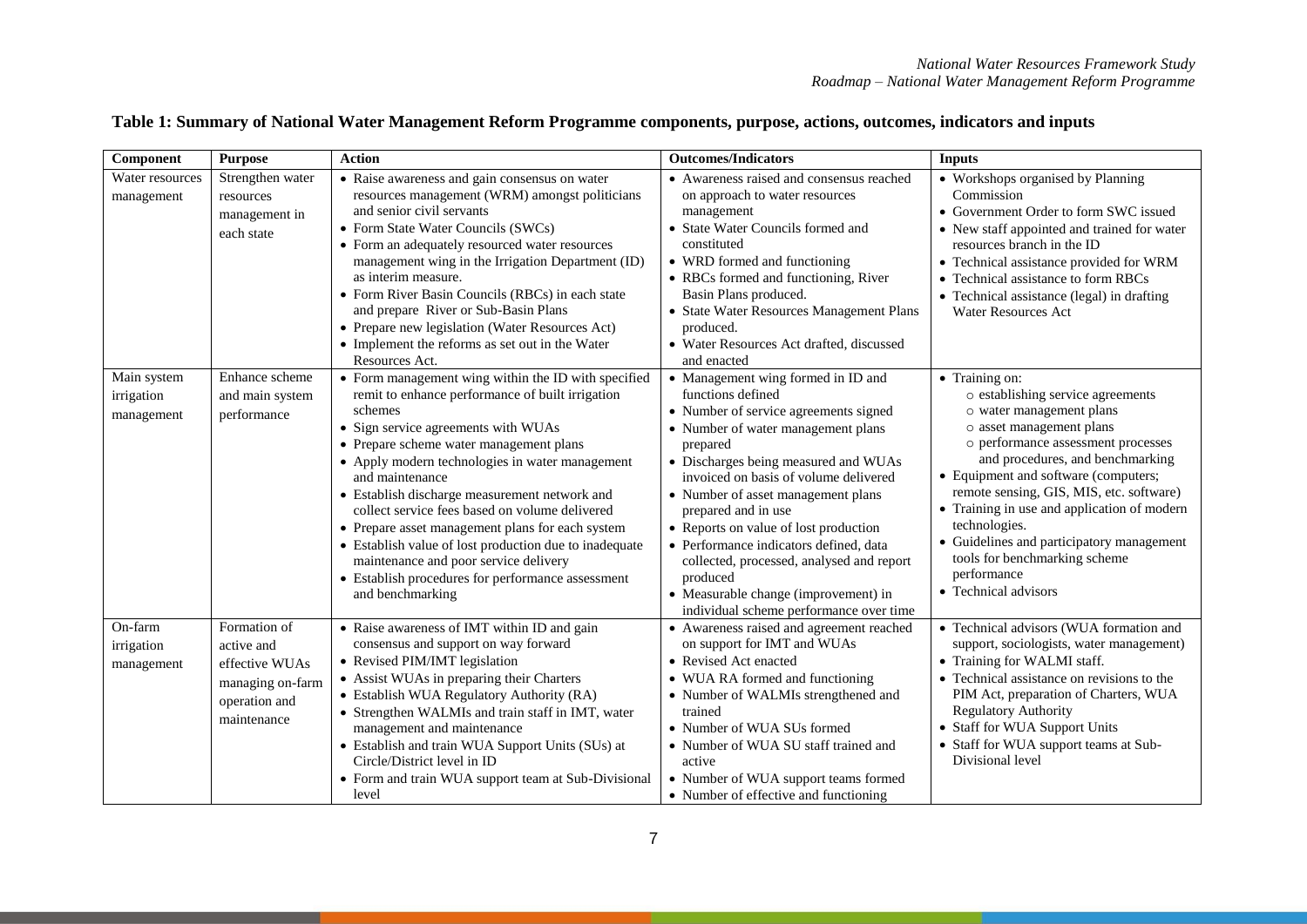| • Carry out awareness campaign with water users and<br>re-engage with PIM/IMT<br>• Establish chak-based representative system<br>• Budgeting, fee setting and fee collection by WUAs<br>• Establish procedures for progress and performance<br>monitoring by WUAs<br>Implement improved water management procedures<br>• Prepare and implement maintenance and asset<br>management plans | WUAs that are:<br>○ Setting budgets and fees<br>$\circ$ Collecting fees<br>$\circ$ Employing O&M staff<br>• Identifying, costing and addressing<br>maintenance needs<br>o Assessing progress and performance<br>o Implementing improved water<br>management plans and procedures |  |
|------------------------------------------------------------------------------------------------------------------------------------------------------------------------------------------------------------------------------------------------------------------------------------------------------------------------------------------------------------------------------------------|----------------------------------------------------------------------------------------------------------------------------------------------------------------------------------------------------------------------------------------------------------------------------------|--|
|------------------------------------------------------------------------------------------------------------------------------------------------------------------------------------------------------------------------------------------------------------------------------------------------------------------------------------------------------------------------------------------|----------------------------------------------------------------------------------------------------------------------------------------------------------------------------------------------------------------------------------------------------------------------------------|--|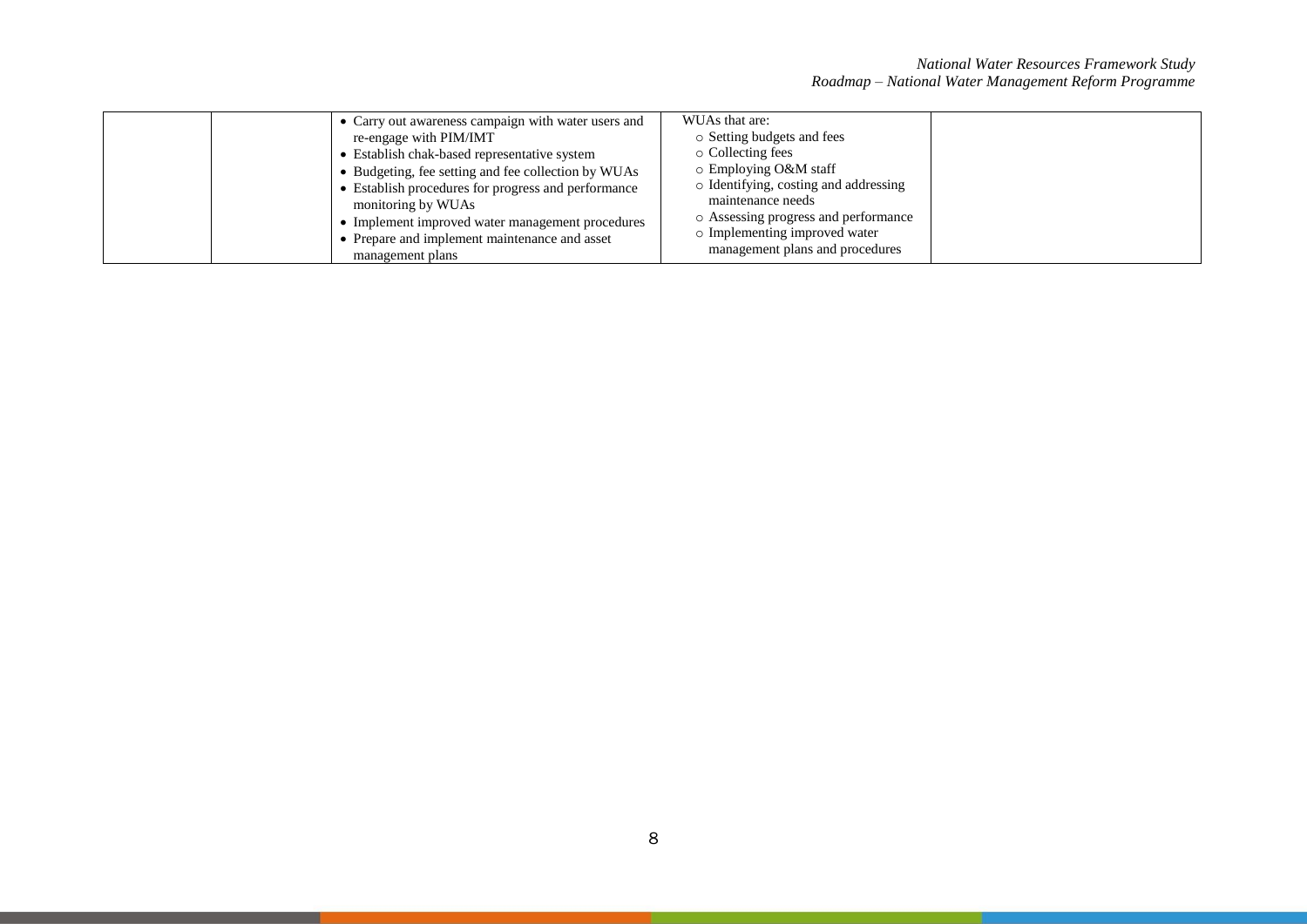## <span id="page-14-0"></span>**3. Component 1: Water resources management**

#### <span id="page-14-1"></span>**3.1. Problem statement**

Abstraction of water from surface and groundwater sources in river basins and aquifers across a number of states in India has exceeded or is nearing renewable limits. Water scarcity is common, and conflict over the allocation and use of water resources between sectors is growing. There is increasing demand for water for domestic and industrial use, and pressure on the irrigation sector to give up water for these other uses, including allowances for environmental flows.

As the level of water scarcity grows so too does the need for more holistic and integrated management of the resource. With growing urban populations<sup>7</sup> working in the industrial and support services sectors it is no longer appropriate for one sector (irrigation) to dominate the discourse on water resources development and use.

### <span id="page-14-2"></span>**3.2. Concept**

-

There is a need to separate the water resources development and management functions from the service delivery functions and to build capacity in water resources management. As the historically dominant institution in the water resources sector the Irrigation Department (ID) needs to reform and restructure itself into two separate entities – the Water Resources Department (WRD) and the Irrigation Service Department (ISD).

As outlined and discussed in Working Paper 6 (Water Resources Management), a new framework for water resources management is proposed whereby responsibility for water resources management will be a state function based on river basin planning and management principles. As outlined in Figure 1 it is proposed that each state establishes a State Water Council<sup>8</sup> responsible for policy formulation and decision-making with an executive, the Water Resources Department (WRD), responsible for day-to-day water resources planning and management. The State Water Council (SWC) would comprise representatives from the key stakeholders involved with the water sector, including government, civil society and water users. The WRD would be responsible for establishing River Basin Councils (RBCs) on river basins, sub-basins (tributaries) or parts of river basins lying within the State boundaries, and would assist the RBCs with the preparation of River Basin Plans and liaison with neighbouring states' RBCs on the same river systems. Sub-offices of the WRD, termed Basin Water Administration (BWA) offices would act as the secretariat to the RBCs, and would also carry out the required functions of the WRD at the basin or sub-basin level. The RBCs would comprise basin level representatives of the key stakeholders involved in the water sector, including local government, civil society and water users.

 $<sup>7</sup>$  It is anticipated that by 2030 40 percent of the population will be living in urban centres, increasing to between</sup> 48-60 percent by 2050.

<sup>&</sup>lt;sup>8</sup> Many states already have such a body. In Madhya Pradesh it is termed the State Water Utilization Committee, in Andhra Pradesh the Water Management Committee and in Maharashtra the State Water Council.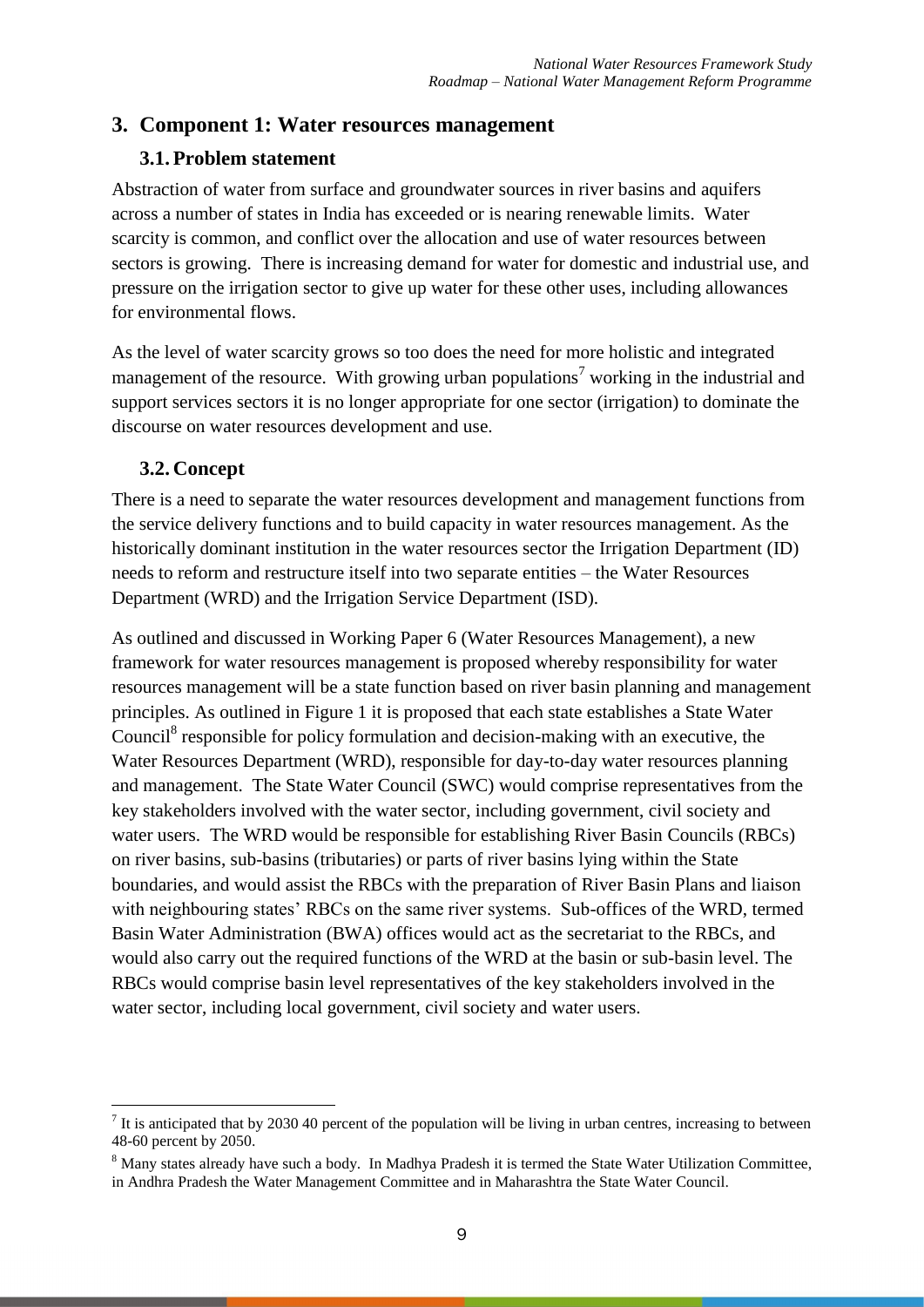

**Figure 1: Proposed organisational framework for water resources management in each State**

The WRD would be the professional body responsible for water resources planning and management within each State. The main functions of the WRD would include: assisting and coordinating RBCs in the preparation of River Basin Plans; collecting and maintaining records of river and stream flows, water abstractions and wastewater disposal into water bodies; determining of available water resources, including probability analysis; issuing of licenses for water abstraction<sup>9</sup> and wastewater disposal; monitoring quantity and quality of river flows, water abstractions and wastewater disposal; maintaining registers of water use, wastewater discharge and hydraulic infrastructure; establishing and maintaining water resources information systems.

The WRD would be staffed with water resources professionals, including: water resources engineers; environmental scientists and engineers; hydrologists; hydrogeologists; civil engineers; IT specialists; remote sensing and GIS specialists; and water resources modellers.

 $\overline{a}$ 

<sup>9</sup> Licenses (entitlements) would be issued for a fixed term and would be determined based on the dependable supply level of the water source. Licenses would be subject to certain conditions of use, including terms of use during drought periods.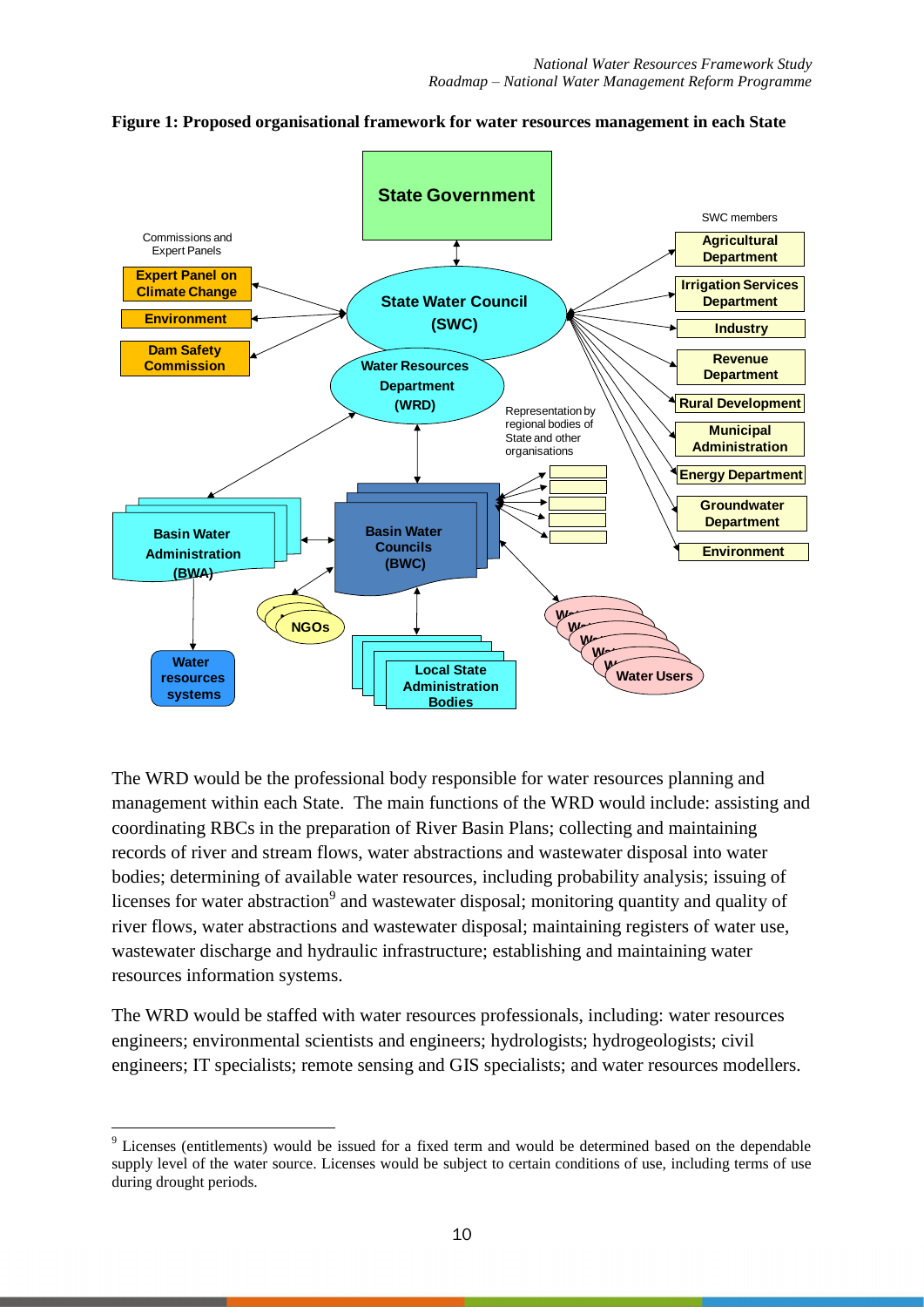To facilitate the proposed water resources management framework a Water Resources Act, separate from the current Irrigation Act, will be required in each state. The Water Resources Act will cover the use, protection and development of water resources to provide guaranteed, adequate and safe water for the population, protection of the environment and rational development of the water resources within or allocated to the state. To satisfy these objectives the Water Resources Act will: (i) establish principles for the development, use and management of water resources; (ii) define the competencies of government and other bodies in water resources planning, development and use; (iii) set in place the procedures to be followed for preparing a water policy, strategy and plan for the state; (iv) define the uses of surface and groundwater resources and how these will be regulated; (v) define procedures for licensing and charging for water use and wastewater disposal; (vi) define measures for the protection of water resources from pollution and depletion; (vii) define procedures for planning and management of emergency situations, such as floods and droughts; (viii) detail procedures and penalties for violations of the law; (ix) detail obligations and procedures for working with other states and national government on water resources.

### **3.3. Programme of proposed reforms**

<span id="page-16-0"></span>The proposed programme of reforms is divided into reforms for the  $12<sup>th</sup>$  Five Year Plan and reforms over the longer term (Table 2). The programme foresees the establishment of separate branches for water resources management, irrigation management and irrigation development within the Irrigation Department, followed in due course by separation of the Water Resources Department from the Irrigation Department once the Water Resources Act is enacted.

|           | Reforms to be included in the 12 <sup>th</sup> Five Year Plan | Reforms to be initiated in the longer term |                                                |  |  |  |  |  |  |
|-----------|---------------------------------------------------------------|--------------------------------------------|------------------------------------------------|--|--|--|--|--|--|
| $\bullet$ | Initiation of the National Water Management                   | $\bullet$                                  | Separation of the WRB from the Irrigation      |  |  |  |  |  |  |
|           | Reform Programme (NWMRP);                                     |                                            | Department to become the Water Resources       |  |  |  |  |  |  |
|           | Separation of the Irrigation Department in                    |                                            | Department (WRD);                              |  |  |  |  |  |  |
|           | participating states into three branches: (i) Water           | $\bullet$                                  | Implementation of the Act - licensing water    |  |  |  |  |  |  |
|           | Resources Branch (WRB); (ii) Irrigation Services              |                                            | abstractions and wastewater disposal, planning |  |  |  |  |  |  |
|           | Branch (ISB); and (iii) Irrigation Development                |                                            | and management, monitoring, regulation, etc.   |  |  |  |  |  |  |
|           | Branch (IDB);                                                 |                                            |                                                |  |  |  |  |  |  |
|           | Formation of State Water Councils, with the                   |                                            |                                                |  |  |  |  |  |  |
|           | WRB as the secretariat with designated                        |                                            |                                                |  |  |  |  |  |  |
|           | responsibility for water resources management in              |                                            |                                                |  |  |  |  |  |  |
|           | the state:                                                    |                                            |                                                |  |  |  |  |  |  |
|           | Capacity building of the WRB<br>through                       |                                            |                                                |  |  |  |  |  |  |
|           | recruitment and training;                                     |                                            |                                                |  |  |  |  |  |  |
|           | Formation of River Basin<br>Councils<br>and                   |                                            |                                                |  |  |  |  |  |  |
|           | preparation of River Basin Plans;                             |                                            |                                                |  |  |  |  |  |  |
| ٠         | Drafting and consultation on a Water Resources                |                                            |                                                |  |  |  |  |  |  |
|           | Act and allied revisions to the Irrigation Act;               |                                            |                                                |  |  |  |  |  |  |
| ٠         | Support for education and training establishments             |                                            |                                                |  |  |  |  |  |  |
|           | to build capacity in the water resources sector;              |                                            |                                                |  |  |  |  |  |  |
|           | Enactment of Water Resources Act and revisions                |                                            |                                                |  |  |  |  |  |  |
|           | to Irrigation Act.                                            |                                            |                                                |  |  |  |  |  |  |

|  | Table 2: Proposed 12 $^{\rm th}$ Five Year Plan and longer term reforms in water resources management |
|--|-------------------------------------------------------------------------------------------------------|
|  |                                                                                                       |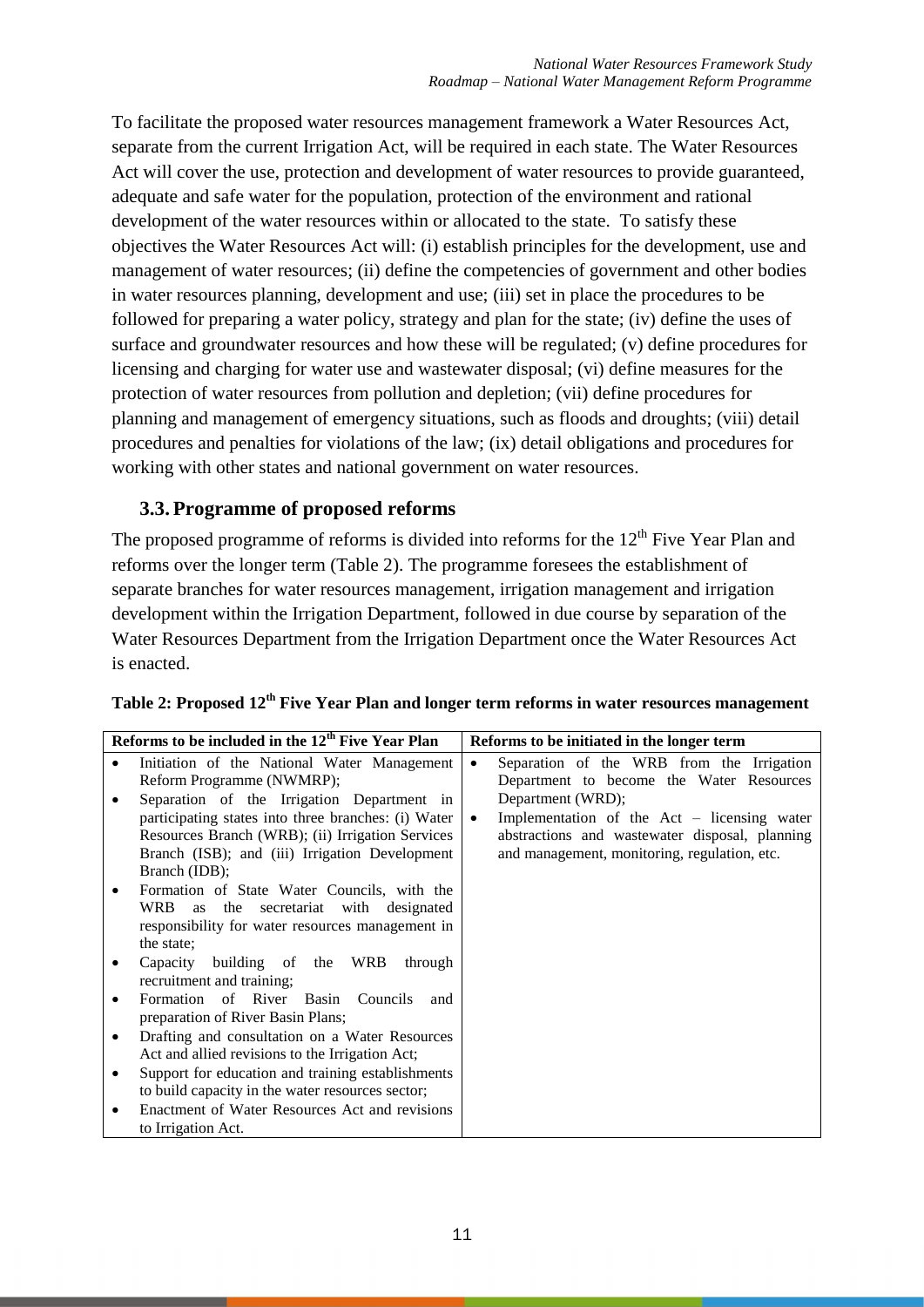# <span id="page-17-0"></span>**3.4.Logical framework**

The logical framework for the proposed programme of reform in the water resources sector is presented in Table 3.

|                                                                                                                                                                                                                                                                                                                                                                                                                                                                                      | <b>Indicators</b>                                                                                                                                                                                                                                                                                                                                                                                                                                                                                                                                                                | <b>Verification</b>                                                                                                                                                                                                                                       | <b>Assumptions</b>                                                                                                                                                                                                                                                  |
|--------------------------------------------------------------------------------------------------------------------------------------------------------------------------------------------------------------------------------------------------------------------------------------------------------------------------------------------------------------------------------------------------------------------------------------------------------------------------------------|----------------------------------------------------------------------------------------------------------------------------------------------------------------------------------------------------------------------------------------------------------------------------------------------------------------------------------------------------------------------------------------------------------------------------------------------------------------------------------------------------------------------------------------------------------------------------------|-----------------------------------------------------------------------------------------------------------------------------------------------------------------------------------------------------------------------------------------------------------|---------------------------------------------------------------------------------------------------------------------------------------------------------------------------------------------------------------------------------------------------------------------|
| Goal<br>Sustainable water resources<br>management                                                                                                                                                                                                                                                                                                                                                                                                                                    | • Abstractions for surface and<br>groundwater in balance with<br>renewable water resources.<br>• Pollution levels in rivers<br>within specified standards.<br>• Natural ecology of water<br>bodies protected and<br>flourishing<br>• Developed water resources<br>efficiently and productively<br>used.                                                                                                                                                                                                                                                                          | • Annual reports by WRB.<br>• Annual reports by<br>Environment<br>Department.<br>• Annual reports by<br>government departments<br>(ID, Agricultural Dept.)<br>• Reports by universities,<br>research institutes and<br>non-governmental<br>organisations. |                                                                                                                                                                                                                                                                     |
| <b>Purpose</b><br>To create an institutional<br>and organisational<br>framework capable of<br>handling the challenges<br>facing the water resources<br>sector in India in the $21st$<br>Century.                                                                                                                                                                                                                                                                                     | • Water resources being<br>managed (plans prepared,<br>water resources quantified,<br>allocations made, abstractions<br>regulated, etc.).<br>• Conflicts over water reduced.<br>• River quality improving.<br>• Groundwater levels stabilised.                                                                                                                                                                                                                                                                                                                                   | • Annual reports by<br>WRB/WRD.<br>• Annual reports by<br>Environment<br>Department.<br>• Government reports                                                                                                                                              | • Politicians<br>support the<br>process.<br>$\bullet$ WRB/WRD<br>performs to<br>an acceptable<br>level.<br>• Civil society<br>accepts the<br>reforms and<br>regulations.                                                                                            |
| <b>Outputs/Results</b><br>NWMRP initiated and<br>states participating.<br>Functioning water<br>$\bullet$<br>resources management<br>(WRM) entities.<br>River basin and water<br>$\bullet$<br>resource management<br>plans prepared.<br>Water resources<br>$\bullet$<br>legislation drafted,<br>consulted on and<br>enacted.<br>River basin and water<br>$\bullet$<br>resources management<br>plans implemented.<br>Strengthened WRM<br>٠<br>education and training<br>establishments | • NWMRP guidelines issued.<br>• Number of states<br>participating.<br>• Number of State Water<br>Councils formed.<br>• Number of Water Resources<br>Branches formed.<br>• Number of River Basin<br>Councils formed.<br>• Number and profession of<br>new WRB staff employed.<br>• Number of detailed River<br>Basin Plans prepared.<br>• Number of State Water<br><b>Resources Management Plans</b><br>prepared.<br>• Number of State Water<br>Resources Acts drafted.<br>• Number of State Water<br>Resources Acts enacted.<br>• Number of WRM graduates<br>employed in WRB/WRD | • Planning Commission<br>reports<br>• NWC reports<br>• WRB/WRD annual<br>reports                                                                                                                                                                          | • Individual<br>States see the<br>benefits of<br>participating<br>in the<br>NWMRP.<br>• Politicians<br>support/do<br>not block the<br>reforms.<br>• ID actively<br>supports the<br>reforms.<br>• Adequate<br>funds and<br>resources<br>committed to<br>the process. |

|  | Table 3: Logical Framework for water resources management reform |
|--|------------------------------------------------------------------|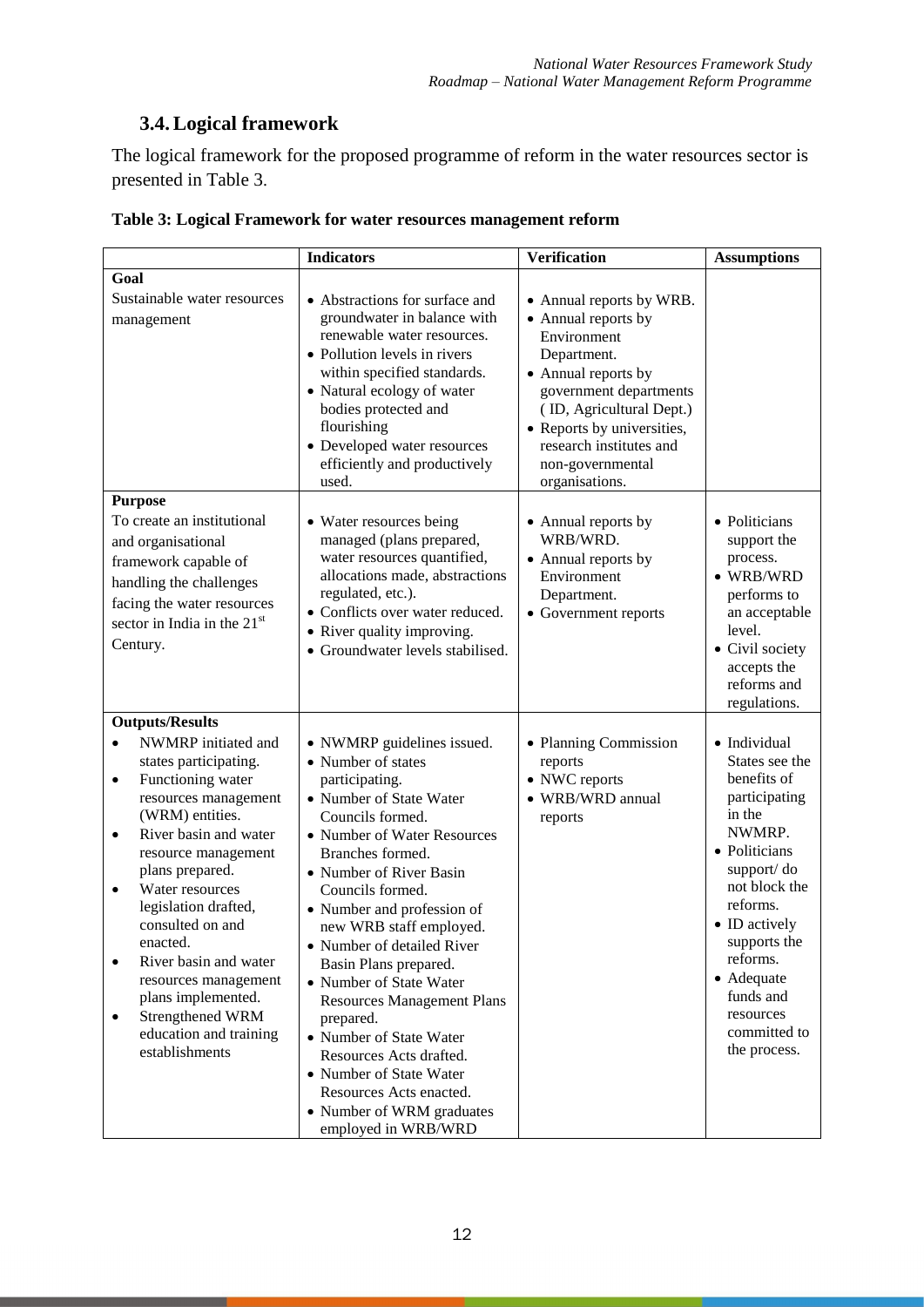## <span id="page-18-0"></span>**3.5. Action Plan**

 $\overline{a}$ 

The action plan is based on the implementation schedule set out in Figure 2. The starting point is the participation of individual states in the NWMRP. Incentives may be offered by the programme to encourage early registration on the programme. Once a States has signed up they will be required to follow the programme set out below and in Figure 2:

- i) *Form the State Water Council.* The State Water Council (SWC) will be established by the state government. The Council should comprise both government and nongovernment organisations, including representatives of water users.
- ii) *Separate the Irrigation Department into three branches.* Following the formation of the SWC the Irrigation Department will restructure itself into three branches: (a) the Water Resources Branch (WRB); (b) the Irrigation Service Branch (ISB); and (c) the Irrigation Development Branch (IDB). The WRB will be responsible for water resources management, the ISB will be responsible for management of irrigation systems and the IDB will be responsible for further development of the irrigated area in the state. Under this structure both the ISB and the IDB will refer to the WRB for clearance on the availability of bulk water supplies for irrigation schemes.
- iii) *Prepare proposals for staffing and resourcing of the Water Resources Branch*. A core team within the newly formed WRB will be responsible for preparing a work plan for the WRB and assessing the human, financial and other resources required to carry out the WRB"s prescribed functions. A report containing these proposals will be submitted to the SWC and to the National Water Commission (NWC).
- iv) *Agree funds for establishing the WRB.* The SWC will review the proposals made for resourcing the WRB and will submit a proposal for funding to the Planning Commission. If the proposals comply with the established criteria funds will then be provided through the National Water Management Reform Programme (NWMRP).
- v) *Recruit and train WRB staff*. Following agreement to the resourcing plan the WRB will recruit staff to implement its work plan. Professional staff will include water resource specialists, hydrologists, hydrogeologists, civil engineers, IT specialists, water resources modellers and social scientists. Technical and administrative staff will also be recruited. Whilst the main work of the WRB will be technical the branch will employ social scientists to work in river basins helping to form functioning River Basin Councils.
- vi) *Determine the state's water resources profile*. The initial work of the WRB will be to prepare a comprehensive profile of the state"s water resources, covering both surface and groundwater. This will require the collection, processing and analysis of data for surface and groundwater, with the analysis providing information on dependable flows and abstractions from surface and groundwater resources. The work will also identify the current and future uses and users of water resources, and will begin the compilation of a comprehensive database for all uses and users.
- vii)*Form River Basin Councils*. The WRB will be responsible for initiating and establishing River Basin Councils under direction from the SWC. River basin and aquifer boundaries<sup>10</sup> will be established and councils then formed from government and non-government organisations and representatives in these river basins.

<sup>&</sup>lt;sup>10</sup> For example in Madhya Pradesh there are ten river basins, of which nine are tributaries to inter-state rivers. In this case ten River Basin Councils will be formed, with responsibility for water resources management within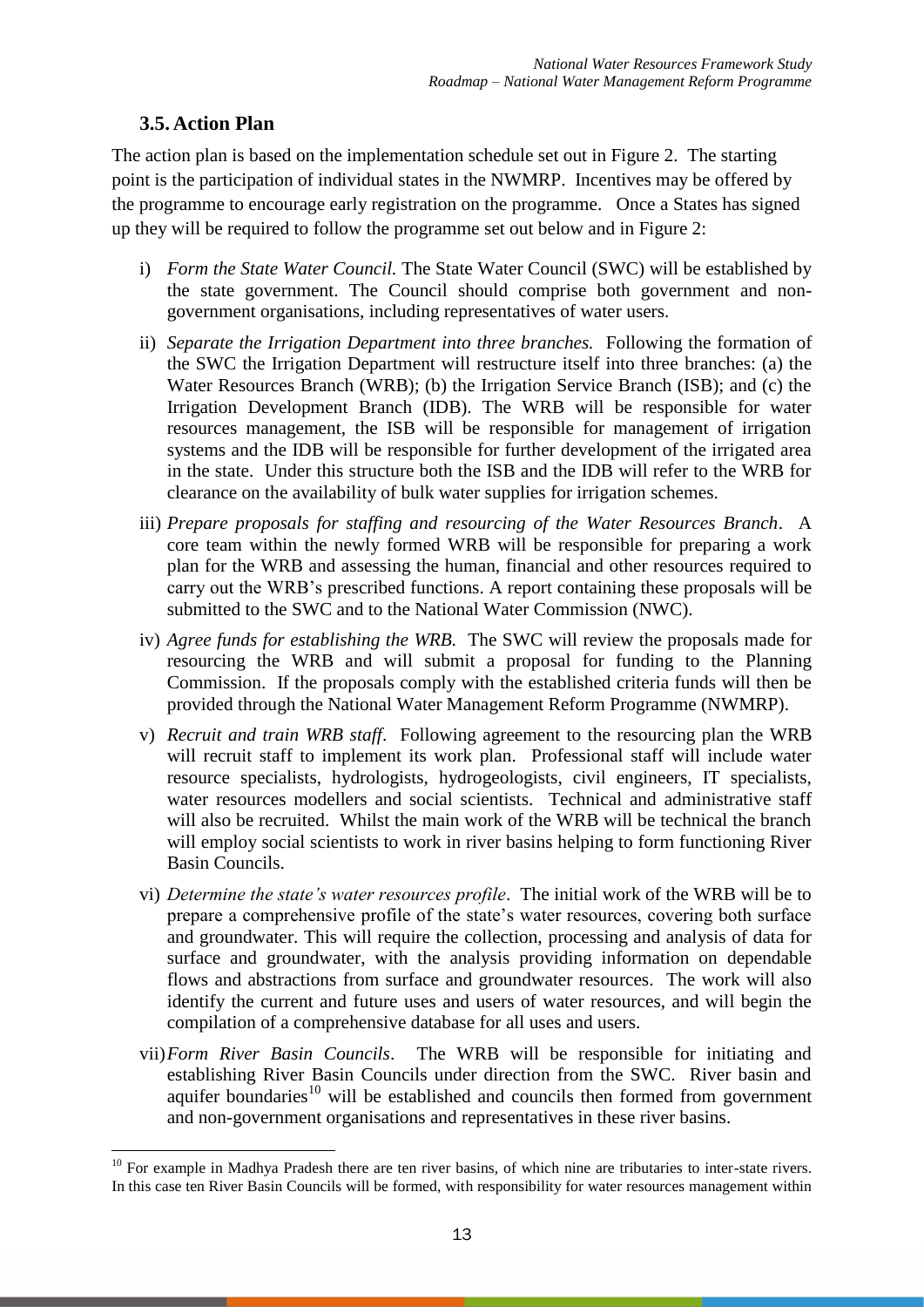- viii) *Prepare River Basin Plans*. The main purpose of the RBCs is for stakeholders to work together on the planning and management of the water resources in their river basins or sub-basins. A fundamental component of this process is the preparation of a River Basin Plan for each basin or sub-basin. These plans will be prepared with the assistance of the WRB, both through the head office and through its basin offices, the Basin Water Administration (BWA). Once completed the River Basin Plan will be submitted to the WRB and the SWC.
- ix) *Prepare the State Water Resources Management Plan*. Based on the River Basin Plans the WRB will prepare a State Water Resources Management Plan providing a comprehensive account of the water resources in the state, together with its current and anticipated future use.
- x) *Prepare and consult on a draft Water Resources Act*. The WRB will draft and submit to the SWC a draft Water Resources Act. The SWC will consult on the draft and submit a proposal to the state government.
- xi) *Enact the Water Resources Act*. The state government will consult on and discuss the draft Water Resources Act submitted by the SWC and legislate on it.
- xii)*Form the Water Resources Department*. The Water Resources Act will legislate for the formation of a water resources planning and management unit separate from the Irrigation Department. Once the Act has been passed the Water Resources Department can be formed from the Water Resources Branch.
- xiii) *Implement River Basin Plans*. Following the approval by the SWC of the River Basin Plans the WRD and BWA offices will implement the plans, under the supervision of the River Basin Councils and the State Water Councils.
- xiv) *Implement the State Water Resources Management Plan*. Following the approval by the SWC of the State Water Resources Management Plan the WRD will implement the plan, under the supervision of the State Water Council.
- xv) *Strengthening water resources management in universities and training establishments*. To support the WRM programme more water resources graduates and specialists will be required. Selected universities and training establishments will be provided with funds to strengthen and develop courses in water resources management. These funds will be used to support capacity building of academics (such as through secondments to internationally renowned WRM institutes) and development of course curricula.

 $\overline{a}$ 

the State boundaries. The RBCs on inter-state rivers or tributaries of inter-state tributaries will be required to liaise with the RBCs in neighbouring states.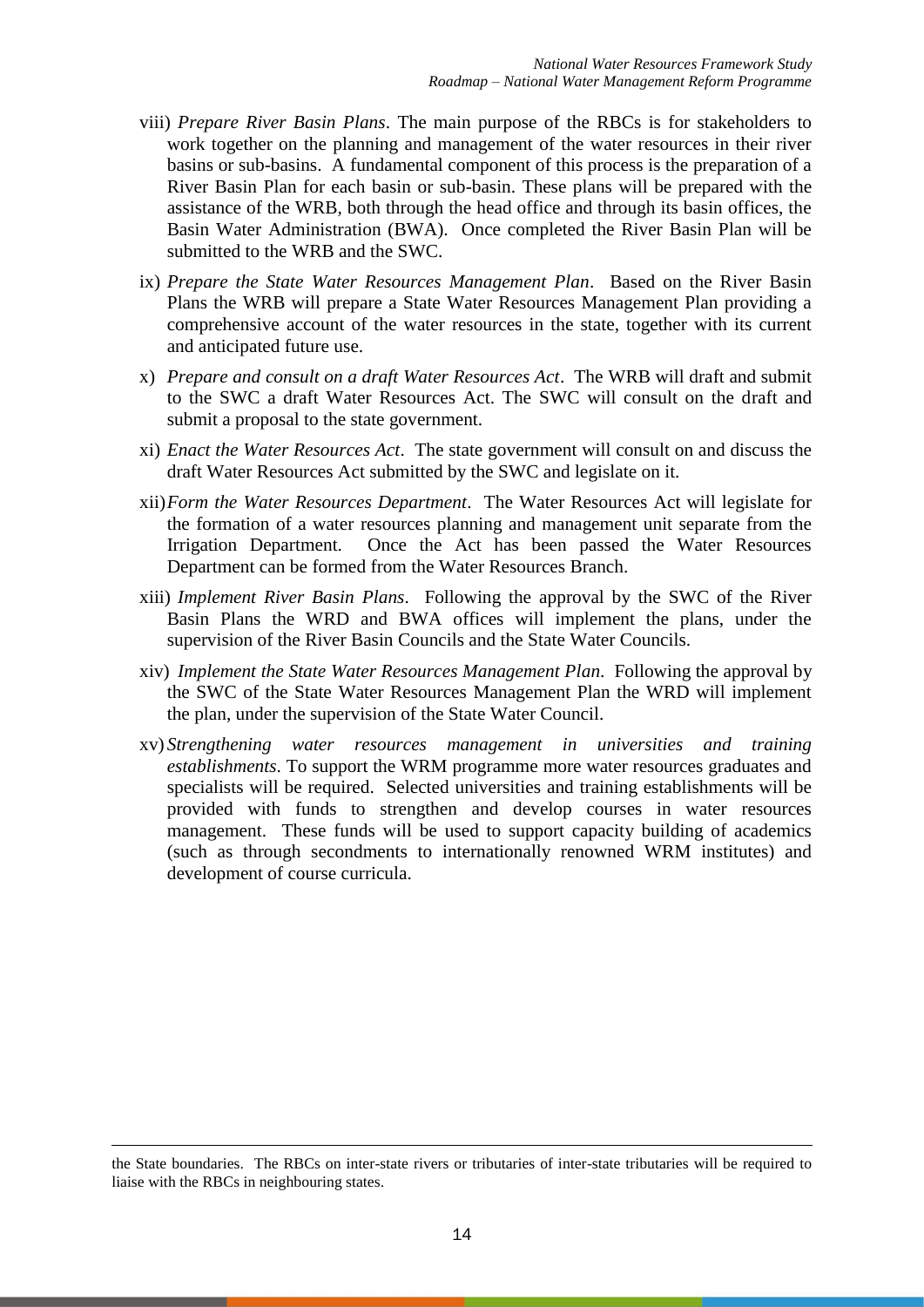#### **Figure 2: Water resources management reform implementation schedule**

| <b>Five Year Plan</b>                                          | 12th Five Year Plan |  |  |                  |  | 13th Five Year Plan |  |  |   |  |  |  |  |  |             |  |  |  | 14th Five Year Plan |                                                 |  |  |  |  |  |  |  |  |              |  |  |  |  |  |  |                                                                                                   |  |
|----------------------------------------------------------------|---------------------|--|--|------------------|--|---------------------|--|--|---|--|--|--|--|--|-------------|--|--|--|---------------------|-------------------------------------------------|--|--|--|--|--|--|--|--|--------------|--|--|--|--|--|--|---------------------------------------------------------------------------------------------------|--|
| Year                                                           |                     |  |  | 2                |  |                     |  |  | 5 |  |  |  |  |  | $\mathbf 2$ |  |  |  |                     |                                                 |  |  |  |  |  |  |  |  | $\mathbf{2}$ |  |  |  |  |  |  |                                                                                                   |  |
| Activity                                                       | T   II   III IV     |  |  | <b>IIIIIII</b> V |  |                     |  |  |   |  |  |  |  |  |             |  |  |  |                     | T   II   III IV  T   II  III IV  T   II  III IV |  |  |  |  |  |  |  |  |              |  |  |  |  |  |  | $\frac{1}{2}$ $\frac{1}{2}$ $\frac{1}{2}$ $\frac{1}{2}$ $\frac{1}{2}$ $\frac{1}{2}$ $\frac{1}{2}$ |  |
| Component 1: Initiation and signing up to the NWMRP            |                     |  |  |                  |  |                     |  |  |   |  |  |  |  |  |             |  |  |  |                     |                                                 |  |  |  |  |  |  |  |  |              |  |  |  |  |  |  |                                                                                                   |  |
| Inititiate the National Water Management Reform Programme      |                     |  |  |                  |  |                     |  |  |   |  |  |  |  |  |             |  |  |  |                     |                                                 |  |  |  |  |  |  |  |  |              |  |  |  |  |  |  |                                                                                                   |  |
| Gain agreement by states to participate in the NWMRP           |                     |  |  |                  |  |                     |  |  |   |  |  |  |  |  |             |  |  |  |                     |                                                 |  |  |  |  |  |  |  |  |              |  |  |  |  |  |  |                                                                                                   |  |
| Component 2: Formation and strengthening of water              |                     |  |  |                  |  |                     |  |  |   |  |  |  |  |  |             |  |  |  |                     |                                                 |  |  |  |  |  |  |  |  |              |  |  |  |  |  |  |                                                                                                   |  |
| resources management bodies                                    |                     |  |  |                  |  |                     |  |  |   |  |  |  |  |  |             |  |  |  |                     |                                                 |  |  |  |  |  |  |  |  |              |  |  |  |  |  |  |                                                                                                   |  |
| Form State Water Councils                                      |                     |  |  |                  |  |                     |  |  |   |  |  |  |  |  |             |  |  |  |                     |                                                 |  |  |  |  |  |  |  |  |              |  |  |  |  |  |  |                                                                                                   |  |
| Separate the ID into three branches - WRB, ISB, IDB            |                     |  |  |                  |  |                     |  |  |   |  |  |  |  |  |             |  |  |  |                     |                                                 |  |  |  |  |  |  |  |  |              |  |  |  |  |  |  |                                                                                                   |  |
| Prepare proposal for staffing and resourcing WRB               |                     |  |  |                  |  |                     |  |  |   |  |  |  |  |  |             |  |  |  |                     |                                                 |  |  |  |  |  |  |  |  |              |  |  |  |  |  |  |                                                                                                   |  |
| Agree funds for establishment of WRB                           |                     |  |  |                  |  |                     |  |  |   |  |  |  |  |  |             |  |  |  |                     |                                                 |  |  |  |  |  |  |  |  |              |  |  |  |  |  |  |                                                                                                   |  |
| Recruit and train water resources professionals for WRB        |                     |  |  |                  |  |                     |  |  |   |  |  |  |  |  |             |  |  |  |                     |                                                 |  |  |  |  |  |  |  |  |              |  |  |  |  |  |  |                                                                                                   |  |
| Determine state's water resource's profile (supply and demand) |                     |  |  |                  |  |                     |  |  |   |  |  |  |  |  |             |  |  |  |                     |                                                 |  |  |  |  |  |  |  |  |              |  |  |  |  |  |  |                                                                                                   |  |
| Form River Basin Councils                                      |                     |  |  |                  |  |                     |  |  |   |  |  |  |  |  |             |  |  |  |                     |                                                 |  |  |  |  |  |  |  |  |              |  |  |  |  |  |  |                                                                                                   |  |
| Strengthen universities and training institutes in WRM         |                     |  |  |                  |  |                     |  |  |   |  |  |  |  |  |             |  |  |  |                     |                                                 |  |  |  |  |  |  |  |  |              |  |  |  |  |  |  |                                                                                                   |  |
| Component 3: Preparation of plans and legislation              |                     |  |  |                  |  |                     |  |  |   |  |  |  |  |  |             |  |  |  |                     |                                                 |  |  |  |  |  |  |  |  |              |  |  |  |  |  |  |                                                                                                   |  |
| Prepare River Basin Plans                                      |                     |  |  |                  |  |                     |  |  |   |  |  |  |  |  |             |  |  |  |                     |                                                 |  |  |  |  |  |  |  |  |              |  |  |  |  |  |  |                                                                                                   |  |
| Prepare State Water Resources Management Plan                  |                     |  |  |                  |  |                     |  |  |   |  |  |  |  |  |             |  |  |  |                     |                                                 |  |  |  |  |  |  |  |  |              |  |  |  |  |  |  |                                                                                                   |  |
| Prepare draft Water Resources Act                              |                     |  |  |                  |  |                     |  |  |   |  |  |  |  |  |             |  |  |  |                     |                                                 |  |  |  |  |  |  |  |  |              |  |  |  |  |  |  |                                                                                                   |  |
| Consult on draft Water Resources Act                           |                     |  |  |                  |  |                     |  |  |   |  |  |  |  |  |             |  |  |  |                     |                                                 |  |  |  |  |  |  |  |  |              |  |  |  |  |  |  |                                                                                                   |  |
| Component 4: Implement plans and legislation                   |                     |  |  |                  |  |                     |  |  |   |  |  |  |  |  |             |  |  |  |                     |                                                 |  |  |  |  |  |  |  |  |              |  |  |  |  |  |  |                                                                                                   |  |
| <b>Enact Water Resouces Act</b>                                |                     |  |  |                  |  |                     |  |  |   |  |  |  |  |  |             |  |  |  |                     |                                                 |  |  |  |  |  |  |  |  |              |  |  |  |  |  |  |                                                                                                   |  |
| Form Water Resources Department                                |                     |  |  |                  |  |                     |  |  |   |  |  |  |  |  |             |  |  |  |                     |                                                 |  |  |  |  |  |  |  |  |              |  |  |  |  |  |  |                                                                                                   |  |
| Implement River Basin Plans                                    |                     |  |  |                  |  |                     |  |  |   |  |  |  |  |  |             |  |  |  |                     |                                                 |  |  |  |  |  |  |  |  |              |  |  |  |  |  |  |                                                                                                   |  |
| Implement State Water Resources Management Plan                |                     |  |  |                  |  |                     |  |  |   |  |  |  |  |  |             |  |  |  |                     |                                                 |  |  |  |  |  |  |  |  |              |  |  |  |  |  |  |                                                                                                   |  |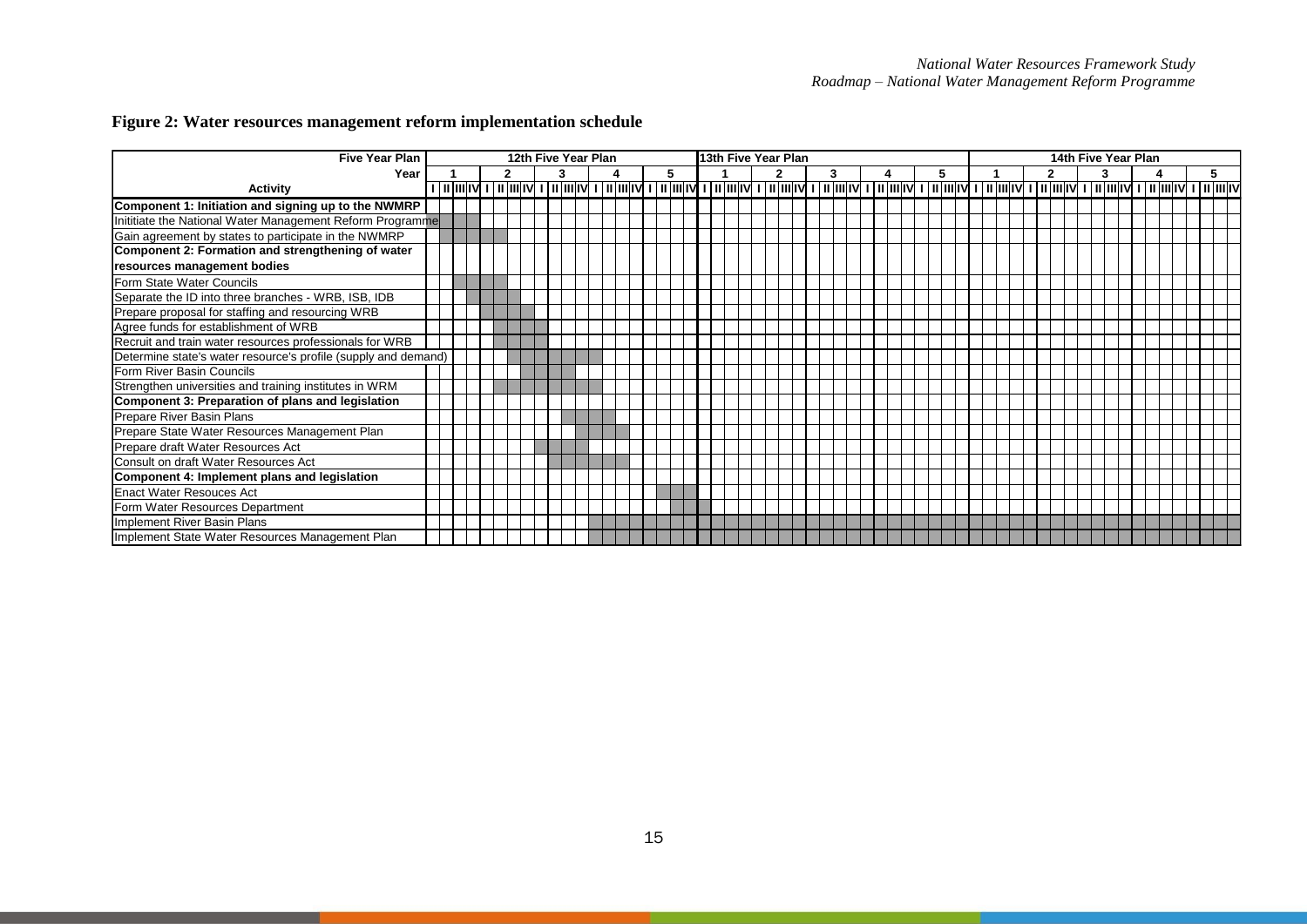# <span id="page-21-0"></span>**4. Component 2: Main system irrigation management**

#### <span id="page-21-1"></span>**4.1. Problem statement**

With the growing water scarcity in many states there is an increasing need and interest in better management of water, at all levels. With over 70-80 per cent of the water abstracted in most States being used for irrigation, improvement in the management of irrigation systems is high on the agenda for action.

Reforms are underway in many states to increase the participation by water users in the management, operation and maintenance (MOM) of irrigation systems at the on-farm level with a view to improving the efficiency and productivity of water use. Allied to this is the need to reform and modernise the Irrigation Department in order that the main system water allocation and delivery matches the farmers" and crop needs, thereby leading to improved water use efficiency and productivity in the irrigation scheme as a whole. *Working in partnership*, *service delivery*, *transparency and account*ability and *sustainability* should be at the centre of the reformed approach to irrigation management within the Department.

With more efficient and productive water use in the irrigation sector abstractions of water can be reduced and utilized for other purposes, including domestic and industrial water supply, and the environment.

### <span id="page-21-2"></span>**4.2. Concept**

-

In order to achieve improvements in agricultural production and water use productivity it is proposed that under the National Water Management Reform Programme the Irrigation Department adopt a performance-based management approach.<sup>11</sup> This approach incorporates the following elements: (i) definition of service delivery for individual schemes and signing of service delivery contracts with water users; (ii) use of modern technologies for system management, operation and maintenance, including remote sensing, GIS, computer modelling and computerised databases; (iii) measurement, accounting and charging for water deliveries to water users; (iv) preparation of water management plans for individual schemes taking account of the conjunctive use of surface and ground water; (v) water auditing and performance assessment for individual schemes, including benchmarking; (vi) use of asset management planning techniques for sustainable system repair and maintenance; (vii) quantification of the lost production on individual irrigation schemes associated with below optimum levels of system maintenance.

Whilst strictly speaking the ID manager is only responsible for the water delivery in the main system, the decisions he makes in relation to water availability, authorisation of cropping patterns, irrigation scheduling, conjunctive use of surface and groundwater and system maintenance have a marked impact on the performance of irrigated agriculture in the scheme<sup>12</sup> as a whole. Working in partnership with water users the ID manager will be able to

<sup>&</sup>lt;sup>11</sup> Background information and further details are provided in Working Paper  $3$  – Reforming Management in the Irrigation and Drainage Sector, and Working Paper 4 – Performance Management in the I&D Sector.

 $12$  The irrigation and drainage "system" is defined as comprising the irrigation or drainage canal network whilst the irrigation "scheme" comprises all components, including canal and drain network, fields, villages, roads, etc.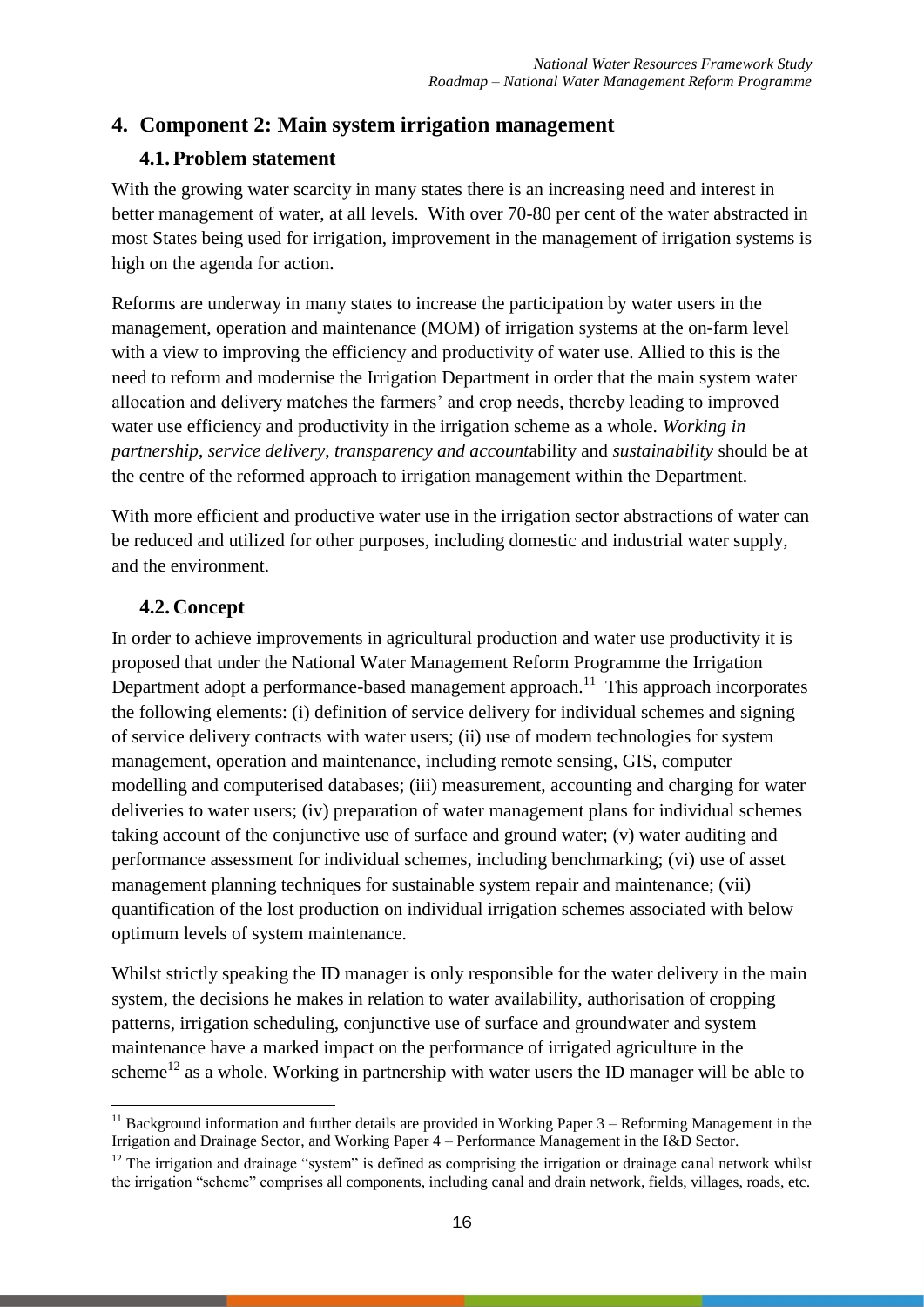measurably improve agricultural production and water use efficiency and productivity<sup>13</sup> for individual schemes, thereby contributing to the core objectives of the NWMRP.

## **4.3. Programme of proposed reforms**

<span id="page-22-0"></span>The proposed programme of reforms is divided into reforms for the 12<sup>th</sup> Five Year Plan and reforms over the longer term (Table 4).

# **Table 4: Proposed 12th Five Year Plan and longer term reforms in water resources management**

|           | Reforms to be included in the 12 <sup>th</sup> Five Year Plan | Reforms to be initiated in the longer term               |
|-----------|---------------------------------------------------------------|----------------------------------------------------------|
| ٠         | Initiation of the National Water Management                   | Expansion of the programme to other states.<br>$\bullet$ |
|           | Reform Programme (NWMRP);                                     |                                                          |
| ٠         | Separation of the Irrigation Department in                    |                                                          |
|           | participating states into three branches: (i) Water           |                                                          |
|           | Resources Branch (WRB); (ii) Irrigation Services              |                                                          |
|           | Branch (ISB); and (iii) Irrigation Development                |                                                          |
|           | Branch (IDB);                                                 |                                                          |
| $\bullet$ | Initiation of service delivery agreements on                  |                                                          |
|           | irrigation schemes;                                           |                                                          |
|           | Application of modern technologies for irrigation             |                                                          |
|           | management (remote sensing, GIS, computer                     |                                                          |
|           | modelling, etc.);                                             |                                                          |
|           | Volumetric flow measurement and<br>water                      |                                                          |
|           | charging;                                                     |                                                          |
| $\bullet$ | Use of asset management planning for sustainable              |                                                          |
|           | system maintenance and service provision;                     |                                                          |
|           | Performance assessment and benchmarking.                      |                                                          |

-

<sup>&</sup>lt;sup>13</sup> More "crop per drop"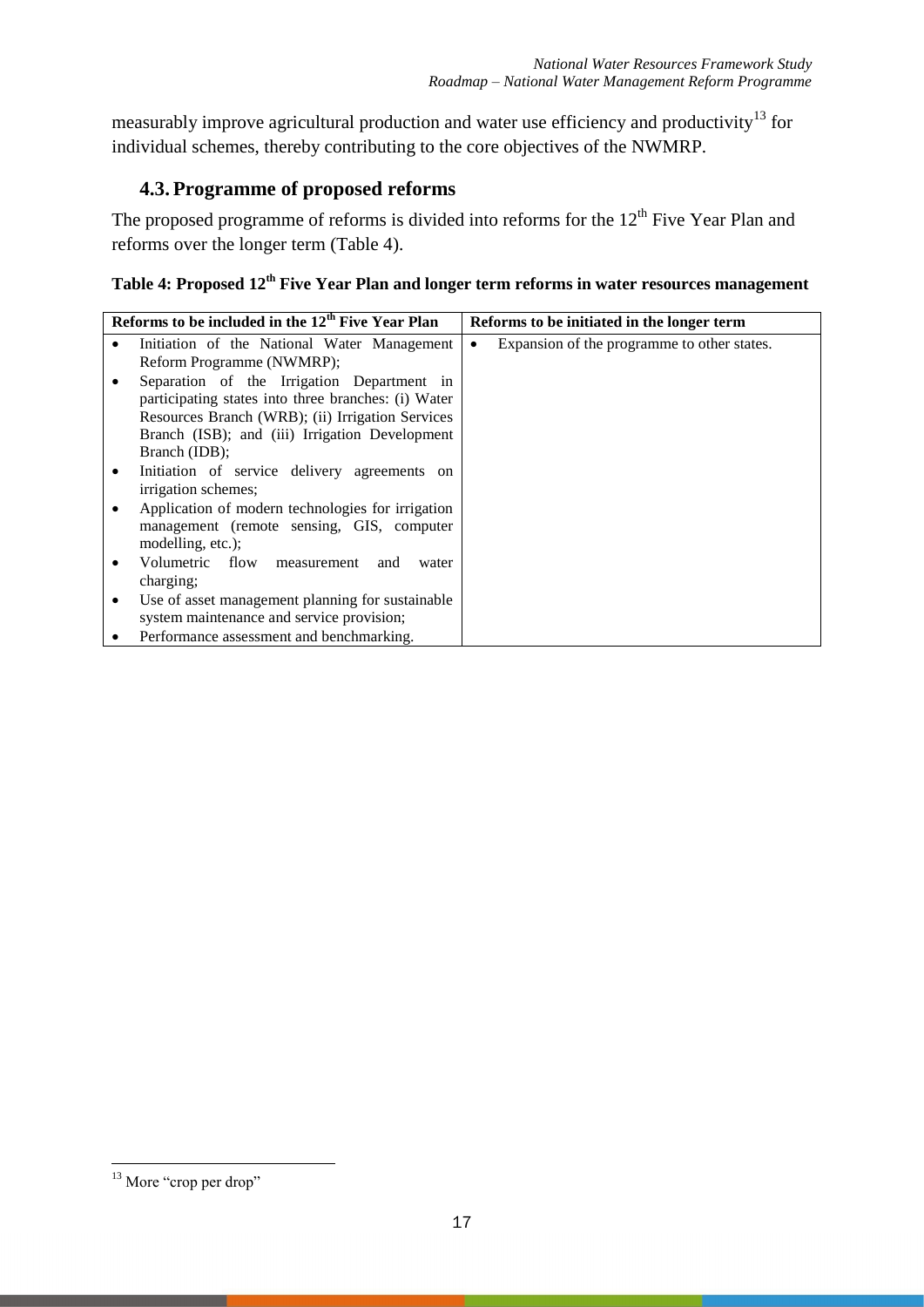# <span id="page-23-0"></span>**4.4.Logical framework**

The logical framework for the proposed programme of main system reform is presented in Table 5.

| <b>Indicators</b>                                                                                                                                                                                                                                                                                                                                                                                                                                                                                                                                                                                                                                                    | <b>Verification</b>                                                                                                                                                                                                                                                         | <b>Assumption</b>                                                                                                                                                                                                                                                    |
|----------------------------------------------------------------------------------------------------------------------------------------------------------------------------------------------------------------------------------------------------------------------------------------------------------------------------------------------------------------------------------------------------------------------------------------------------------------------------------------------------------------------------------------------------------------------------------------------------------------------------------------------------------------------|-----------------------------------------------------------------------------------------------------------------------------------------------------------------------------------------------------------------------------------------------------------------------------|----------------------------------------------------------------------------------------------------------------------------------------------------------------------------------------------------------------------------------------------------------------------|
|                                                                                                                                                                                                                                                                                                                                                                                                                                                                                                                                                                                                                                                                      |                                                                                                                                                                                                                                                                             |                                                                                                                                                                                                                                                                      |
| • Crop yields and water use<br>productivity at optimal levels,<br>with little variation between<br>similar types of scheme                                                                                                                                                                                                                                                                                                                                                                                                                                                                                                                                           | • Annual reports by ID<br>and Agricultural<br>Department                                                                                                                                                                                                                    |                                                                                                                                                                                                                                                                      |
|                                                                                                                                                                                                                                                                                                                                                                                                                                                                                                                                                                                                                                                                      |                                                                                                                                                                                                                                                                             |                                                                                                                                                                                                                                                                      |
| • Crop yields and production<br>increased over baseline.<br>• Water productivity increased<br>over baseline.<br>• Expenditure on system<br>maintenance in line with asset<br>management plans.<br>• Performance gap between<br>better and less-well<br>performing schemes reduced.                                                                                                                                                                                                                                                                                                                                                                                   | • Annual reports by ID<br>and Agricultural<br>Department.                                                                                                                                                                                                                   | • Politicians<br>support/accept<br>increases in<br>service fees or<br>provide<br>additional<br>funds for<br>maintenance.                                                                                                                                             |
|                                                                                                                                                                                                                                                                                                                                                                                                                                                                                                                                                                                                                                                                      |                                                                                                                                                                                                                                                                             |                                                                                                                                                                                                                                                                      |
| in the NWMRP.<br>• New management-focused<br>staff employed by the<br><b>Irrigation Services Branch</b><br>• Number of participating<br>schemes.<br>• Number of signed service<br>agreements.<br>• Number of water management<br>plans prepared and in use.<br>• Evidence of application of<br>modern technologies (e.g. use<br>of remote sensing for<br>measuring crop areas).<br>• Volumes delivered and fees<br>recovered.<br>• Number of asset management<br>plans being used to set service<br>fees.<br>• Number of schemes where<br>levels of lost production<br>identified.<br>• Number of schemes where<br>performance has been<br>measured and benchmarked. | states to participate.<br>• List of participating<br>schemes.<br>• Annual reports by ID.<br>$\bullet$ Activity reports -<br>water management<br>plans, asset<br>management plans,<br>benchmarking reports,<br>etc.<br>• ID flow measurement<br>and fee recovery<br>records. | • Water users<br>cooperate in<br>wanting to<br>improve<br>system<br>performance.<br>• Service fees<br>increased in<br>accordance<br>with asset<br>management<br>plans.<br>• Information<br>provided by<br>performance<br>assessment and<br>benchmarking<br>acted on. |
|                                                                                                                                                                                                                                                                                                                                                                                                                                                                                                                                                                                                                                                                      | • Number of states participating                                                                                                                                                                                                                                            | • Signed agreement by                                                                                                                                                                                                                                                |

#### **Table 5: Logical Framework for main system management reform**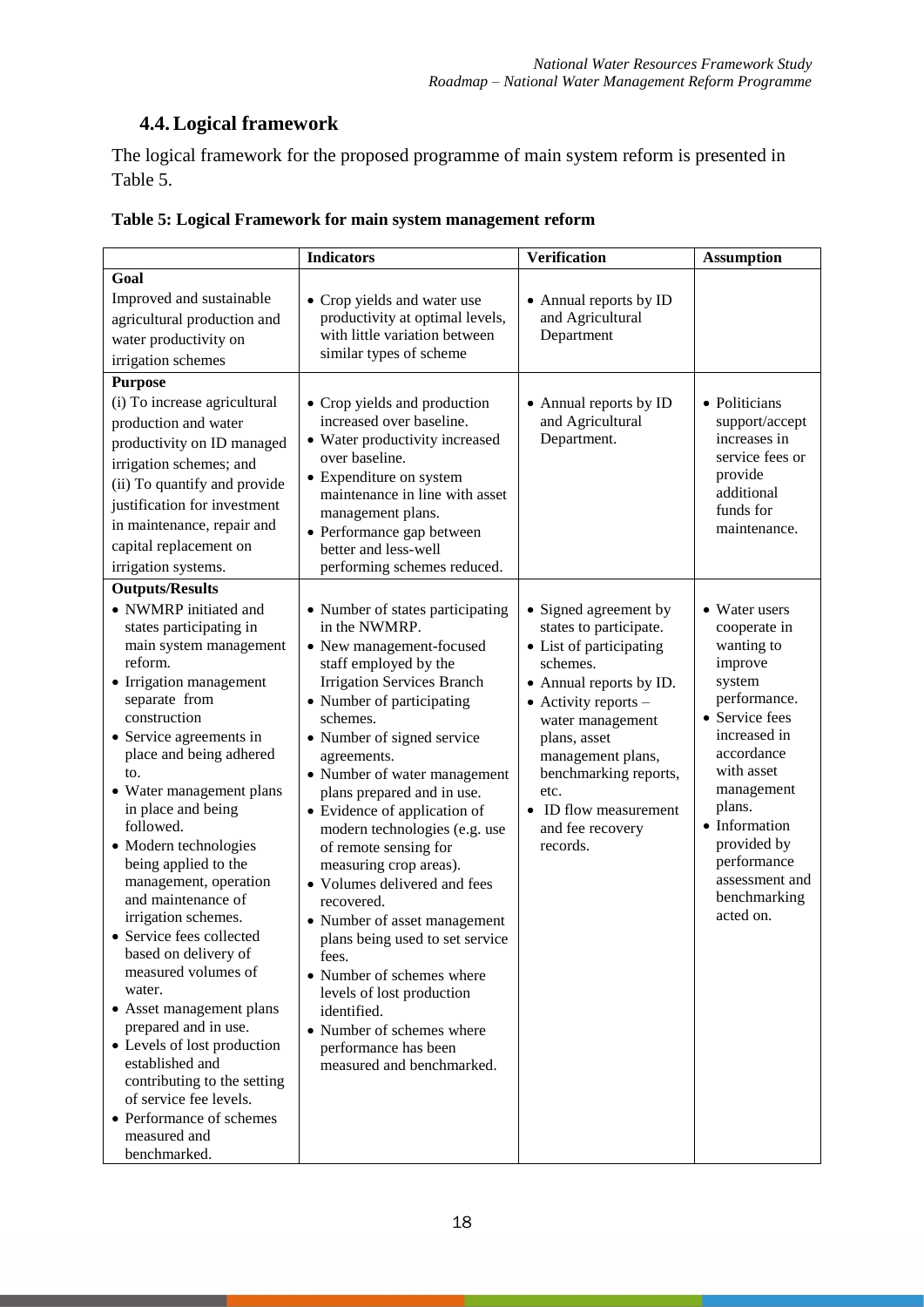## <span id="page-24-0"></span>**4.5. Action Plan**

The action plan is based on the implementation schedule set out in Figure 3. Each part of the action plan seeks to contribute to improvement in the performance of individual irrigation schemes:

- i) *State agreement to participate in main system management reform programme*. The initial step is for states to register with the NWMRP for improving the management at the main system level.
- ii) *Separate irrigation management from construction.* The Irrigation Services Branch (ISB) within the Irrigation Department will be constituted to focus on the management, operation and maintenance of irrigation and drainage systems. The ISB will employ a cadre of management-focussed staff, including irrigation and agricultural engineers and social scientists (to work with WUAs).
- iii) *Decide on schemes to participate in NWMRP for improved scheme performance.* The ID will draw up a shortlist of possible schemes for inclusion in the programme.
- iv) *Agreement from ID and WUAs to carry out performance-based management.* The ID will discuss the programme with WUAs in the selected schemes and gain their agreement to the programme. Only schemes having support from WUAs will be included in the programme.
- v) *Define service delivery and sign service agreements for individual schemes.* The ID and WUAs will jointly identify service delivery criteria and standards and sign a service contract.
- vi) *Prepare water management plans for individual schemes.* Water management plans will be prepared for individual schemes. Though based on the existing water management procedures these water management plans will seek to modernise water allocation and distribution procedures by incorporating measures for conjunctive use of surface and groundwater, improved irrigation scheduling and water distribution arising from command area development and discharge measurement.
- vii) *Application of modern technologies for water management.* The use of modern technologies to support improved irrigation management will be initiated, including: the use of remote sensing for measurement of crop areas; computer based scheduling, data processing and analysis; GIS for recording and displaying system layouts, infrastructure inventories, WUA commands, crop types and areas, etc.; databases for maintenance management.
- viii) *Make assessment, design and install measuring facilities*. There is a need to intensify the degree of measurement carried out in irrigation systems, both to improve management and to quantify the water used. Assessments will be carried out to determine appropriate locations for installing discharge measurement structures. Particularly important locations will be at the handover point of irrigation water from the ID to WUAs, such as at the head of distributary and minor canals.
- ix) *Measure, account and charge for water on volumetric basis*. Steps will be taken to measure, account and charge for water on a volumetric basis at the hand over point from the ID to WUAs. Below this point it will be the responsibility of the WUA to charge water users for the water delivered. This will obviate the need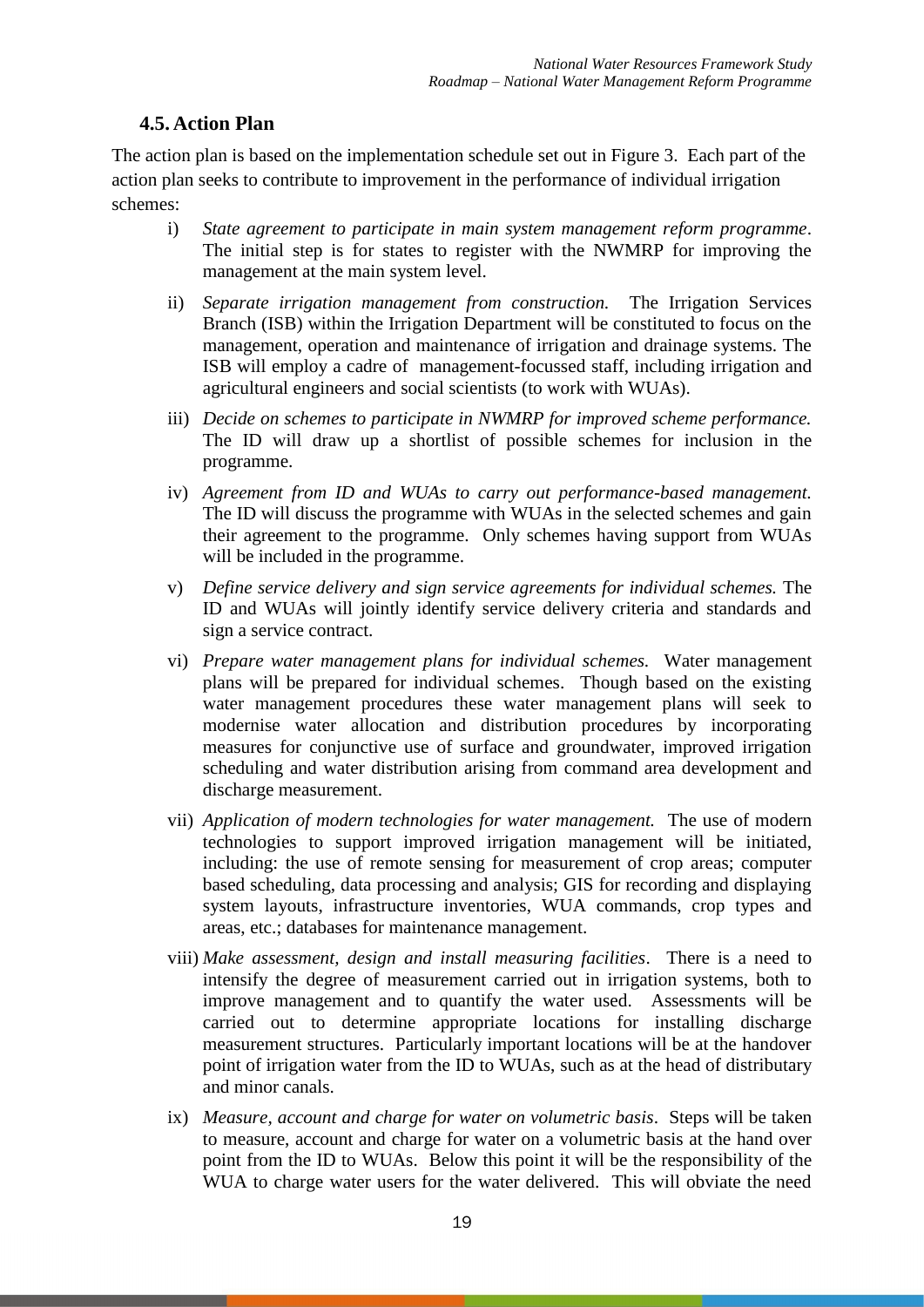for the ID to measure the crop area within the WUA command area, and will enable both parties (ID and WUA) to quantify how much water is being delivered. The volume and timing of water delivered over the crop season will form an important part of the service agreement between the ID and WUAs.

- x) *Carry out asset surveys, prepare and implement asset management plans*. Adequate maintenance is a fundamental requirement for proper system operation. Asset management planning (AMP) provides a systematic procedure for assessing the maintenance, repair and capital replacement needs for an irrigation system over a 10-15 year time frame. The process also looks at the performance of the system for different levels of maintenance investment, the level of service required by water users and their ability and willingness to pay. Asset management plans will be prepared for irrigation systems and agreement reached with water users on the level of service to be provided and the service fees to be paid.
- xi) *Determine lost production related to inadequate levels of maintenance*. Inadequate levels of maintenance results in poor service delivery to parts of irrigation systems and a loss of agricultural production. Water use efficiency and productivity is also reduced as a result of inadequate maintenance. Guidelines will be developed to enable ID managers to quantify this lost production for their schemes. The information obtained can then be used as evidence to water users and others of the value of improved system maintenance.
- xii) *Measure performance of schemes*. Measuring and monitoring performance is a fundamental component of management. Guidelines will be developed for performance assessment and ID managers will work with water users to establish a set of indicators and associated programme of data collection, processing and analysis for individual schemes. Key indicators will be the quantity and value of agricultural production, the efficiency of water use, the productivity of water and the investment made in system maintenance.
- xiii) *Benchmark performance*. Comparative assessment (benchmarking) of similar schemes enables the identification of best practices and the quantification of the performance gap between well and less-well performing schemes. The subsequent process of diagnostic analysis can lead to identification of the causes of good and poor performance, and adoption of measures for improvement in the less well performing schemes. The benchmarking processes followed in Maharashtra serve as useful guidelines.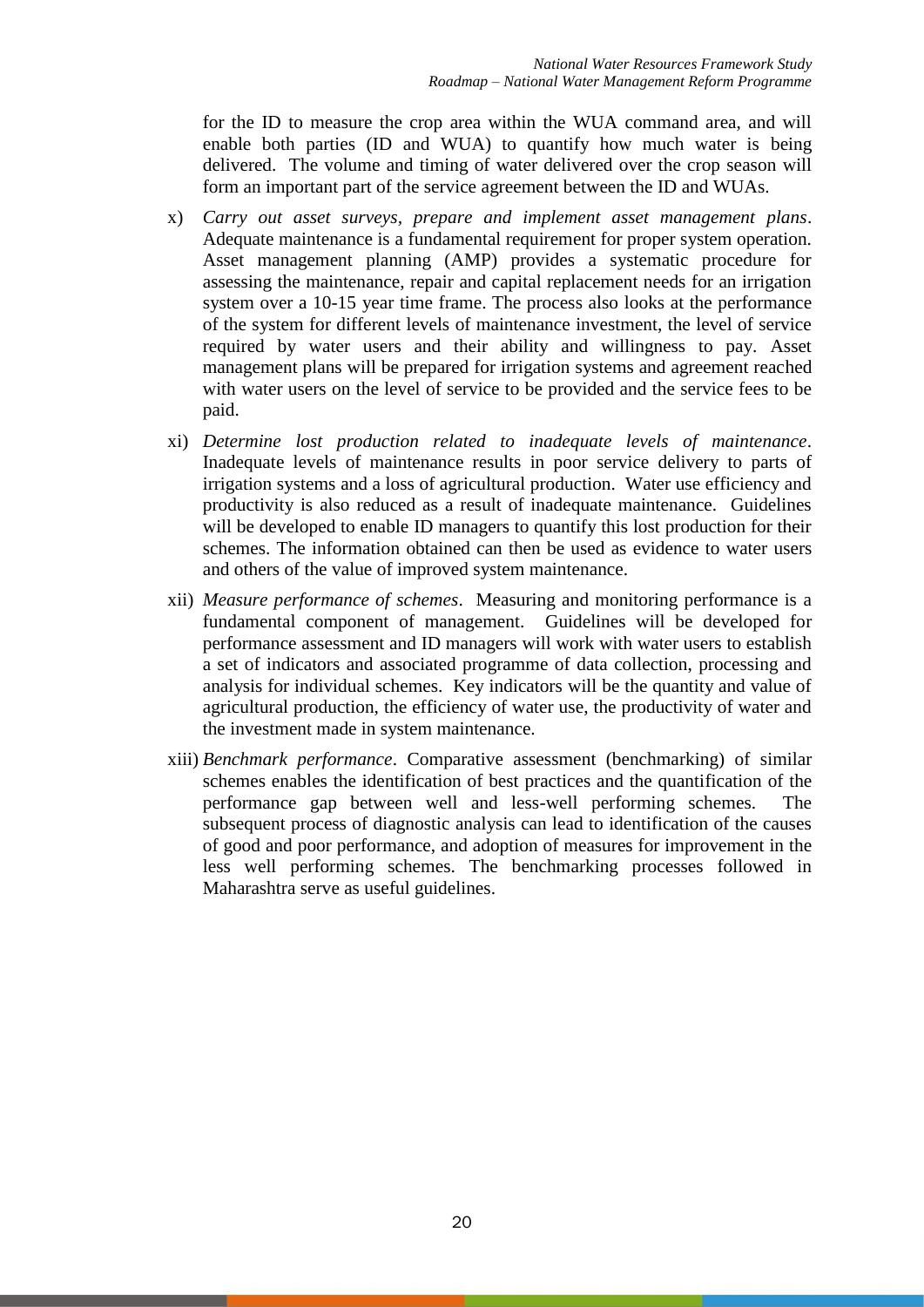#### **Figure 3: Main system management reform implementation schedule**

۰

| <b>Five Year Plan</b>                                     |                                                                                                                | 12th Five Year Plan |  |  |  |  |        |  |  |  |  |  | 13th Five Year Plan |  |  |  |              |  |  |   |  |  |  |  |   |  |  |  |  | 14th Five Year Plan |              |  |  |   |  |  |  |  |  |  |  |
|-----------------------------------------------------------|----------------------------------------------------------------------------------------------------------------|---------------------|--|--|--|--|--------|--|--|--|--|--|---------------------|--|--|--|--------------|--|--|---|--|--|--|--|---|--|--|--|--|---------------------|--------------|--|--|---|--|--|--|--|--|--|--|
| Year                                                      |                                                                                                                | $\mathbf{2}$        |  |  |  |  | 3<br>4 |  |  |  |  |  | 5                   |  |  |  | $\mathbf{2}$ |  |  | 3 |  |  |  |  | 5 |  |  |  |  |                     | $\mathbf{2}$ |  |  | 3 |  |  |  |  |  |  |  |
| <b>Activity</b>                                           | ի իլորի ի խվակով է խվակով է խվակով է խվակով է խվակով է խվակով է խվակով է խվակով է խվակով է խվակով է խվակով է խ |                     |  |  |  |  |        |  |  |  |  |  |                     |  |  |  |              |  |  |   |  |  |  |  |   |  |  |  |  |                     |              |  |  |   |  |  |  |  |  |  |  |
| Component 1: Initiation and signing up to the NWMRP       |                                                                                                                |                     |  |  |  |  |        |  |  |  |  |  |                     |  |  |  |              |  |  |   |  |  |  |  |   |  |  |  |  |                     |              |  |  |   |  |  |  |  |  |  |  |
| Decide on schemes to participate in NWMRP for improved    |                                                                                                                |                     |  |  |  |  |        |  |  |  |  |  |                     |  |  |  |              |  |  |   |  |  |  |  |   |  |  |  |  |                     |              |  |  |   |  |  |  |  |  |  |  |
| scheme performance                                        |                                                                                                                |                     |  |  |  |  |        |  |  |  |  |  |                     |  |  |  |              |  |  |   |  |  |  |  |   |  |  |  |  |                     |              |  |  |   |  |  |  |  |  |  |  |
| Separate irrigation management from construction          |                                                                                                                |                     |  |  |  |  |        |  |  |  |  |  |                     |  |  |  |              |  |  |   |  |  |  |  |   |  |  |  |  |                     |              |  |  |   |  |  |  |  |  |  |  |
| Agreement from ID and WUAs to carry out performance-      |                                                                                                                |                     |  |  |  |  |        |  |  |  |  |  |                     |  |  |  |              |  |  |   |  |  |  |  |   |  |  |  |  |                     |              |  |  |   |  |  |  |  |  |  |  |
| based management                                          |                                                                                                                |                     |  |  |  |  |        |  |  |  |  |  |                     |  |  |  |              |  |  |   |  |  |  |  |   |  |  |  |  |                     |              |  |  |   |  |  |  |  |  |  |  |
| Component 2: Service delivery standards and               |                                                                                                                |                     |  |  |  |  |        |  |  |  |  |  |                     |  |  |  |              |  |  |   |  |  |  |  |   |  |  |  |  |                     |              |  |  |   |  |  |  |  |  |  |  |
| agreements                                                |                                                                                                                |                     |  |  |  |  |        |  |  |  |  |  |                     |  |  |  |              |  |  |   |  |  |  |  |   |  |  |  |  |                     |              |  |  |   |  |  |  |  |  |  |  |
| Define service delivery and sign service agreements for   |                                                                                                                |                     |  |  |  |  |        |  |  |  |  |  |                     |  |  |  |              |  |  |   |  |  |  |  |   |  |  |  |  |                     |              |  |  |   |  |  |  |  |  |  |  |
| individual schemes                                        |                                                                                                                |                     |  |  |  |  |        |  |  |  |  |  |                     |  |  |  |              |  |  |   |  |  |  |  |   |  |  |  |  |                     |              |  |  |   |  |  |  |  |  |  |  |
| Component 3: Measures to improve water                    |                                                                                                                |                     |  |  |  |  |        |  |  |  |  |  |                     |  |  |  |              |  |  |   |  |  |  |  |   |  |  |  |  |                     |              |  |  |   |  |  |  |  |  |  |  |
| management                                                |                                                                                                                |                     |  |  |  |  |        |  |  |  |  |  |                     |  |  |  |              |  |  |   |  |  |  |  |   |  |  |  |  |                     |              |  |  |   |  |  |  |  |  |  |  |
|                                                           |                                                                                                                |                     |  |  |  |  |        |  |  |  |  |  |                     |  |  |  |              |  |  |   |  |  |  |  |   |  |  |  |  |                     |              |  |  |   |  |  |  |  |  |  |  |
| Prepare water management plans for individual schemes     |                                                                                                                |                     |  |  |  |  |        |  |  |  |  |  |                     |  |  |  |              |  |  |   |  |  |  |  |   |  |  |  |  |                     |              |  |  |   |  |  |  |  |  |  |  |
| Identification and application of modern technologies for |                                                                                                                |                     |  |  |  |  |        |  |  |  |  |  |                     |  |  |  |              |  |  |   |  |  |  |  |   |  |  |  |  |                     |              |  |  |   |  |  |  |  |  |  |  |
| water management                                          |                                                                                                                |                     |  |  |  |  |        |  |  |  |  |  |                     |  |  |  |              |  |  |   |  |  |  |  |   |  |  |  |  |                     |              |  |  |   |  |  |  |  |  |  |  |
| Make assessment, design and install measuring facilities  |                                                                                                                |                     |  |  |  |  |        |  |  |  |  |  |                     |  |  |  |              |  |  |   |  |  |  |  |   |  |  |  |  |                     |              |  |  |   |  |  |  |  |  |  |  |
| Measure, account and charge for water on volumetric       |                                                                                                                |                     |  |  |  |  |        |  |  |  |  |  |                     |  |  |  |              |  |  |   |  |  |  |  |   |  |  |  |  |                     |              |  |  |   |  |  |  |  |  |  |  |
| basis                                                     |                                                                                                                |                     |  |  |  |  |        |  |  |  |  |  |                     |  |  |  |              |  |  |   |  |  |  |  |   |  |  |  |  |                     |              |  |  |   |  |  |  |  |  |  |  |
| Component 4: Improving maintenance                        |                                                                                                                |                     |  |  |  |  |        |  |  |  |  |  |                     |  |  |  |              |  |  |   |  |  |  |  |   |  |  |  |  |                     |              |  |  |   |  |  |  |  |  |  |  |
| Carry out asset surveys, prepare and implement asset      |                                                                                                                |                     |  |  |  |  |        |  |  |  |  |  |                     |  |  |  |              |  |  |   |  |  |  |  |   |  |  |  |  |                     |              |  |  |   |  |  |  |  |  |  |  |
| management plans                                          |                                                                                                                |                     |  |  |  |  |        |  |  |  |  |  |                     |  |  |  |              |  |  |   |  |  |  |  |   |  |  |  |  |                     |              |  |  |   |  |  |  |  |  |  |  |
| Determine lost production related to inadequate levels of |                                                                                                                |                     |  |  |  |  |        |  |  |  |  |  |                     |  |  |  |              |  |  |   |  |  |  |  |   |  |  |  |  |                     |              |  |  |   |  |  |  |  |  |  |  |
| maintenance                                               |                                                                                                                |                     |  |  |  |  |        |  |  |  |  |  |                     |  |  |  |              |  |  |   |  |  |  |  |   |  |  |  |  |                     |              |  |  |   |  |  |  |  |  |  |  |
| Component 5: Scheme performance assessment                |                                                                                                                |                     |  |  |  |  |        |  |  |  |  |  |                     |  |  |  |              |  |  |   |  |  |  |  |   |  |  |  |  |                     |              |  |  |   |  |  |  |  |  |  |  |
| Measure performance of schemes                            |                                                                                                                |                     |  |  |  |  |        |  |  |  |  |  |                     |  |  |  |              |  |  |   |  |  |  |  |   |  |  |  |  |                     |              |  |  |   |  |  |  |  |  |  |  |
| Benchmark performance                                     |                                                                                                                |                     |  |  |  |  |        |  |  |  |  |  |                     |  |  |  |              |  |  |   |  |  |  |  |   |  |  |  |  |                     |              |  |  |   |  |  |  |  |  |  |  |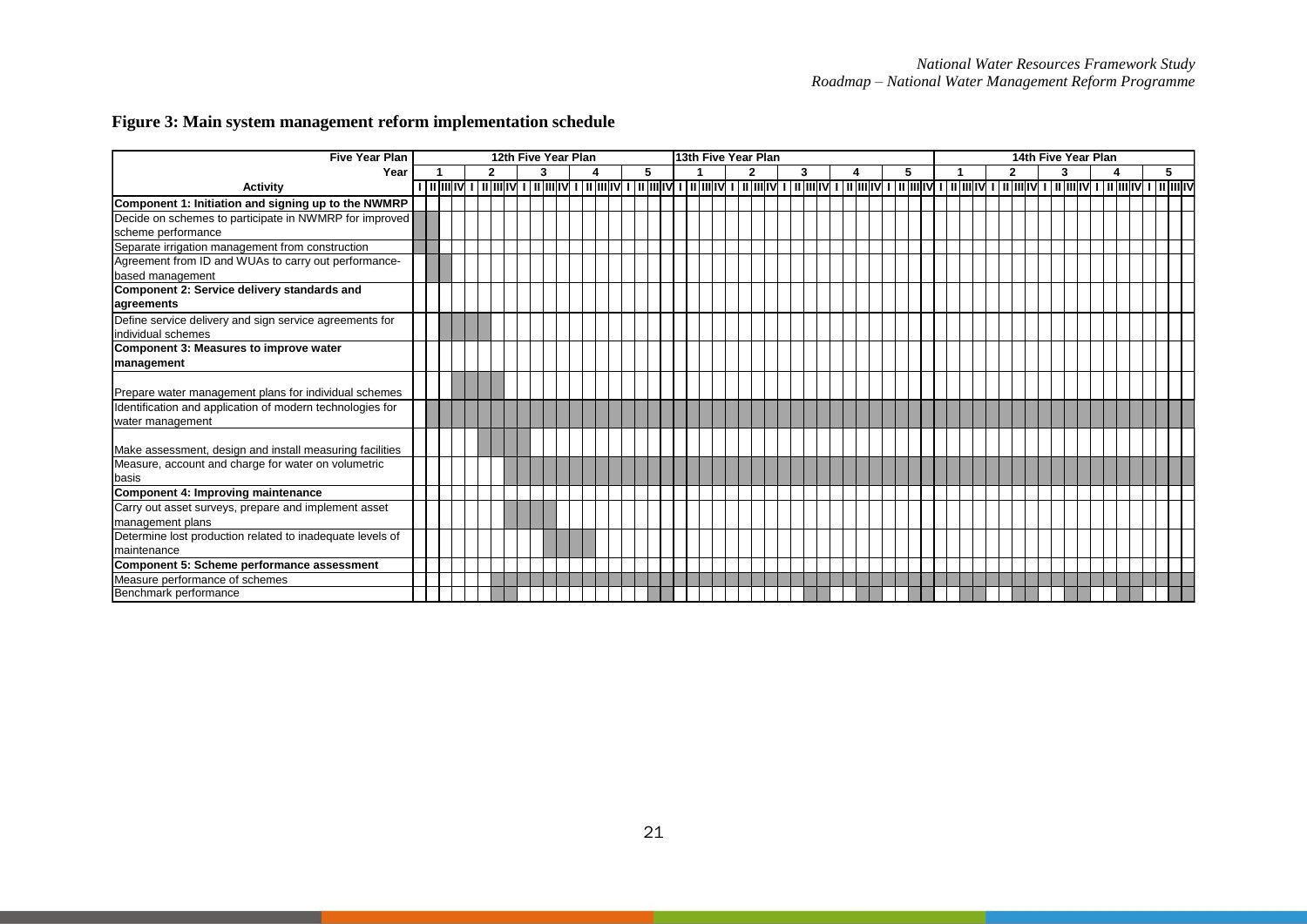# <span id="page-27-0"></span>**5. Component 3: On-farm irrigation management**

## **5.1. Problem statement**

<span id="page-27-1"></span>Despite various initiatives participatory irrigation management (PIM) has not, to date, been overly successful in India, save for a few examples in Gujarat, Maharashtra, Andhra Pradesh and Madhya Pradesh. Though over 50,000 water users associations (WUAs) have been formed on paper, the vast majority of them are not functioning effectively. A key concern has been that the process has been more about organising the farmers rather than about creating viable farmer organisations. In many cases it has been a top-down rather than bottom-up approach.

A number of causes for the current situation have been identified,  $^{14}$  including: a failure to devolve sufficient responsibility to water users; failure to allow WUAs to prepare their own Charter setting out the operational rules for the WUA; resistance to the PIM concept from the Irrigation Department; WUAs not sufficiently independent from the ID, with the ID Engineer being designated the Competent Authority and appointed as the WUA Secretary; WUAs dependent on the ID for operation and maintenance (O&M) funds, rather than being able to set, collect and utilise their own O&M funds; lack of adequate training, handholding and support in the early stages of formation; a failure to separate governance from day-to-day management of the WUA; lack of paid WUA staff responsible for operation and maintenance of the irrigation system.

A key factor in the process, in comparison to examples of successful formation of WUAs in other countries, has been the failure to provide adequate training, support and handholding for the WUAs in the early stages of formation and establishment. Whilst WUA Acts have been prepared and enacted insufficient resources have been allocated by state governments to explain the principles, purpose and practices of PIM to both water users and ID staff.

# <span id="page-27-2"></span>**5.2. Concept**

-

The proposal is to move from participatory irrigation management (PIM) to irrigation management transfer (IMT), with more responsibility being transferred from the Irrigation Department to Water Users Associations. Core elements of the reform would be to: replace the ID engineer as the WUA Secretary with a WUA appointed member; allow water users to set their own charter and statutes; separate the WUA governance and management functions; facilitate the employment of paid staff for management, operation and maintenance (MOM) of the irrigation system; allow WUAs to set, collect and use an irrigation service fee to cover the MOM costs of their on-farm systems; grant WUAs an entitlement to water. These changes will require that PIM Acts be redrafted.

In addition to efforts to give WUAs and water users more responsibility and authority there is the need, in the short to medium term, to provide WUAs and water users with institutional support through WUA Support Units created within the Irrigation Department. These Support Units would comprise a mix of professionals, including irrigation/agricultural

<sup>&</sup>lt;sup>14</sup> See Working Paper No. 2 - Re-engaging with Participatory Irrigation Management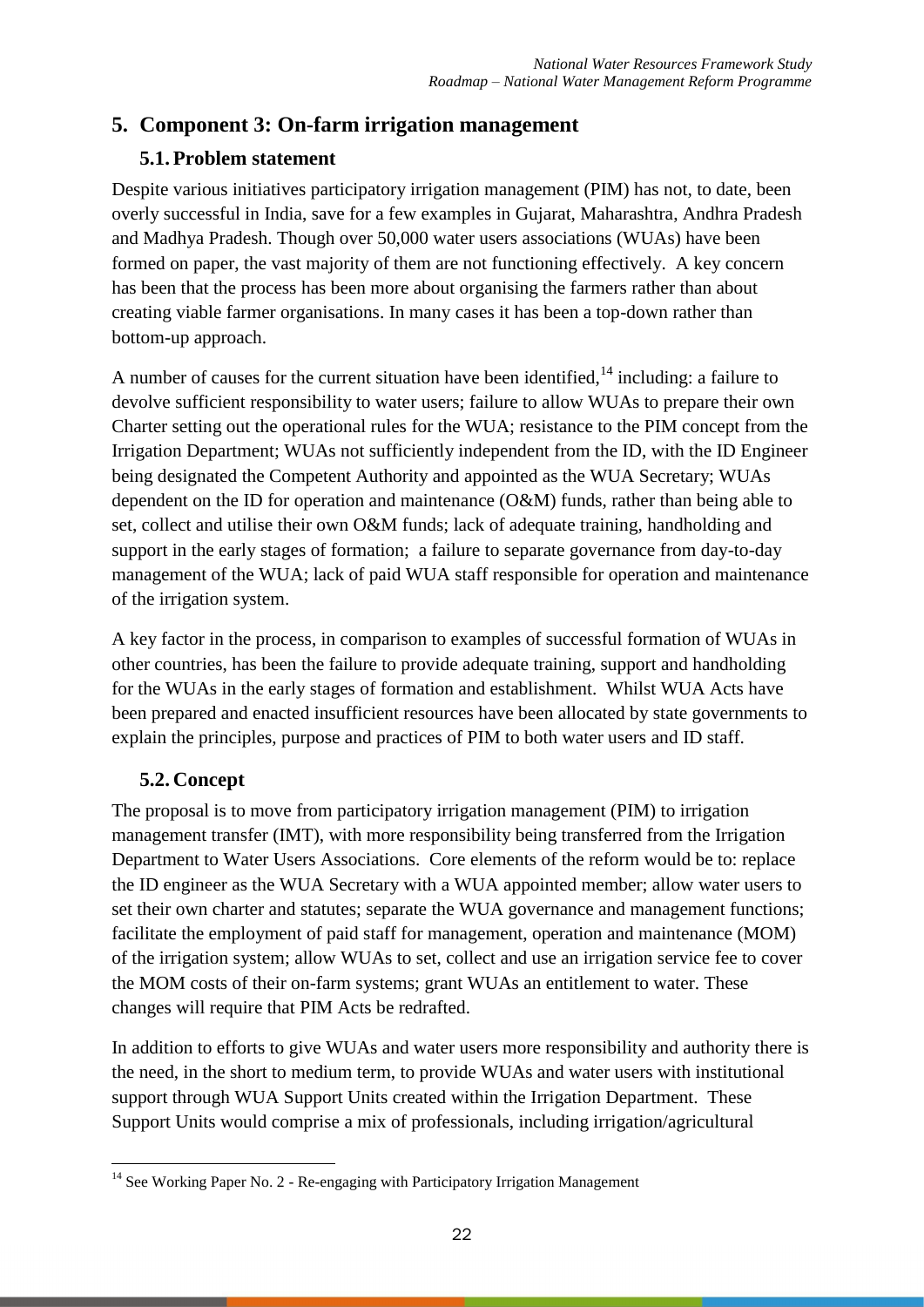engineers, agriculturalists, and social scientists. These units would be trained by WALMI, which in turn will require additional capacity building in the short term from organisations experienced in establishing and supporting effective and functioning WUAs.

It is proposed that the existing CAD&WM programme be adapted to support these changes.

## **5.3. Programme of proposed reforms**

<span id="page-28-0"></span>The proposed programme of reforms is divided into reforms for the  $12<sup>th</sup>$  Five Year Plan and reforms over the longer term (Table 6).

#### **Table 6: Proposed 12th Five Year Plan and longer term reforms in on-farm irrigation management**

|           | Reforms to be included in the 12 <sup>th</sup> Five Year Plan                                        | Reforms to be initiated in the longer term               |
|-----------|------------------------------------------------------------------------------------------------------|----------------------------------------------------------|
| $\bullet$ | Initiation of the National Water Management                                                          | Expansion of the programme to other states.<br>$\bullet$ |
|           | Reform Programme (NWMRP);                                                                            |                                                          |
|           | Separation of the Irrigation Department in                                                           |                                                          |
|           | participating states into three branches: (i) Water                                                  |                                                          |
|           | Resources Branch (WRB); (ii) Irrigation Services                                                     |                                                          |
|           | Branch (ISB); and (iii) Irrigation Development                                                       |                                                          |
|           | Branch (IDB);                                                                                        |                                                          |
|           | Give more responsibility to water users by                                                           |                                                          |
|           | moving from Participatory Irrigation Management                                                      |                                                          |
|           | (PIM) to Irrigation Management Transfer (IMT);                                                       |                                                          |
|           | Strengthen WALMIs by giving them more                                                                |                                                          |
|           | autonomy, better staffing and improved funding,<br>whilst holding them more accountable for training |                                                          |
|           | outcomes and impacts;                                                                                |                                                          |
|           | Establish WUA Support Units at Circle/District                                                       |                                                          |
|           | level to provide ongoing support and handholding                                                     |                                                          |
|           | to WUAs;                                                                                             |                                                          |
|           | Re-engage with WUAs to raise their capability to                                                     |                                                          |
|           | manage, operate and maintain on-farm systems by                                                      |                                                          |
|           | giving them greater responsibility (setting own                                                      |                                                          |
|           | Charter, budget setting, fee setting and collection,                                                 |                                                          |
|           | etc.), training and support;                                                                         |                                                          |
| ٠         | Move towards volumetric supply and charging of                                                       |                                                          |
|           | water to WUAs.                                                                                       |                                                          |
| ٠         | Restructure the current CAD&WM Programme of                                                          |                                                          |
|           | the GoI MoWR to bring it in line with the                                                            |                                                          |
|           | proposed IMT approach.                                                                               |                                                          |

# <span id="page-28-1"></span>**5.4.Logical framework**

The logical framework for the proposed programme of on-farm irrigation management reform is presented in Table 7.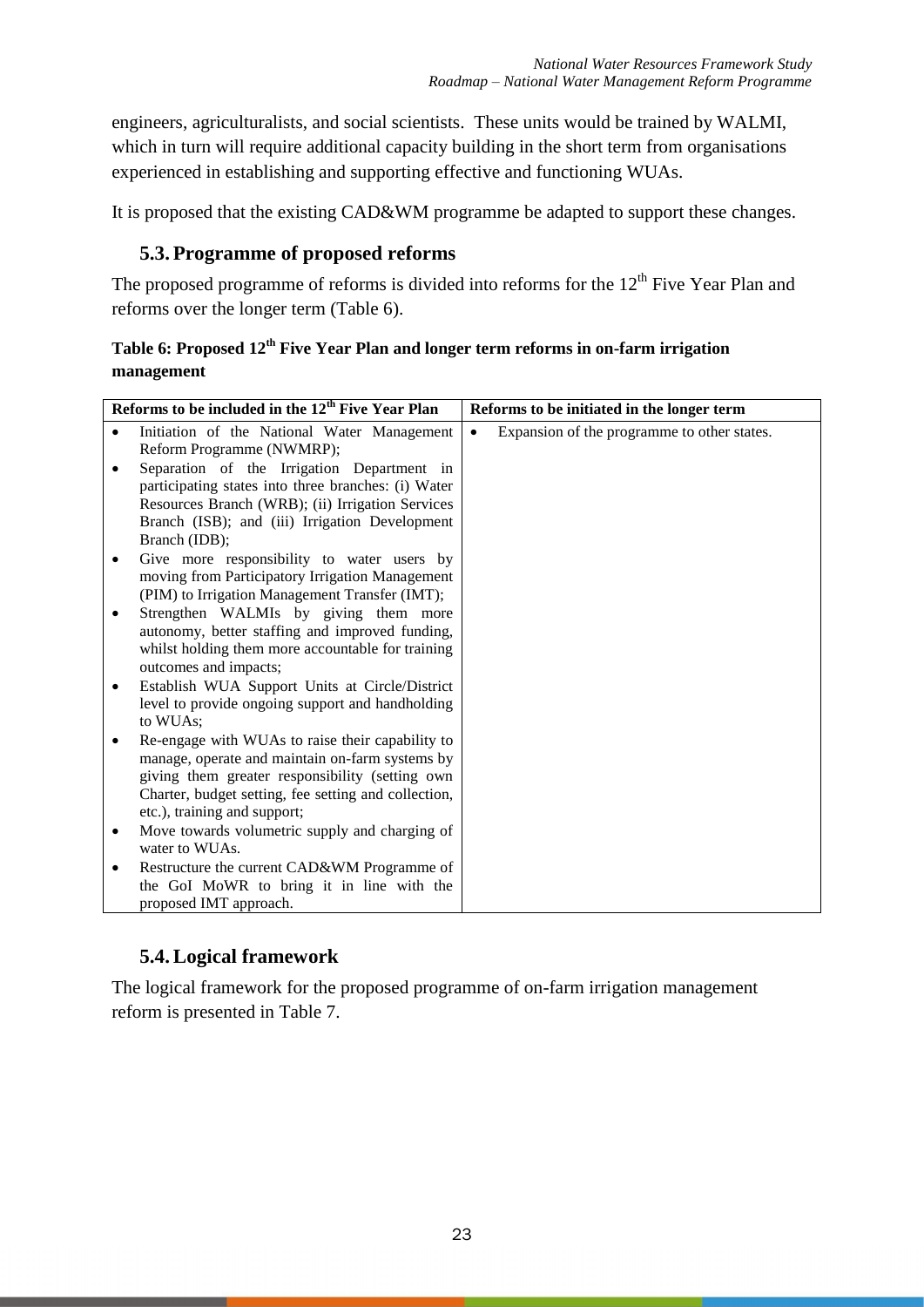|                                                                                                                                                                                                                                                                                                                                                                                                                                                                                                                                                                                                                                                                                                                                                                                                                                                              | <b>Indicators</b>                                                                                                                                                                                                                                                                                                                                                                                                                                                                                                                                                                                                                                  | <b>Verification</b>                                                                                                                                                                                               | <b>Assumption</b>                                                                                                                                                                                                                                                                                                                                                                                                                                                                                                                                             |
|--------------------------------------------------------------------------------------------------------------------------------------------------------------------------------------------------------------------------------------------------------------------------------------------------------------------------------------------------------------------------------------------------------------------------------------------------------------------------------------------------------------------------------------------------------------------------------------------------------------------------------------------------------------------------------------------------------------------------------------------------------------------------------------------------------------------------------------------------------------|----------------------------------------------------------------------------------------------------------------------------------------------------------------------------------------------------------------------------------------------------------------------------------------------------------------------------------------------------------------------------------------------------------------------------------------------------------------------------------------------------------------------------------------------------------------------------------------------------------------------------------------------------|-------------------------------------------------------------------------------------------------------------------------------------------------------------------------------------------------------------------|---------------------------------------------------------------------------------------------------------------------------------------------------------------------------------------------------------------------------------------------------------------------------------------------------------------------------------------------------------------------------------------------------------------------------------------------------------------------------------------------------------------------------------------------------------------|
| Goal                                                                                                                                                                                                                                                                                                                                                                                                                                                                                                                                                                                                                                                                                                                                                                                                                                                         |                                                                                                                                                                                                                                                                                                                                                                                                                                                                                                                                                                                                                                                    |                                                                                                                                                                                                                   |                                                                                                                                                                                                                                                                                                                                                                                                                                                                                                                                                               |
| Productive and sustainable on-<br>farm water management                                                                                                                                                                                                                                                                                                                                                                                                                                                                                                                                                                                                                                                                                                                                                                                                      | • Crop yields and water<br>use productivity at<br>optimal levels, with little<br>variation between head,<br>middle and tail-end<br>locations.                                                                                                                                                                                                                                                                                                                                                                                                                                                                                                      | • Annual reports by<br>WUAs, ID and<br>Agricultural<br>Department.                                                                                                                                                |                                                                                                                                                                                                                                                                                                                                                                                                                                                                                                                                                               |
| <b>Purpose</b><br>To create functioning and<br>sustainable Water Users<br>Associations efficiently and<br>cost-effectively distributing<br>irrigation water and maintaining<br>canal and drainage networks                                                                                                                                                                                                                                                                                                                                                                                                                                                                                                                                                                                                                                                   | • Crop yields at head,<br>middle and tail of WUA<br>command area.<br>• Cropping intensity.<br>• Area cropped each<br>season (Rabi, Kharif, dry<br>season) – total, head,<br>middle and tail.<br>• Productivity per unit of<br>water.<br>• Levels of fee recovery.<br>$\bullet$ Expenditure per unit<br>area on maintenance.                                                                                                                                                                                                                                                                                                                        | • Annual WUA<br>performance<br>reports to WUA<br>AGM.<br>• Annual reports by<br><b>WUA</b> to WUA<br>Regulatory<br>Authority.<br>• Annual reports by<br>ID.                                                       | Available water<br>$\bullet$<br>supplies at start of<br>the season properly<br>quantified.<br>• Main system well<br>managed and<br>maintained by the<br>ID.                                                                                                                                                                                                                                                                                                                                                                                                   |
| <b>Outputs/Results</b>                                                                                                                                                                                                                                                                                                                                                                                                                                                                                                                                                                                                                                                                                                                                                                                                                                       |                                                                                                                                                                                                                                                                                                                                                                                                                                                                                                                                                                                                                                                    |                                                                                                                                                                                                                   |                                                                                                                                                                                                                                                                                                                                                                                                                                                                                                                                                               |
| States participating in<br>$\bullet$<br>NWMRP initiative on<br>IMT.<br>Irrigation management<br>$\bullet$<br>separate from construction<br>Redrafted PIM/IMT Act.<br>$\bullet$<br><b>WUA Regulatory</b><br>$\bullet$<br>Authority established.<br>WALMIs strengthened in<br>$\bullet$<br>IMT and on-farm water<br>management and<br>maintenance.<br><b>WUA Support Units</b><br>$\bullet$<br>established, trained and<br>functioning.<br>WUAs reformed, trained<br>$\bullet$<br>and actively and effectively<br>carrying out core tasks.<br>WUAs setting budgets and<br>$\bullet$<br>irrigation service fees and<br>collecting sufficient fees to<br>cover WUA MOM costs.<br>Adequate levels of<br>$\bullet$<br>maintenance and system<br>improvement carried out.<br>System operation not<br>limited by physical<br>condition.<br>Measuring structures<br>٠ | • Number of states<br>participating in<br>NWMRP.<br>• New management and<br>participatory focussed<br>staff employed by the<br><b>Irrigation Services</b><br><b>Branch</b><br>• New IMT Act.<br>• Regulatory Authority<br>functioning.<br>• Number of functioning<br><b>WUA Support Units.</b><br>• Number of WUAs<br>employing O&M staff.<br>• Numbers of WUAs<br>assessed by 80percent of<br>users as providing a<br>satisfactory service.<br>• Number of WUAs with<br>target levels of fee<br>collection.<br>• Number of WUAs with<br>target levels of<br>maintenance<br>expenditure.<br>• ID invoices to WUAs<br>based on volume<br>delivered. | • Planning<br>Commission<br>reports.<br>• NWC reports<br>• ID annual WUA<br>reports.<br>• WUA Annual<br>Reports.<br>• WUA Regulatory<br>Authority annual<br>report.<br>• ID discharge and<br>service fee records. | • WALMIs given<br>sufficient authority<br>and independence to<br>function effectively.<br>• Adequate resources<br>allocated to<br><b>WALMIs</b> (skilled<br>staff, finances).<br>• Regulatory<br>Authority able to<br>function effectively<br>(adequate staff,<br>financial resources,<br>$etc.$ ).<br>• ID supportive and<br>actively engaged in<br>supporting WUAs.<br>· Funds available<br>through CAD&WM<br>programme for on-<br>farm improvements.<br>• WUA Members<br>actively engaged<br>with, and<br>monitoring<br>performance of,<br>WUA management. |

## **Table 7: Logical Framework for on-farm irrigation management reform**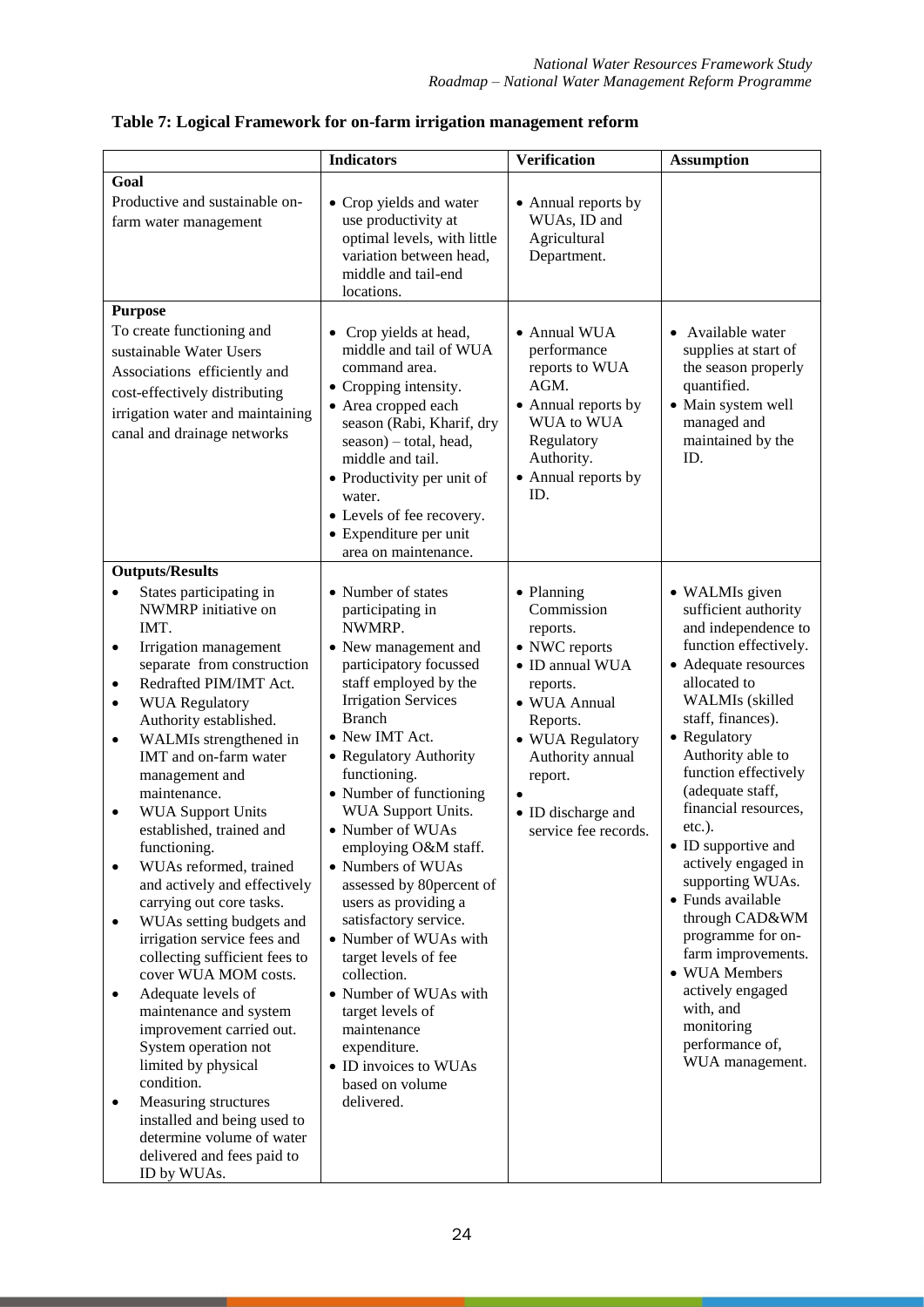### <span id="page-30-0"></span>**5.5. Action Plan**

The action plan is based on the implementation schedule set out in Figure 4 and detailed in the sections below:

- i) *State agreement to participate in on-farm management improvement programme*. The initial step is for states to register with the NWMRP for improving the management at the on-farm level.
- ii) *Separate irrigation management from construction.* The Irrigation Services Branch (ISB) within the Irrigation Department will be constituted to focus on the management, operation and maintenance of irrigation and drainage systems. The ISB will employ a cadre of management and participatory focussed staff, including irrigation and agricultural engineers and social scientists to work with WUAs
- iii) *Restructure current CAD&WM programme*. The current CAD&WM programme will need to be restructured to bring it in line with the proposed approach for reforming on-line management.
- iv) *Review, discuss and redraft PIM Act*. Reviewing of the existing PIM Act in the state will start at an early stage but may take some time before revisions are drafted, discussed and agreed. A revised IMT Act should be in place by the middle of the second year into the FYP.
- v) *Prepare draft Charter for issuing to WUAs*. A draft Charter needs to be drafted early on and then issued to WUAs as a basis for them to prepare their own Charter. The Charter details the purpose, functions, structure and procedures of the WUA and its organs (such as the General Body, Committees, etc.), the rights and responsibilities of the members and the duties and responsibilities of the WUA Chairman and Committee members. It also details responsibilities for setting, collection and utilisation of service and other fees or charges, and sanctions which can be applied to members for breach of the rules of the Association. The revised PIM/IMT Act will incorporate a section on the purpose and application of the Charter.
- vi) *Establish WUA Regulatory Authority*. Under the revised IMT Act a WUA Regulatory Authority will be established to monitor and regulate WUAs. Functions will include: holding the establishment records of all WUAs, including the Charter, map of command area, register of landholdings; checking that WUAs are holding regular meetings with members, processing and analysing WUA Annual Reports; assessing WUA performance; monitoring WUA financial management. The WUA Regulatory Authority will be required to report each year on WUA performance to the State Water Council.
- vii) *Strengthen WALMIs and build capacity in IMT and water manage*ment. WALMIs will be a key part of the programme for re-engaging with WUAs and water users. WALMIs will be strengthened in relation to their staffing and capabilities in PIM/IMT, water management and system maintenance. Regional Training Centres will be established by WALMIs in order that they can run field training schools (FTS) for WUAs and water users.
- viii) *Establish WUA Support Units at Circle/Divisional level*. WUA Support Units comprising 3-4 professional staff will be formed at Circle or Divisional level.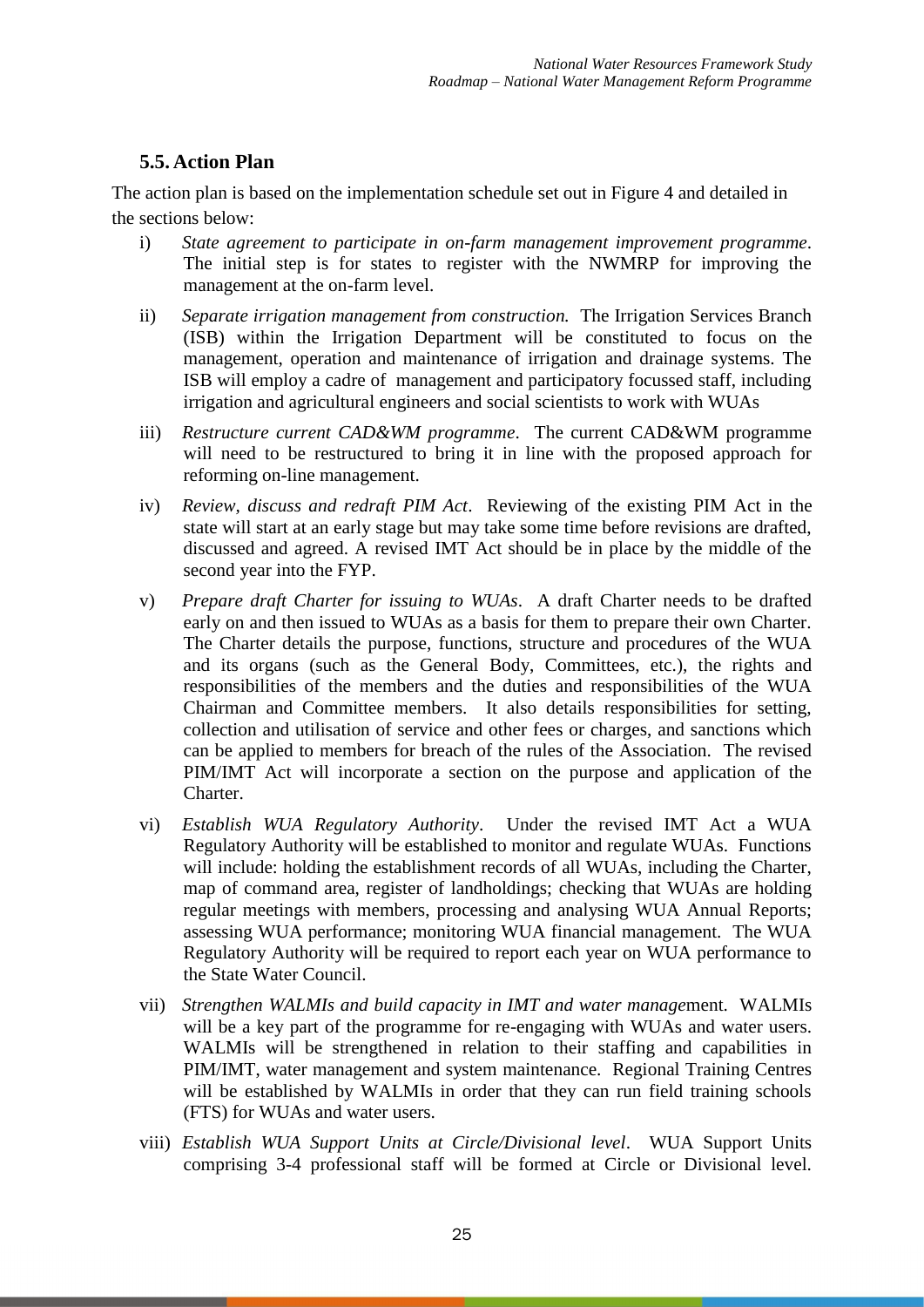These professionals will have experience and knowledge of on-farm water management, system maintenance and social organisation and will include irrigation engineers, agricultural engineers, agriculturalists and social scientists.

- ix) *Train WUA Support Units*. The WUA Support Units will be trained by the WALMIs and will in turn train WUAs and water users. They will also train the ID Sub-Divisional engineers assigned to work with WUAs on a day-to-day basis in relation to system operation and maintenance.
- x) *Form and train WUA support team at Sub-Division level*. At least two engineers in each Sub-Division will be assigned to work on system O&M with WUAs and water users. These staff will be selected or appointed on the basis of their interest in onfarm management, operation and maintenance (MOM). They will be trained by the WUA Support Unit and will then work on a daily basis with the WUAs and water users to improve water management and agricultural productivity.
- xi) *Carry out awareness raising and training on PIM/IMT within ID*. Awareness raising will be carried out by the WUA Support Unit staff for ID personnel at Circle, Divisional and Sub-Divisional levels. The purpose of the training will be to explain the purpose, benefits and processes of PIM/IMT in order to change the attitude and behaviour towards WUAs
- xii) *Research and develop water management approaches for different types and sizes of irrigation system, then prepare training material*. In association with agricultural universities WALMI will carry out studies to establish appropriate water management procedures for different types<sup>15</sup> of irrigation system. Training material will be prepared from these studies and used in the training for WUA Support Unit staff and WUAs.
- xiii) *Run awareness raising and re-engagement workshops in WUAs*. Having built capacity in the WALMIs and created and trained the WUA Support Units the programme to re-engage with WUAs and water users can commence. To gain credibility the programme will need to have several new concepts and key messages including: the WUA Charter, the right of the WUA to set a budget and levy services fees; employment of O&M staff; establishment of chak-based representation in the WUA; separate governance and management structures.
- xiv) *Individual WUAs discuss and agree their Charter*. A central part of the reengagement and empowerment of WUAs will be for water users to discuss and agree their own Charter. Though there will be a model Charter WUAs will be able to make adjustments to suit their own conditions.
- xv) *Establish WUA management processes (meetings, committees, tasks, etc.) based on agreed Charter*. Following the agreement by the General Body on the Charter the WUA management can update the processes and procedures for the Association.
- xvi) *Establish chak-based representative system*. To increase the level of representation by water users in the Association each chak will nominate one of the farmers from the chak to represent the chak to the WUA Management Committee. This representative can liaise with the Management Committee on issues facing the chak, and on management issues related to water management and maintenance.

 $\overline{a}$ 

<sup>&</sup>lt;sup>15</sup> The types of scheme can be categorized according to key parameter such as size (major, medium and minor), water source (tank/reservoir supplied, run-of-the-river), level of in-field works (with/without field channels), predominant crop types, etc.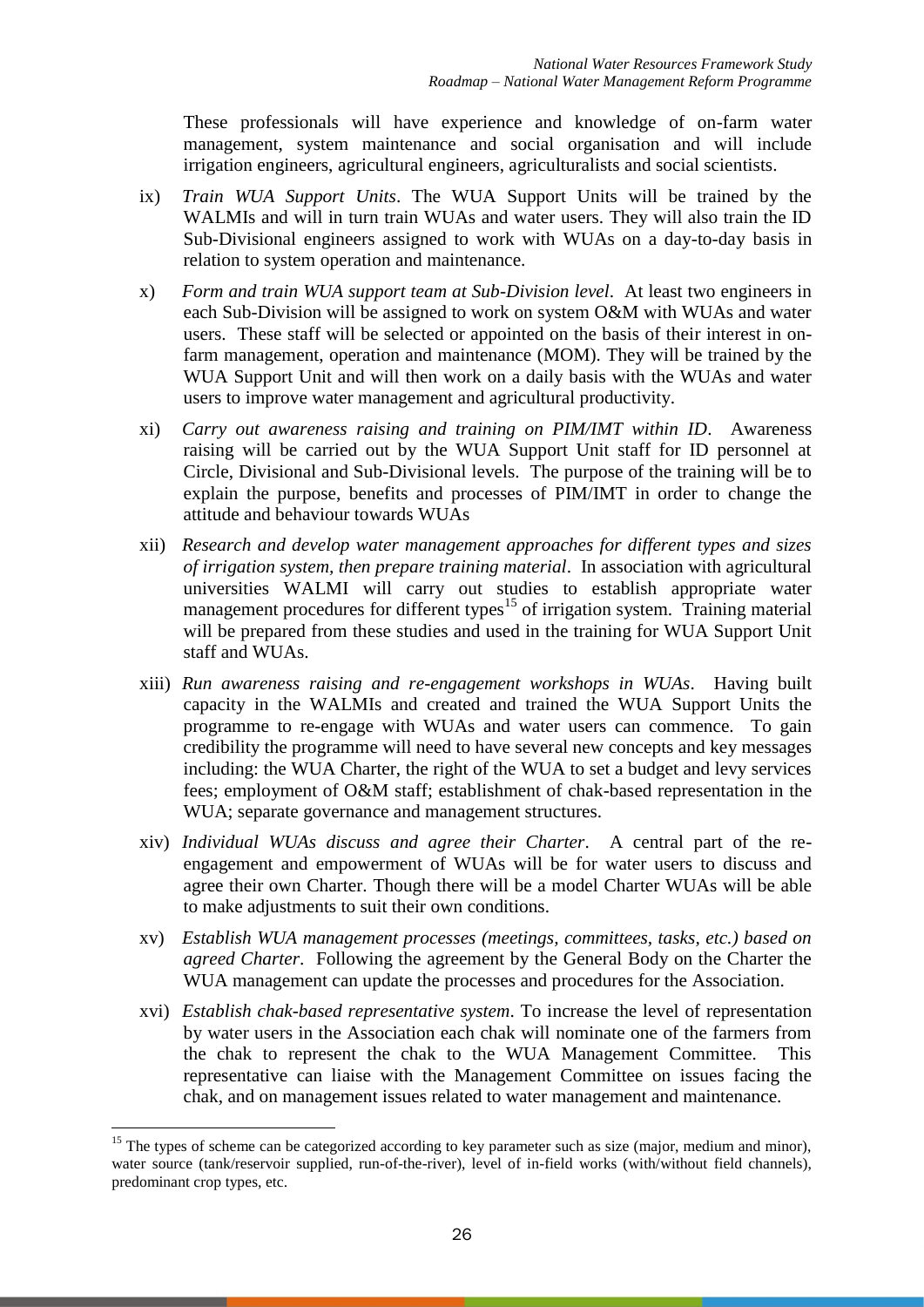- xvii) *Establish revised budgeting, fee setting and collection procedures*. Allied to proposed changes in the PIM Act and associated legislation WUAs will prepare a budget and then set the irrigation service fees for the members. The budget will take account of the costs for WUA staff, system operation and maintenance. Maintenance should be set at levels sufficient to maintain the irrigation system over time at a level that ensures full and proper operation of the system. Following the setting of the budget and fees the WUA will be responsible for collection of the fee. The fee may include water charges made by the ID for main system MOM; these charges will be collected by the WUA and then passed on to the ID.
- xviii)*Develop procedures to measure performance and progress*. It is important that the WUA collect data and report back to the members on the performance and progress of the WUA as measured against a limited set of performance indicators. The WUA Support Units and the WUA support team at the Sub-Divisional level can assist WUAs in developing these indicators and procedures.
- xix) *Review, revise and apply improved water management procedures, incorporating conjunctive use of surface and ground water*. It is intended that WALMI, with the assistance of the ID and agricultural universities, will carry out research and studies into water management options for the different types of irrigation system (major, medium and minor) in order to prepare guidelines with options for ID and WUAs. These guidelines will include the conjunctive use of surface and groundwater. The WUA Support Team will use these guidelines in their training, whilst the WUA support team at the Sub-Divisional level will use the guidelines when providing advice to WUAs on improving water management and maintenance procedures.
- xx) *Plan, design and implement on-farm works (lining, field channels, etc.)*. Some of the measures identified to improve water management may include physical works, such as the construction of in-field channels and lining of some canals in a WUA command. This work will be carried out under the CAD&WM programme.
- xxi) *Install measuring structures for volumetric supply*. In accordance with moves towards volumetric delivery and measurement of water supplies from the main system measuring structures will be required at the intakes to the WUA command area (either from tanks, or at the heads of distributaries or minors).
- xxii) *Prepare regulations and rules for water allocation and management in water short years*. The WUA Support Unit and the WUA support team at the Sub-Division level can assist WUAs to prepare contingency plans and rules for coping with periods of water shortage. These plans will be prepared by the WUA in consultation with the water users and then agreed by the General Body.
- xxiii)*Formulate maintenance and asset management procedures*. A key part of the WUA training and capacity building will be focussed on maintenance and asset management procedures. The WUA Support Unit will train the WUA management, and the Sub-Divisional support team. The Sub-Divisional support team will then work with the WUA in preparing the maintenance and asset management plans and costs for submission to the WUA General Body.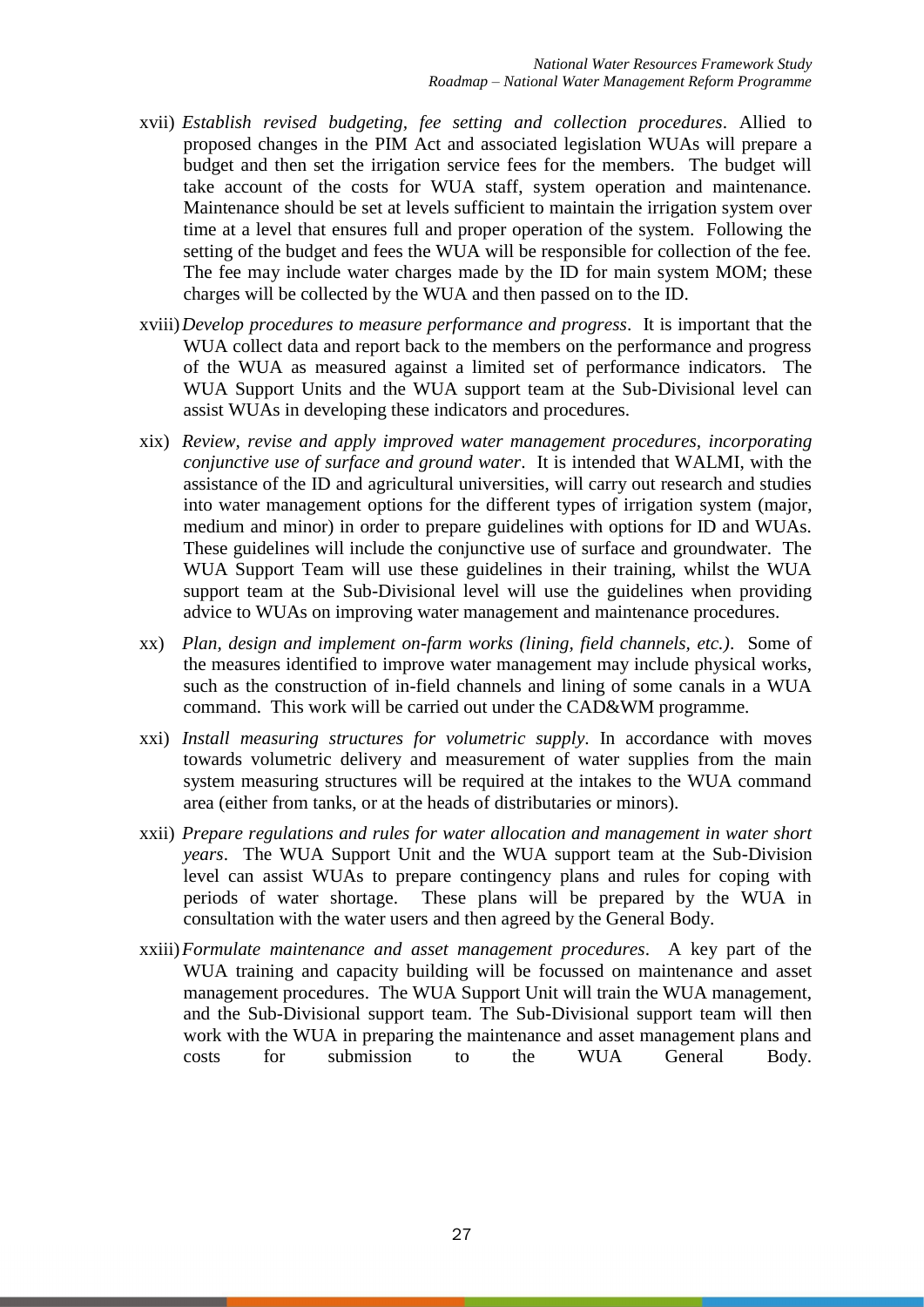#### **Figure 4: On-farm system management reform implementation schedule**

| <b>Five Year Plan</b>                                        |    | 12th Five Year Plan                                                                                            |                |  |  |   |  |   |  |  | 13th Five Year Plan |  |  |  |  |  |                |  |  |  |  |  |   | 14th Five Year Plan |  |   |  |  |              |  |  |                |  |  |   |  |  |  |  |  |  |
|--------------------------------------------------------------|----|----------------------------------------------------------------------------------------------------------------|----------------|--|--|---|--|---|--|--|---------------------|--|--|--|--|--|----------------|--|--|--|--|--|---|---------------------|--|---|--|--|--------------|--|--|----------------|--|--|---|--|--|--|--|--|--|
| Year                                                         | -1 |                                                                                                                | $\overline{2}$ |  |  | 3 |  | 4 |  |  | 5                   |  |  |  |  |  | $\overline{2}$ |  |  |  |  |  | 4 |                     |  | 5 |  |  | $\mathbf{1}$ |  |  | $\overline{2}$ |  |  | 3 |  |  |  |  |  |  |
| <b>Activity</b>                                              |    | ւլսվախ էլ արդել է իրավով է իրավով է իրավով է իրավով է իրավով է իրավով է իրավով է իրավով է իրավով է իրավով է ար |                |  |  |   |  |   |  |  |                     |  |  |  |  |  |                |  |  |  |  |  |   |                     |  |   |  |  |              |  |  |                |  |  |   |  |  |  |  |  |  |
| Component 1: Initiation and signing up to the NWMRP          |    |                                                                                                                |                |  |  |   |  |   |  |  |                     |  |  |  |  |  |                |  |  |  |  |  |   |                     |  |   |  |  |              |  |  |                |  |  |   |  |  |  |  |  |  |
| State agreement to participate in on-farm management         |    |                                                                                                                |                |  |  |   |  |   |  |  |                     |  |  |  |  |  |                |  |  |  |  |  |   |                     |  |   |  |  |              |  |  |                |  |  |   |  |  |  |  |  |  |
| improvement programme                                        |    |                                                                                                                |                |  |  |   |  |   |  |  |                     |  |  |  |  |  |                |  |  |  |  |  |   |                     |  |   |  |  |              |  |  |                |  |  |   |  |  |  |  |  |  |
| Separate irrigation management from construction             |    |                                                                                                                |                |  |  |   |  |   |  |  |                     |  |  |  |  |  |                |  |  |  |  |  |   |                     |  |   |  |  |              |  |  |                |  |  |   |  |  |  |  |  |  |
| Component 2: Reform legislation                              |    |                                                                                                                |                |  |  |   |  |   |  |  |                     |  |  |  |  |  |                |  |  |  |  |  |   |                     |  |   |  |  |              |  |  |                |  |  |   |  |  |  |  |  |  |
| Review, discuss and redraft PIM Act                          |    |                                                                                                                |                |  |  |   |  |   |  |  |                     |  |  |  |  |  |                |  |  |  |  |  |   |                     |  |   |  |  |              |  |  |                |  |  |   |  |  |  |  |  |  |
| Prepare draft Charter for issuing to WUAs                    |    |                                                                                                                |                |  |  |   |  |   |  |  |                     |  |  |  |  |  |                |  |  |  |  |  |   |                     |  |   |  |  |              |  |  |                |  |  |   |  |  |  |  |  |  |
| <b>Establish WUA Regulatory Authority</b>                    |    |                                                                                                                |                |  |  |   |  |   |  |  |                     |  |  |  |  |  |                |  |  |  |  |  |   |                     |  |   |  |  |              |  |  |                |  |  |   |  |  |  |  |  |  |
| Component 3: Provide support and handholding                 |    |                                                                                                                |                |  |  |   |  |   |  |  |                     |  |  |  |  |  |                |  |  |  |  |  |   |                     |  |   |  |  |              |  |  |                |  |  |   |  |  |  |  |  |  |
| Strengthen WALMIs and build capacity in IMT and water        |    |                                                                                                                |                |  |  |   |  |   |  |  |                     |  |  |  |  |  |                |  |  |  |  |  |   |                     |  |   |  |  |              |  |  |                |  |  |   |  |  |  |  |  |  |
| management                                                   |    |                                                                                                                |                |  |  |   |  |   |  |  |                     |  |  |  |  |  |                |  |  |  |  |  |   |                     |  |   |  |  |              |  |  |                |  |  |   |  |  |  |  |  |  |
| Estalish WUA Support Units at Circle/Divisional level        |    |                                                                                                                |                |  |  |   |  |   |  |  |                     |  |  |  |  |  |                |  |  |  |  |  |   |                     |  |   |  |  |              |  |  |                |  |  |   |  |  |  |  |  |  |
| Train WUA Support Units                                      |    |                                                                                                                |                |  |  |   |  |   |  |  |                     |  |  |  |  |  |                |  |  |  |  |  |   |                     |  |   |  |  |              |  |  |                |  |  |   |  |  |  |  |  |  |
|                                                              |    |                                                                                                                |                |  |  |   |  |   |  |  |                     |  |  |  |  |  |                |  |  |  |  |  |   |                     |  |   |  |  |              |  |  |                |  |  |   |  |  |  |  |  |  |
| Form and train WUA support team at Sub-Division level        |    |                                                                                                                |                |  |  |   |  |   |  |  |                     |  |  |  |  |  |                |  |  |  |  |  |   |                     |  |   |  |  |              |  |  |                |  |  |   |  |  |  |  |  |  |
| Carry out awareness raising and traiing on PIM/IMT within    |    |                                                                                                                |                |  |  |   |  |   |  |  |                     |  |  |  |  |  |                |  |  |  |  |  |   |                     |  |   |  |  |              |  |  |                |  |  |   |  |  |  |  |  |  |
|                                                              |    |                                                                                                                |                |  |  |   |  |   |  |  |                     |  |  |  |  |  |                |  |  |  |  |  |   |                     |  |   |  |  |              |  |  |                |  |  |   |  |  |  |  |  |  |
| Research and develop water management approaches for         |    |                                                                                                                |                |  |  |   |  |   |  |  |                     |  |  |  |  |  |                |  |  |  |  |  |   |                     |  |   |  |  |              |  |  |                |  |  |   |  |  |  |  |  |  |
| different types and sizes of irrigation system, then prepare |    |                                                                                                                |                |  |  |   |  |   |  |  |                     |  |  |  |  |  |                |  |  |  |  |  |   |                     |  |   |  |  |              |  |  |                |  |  |   |  |  |  |  |  |  |
| training material.                                           |    |                                                                                                                |                |  |  |   |  |   |  |  |                     |  |  |  |  |  |                |  |  |  |  |  |   |                     |  |   |  |  |              |  |  |                |  |  |   |  |  |  |  |  |  |
| Component 4: Re-engage with WUAs                             |    |                                                                                                                |                |  |  |   |  |   |  |  |                     |  |  |  |  |  |                |  |  |  |  |  |   |                     |  |   |  |  |              |  |  |                |  |  |   |  |  |  |  |  |  |
| Run awareness raising and re-engagement workshops in         |    |                                                                                                                |                |  |  |   |  |   |  |  |                     |  |  |  |  |  |                |  |  |  |  |  |   |                     |  |   |  |  |              |  |  |                |  |  |   |  |  |  |  |  |  |
| Individual WUAs discuss and agree their Charter              |    |                                                                                                                |                |  |  |   |  |   |  |  |                     |  |  |  |  |  |                |  |  |  |  |  |   |                     |  |   |  |  |              |  |  |                |  |  |   |  |  |  |  |  |  |
| Establish WUA management processes (meetings,                |    |                                                                                                                |                |  |  |   |  |   |  |  |                     |  |  |  |  |  |                |  |  |  |  |  |   |                     |  |   |  |  |              |  |  |                |  |  |   |  |  |  |  |  |  |
| committees, tasks, etc.) based on agreed Charter             |    |                                                                                                                |                |  |  |   |  |   |  |  |                     |  |  |  |  |  |                |  |  |  |  |  |   |                     |  |   |  |  |              |  |  |                |  |  |   |  |  |  |  |  |  |
| Establish chak-based representative system, if chosen by     |    |                                                                                                                |                |  |  |   |  |   |  |  |                     |  |  |  |  |  |                |  |  |  |  |  |   |                     |  |   |  |  |              |  |  |                |  |  |   |  |  |  |  |  |  |
| procedures                                                   |    |                                                                                                                |                |  |  |   |  |   |  |  |                     |  |  |  |  |  |                |  |  |  |  |  |   |                     |  |   |  |  |              |  |  |                |  |  |   |  |  |  |  |  |  |
| Develop procedures to measure performance and                |    |                                                                                                                |                |  |  |   |  |   |  |  |                     |  |  |  |  |  |                |  |  |  |  |  |   |                     |  |   |  |  |              |  |  |                |  |  |   |  |  |  |  |  |  |
| progress                                                     |    |                                                                                                                |                |  |  |   |  |   |  |  |                     |  |  |  |  |  |                |  |  |  |  |  |   |                     |  |   |  |  |              |  |  |                |  |  |   |  |  |  |  |  |  |
| Component 5: Improved operation and maintenance              |    |                                                                                                                |                |  |  |   |  |   |  |  |                     |  |  |  |  |  |                |  |  |  |  |  |   |                     |  |   |  |  |              |  |  |                |  |  |   |  |  |  |  |  |  |
| Review, revise and apply improved water management           |    |                                                                                                                |                |  |  |   |  |   |  |  |                     |  |  |  |  |  |                |  |  |  |  |  |   |                     |  |   |  |  |              |  |  |                |  |  |   |  |  |  |  |  |  |
| procedures, incorporating conjunctive use of surface and     |    |                                                                                                                |                |  |  |   |  |   |  |  |                     |  |  |  |  |  |                |  |  |  |  |  |   |                     |  |   |  |  |              |  |  |                |  |  |   |  |  |  |  |  |  |
| ground water                                                 |    |                                                                                                                |                |  |  |   |  |   |  |  |                     |  |  |  |  |  |                |  |  |  |  |  |   |                     |  |   |  |  |              |  |  |                |  |  |   |  |  |  |  |  |  |
| Plan, design and implement on-farm works (lining, field      |    |                                                                                                                |                |  |  |   |  |   |  |  |                     |  |  |  |  |  |                |  |  |  |  |  |   |                     |  |   |  |  |              |  |  |                |  |  |   |  |  |  |  |  |  |
| channels, etc.)                                              |    |                                                                                                                |                |  |  |   |  |   |  |  |                     |  |  |  |  |  |                |  |  |  |  |  |   |                     |  |   |  |  |              |  |  |                |  |  |   |  |  |  |  |  |  |
| Install measuring structures for volumetric supply           |    |                                                                                                                |                |  |  |   |  |   |  |  |                     |  |  |  |  |  |                |  |  |  |  |  |   |                     |  |   |  |  |              |  |  |                |  |  |   |  |  |  |  |  |  |
| Prepare regulations and rules for water allocation and       |    |                                                                                                                |                |  |  |   |  |   |  |  |                     |  |  |  |  |  |                |  |  |  |  |  |   |                     |  |   |  |  |              |  |  |                |  |  |   |  |  |  |  |  |  |
| management in water short years                              |    |                                                                                                                |                |  |  |   |  |   |  |  |                     |  |  |  |  |  |                |  |  |  |  |  |   |                     |  |   |  |  |              |  |  |                |  |  |   |  |  |  |  |  |  |
| Formulate maintenance and asset management                   |    |                                                                                                                |                |  |  |   |  |   |  |  |                     |  |  |  |  |  |                |  |  |  |  |  |   |                     |  |   |  |  |              |  |  |                |  |  |   |  |  |  |  |  |  |
| procedures                                                   |    |                                                                                                                |                |  |  |   |  |   |  |  |                     |  |  |  |  |  |                |  |  |  |  |  |   |                     |  |   |  |  |              |  |  |                |  |  |   |  |  |  |  |  |  |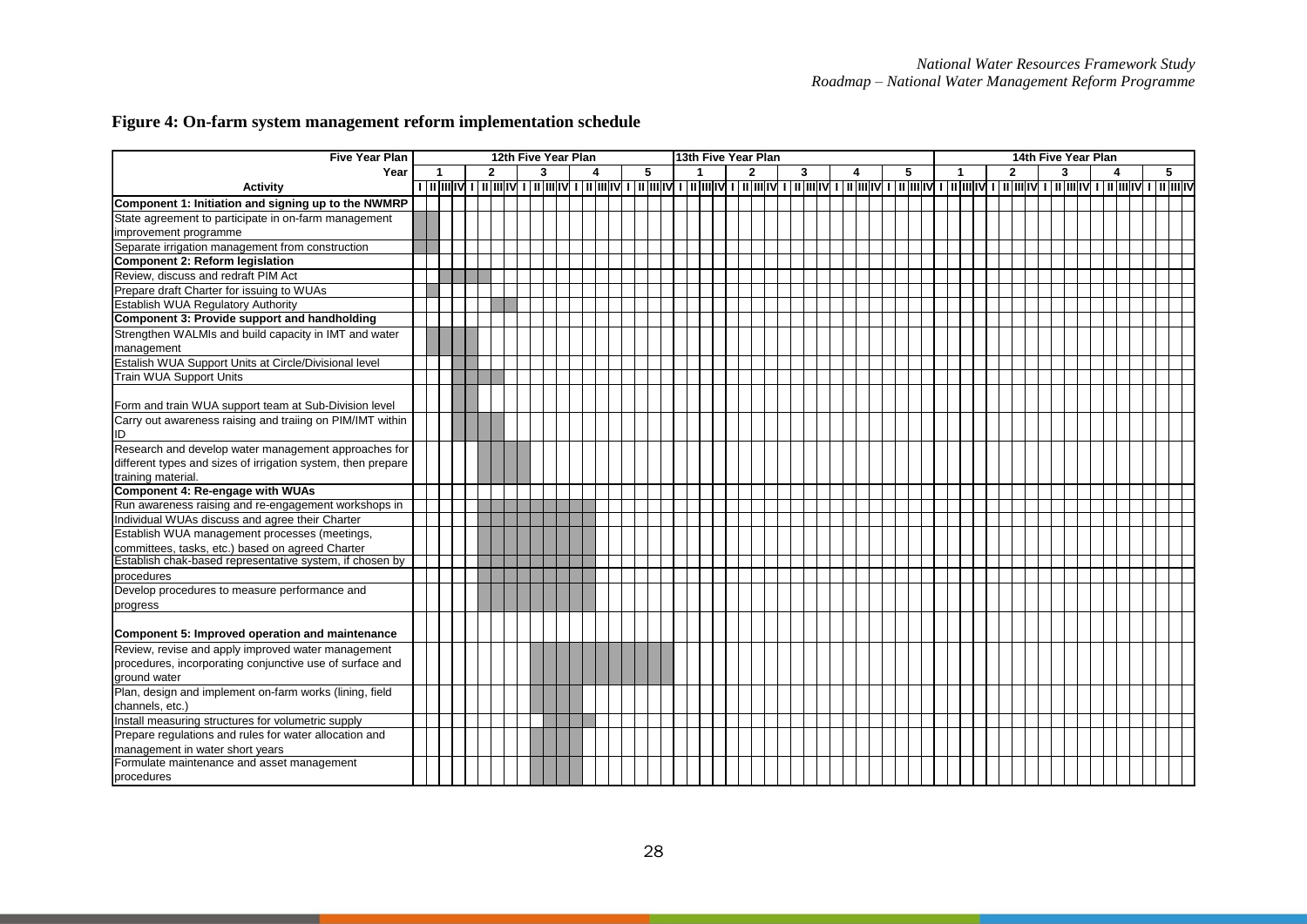# **Appendix A1: Working Papers**

## **Table A1.1: List of Working Papers**

<span id="page-34-0"></span>

| No.             | <b>Title</b>                                                                                      |
|-----------------|---------------------------------------------------------------------------------------------------|
| WP1             | <b>Overview of Working Papers</b>                                                                 |
| WP <sub>2</sub> | Re-engaging with Participatory Irrigation Management                                              |
| WP3             | Reforming Management in the Irrigation and Drainage Sector                                        |
| WP4             | Performance Management in the I&D Sector                                                          |
| WP5             | Managing Ground Water for Multiple Uses                                                           |
| WP <sub>6</sub> | <b>Water Resources Management</b>                                                                 |
| WP7             | The Role of the Water Regulator in Water Resource Management                                      |
| WP8             | Perspectives on Legal Frameworks for Water Resources Management                                   |
| WP9             | Developing a Water Conservation Strategy for Industry                                             |
| <b>WP10</b>     | Water Utility Management: Urban Water Supply Reform and the Use of Public Private<br>Partnerships |
| WP11            | Regulation of Water Supply and Wastewater                                                         |
| <b>WP12</b>     | Governing the Entrepreneurial Sector Providing Water Services                                     |
| <b>WP13</b>     | <b>National Water Commission</b>                                                                  |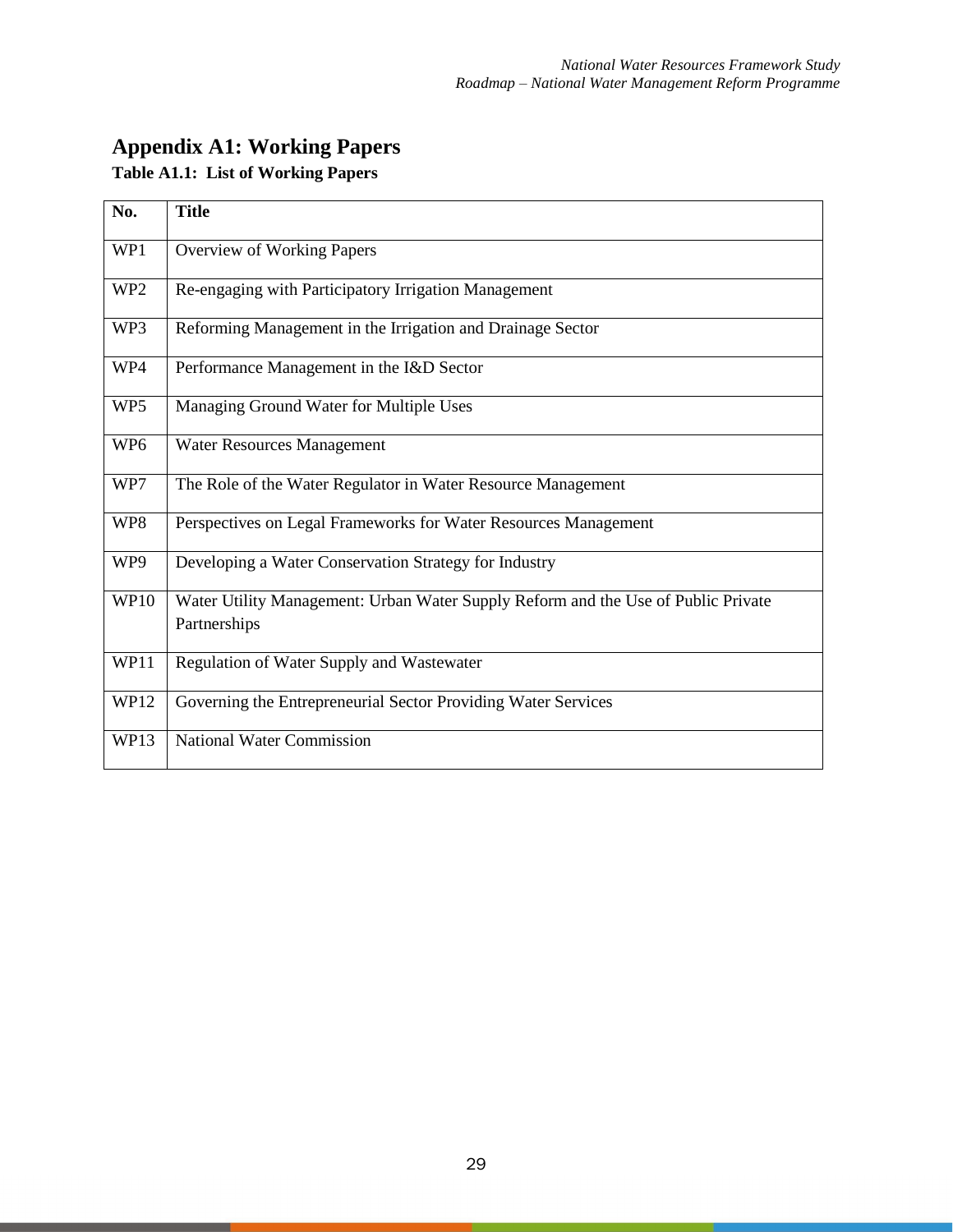# **National Water Resources Framework Study**

#### **Proposed roadmap for**

#### **Ground Water Management**

## **I. Key elements of reform**

### **1. Agricultural feeder separation**

## **Reforms for the 12th Five Year Plan**

- Separation of agricultural feeders from rural domestic feeders
- Formulate special programme for small and marginal farmers to mitigate the adverse impact of shrinking groundwater market due to feeder separation on them – targeted credit for pump investment, collective groundwater irrigation facility, etc

#### **Reforms over the longer term**

- Continue with feeder separation programme
- Continue with the special programme for small and marginal farmers for accessing ground water for irrigation

## **2. HVDS conversion**

#### **Reforms for the 12th Five Year Plan**

- Conversion of all agricultural feeder lines to HVDS
- Provide all new agricultural connections with HVDS lines

#### **Reforms over the longer term**

 Continue with HVDS conversion programme and provide all new agricultural connections with HVDS lines

## **3. Rationalised agricultural power tariff**

#### **Reforms for the 12th Five Year Plan**

- Rationalise agricultural power tariff levels to make power utilities financially viable and reduce state subsidies on agricultural power supply – metered tariff if politically feasible or rational flat tariff with synchronised power supply to agriculture as per moisture stress and irrigation needs
- Develop the capacity of the power utilities to diagnose and manage power supply to agricultural users as per the specific needs of an area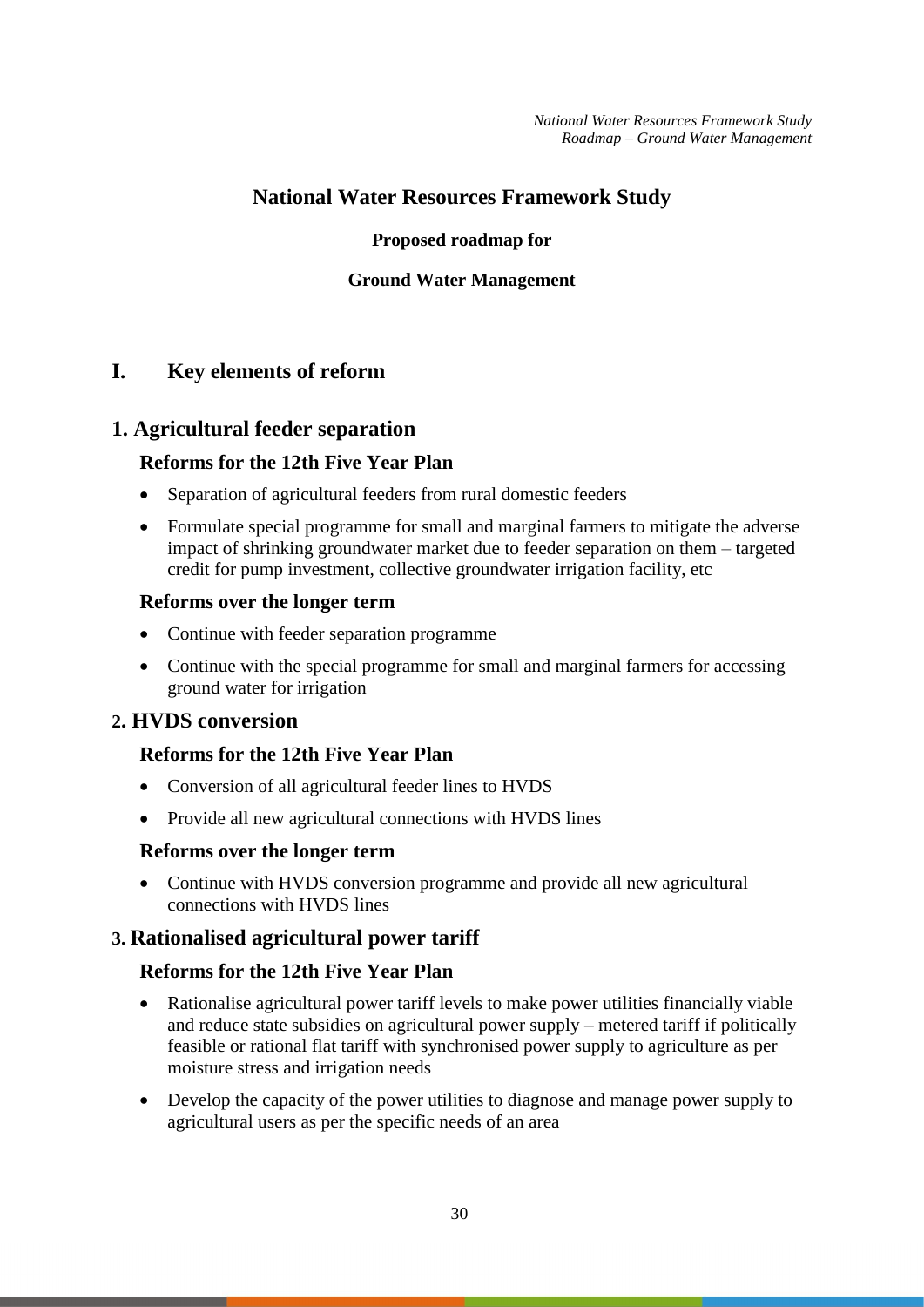#### **Reforms over the longer term**

 Power Finance Corporation / Rural Electrification Corporation could include feeder separation, HVDS conversion, inefficient pump replacement and rationalised agricultural power tariff under its Accelerated Power Development and Reforms Programme to financially support states keen on implementing the provisions

#### **4. Agricultural demand side management (inefficient pump replacement)**

## **Reforms for the 12th Five Year Plan**

• Replace all the poor and most inefficient agricultural pump sets (replacement of which can save at least up to 30% of present power consumption) with BEE certified efficient pump sets

#### **Reforms over the longer term**

- Continue with inefficient pump replacement programme till all most inefficient pump sets are replaced
- GoI notifies pump sets as "an appliance" under section 14 of Energy Conservation Act 2001 that would permit manufacture of pumps having the certified standards as under the BEE standards and labelling programme for energy efficient agriculture pumps already announced

## **5. Ground water Management Association and participatory ground water management**

## **Reforms for the 12th Five Year Plan**

- Formulate and implement participatory groundwater management (PGM) projects in endemic groundwater depletion areas
- Facilitate adequate training and capacity building of community to make projects sustainable
- Allocate adequate resources and trained personals in implementation of these projects

#### **Reforms over the longer term**

- Maintain extended support for PGM projects for an extended period through appropriate policies and legislations
- Develop capacity in groundwater and agriculture departments to support PGM projects

## **6. Agricultural extension services**

#### **Reforms for the 12th Five Year Plan**

 Provide agriculture extension services and marketing infrastructure to assist farmers in moving from water intensive to other equally remunerative but less water intensive crops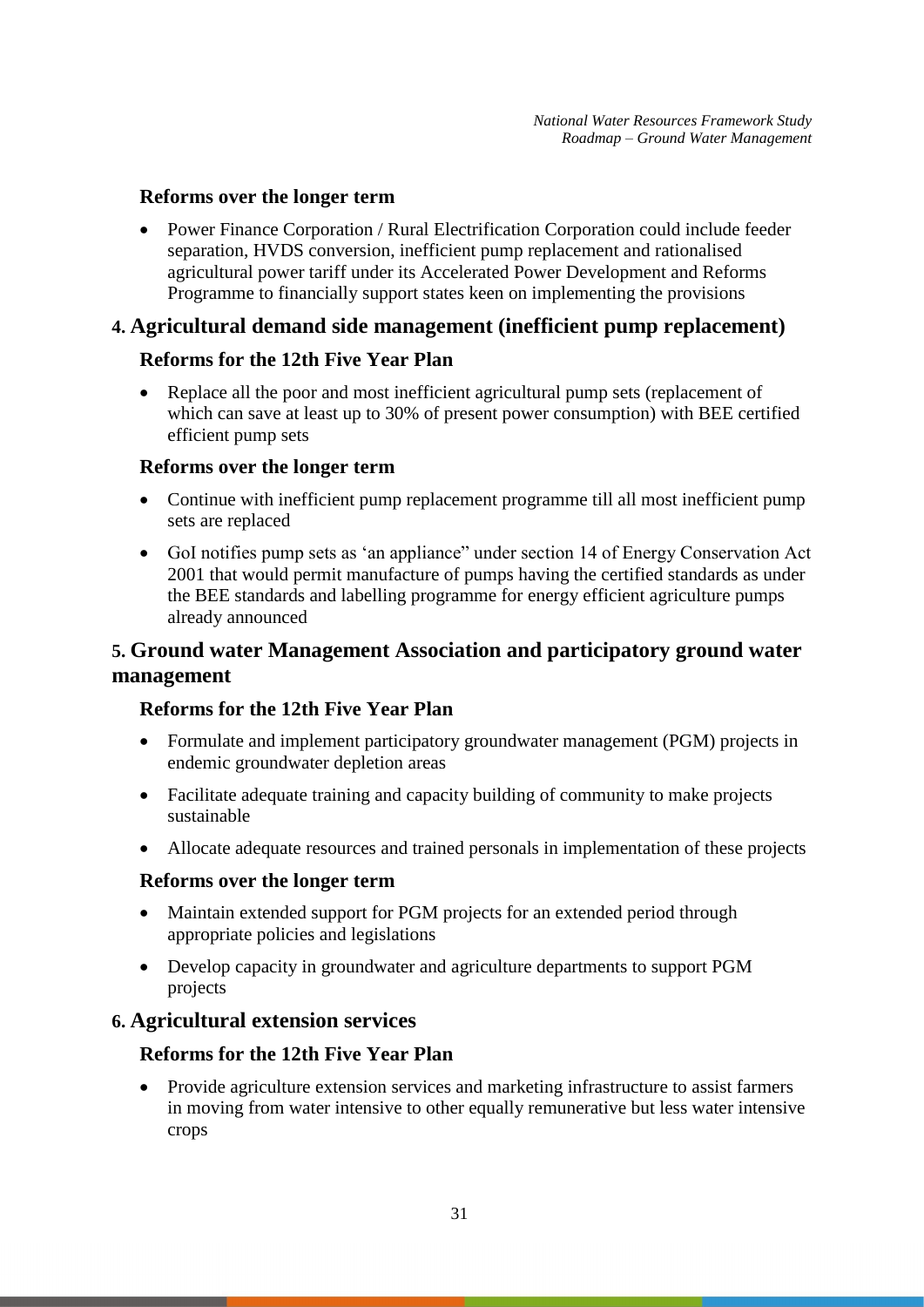#### **Reforms over the longer term**

 Continue providing agricultural extension services and marketing infrastructure to farmers

## **7. Improving water application efficiency**

#### **Reforms for the 12th Five Year Plan**

 Scale up implementation of micro irrigation (sprinklers and drip) under the National Horticulture Mission of GoI

#### **Reforms over the longer term**

- Continue providing support for adoption of micro irrigation technology by farmers
- Move to supporting storage and packaging facility, supply chain support and value addition under NHM

## **8. Revision and enactment of ground water legislation**

#### **Reforms for the 12th Five Year Plan**

- Revise the ground water regulation and control legislations to facilitate pro-active regulation not only in unsafe areas but in all areas
- Explore options under the Public Trust Domain and Easement Act to provide mandate for ground water regulation
- All states to enact such ground water (regulation) legislation as defined above and strictly enforce it

#### **Reforms over the longer term**

- Develop the capacity and resources of the authority designated under the ground water legislation to regulate ground water
- Enforcement of groundwater regulation legislations may be tightened using remote sensing and IT-enabled monitoring systems to track location of extraction devices and volume of water pumped through pre-installed electronic chips in the pump sets programmed to monitor duration of pump operation

## **9. Institutional strengthening and capacity building of ground water agency**

## **Reforms for the 12th Five Year Plan**

- CGWB and SGWB should develop the technical and institutional capacity and human resources for pro-active implementation of regulation and control of ground water under the various available legislative regimes
- CGWB & SGWB should establish partnership with research institutions and NGOs on ground water research to design a pilot project on Participatory Ground water Management and Ground water Management Associations
- Planning Commission and CGWB should issue national guidelines and initiate a National Pilot Project on Participatory Ground water Management and Ground water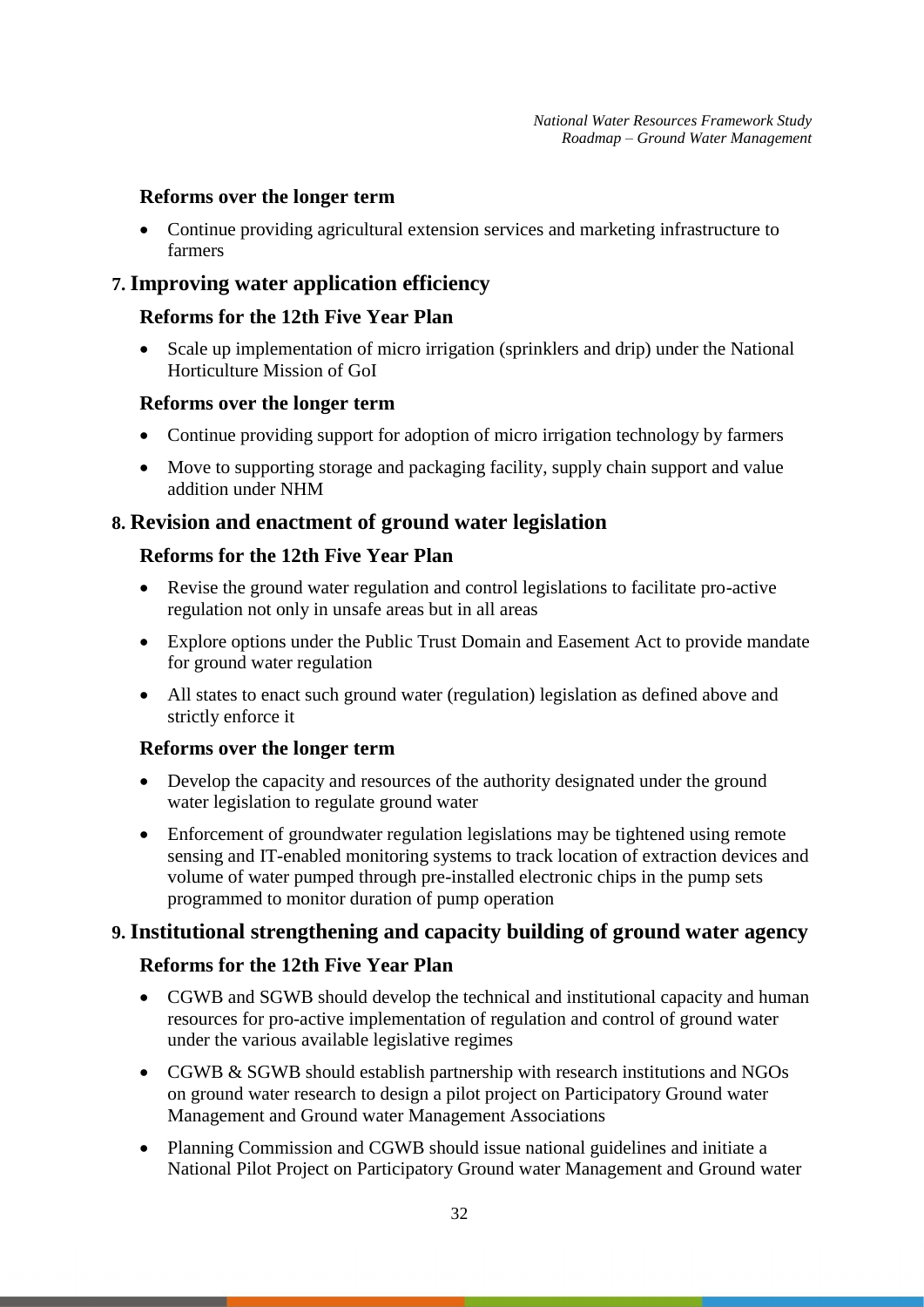Management Associations (in line with the RRR Project for MI tank restoration it did under the 10th Plan)

- CGWB & SGWB should develop the technical and institutional capacity and human resources to support implementation of Participatory Ground water Management and Ground water Management Association projects
- SGWB should formulate projects in partnership with NGOs and other technical agencies to pilot Participatory Ground water Management and Ground water Management Association in their states based on the national guidelines issued
- SGWB should establish partnership with NGOs and other civil society organisations to support mobilisation and organisation of ground water farmers
- SGWB should develop information and data management systems and capacity to service the ground water information requirements of PGM and AMA projects

#### **Reforms over the longer term**

- CGWB and SGWB should coordinate with legal experts and law department to reinforce its enforcement powers for regulation and control of ground water and also take up the study on need for legislative and other legal reforms to provide it with such a mandate
- CGWB and SGWB should establish effective coordination with the Power Department and DISCOMs to utilise the electricity ground water nexus as an effective ground water management tool
- CGWB & SGWB should initiate the process of formulation of required policy, legislative and programme support to incentivise Participatory Ground water Management and Ground water Management Associations
- SGWB should establish an information and data servicing centre to make available regular and updated ground water monitoring data to ground water user groups and Ground water Management Associations to facilitate decision making at their level
- CGWB & SGWB should carry out scientifically designed studies on the process and impact of participatory Ground water Management and Ground water Management Association pilot projects to identify the policy, legislative and programme support required to scale up the pilots

## **II. Programme/Project**

#### **a. Concept**

Immediate measures to conserve power and ground water simultaneously are imperative for sustainability, safeguarding the livelihoods of people and food security. Efforts to save power and ground water through distribution reforms and agricultural demand side management are necessary to improve the efficiency of power and water use in the sector. A number of studies conducted and research reports indicate that most of the agriculture pump sets are operating far below their achievable efficiencies. Pumps may also face the risks of burning etc. if the quality of power supply is not optimal. This can put a heavy burden of repair on the farmer.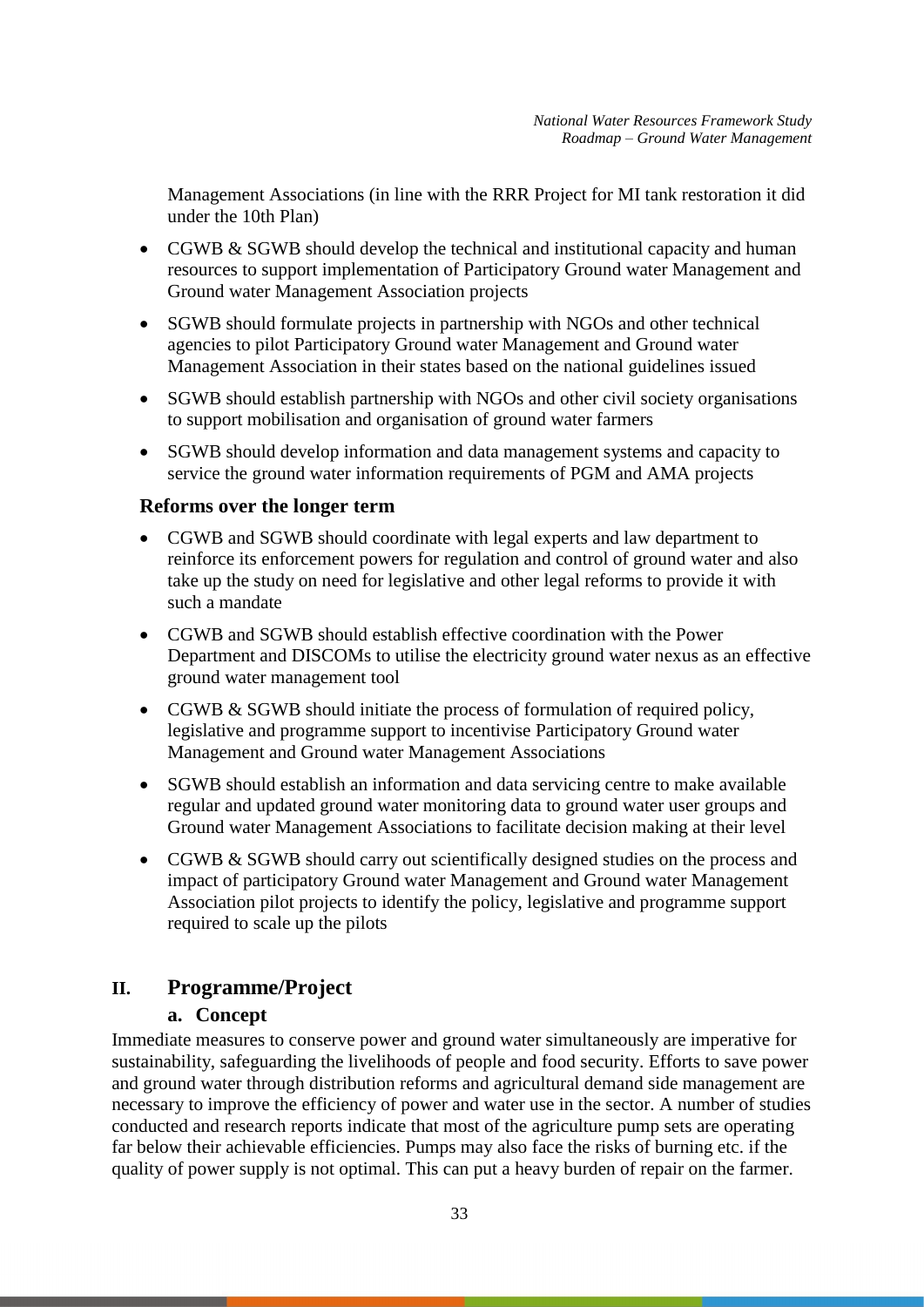Therefore the supply side reforms like separation of agricultural feeders from rural domestic feeders and conversion to HVDS are necessary before going for the replacement of pumps to make the system sustainable. The efficient pumping system creates a risk of excess drawl of ground water and can cause environmental concerns. The Gujarat experience from separation of feeders shows that post separation, quality power supply was provided for 8 hours. The pumping hours were thus limited to 8 hours only, in contrast to the previous practice of using the phase splitter and using power for 15 to 18 hours. Thus, quality power supply for limited hours, which is sufficient for the crops, could save the ground water.

Power management goes beyond power supply alone. Advantages of conversion to HVDS are too visibly experienced to be ignored. Moreover, conversion to HVDS is one of the instruments to reduce distribution losses and thus assist substantially in fulfilling the regulatory requirement of reduction in T&D losses. Conversion to HVDS is now included as a standard activity under the Multi Year Tariff (MYT) filings by the utilities. HVDS conversion is thus institutionally owned by the utilities. Same is the case with the separation of the feeders.

A set of activities are also required to be taken up at the farmer"s end to improve the overall efficiency of power utilisation. Adoption of frictionless foot valves and pipes, fixing of power factor correcting capacitors, use of energy efficient pump sets and use of appropriate capacity pumps are some of the activities required to be implemented by farmers for improving power efficiency. Farmers can also be involved in discussion for peak load management and rostering.

In case of ground water the farmer needs to be made aware of rainfall patterns and the fluctuations in ground water levels in a demystified way through the process of formation of Ground water Management Associations and Participatory Ground water Management. Ground water recharge and usage can also be assessed with the farmers as part of Environmental Viability Assessment to make them understand the viability of continuing existing practices like drilling of new bore wells and cropping patterns.

Other on-farm set of activities would include adoption of water efficient application methods like sprinkler/drips, adoption of water efficient agronomic practices and raising crop productivity according to crop water budgeting depending upon the availability of ground water.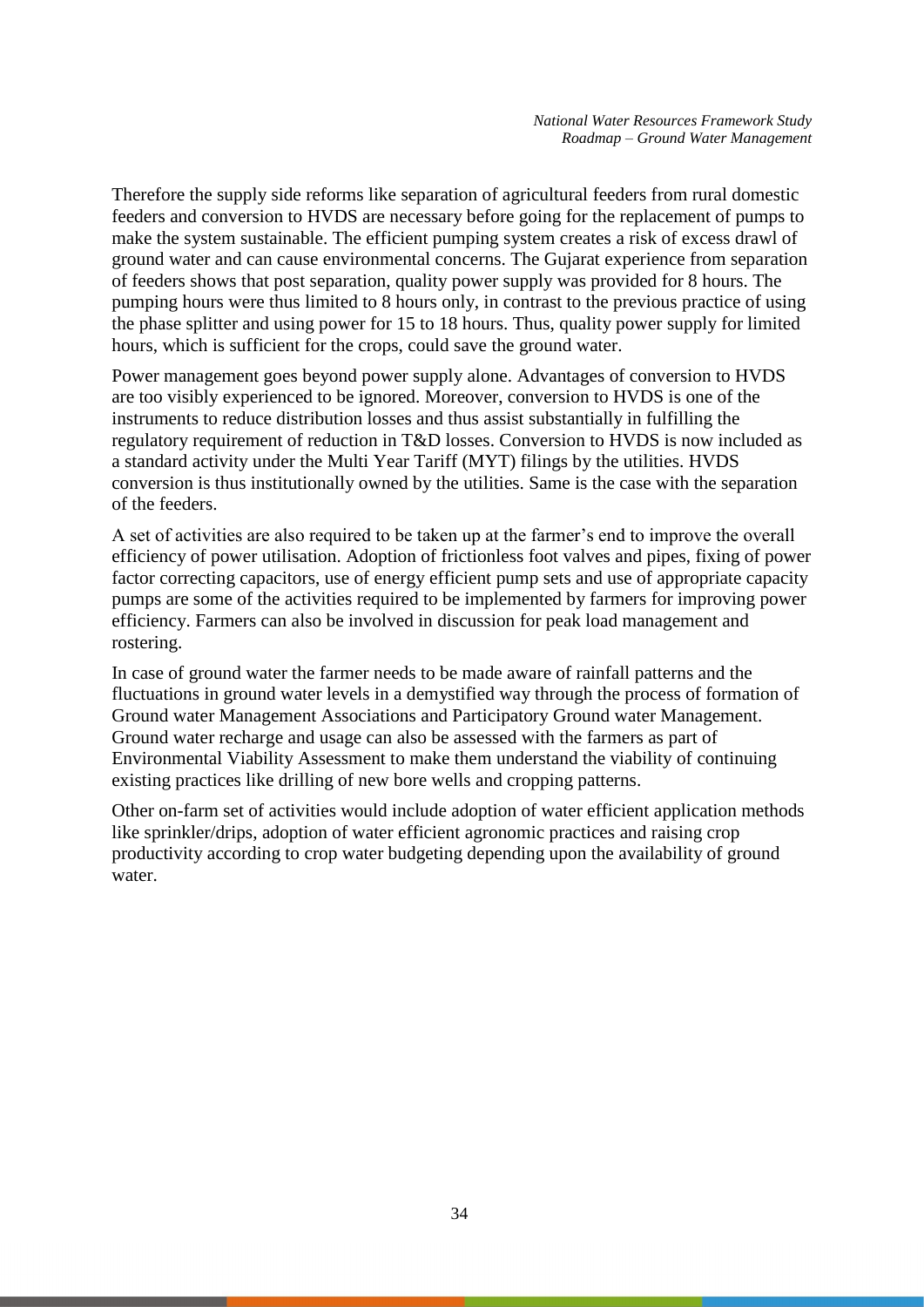#### **Comprehensive Model for Ground Water, Energy and Agriculture Management**

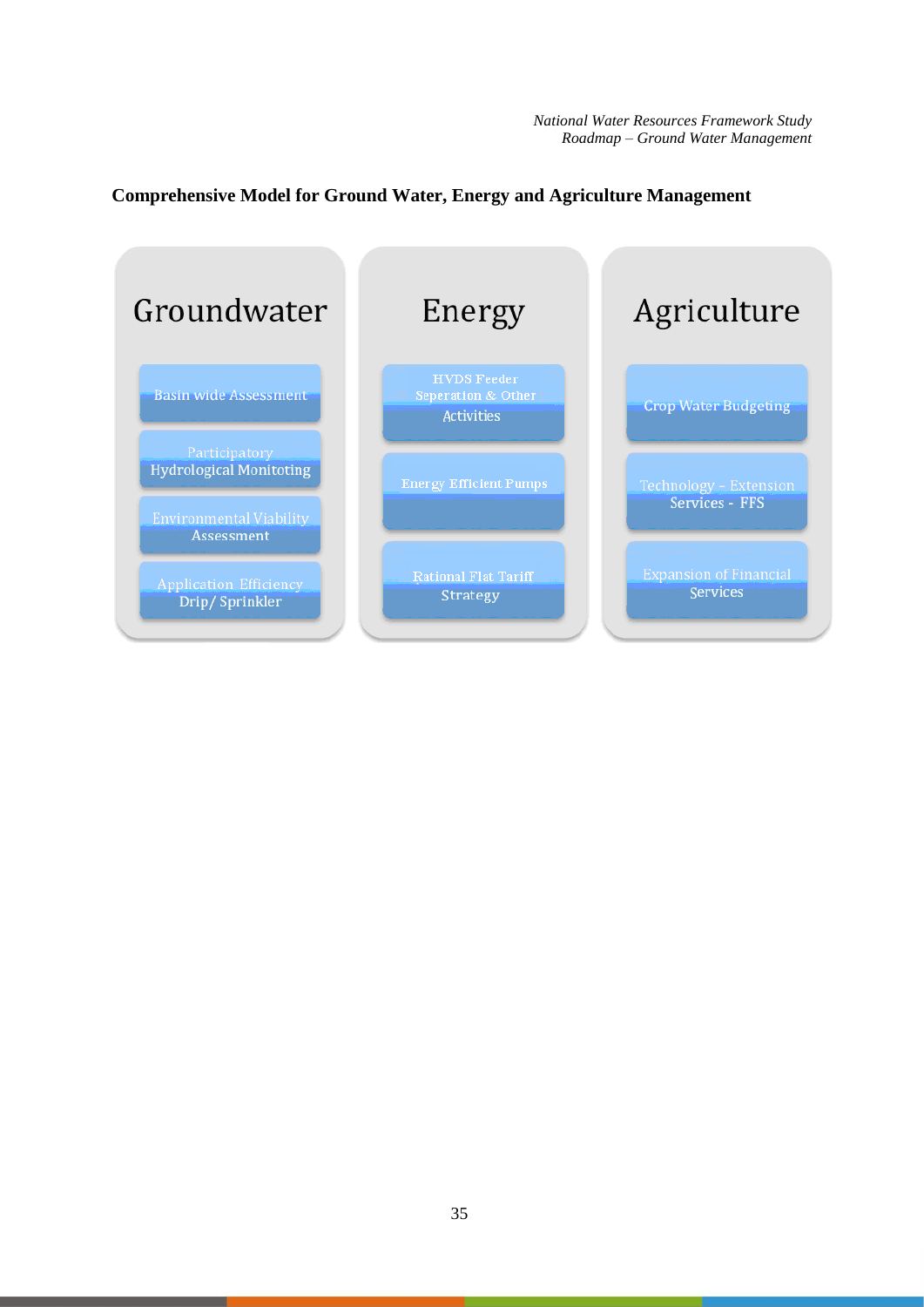

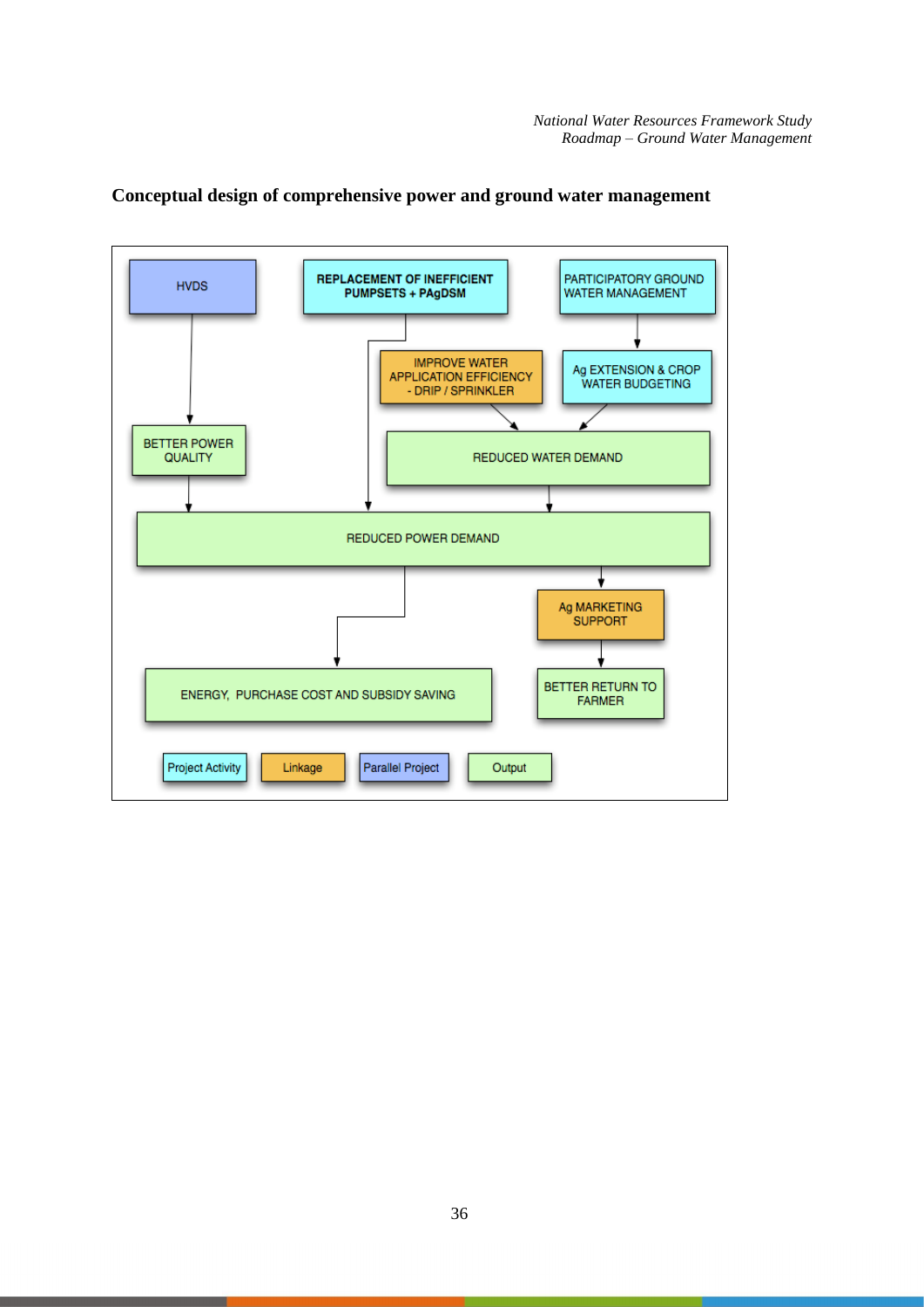# **b. Log frame**

|                                                                                                                                                                                               | <b>Indicators</b>                                                                                                                                                                 | <b>Verification</b>                                                                                                                                                                                     | <b>Assumptions</b>                                                                                                        |  |  |
|-----------------------------------------------------------------------------------------------------------------------------------------------------------------------------------------------|-----------------------------------------------------------------------------------------------------------------------------------------------------------------------------------|---------------------------------------------------------------------------------------------------------------------------------------------------------------------------------------------------------|---------------------------------------------------------------------------------------------------------------------------|--|--|
| Goal                                                                                                                                                                                          |                                                                                                                                                                                   |                                                                                                                                                                                                         |                                                                                                                           |  |  |
| To enhance energy use<br>efficiency in selected<br>ground water based<br>irrigation areas, reduce<br>ground water demand<br>through ground water and<br>crop management for<br>sustainability | Reduction in agricultural<br>power use by 40% in<br>project area<br>Stabilisation of ground<br>water use for irrigation<br>within sustainable limits for<br>the ground water unit | Power Monitoring and<br>Verification Protocol (Data<br>record in micro-chip<br>embedded in pump sets)<br>PGM records<br>Piezometeric records of<br>ground water monitored by<br>Ground water Department | State government<br>continued to support<br>the project objectives                                                        |  |  |
| <b>Outputs</b>                                                                                                                                                                                |                                                                                                                                                                                   |                                                                                                                                                                                                         |                                                                                                                           |  |  |
|                                                                                                                                                                                               | Component 1: Separation of agricultural feeders and conversion to HVDS                                                                                                            |                                                                                                                                                                                                         |                                                                                                                           |  |  |
| Agricultural power feeder<br>lines and domestic power<br>feeder lines separated                                                                                                               | Domestic power supply and<br>agricultural power supply to<br>villages on separate feeders                                                                                         | <b>DISCOM</b> Progress reports                                                                                                                                                                          | <b>State Electricity</b><br><b>Regulatory Authority</b><br>and DISCOMs<br>willing to make the<br>investment               |  |  |
| Agricultural power<br>feeders converted to<br><b>HVDS</b>                                                                                                                                     | Agricultural pump sets<br>connected to HVDS feeder<br>lines                                                                                                                       | <b>DISCOM</b> Progress reports                                                                                                                                                                          | <b>State Electricity</b><br><b>Regulatory Authority</b><br>and DISCOMs<br>willing to make the<br>investment               |  |  |
| Component 2: Rational flat tariff strategy                                                                                                                                                    |                                                                                                                                                                                   |                                                                                                                                                                                                         |                                                                                                                           |  |  |
| Rational flat tariff<br>strategy for agricultural<br>power supply<br>implemented                                                                                                              | Power supply schedule for<br>agriculture matched to the<br>pattern of farmer demand<br>Agriculture power supply<br>schedule pre-announced<br>and adhered to                       | DISCOM records<br>Field studies                                                                                                                                                                         | DISCOMs develop<br>the capacity and<br>human resources to<br>plan rational<br>scheduling of power<br>as per farmer demand |  |  |
| Agricultural power<br>supply quality improved                                                                                                                                                 | Agricultural power supply<br>infrastructure maintained<br>Power supply at uniform<br>voltage and frequency<br>Reduced incidences of<br>pump or motor burn outs                    | <b>DISCOM</b> records<br>Field studies                                                                                                                                                                  | DISCOMs adopt a<br>quality service<br>provider attitude as<br>its mission and vision                                      |  |  |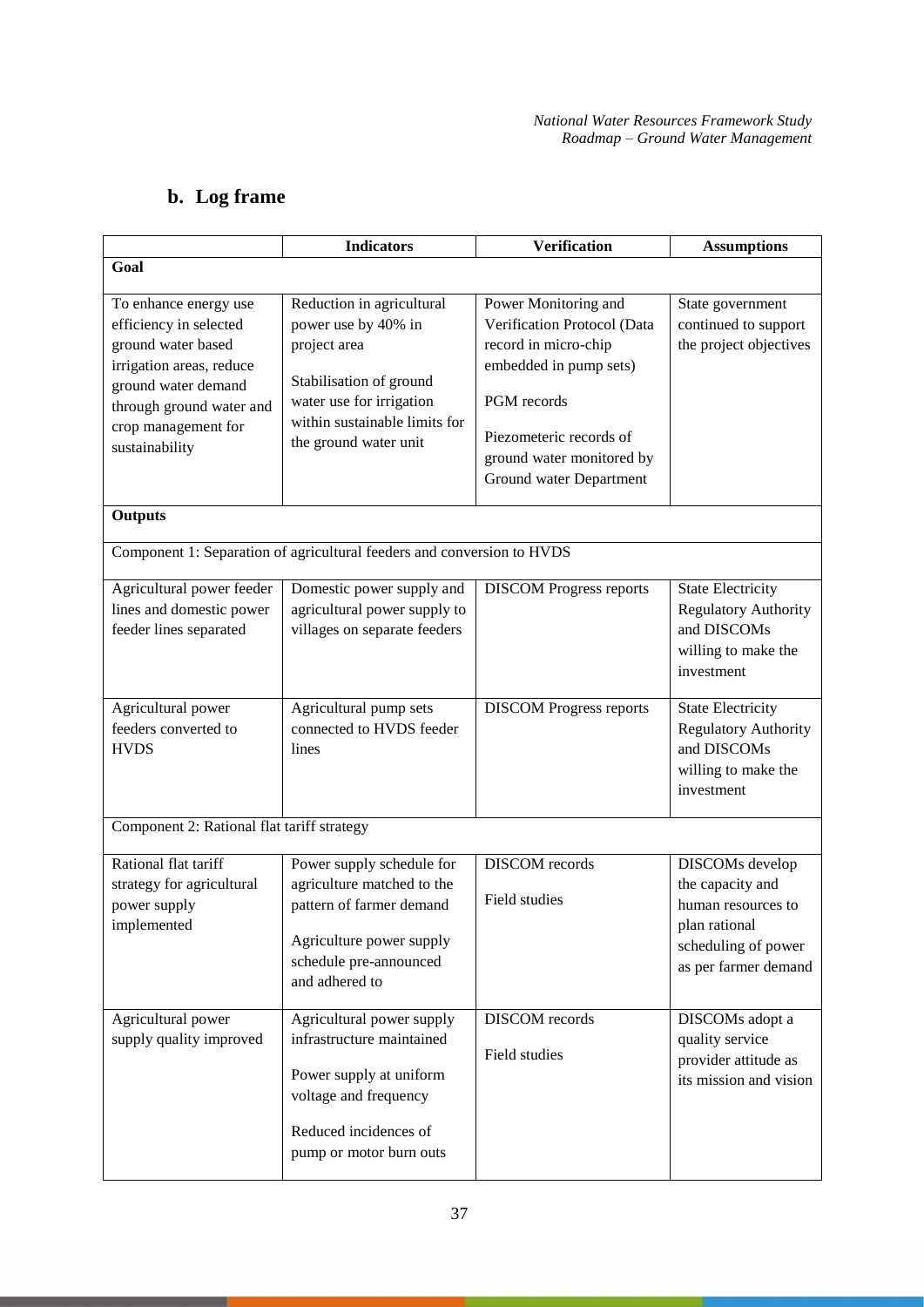|                                             | <b>Indicators</b>                                  | <b>Verification</b>         | <b>Assumptions</b>     |
|---------------------------------------------|----------------------------------------------------|-----------------------------|------------------------|
| Progressive flat tariff                     | Flat tariff structure based on                     | <b>DISCOM</b> records       | Farmers willing to     |
| structure implemented                       | pump power (HP)                                    |                             | accept the revised     |
|                                             |                                                    |                             | tariff structure       |
| Component 3: Participatory Agricultural DSM |                                                    |                             |                        |
|                                             |                                                    |                             |                        |
| Inefficient pumps                           | Replacement of poor                                | Contract signed between     | Farmers are willing    |
| replaced with efficient                     | quality agricultural pump                          | farmers and pump            | to have their existing |
| pumps                                       | sets with efficient                                | manufacturers               | pump sets replaced     |
|                                             | agricultural pump sets                             |                             |                        |
| Enhanced awareness and                      | Number of Ag DSM                                   | <b>Field studies</b>        | Farmers willingness    |
| capacity of the farmers in                  | awareness and training                             |                             | to participate in the  |
| utilising power efficiently                 | programs conducted for the                         |                             | project Ag DSM         |
| for ground water based                      | farmers                                            |                             | awareness and          |
| irrigation in the                           |                                                    |                             | training program       |
| intervention area                           |                                                    |                             |                        |
| Proper operation and                        | Number of replaced pump                            | Power Monitoring and        | Farmers and pump       |
| maintenance of efficient                    | sets working efficiently and                       | Verification Protocol (Data | manufacturers are      |
| pump sets                                   | showing requisite saving of                        | record in micro-chip        | carrying out proper    |
|                                             | power                                              | embedded in pump sets)      | O&M of replaced        |
|                                             |                                                    |                             | pump sets              |
| Reduced power use in                        | Amount of power saving                             | Power Monitoring and        | Farmers and pump       |
| ground water based                          | showed by the replaced                             | Verification Protocol (Data | manufacturers are      |
| irrigation in the                           | pump sets                                          | record in micro-chip        | carrying out proper    |
| intervention area                           |                                                    | embedded in pump sets)      | O&M of replaced        |
| resulting in energy and                     |                                                    |                             | pump sets              |
| funds saving                                |                                                    |                             |                        |
|                                             | Component 4: Participatory Ground water Management |                             |                        |
| Enhanced capacity of the                    | Number of PGM and PHM                              | Field studies               | Concerned              |
| farmers in utilizing                        | training program conducted                         |                             | government             |
| ground water efficiently                    | for the farmers                                    |                             | department and         |
| in the intervention area                    |                                                    |                             | NGOs have requisite    |
|                                             |                                                    |                             | capacity to conduct    |
|                                             |                                                    |                             | training               |
| Sustainable exploitation                    | Adoption of suitable crops                         | Field studies               | Farmers willing to     |
| and stabilization of the                    | by farmers based on crop                           |                             | shift to suitable      |
| ground water aquifer in                     | water budgeting                                    |                             | cropping patterns      |
| the intervention area                       |                                                    |                             |                        |
| through a suitable                          |                                                    |                             |                        |
| cropping pattern                            |                                                    |                             |                        |
| Increased ground water                      | Increase in duty in ground                         | PGM records                 |                        |
| use efficiency in                           | water irrigation (area                             | Piezometeric records of     |                        |
|                                             |                                                    |                             |                        |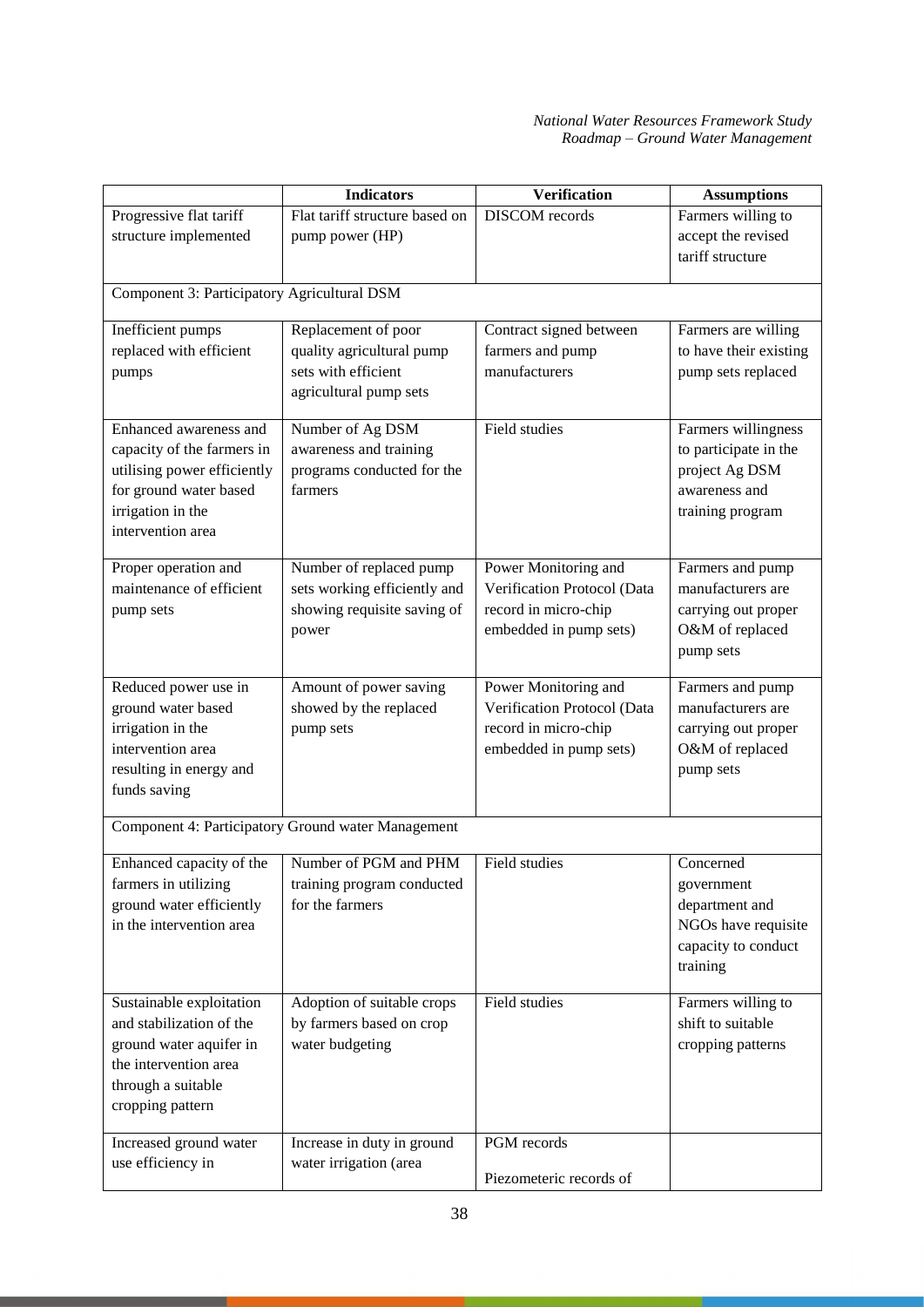|                                                     | <b>Indicators</b>                                                      | <b>Verification</b>            | <b>Assumptions</b>   |
|-----------------------------------------------------|------------------------------------------------------------------------|--------------------------------|----------------------|
| irrigation in the                                   | irrigated per unit of ground                                           | ground water monitored by      |                      |
| intervention area                                   | water)                                                                 | Ground water Department        |                      |
| Component 5: Agricultural Extension Service         |                                                                        |                                |                      |
| Enhanced production and                             | Increase in productivity and                                           | Annual agricultural survey     | Farmers able to      |
| productivity of farm                                | production of main crops in                                            |                                | access good quality  |
| produce                                             | project area                                                           | Field studies                  | agri-inputs          |
| Increased income to the                             | Increase in farm income                                                | Annual agricultural survey     | Farmers able to      |
| farmers from farm                                   |                                                                        |                                | access and           |
| produce through better                              |                                                                        | Field studies                  | effectively utilise  |
| marketing linkages for                              |                                                                        |                                | marketing            |
| inputs and outputs                                  |                                                                        |                                | information and      |
|                                                     |                                                                        |                                | linkage              |
| Component 6: Improving water application efficiency |                                                                        |                                |                      |
| On farm improved water                              | Area under drip and                                                    | <b>Field studies</b>           | Farmers able to      |
| application technologies                            | sprinkler irrigation methods                                           |                                | access available     |
| adopted – micro irrigation                          |                                                                        | PGM records                    | credit and subsidies |
| methods, agronomic                                  | Increase in duty in ground                                             |                                | for micro irrigation |
| practices, etc.                                     | water irrigation (area                                                 | Piezometeric records of        |                      |
|                                                     | irrigated per unit of ground                                           | ground water monitored by      |                      |
|                                                     | water)                                                                 | Ground water Department        |                      |
| <b>Activities</b>                                   |                                                                        |                                |                      |
|                                                     | Component 1: Separation of agricultural feeders and conversion to HVDS |                                |                      |
| Survey of rural power                               | Procurement and financial                                              | <b>Detailed Project Report</b> |                      |
| feeder lines and                                    | plan for feeder separation                                             |                                |                      |
| preparation of feeder                               |                                                                        |                                |                      |
| separation plan                                     |                                                                        |                                |                      |
|                                                     |                                                                        |                                |                      |
| Implementation of feeder                            | Domestic power supply and                                              | <b>DISCOM</b> records          |                      |
| separation plan for rural                           | agricultural power supply to                                           |                                |                      |
| power feeders                                       | villages on separate feeders                                           |                                |                      |
| Survey of rural                                     | Procurement and financial                                              | <b>Detailed Project Report</b> |                      |
| agricultural feeder lines                           | plan for HVDS conversion                                               |                                |                      |
| and preparation of HVDS                             |                                                                        |                                |                      |
| conversion plan                                     |                                                                        |                                |                      |
| Implementation of HVDS                              | Agricultural pump sets                                                 | <b>DISCOM</b> records          |                      |
| conversion plan for                                 | connected to HVDS feeder                                               |                                |                      |
| agricultural feeder lines                           | lines                                                                  |                                |                      |
|                                                     |                                                                        |                                |                      |
|                                                     |                                                                        |                                |                      |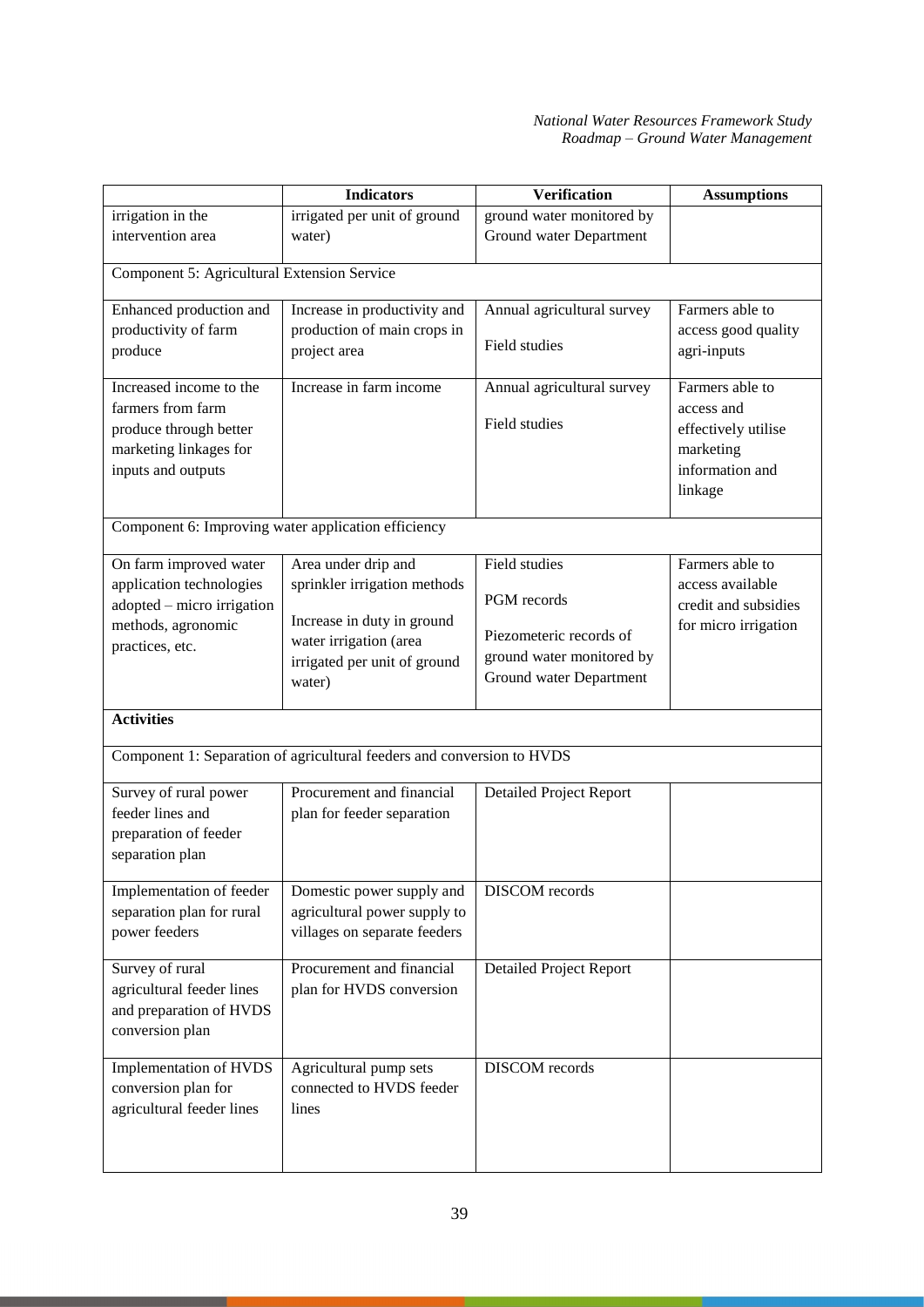|                                                                                                                 | <b>Indicators</b>                                                                                    | Verification                                                                                           | <b>Assumptions</b> |
|-----------------------------------------------------------------------------------------------------------------|------------------------------------------------------------------------------------------------------|--------------------------------------------------------------------------------------------------------|--------------------|
| Component 2: Rational flat tariff strategy                                                                      |                                                                                                      |                                                                                                        |                    |
| Prepare and implement<br>power supply schedule<br>for agriculture matched to<br>the pattern of farmer<br>demand | Cropping plan and crop<br>water requirement<br>Power supply schedule for<br>agriculture              | Rational flat tariff Plan of<br><b>DISCOM</b>                                                          |                    |
| Maintenance of<br>agricultural power supply<br>infrastructure                                                   | Power supply at uniform<br>voltage and frequency<br>Reduced incidences of<br>pump or motor burn outs | <b>Field studies</b>                                                                                   |                    |
| Prepare and implement<br>flat tariff structure based<br>on pump power (HP)                                      | Tariff collection records                                                                            | <b>DISCOM</b> records                                                                                  |                    |
| Component 3: Participatory Agricultural DSM                                                                     |                                                                                                      |                                                                                                        |                    |
| Performance Assessment<br>& Baseline of Present<br>Pumps                                                        | Rate of flow of water<br>Static head<br>Energy used in pumping<br>water                              | Baseline record of existing<br>pump sets                                                               |                    |
| Analysis of Financial<br>Viability of Replacement                                                               | Units saved per Annum<br>Project area viability                                                      | Baseline record of existing<br>pump sets                                                               |                    |
| Selection List of Viable<br>Pumps                                                                               | Units saved per Annum<br>Project area viability<br>Willingness of farmer to<br>replace pump set      | Baseline record of existing<br>pump sets<br>Signed Contract between<br>farmer and pump<br>manufacturer |                    |
| Replacement of pump<br>sets                                                                                     | Number of pump sets<br>replaced                                                                      | Work completion report of<br>pump manufacturer<br>Field verification                                   |                    |
| Monitoring Performance<br>of Replaced Pumps -<br>chips                                                          | Power savings by replaced<br>pump sets                                                               | Power Monitoring and<br>Verification Protocol (Data<br>record in micro-chip<br>embedded in pump sets)  |                    |
| <b>Training Local</b><br>Mechanics - Pump Repair                                                                | Number of O&M training<br>programs conducted for the                                                 | Field studies                                                                                          |                    |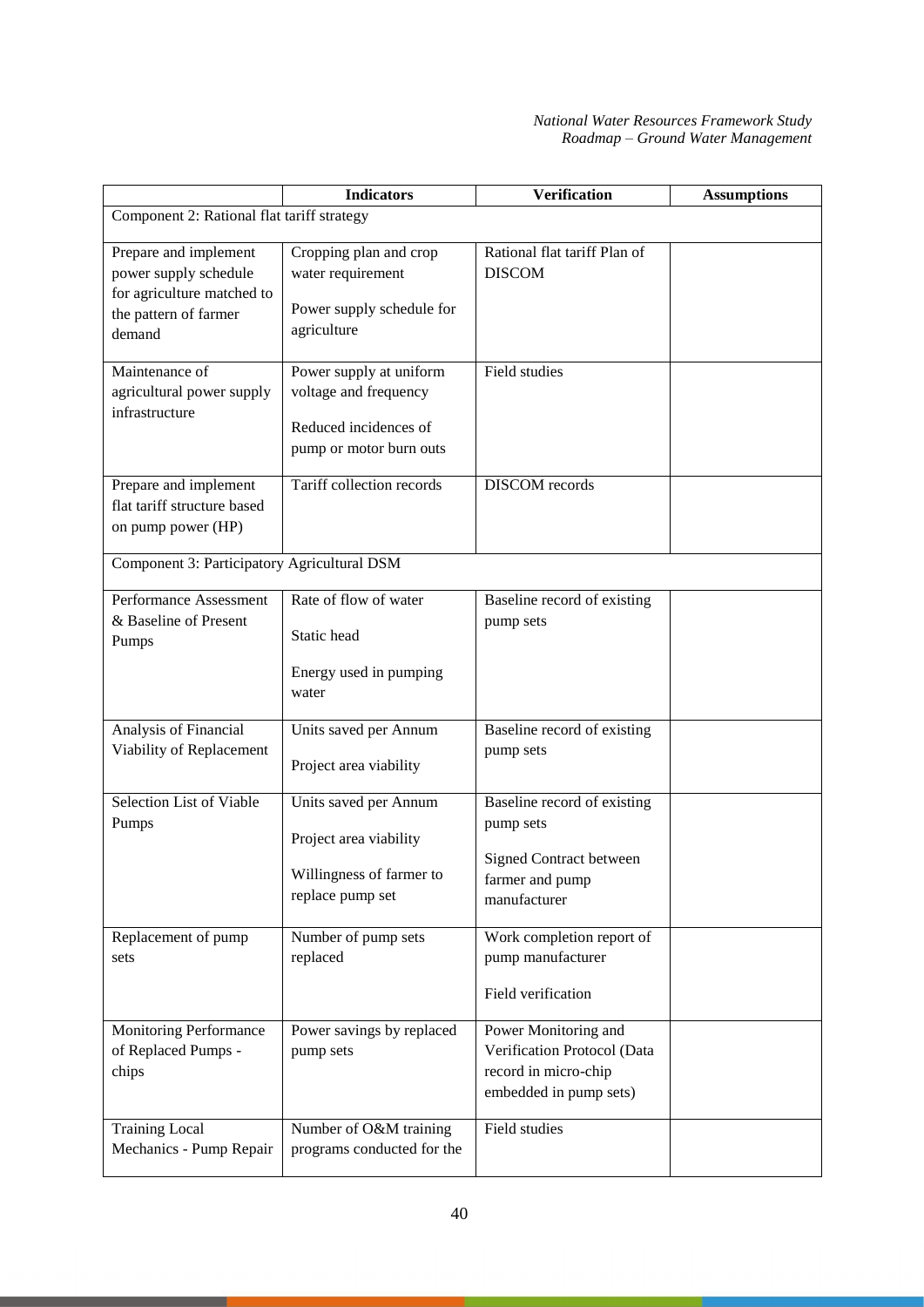|                                                     | <b>Indicators</b>                                                                          | Verification                   | <b>Assumptions</b> |
|-----------------------------------------------------|--------------------------------------------------------------------------------------------|--------------------------------|--------------------|
|                                                     | local mechanics                                                                            |                                |                    |
|                                                     | Component 4: Ground water Management Association and Participatory Ground water Management |                                |                    |
|                                                     |                                                                                            |                                |                    |
| <b>Environmental Viability</b>                      | Number of PPGM Groups                                                                      | PGM records                    |                    |
| Assessment                                          | conducting water balance<br>studies                                                        | <b>Project Annual Progress</b> |                    |
|                                                     |                                                                                            | Report                         |                    |
| Participatory                                       | Number of PPGM Groups                                                                      | PGM records                    |                    |
| <b>Hydrological Monitoring</b>                      | conducting PHM                                                                             |                                |                    |
|                                                     |                                                                                            | Field studies                  |                    |
| Crop Water Budgeting                                | Number of PPGM Groups                                                                      | PGM records                    |                    |
|                                                     | conducting crop water                                                                      | Field studies                  |                    |
|                                                     | budgeting                                                                                  |                                |                    |
| Capacity Building of                                | Number of PGM training                                                                     | <b>Field studies</b>           |                    |
| Project Staff                                       | programs conducted for<br>project staff - 6 modules                                        |                                |                    |
|                                                     |                                                                                            |                                |                    |
| Mobilisation and                                    | Number of AMAs formed                                                                      | <b>Field studies</b>           |                    |
| Formation of Ground<br>water Management             |                                                                                            |                                |                    |
| Associations                                        |                                                                                            |                                |                    |
|                                                     |                                                                                            |                                |                    |
| Awareness, Training and<br>Capacity Building of     | Number of PGM training<br>programs conducted for                                           | <b>Field studies</b>           |                    |
| <b>PPGM</b> Groups                                  | PPGM Groups - 6 modules                                                                    |                                |                    |
|                                                     |                                                                                            |                                |                    |
| Component 5: Agricultural Extension Service         |                                                                                            |                                |                    |
| Farmers' Field Schools                              | Number of FFS conducted                                                                    | <b>Field studies</b>           |                    |
|                                                     | for farmers                                                                                |                                |                    |
| Linkage for Better                                  | Number of Agreements                                                                       | Field studies                  |                    |
| Market Information and                              | signed between PPGM                                                                        |                                |                    |
| Access                                              | Groups and agri-service<br>agencies                                                        |                                |                    |
|                                                     |                                                                                            |                                |                    |
| Component 6: Improving water application efficiency |                                                                                            |                                |                    |
| Supply of drip and                                  | Area under drip and                                                                        | Field studies                  |                    |
| sprinkler irrigation                                | sprinkler irrigation methods                                                               |                                |                    |
| systems to farmers                                  |                                                                                            |                                |                    |
| Farmers' Field Schools                              | Number of FFS conducted                                                                    | Field studies                  |                    |
| on agronomic practices                              | for farmers                                                                                |                                |                    |
| for on-farm water mgmt                              |                                                                                            |                                |                    |
|                                                     |                                                                                            |                                |                    |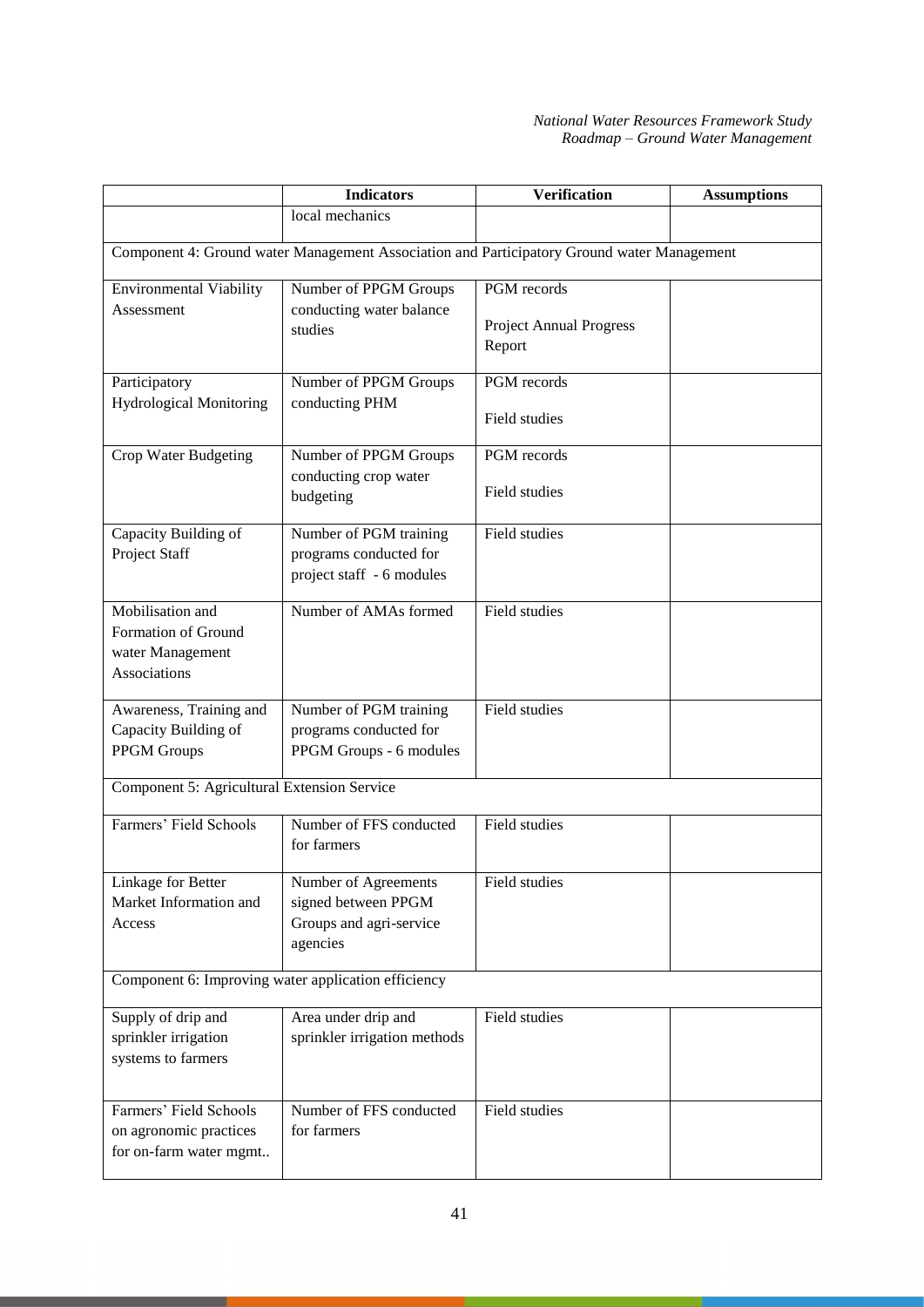#### **c. Action plan (Implementation arrangement)**

The Ground water Management Programme will include two distinct components:

- 1. the ground water power management
- 2. the ground water use efficiency management

It is proposed that the activities of the ground water power management component (agricultural feeder separation, conversion of agricultural connections to HVDS, rationalisation of agricultural power tariff and agricultural demand side management) be taken up under the Accelerated Power Development and Reforms Programme with financial assistance to the States from the Power Finance Corporation and Rural Electrification Corporation.

For the activities of the ground water use efficiency management component (formation of Ground water Management Associations, participatory ground water management, agricultural extension service and improving water application efficiency) it is proposed that the Government of India notify a National Guidelines and initiate a new National Level Project for Ground water Management similar to the "Repair, Renovation And Restoration of Water Bodies Directly Linked to Agriculture Project", which it had initiated for minor irrigation tanks during the  $10<sup>th</sup>$  Plan and continued in the  $11<sup>th</sup>$  Plan. Based on the Ground water Management Project Guidelines each state will formulate its state-specific project for participatory ground water management.

Implementation of a programme combining such diverse activities as agricultural feeder separation, conversion to HVDS, rationalisation of agricultural power tariff, agricultural demand side management, formation of Ground water Management Association, participatory ground water management, agricultural extension service and improving water application efficiency will require participation and coordination among a number of government departments and agencies both at Central and State Government level. These will range from the Planning Commission, Central and State Power Departments, Bureau of Energy Efficiency, State Electricity Regulatory Authorities, Central and State Ground water Authorities, State DISCOMs, State Agriculture Department, State Ground water Department, State Horticulture Department among others. This raises the question of the identity of the parent department who would be responsible for the overall implementation of the project.

In terms of financial costs involved maximum expenditure will be related to power (feeder separation, HVDS conversion, pump replacement, operation of rational agricultural tariff). On the other hand, in terms of operational aspects agriculture and ground water will dominate (AMA, PGM, agricultural extension, micro irrigation). It is hence proposed that a consortium of the concerned departments at the State level could be made responsible for implementation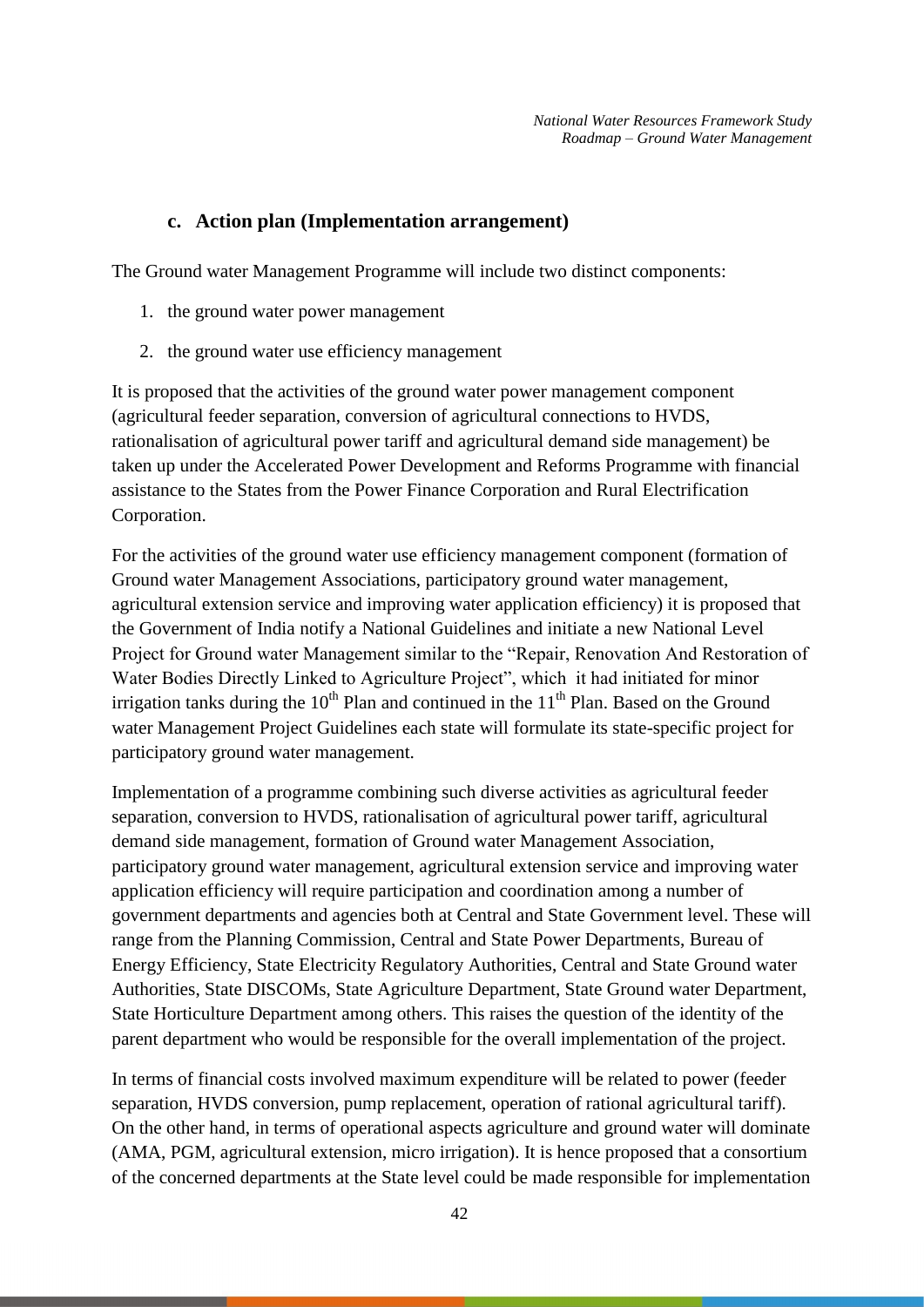of the project. Conversely, a Special Purpose Vehicle with an energy servicing company (ESCO) structure and mandate under the Power Department may be considered. The SPV-ESCO structure, which has been proposed in the JICA funded AgDSM project study for Andhra Pradesh, has the added advantage of being able to access finances resources through a PPP model. The SPV-ESCO can co-ordinate with the State Power, Agriculture and Ground water Departments and the DISCOMs in implementation of the project.

At the Central Government level, if feasible, the Planning Commission itself could be the coordination agency for the programme during the initiation phase  $(12<sup>th</sup>$  Plan Period) and later transfer it to the Central Ground water Board once the latter is institutionally strengthened and its capacity built to manage and implement the programme.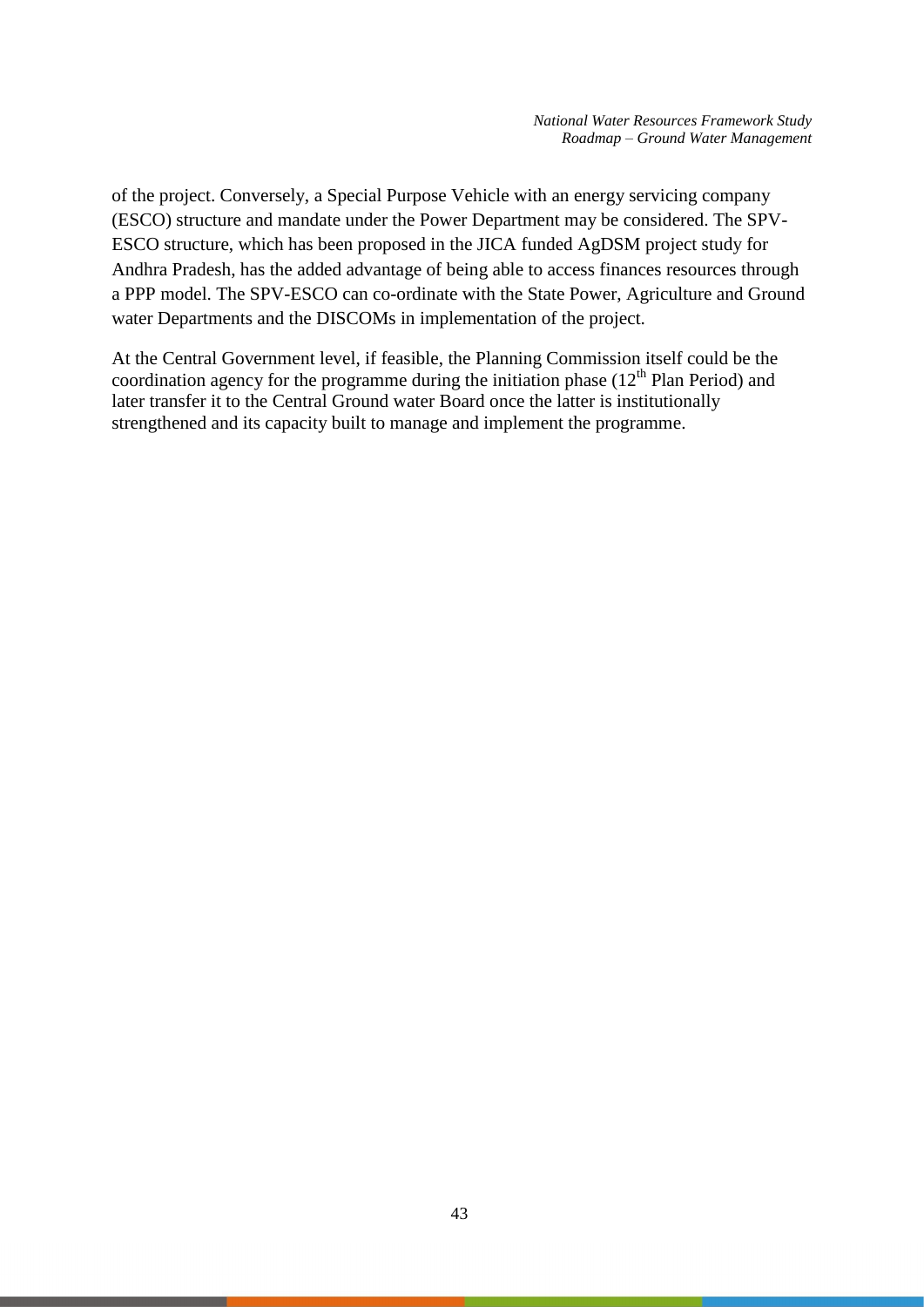# **d. Implementation schedule**

| Sl.  | <b>Activities</b>                                                                                      | <b>Plan Period</b> | 12 <sup>th</sup> Five Year Plan |    |    |    | 13 <sup>th</sup> Five Year Plan |    |    |    |    | 14 <sup>th</sup> Five Year Plan |    |        |    |    |    |
|------|--------------------------------------------------------------------------------------------------------|--------------------|---------------------------------|----|----|----|---------------------------------|----|----|----|----|---------------------------------|----|--------|----|----|----|
| No.  |                                                                                                        | Year               | 01                              | 02 | 03 | 04 | 05                              | 06 | 07 | 08 | 09 | 10                              | 11 | 12     | 13 | 14 | 15 |
| 1.   | Component 1: Separation of agricultural feeders and conversion to HVDS                                 |                    |                                 |    |    |    |                                 |    |    |    |    |                                 |    |        |    |    |    |
| 1.   | Survey of rural power feeder lines and preparation<br>of feeder separation plan                        |                    |                                 |    |    |    |                                 |    |    |    |    |                                 |    |        |    |    |    |
| ii.  | Implementation of feeder separation plan for rural<br>power feeders                                    |                    |                                 |    |    |    |                                 |    |    |    |    |                                 |    |        |    |    |    |
| iii. | Survey of rural agricultural feeder lines and<br>preparation of HVDS conversion plan                   |                    |                                 |    |    |    |                                 |    |    |    |    |                                 |    |        |    |    |    |
| iv.  | Implementation of HVDS conversion plan for<br>agricultural feeder lines                                |                    |                                 |    |    |    |                                 | Ξ  | Ξ. | 三  | Ξ  | 三                               | ≡  | ≡<br>Ξ | =  |    |    |
| 2.   | <b>Component 2: Rational flat tariff strategy</b>                                                      |                    |                                 |    |    |    |                                 |    |    |    |    |                                 |    |        |    |    |    |
| 1.   | Prepare and implement power supply schedule for<br>agriculture matched to the pattern of farmer demand |                    |                                 |    |    |    |                                 |    |    |    |    |                                 |    |        |    |    |    |
|      | Maintenance of agricultural power supply                                                               |                    |                                 |    |    |    |                                 |    |    |    |    |                                 |    |        |    |    |    |
| ii.  | infrastructure                                                                                         |                    |                                 |    |    |    |                                 |    |    |    |    |                                 |    |        |    |    |    |
| iii. | Prepare and implement flat tariff structure based on                                                   |                    |                                 |    |    |    |                                 |    |    |    |    |                                 |    |        |    |    |    |
|      | pump power (HP)                                                                                        |                    |                                 |    |    |    |                                 |    |    |    |    |                                 |    |        |    |    |    |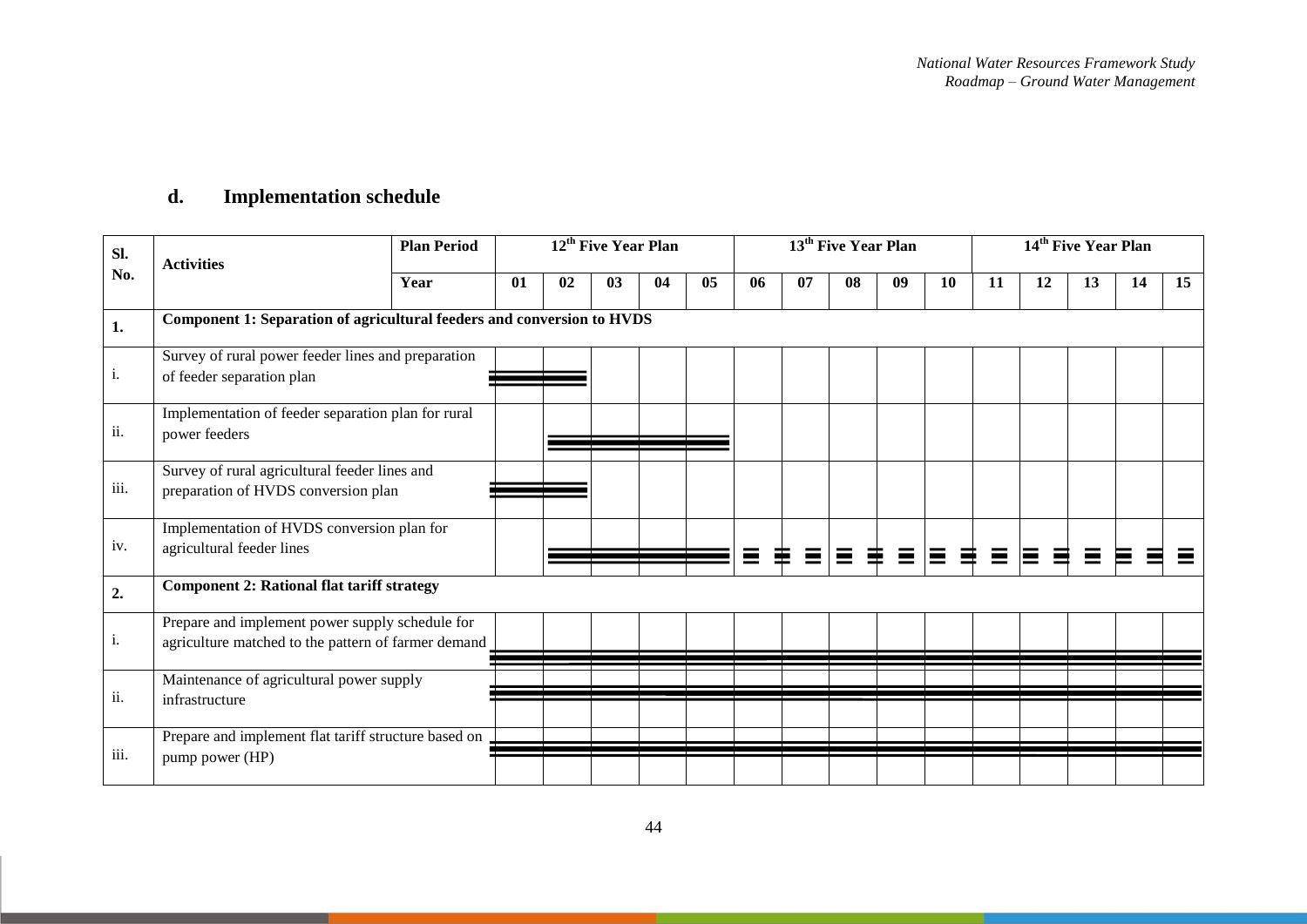| Sl.            | <b>Activities</b>                                                            | <b>Plan Period</b> |    |    | 12 <sup>th</sup> Five Year Plan |    |    | 13 <sup>th</sup> Five Year Plan |    |    |        |           |        | 14 <sup>th</sup> Five Year Plan |    |    |    |
|----------------|------------------------------------------------------------------------------|--------------------|----|----|---------------------------------|----|----|---------------------------------|----|----|--------|-----------|--------|---------------------------------|----|----|----|
| No.            |                                                                              | Year               | 01 | 02 | 03                              | 04 | 05 | 06                              | 07 | 08 | 09     | <b>10</b> | 11     | 12                              | 13 | 14 | 15 |
| 3.             | <b>Component 3: Participatory Agricultural DSM</b>                           |                    |    |    |                                 |    |    |                                 |    |    |        |           |        |                                 |    |    |    |
| $\mathbf{1}$ . | Performance Assessment & Baseline of Present<br>Pumps                        |                    |    |    |                                 |    |    |                                 |    |    |        |           |        |                                 |    |    |    |
| ii.            | Analysis of Financial Viability of Replacement                               |                    |    |    |                                 |    |    |                                 |    |    |        |           |        |                                 |    |    |    |
| iii.           | Selection List of Viable Pumps                                               |                    |    |    |                                 |    |    |                                 |    |    |        |           |        |                                 |    |    |    |
| iv.            | Replacement of pump sets                                                     |                    |    |    |                                 |    |    |                                 |    |    |        |           | Ξ      | Ξ                               | ≡  |    |    |
| V.             | Monitoring Performance of Replaced Pumps - chips                             |                    |    |    |                                 |    |    |                                 |    |    |        |           |        |                                 |    |    |    |
| vi.            | Training of Local Mechanics in Pump Repair                                   |                    |    |    |                                 |    |    |                                 |    | Ξ  | 差<br>Ξ | Ξ         | Ξ<br>€ | Ξ                               | Ξ  | Ξ  | Ξ  |
| 4.             | <b>Component 4: Participatory Ground water Management</b>                    |                    |    |    |                                 |    |    |                                 |    |    |        |           |        |                                 |    |    |    |
| $\mathbf{i}$ . | PGM and AMA project formulation                                              |                    |    |    |                                 |    |    |                                 |    |    |        |           |        |                                 |    |    |    |
| ii.            | Mobilisation and Formation of Ground water<br><b>Management Associations</b> |                    |    |    |                                 |    |    |                                 |    |    |        |           | ≡      | Ξ                               | ▬  |    | Ξ  |
| iii.           | Awareness, Training and Capacity Building of<br><b>PPGM</b> Groups           |                    |    |    |                                 |    |    |                                 |    |    |        |           | Ξ      | Ξ                               | Ξ  | ▬  | Ξ  |
| iv.            | <b>Environmental Viability Assessment</b>                                    |                    |    |    |                                 |    |    |                                 |    |    |        |           |        |                                 |    |    |    |
| V.             | Participatory Hydrological Monitoring                                        |                    |    |    |                                 |    |    |                                 |    |    |        |           |        |                                 |    |    |    |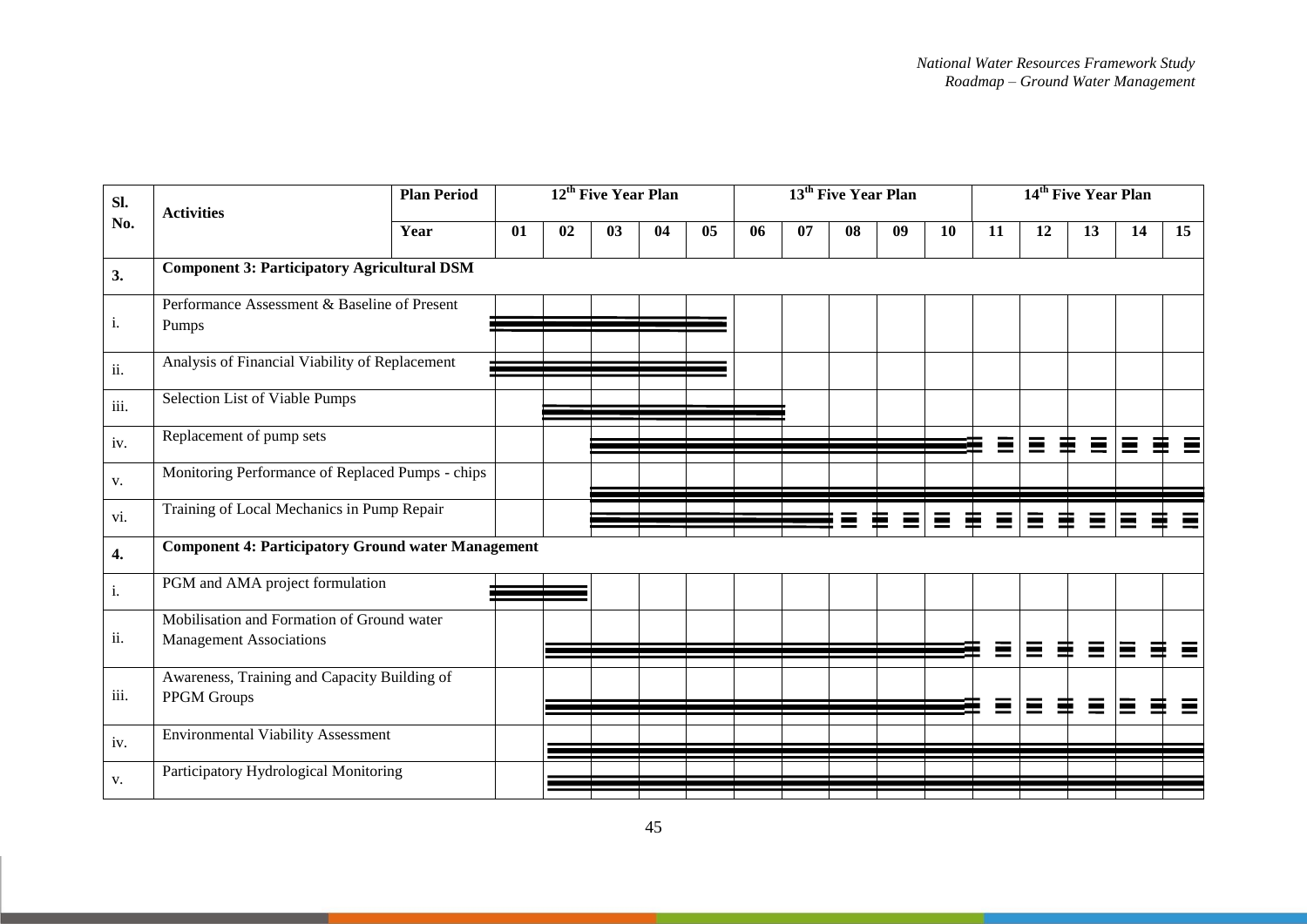| Sl.<br><b>Activities</b> |                                                                               | <b>Plan Period</b> | 12 <sup>th</sup> Five Year Plan |    |    |    | 13 <sup>th</sup> Five Year Plan |    |    |    |    | 14 <sup>th</sup> Five Year Plan |               |    |    |    |    |
|--------------------------|-------------------------------------------------------------------------------|--------------------|---------------------------------|----|----|----|---------------------------------|----|----|----|----|---------------------------------|---------------|----|----|----|----|
| No.                      |                                                                               | Year               | 01                              | 02 | 03 | 04 | 05                              | 06 | 07 | 08 | 09 | 10                              | 11            | 12 | 13 | 14 | 15 |
| vi.                      | Crop Water Budgeting                                                          |                    |                                 |    |    |    |                                 |    |    |    |    |                                 |               |    |    |    |    |
| vii.                     | Capacity Building of Project Staff                                            |                    |                                 |    |    |    |                                 | Ξ  | Ξ  | Ξ  | 三  | Ξ                               | $\equiv$<br>٠ | Ξ  | Ξ  | Ξ  | Ξ  |
| 5.                       | <b>Component 5: Agricultural Extension Service</b>                            |                    |                                 |    |    |    |                                 |    |    |    |    |                                 |               |    |    |    |    |
| i.                       | Farmers' Field Schools                                                        |                    |                                 |    |    |    |                                 |    |    |    |    |                                 |               |    |    |    |    |
| ii.                      | Linkage for Better Market Information and Access                              |                    |                                 |    |    |    |                                 |    |    |    |    |                                 |               |    |    |    |    |
| 6.                       | Component 6: Improving water application efficiency                           |                    |                                 |    |    |    |                                 |    |    |    |    |                                 |               |    |    |    |    |
| i.                       | Supply of drip and sprinkler irrigation systems to<br>farmers                 |                    |                                 |    |    |    |                                 |    |    |    |    |                                 |               |    |    |    |    |
|                          |                                                                               |                    |                                 |    |    |    |                                 |    |    |    |    |                                 |               |    |    |    |    |
| ii.                      | Farmers' Field Schools on agronomic practices for<br>on farm water management |                    |                                 |    |    |    |                                 |    |    |    |    |                                 |               |    |    |    |    |
| 7.                       | Revision and enactment of ground water<br>legislation                         |                    |                                 |    |    |    |                                 |    |    |    |    |                                 |               |    |    |    |    |
| 8.                       | Institutional strengthening and capacity building<br>of ground water agency   |                    |                                 |    |    |    |                                 |    |    |    |    |                                 |               |    |    |    |    |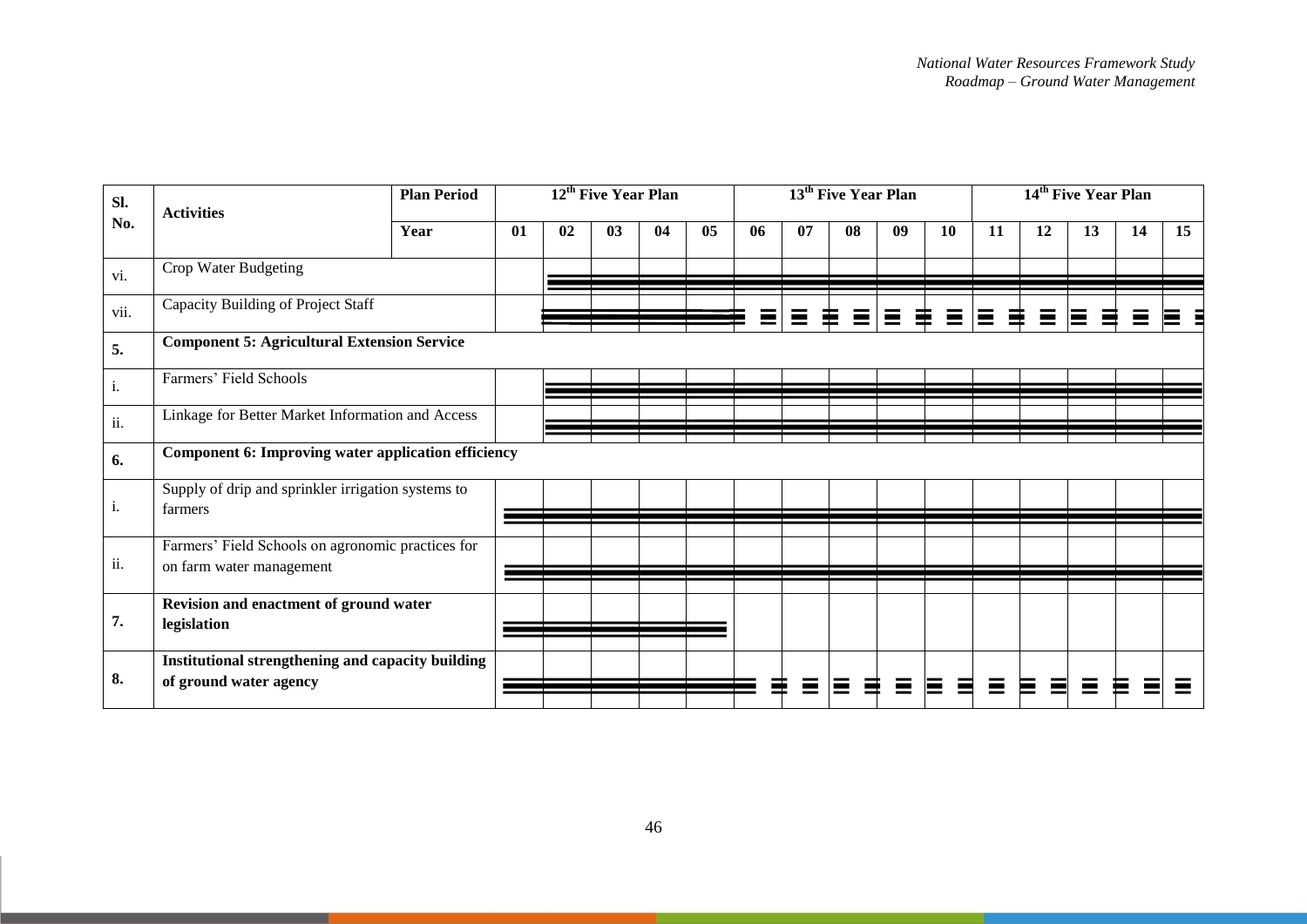## **III. Accountability**

*Which department/ministry/other agency will be responsible for implementation?*

| Sl. No. | <b>Key components</b>                                                               | Responsible department / ministry / agency                        |
|---------|-------------------------------------------------------------------------------------|-------------------------------------------------------------------|
| 1.      | Overall programme implementation and<br>coordination                                | Consortium of State Departments / SPV - ESCO                      |
| 2.      | Agricultural feeder separation                                                      | Power Department / State DISCOMs                                  |
| 3.      | <b>HVDS</b> conversion                                                              | Power Department / State DISCOMs                                  |
| 4.      | Rationalised agricultural power tariff                                              | Power Department / State DISCOMs                                  |
| 5.      | Agricultural demand side management<br>(inefficient pump replacement)               | <b>State DISCOMs</b>                                              |
| 6.      | Ground water management association<br>and participatory ground water<br>management | Ground water Department / Agriculture Department /<br>NGOs / AMAs |
| 7.      | Agricultural extension services                                                     | <b>Agriculture Department</b>                                     |
| 8.      | Improving water application efficiency                                              | Agriculture Department / Horticulture Department                  |
| 9.      | Revision and enactment of ground water<br>legislation                               | State Government / State Ground water Department                  |
| 10.     | Institutional strengthening and capacity<br>building of ground water agency         | Central / State Ground water Agencies                             |

#### **IV. Enforcement**

*Which department/ministry will enforce sanctions for non-implementation?*

| Sl. No.          | <b>Key components</b>                                                 | Responsible department / ministry / agency |
|------------------|-----------------------------------------------------------------------|--------------------------------------------|
| 1.               | Overall programme implementation and<br>coordination                  | <b>Planning Commission</b>                 |
| 2.               | Agricultural feeder separation                                        | <b>State Energy Regulatory Authority</b>   |
| 3.               | <b>HVDS</b> conversion                                                | <b>State Energy Regulatory Authority</b>   |
| $\overline{4}$ . | Rationalised agricultural power tariff                                | <b>State Energy Regulatory Authority</b>   |
| 5.               | Agricultural demand side management<br>(inefficient pump replacement) | <b>Power Department</b>                    |
| 6.               | Ground water management association                                   | <b>State Ground Water Authority</b>        |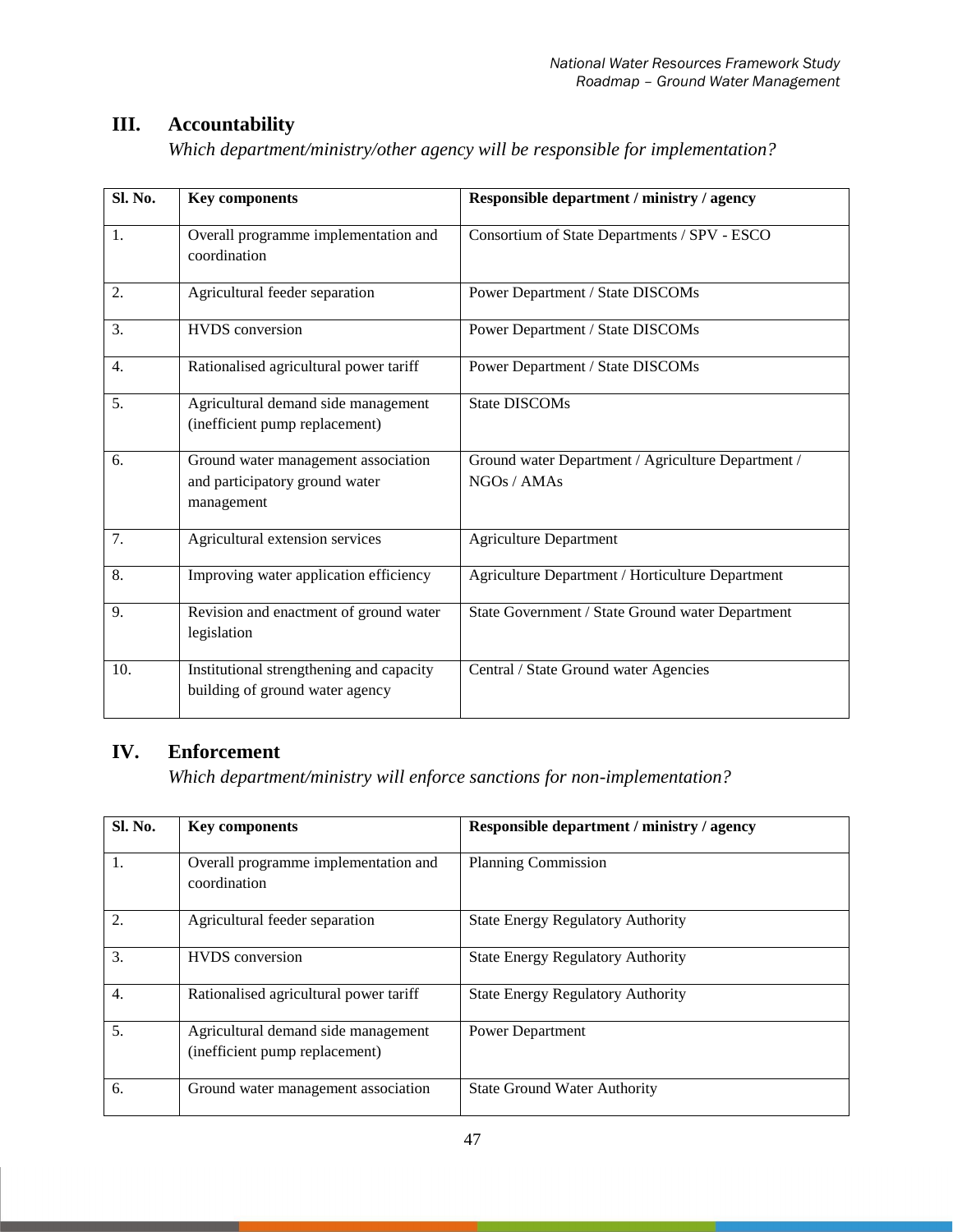| Sl. No. | <b>Key components</b>                                                       | Responsible department / ministry / agency |
|---------|-----------------------------------------------------------------------------|--------------------------------------------|
|         | and participatory ground water<br>management                                |                                            |
| 7.      | Agricultural extension services                                             | <b>State Government</b>                    |
| 8.      | Improving water application efficiency                                      | <b>State Government</b>                    |
| 9.      | Revision and enactment of ground water<br>legislation                       | <b>State Legislative Assembly</b>          |
| 10.     | Institutional strengthening and capacity<br>building of ground water agency | <b>State Government</b>                    |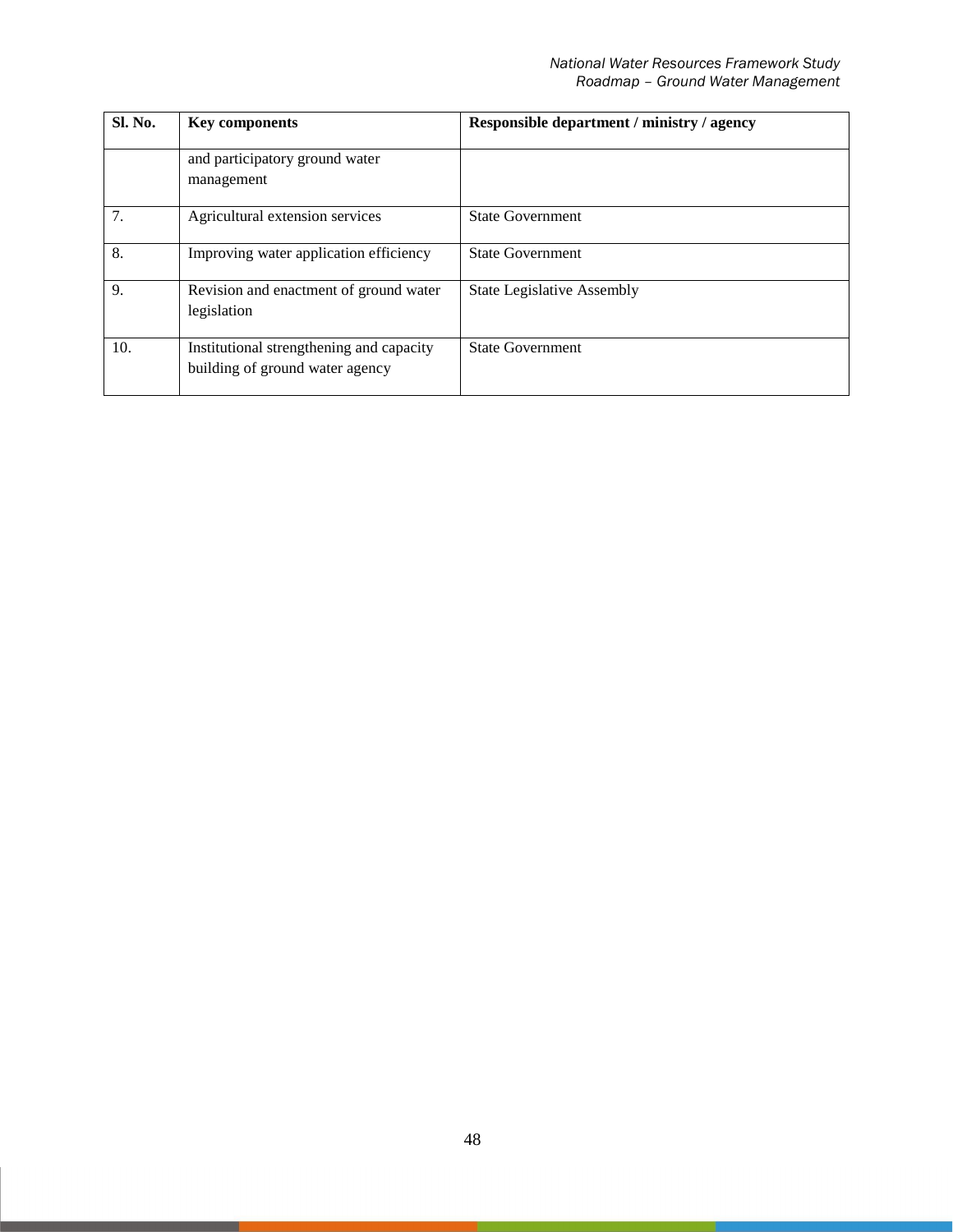# **National Water Resources Framework Study**

#### **Proposed roadmap for**

#### **Water Utility Management Improvement and Reform**

## **Rationale**

Urban water supplies in India are characterised by intermittent supplies, often for only 2 to 4 hours for few days in a week, a service standard further deteriorating during the summer months. Even though Government of India estimates put the coverage of urban population at 91% (2003), only about half the urban households have a tap inside the house and the remaining population is dependent upon public taps or local ground water sources. Even the population with access to house service connections need to cope with the limited low pressure water supplies with suspect quality forcing the households to supplement with indiscriminate exploitation of ground water. This is resulting in rapid depletion of resources and avoidable investments in household level pumping, storage and treatment systems.

## **Goal**

Clean drinking water and effective sewerage services are critical to public health; they are vital to the maintenance of a safe environment; and they underpin sustainable economic activity and development. The services provided by the water industry depend on very expensive infrastructure in the form of water mains, sewers, reservoirs, and treatment works to ensure that the water supply is drinkable and that waste water is dealt with in a way which protects the environment from pollution. Hence the service relies heavily on long-term investment. It requires reliable and sustainable levels of funding, year on year.

A critical goal in the reform process is to achieve a political commitment to reform as the all important ingredient needed to initiate and sustain the process. Urban water supply has become a critical national issue. Population growth and declining water availability as a result of increasing new urban and industrial demands will lead to severe shortages in many of India's towns and cities. State Governments are responding in various ways, including investing in new water supplies, improving the management and delivery of urban water services, and allowing for greater innovation and more efficient water use.

However, the present arrangements do not provide a reliable source for the sustained investment programme that is needed over the medium to long term;

Financially, water sector investment requirements during 2012 - 2031 (at 2009-10 prices) are estimated to be around Rs.320,908 crore in water supply and Rs.242,688 crore in sewerage; and there seems little possibility of securing all these resources from the national or state Government funds. Therefore, a self-financing arrangement is needed to ensure that the water and sewerage investment programme can be delivered without compromising the necessary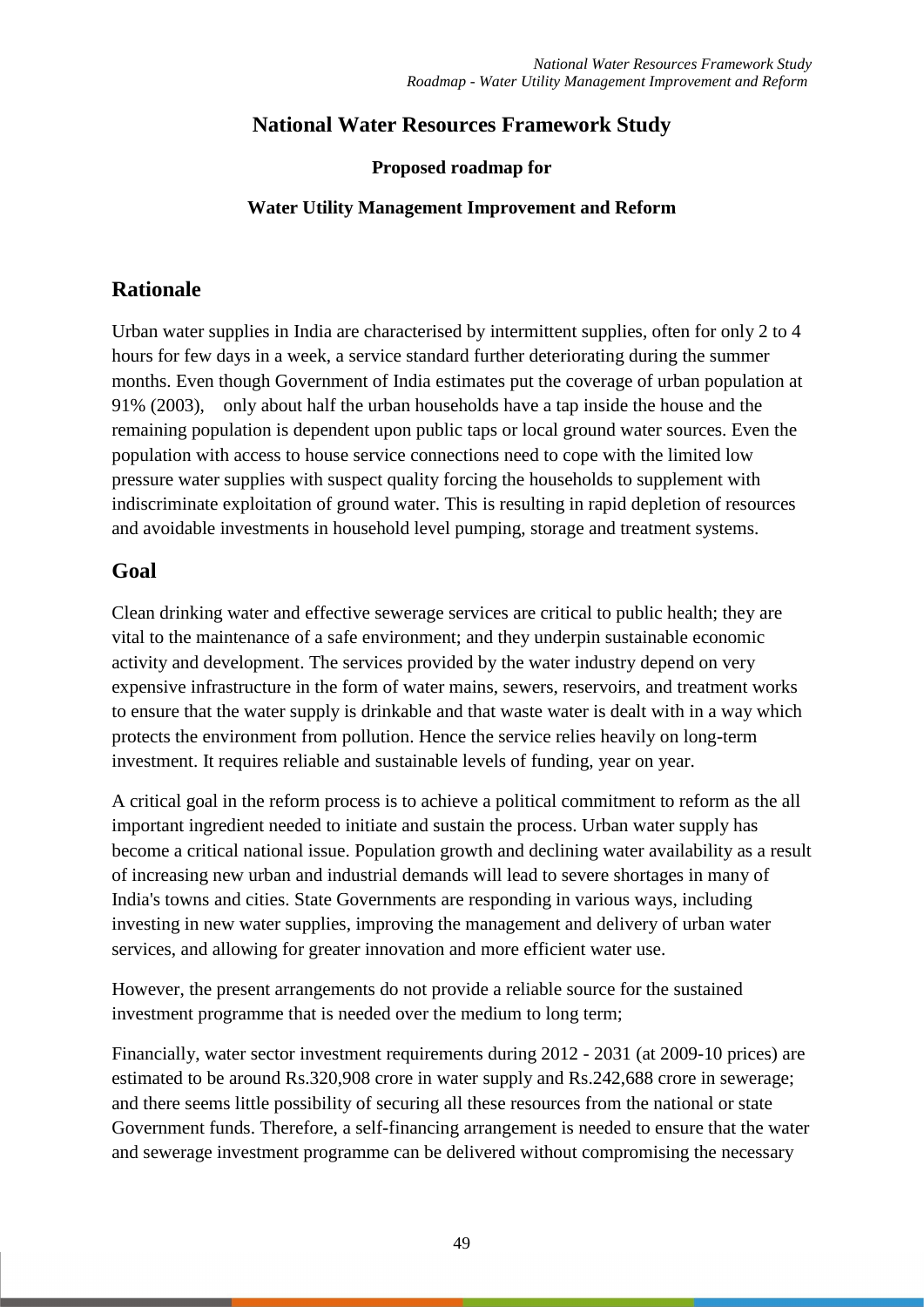levels of public expenditure in other key services such as health, education, roads and transport.

## **Purpose**

This roadmap recommends key directions including:

- An agreed vision for the contribution of water to improving urban life for all dwellers, through the development of high quality water services that benefit all community needs, more specifically of the urban poor, improving the health of the urban environment and supporting economic growth and development
- Providing greater customer choice and innovation in water services on offer, the water charges they pay and their level of service
- Improved integration of urban and water planning through planning and building regulations that facilitate integrated water cycle management
- Better environmental and public health outcomes supported by clear regulations to ensure both customers of water services and the environment are protected
- Approaches to pricing that recognise the value of the water resource and reward customers for conserving water, such as by a tiered pricing structure
- Strengthened institutional and governance arrangements to hold service providers to account for their performance

## *Opportunities for better community outcomes will be lost if the State does not put in place more sustainable water management approaches*

The roadmap does not provide detailed solutions or detailed prescriptive recommendations; rather it should be viewed in conjunction with the Working Papers 10, 11 and 11. It provides for the development of a process to lead policy makers and practitioners towards remedies that can improve water utility performance. This recognises the need to implement reform which is developed from within the sector, by people responsible for the services and attuned to the variety of customer needs. Being part of the process of reform is an important ingredient for the success of reform.

# **Objectives**

The objective of reform in water supply utilities is straight forward enough - to improve performance and water services to citizens; though the route to doing this is fraught with difficulties of organisation and money. In doing so there is no "cut and paste" formula and the route to change for a given utility is unique, and there is no predetermined action plan of corrective measures that must necessarily be followed in sequence. However there is a broad process and some basic norms that are fundamental to success or, by contrast, similar actions that have caused organisations to fail. These are reforms that national and, more importantly, state governments can enact and support. This roadmap provides a proposed route for these reform policies to be implemented within both the  $12<sup>th</sup> FYP$  and over the long term.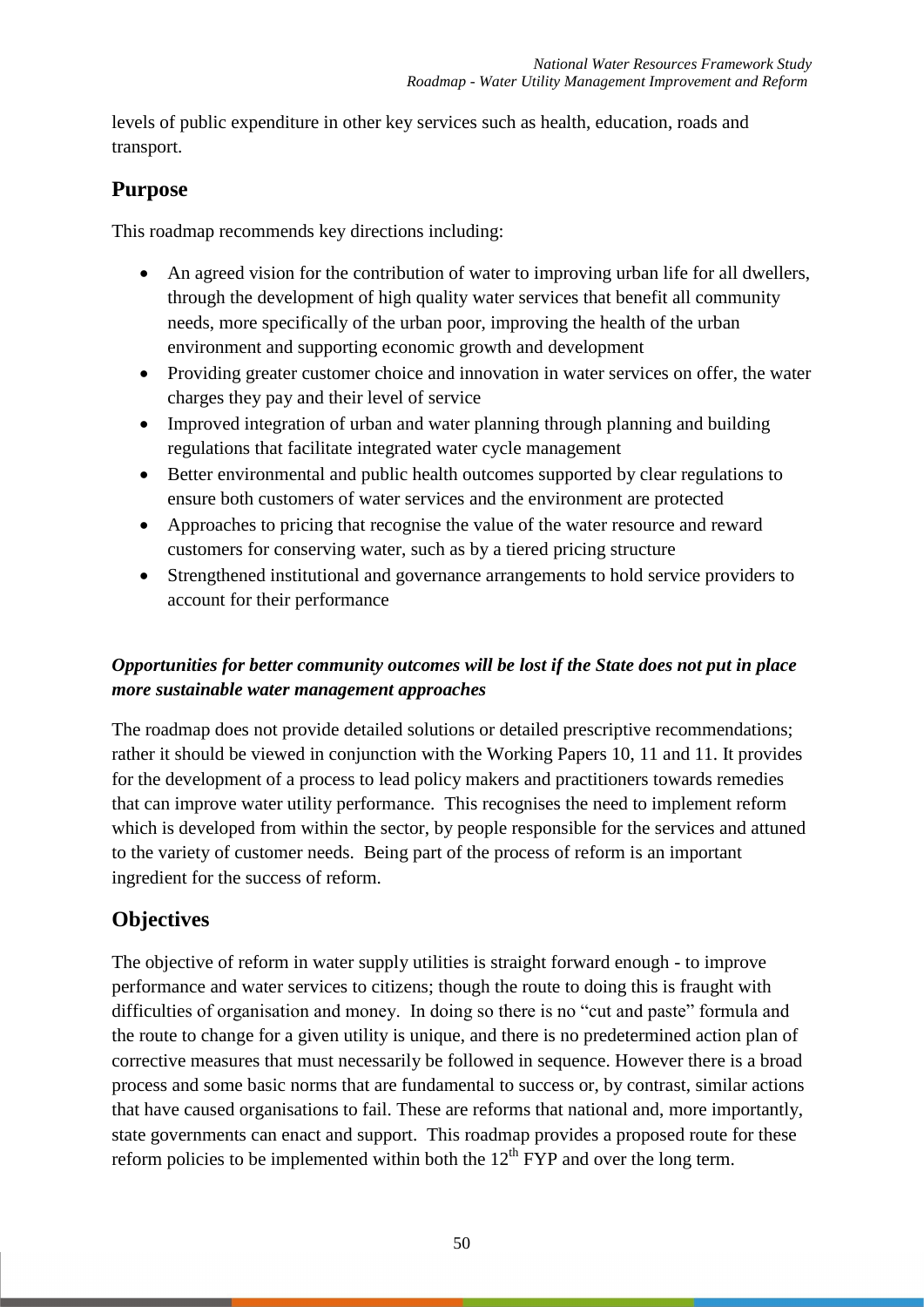# **Accountability**

Managing a water utility at any time is one of the most important jobs and function of government – be it at a national, state or local authority level. Ensuring that high standards of water quality which are safe and reliably provided for citizens and other users of water is a critical function for a society to prosper in a healthy environment; and to be able to provide enhanced livelihoods and economic prosperity.

# **Enforcement**

In a decentralised country such as India there is a complexity in the institutional framework in urban water supply; and hence it is inappropriate to stipulate or recommend a "one size fits all" enforcement or regulatory solution.

# **Programme Strategies**

# **1. Setting the institutional framework for improvement**

# **1.1. Development and publication of a statement of "principles" for water utility management**

**Objective:** The ambition for the Planning Commission is to promote effective water and wastewater utility management can help utilities respond to both current and future challenges and support utilities in their common mission of being successful 21st century service providers. Effective utility management can help water and wastewater utilities enhance the stewardship of their infrastructure, improve performance in many critical areas, and respond to current and future challenges. Addressing these challenges also requires ongoing collaboration between government, industry, elected officials, and other stakeholders.

**Strategy:** The Planning Commission should provide a statement of its specific objectives for water utility management for the  $21<sup>st</sup>$  century India and present an articulate statement of its ambition in order to encourage all water utility managers, regardless of their utility"s size, budget, and unique circumstances, to read, consider, and implement the strategies and approaches that represent its view of the principles of best management practice. This might be achieved by reviewing the current standards set by the Central Public Health and Environmental Engineering Organisation (CPHEEO) manual for water sector engineers; but it is important to ensure that the wider management processes of water utilities are embraced by these standards and not just engineering functions.

**12FYP:** Establish a Government, State and Utility Managers working group to prepare and consult on an "effective water utility management" document in which emphasis is given on the need to regard water service delivery as a "business-like" activity. Undertake consultations and dissemination workshops within States and municipalities**.**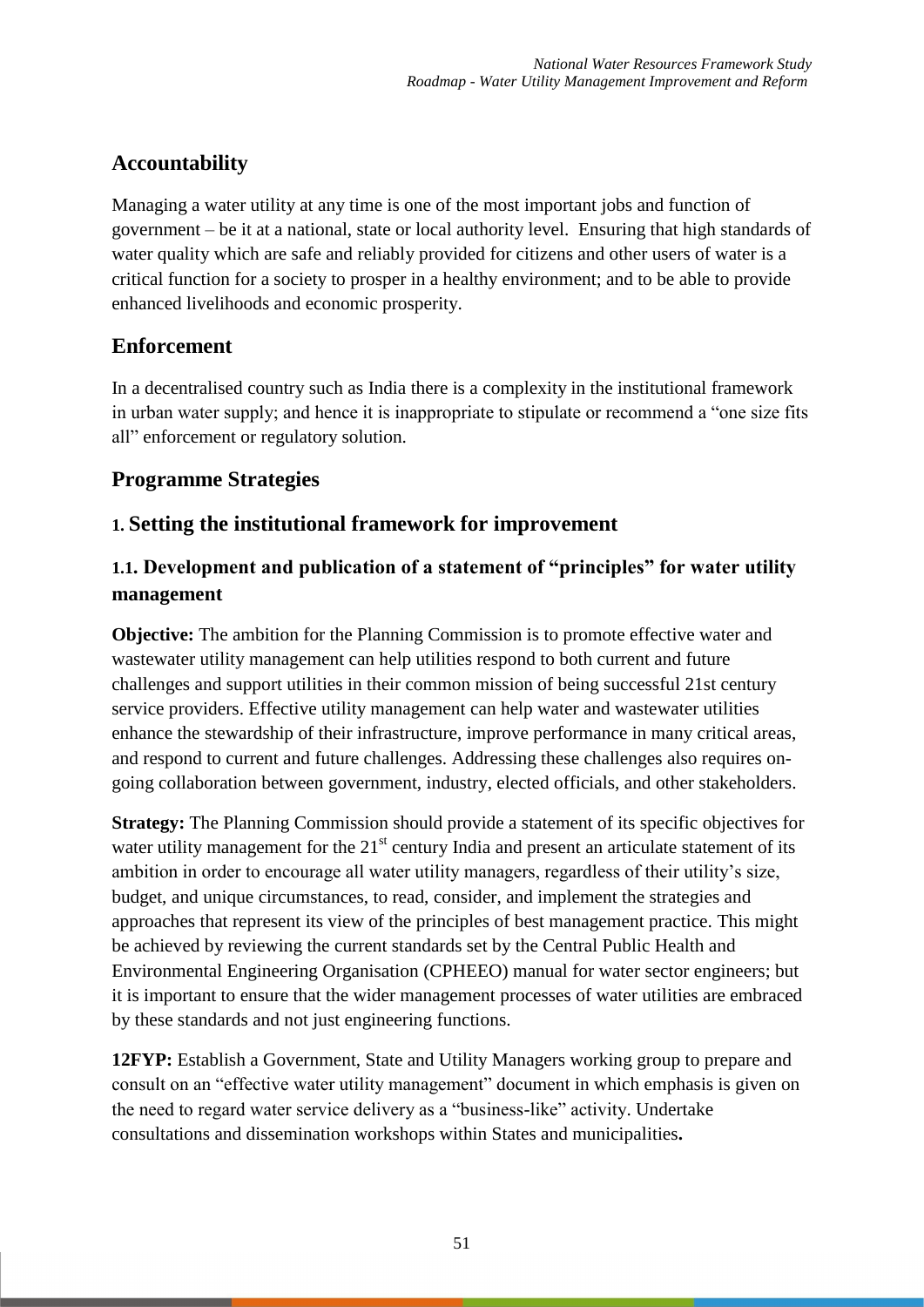Long term: Retain the working group to update and reissue the document and integrate with performance monitoring and benchmarking programmes. The work should be updated in a way that benefits from specific case studies and experience such as the support being given to business planning of water services in Maharashtra and Rajasthan.

## **1.2. Promoting autonomy and accountability of WSS utilities**

**Objective:** To generate a widespread and consistent acceptance by politicians and senior government personnel that the water supply sector in urban and rural areas needs to adopt the principles of "sound business-like" management and planning for its water utility entities for ensuring autonomy in day-to-day functioning and accountability to the customers.

**Strategy:** Ring-fencing urban local bodies (ULBs) or state-owned utilities by separating the roles of the policymaker, owner and service provider; introducing "corporatisation" of large city or regional utilities may be explored, which would improve internal governance, increase their commercial nature and can induct professional management so that the service provider entity can transform into a professional managed utility. It is important to ensure that the ring fencing of water utility operations includes financial autonomy, which is balanced by improvements in governance and accountability of the management. Governance mechanisms to ensure that accountability to customers and elected representatives are transparent, fair and achieve improved service objectives will be paramount in developing an effective long term improvement in water delivery services.

The reforms under JNNURM, for ring fencing of water utilities needs to be strengthened to include "corporatisation" and has been underway in many states such as Orissa, Rajasthan, Gujarat and in some of the ULBs in Maharashtra; and there needs to be greater replication in order to support the achievement of well-run water utilities that will provide India"s citizens and all users with increasing service access and quality.

**12FYP:** Establish a target that by the end of 12FYP, at least half the cities with more than a million people are made more accountable to the customers either through accordingly higher autonomy or by "corporatisation".

Long term: Ensuring professionalisation of services coupled with improved autonomy that would attract skilled managers into the sector and make service delivery more accountable while also promoting cost recovery

## **2. Enhancing water utility performance benchmarking system**

# **2.1. Strengthening the policy role of the benchmarking system and use of performance monitoring**

**Objective:** Strengthen the State SLB Coordination Cells into full-fledged Performance Monitoring Units to function within the respective Urban Development Departments or Directorates for monitoring the service standards and developing information database on all aspects of service and economic regulation. Also, introduce periodical rating of cities and institute awards for best performing cities, especially in the area of improved water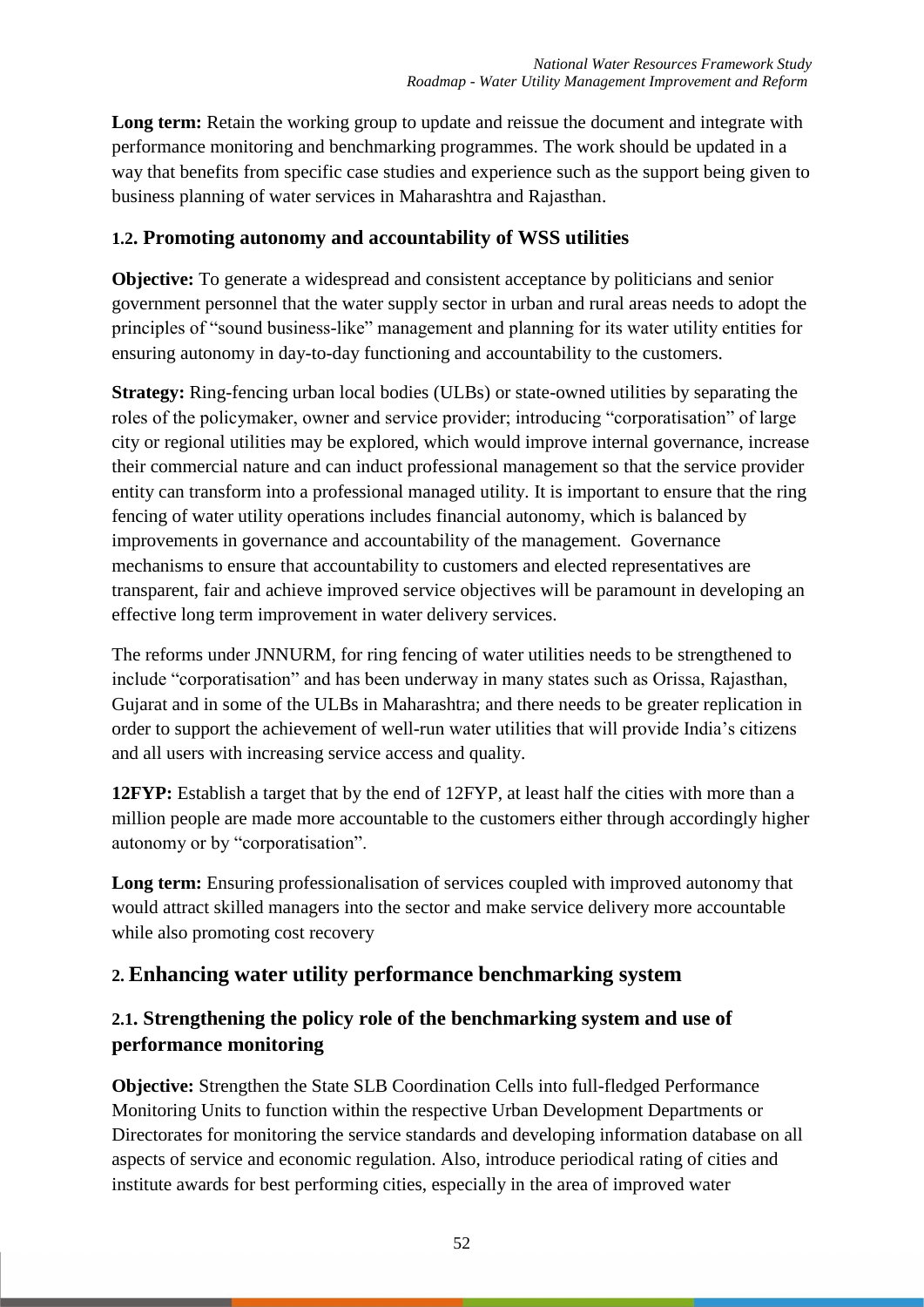sanitation. Moving towards effective regulation is likely to require a long time period to establish baselines and even longer time in achieving the benchmarks considering the backlog in the sector.

**Strategy:** Review the current performance indicators of the benchmarking network to include "process benchmarking" activities. Indicators could include volume of water from different sources; volume supplied to residential, commercial, municipal and industrial properties; volume of sewage collected; total recycled water supplies; water mains repairs; number of connections established; water quality and service complaints; wastewater treatment; financial viability. The indicators should also promote the business-like planning approach to be adopted by water utilities and supporting activities needed for performance improvements, such as water quality monitoring, benchmarking, and external audits.

**12FYP:** The Planning Commission may include provision of a specific outlay as a proportionate percentage of the Plan funds to the sector towards operational norms and ensuring sufficient capacity of the state governments for continuous benchmarking.

Long term: Increased support for monitoring, enforcement, and mitigation of water quality issues; to be tied in to regulatory management of the sector's providers, both public and private being treated in the same regulatory manner, with the same quality of service expectations.

# **2.2. Linking disbursable Plan Funds against achievement of targeted Service Level Benchmarks through a method of performance-based budgeting**

**Objective:** To ensure that improved performance is considered the norm, and that policymakers in state and municipal settings are committed. They should also be given incentives to ensure that service improvements and expansion are their WSS priorities. It is important to ensure that improvement and commitment to improved management of water utilities are funded. This does not mean that the best WSS utilities would attract the bulk of funding but be geared towards those utilities that demonstrate through their actions and management performance that funding will be better allocated to achieving lasting performance improvement.

**Strategy:** Accelerate and consolidate the water utility performance monitoring scheme roll out so that each State achieves benchmarking in all cities and towns by, say, 2015; this would provide the baseline information and enable the future regulator to set periodical progressive performance targets for each utility for achieving the national benchmarks.

**12FYP:** A dedicated provision as a proportionate percentage of Plan funds towards strengthening of information and monitoring systems and embedding the monitoring mechanism into the regular planning and implementation processes.

**Long term:** Linking performance reporting with funding from central or state sources for infrastructure. The activity of the 12th FYP is also a long-term investment requirement. It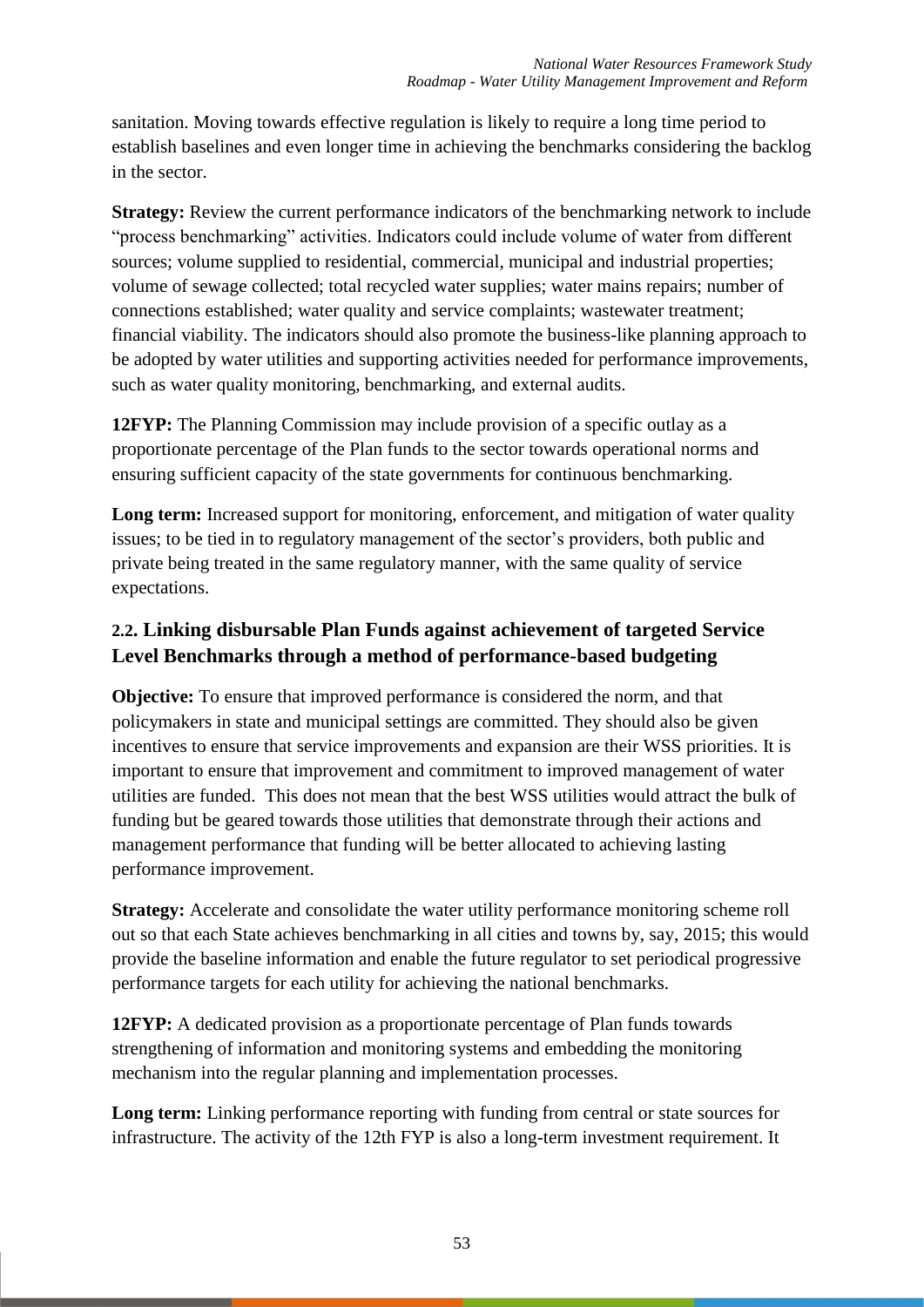would also be useful to explore other forms of partnership investment to raise the level of performance in service delivery.

# **3. Developing an environment for diversifying water service provision**

## **3.1. Adoption and mainstreaming of innovative opportunities to develop improved performance in water utilities**

**Objective:** Municipalities and states need to embrace other approaches to improving water services. These approaches are characterised by decentralisation away from central state government and by greater autonomy. They include community water associations, town Water Boards, and possibly small-scale private water companies. Also, aggregated approaches are being tried, including existing, larger utilities absorbing smaller towns, and through creation of new regional entities. Entrepreneurship needs to be regarded in its widest context, to be adopted in the wider context of service delivery that could be more effectively provided by the NGO or private sector; and working in partnership with public authorities. This context includes maintenance, out-sourcing of services, suppliers of equipment.

**Strategy:** The Planning Commission should state the intent of diversifying service provision as part of the overall policy framework and support the sector with model service agreements.

**12FYP:** Development of simple, easy to use service agreements coupled with focussed vendor development to increase the attractiveness of the sector to the local entrepreneurs and NGOs.

**Long term:** Monitoring the diversification and supporting continuous improvement from learning from best practices.

# **3.2. Increasing the role of delegated management in all aspects of water utility management**

**Objective:** The water supply sector reform process needs to embrace the opportunities and services that entrepreneurs could bring to improving water and sanitation services to people living in urban and rural situations.

**Strategy:** Entrepreneurship needs to be regarded in its widest context, to be adopted for services that could be more effectively provided by the NGO or private sector; and for working in partnership with public authorities. This context includes maintenance, outsourcing of services, suppliers of equipment.

More functional autonomy and accountability can also be ensured through long term delegation of service provision. Hence, isolated efforts already under way in delegation of service provision can be up-scaled through policy and contract management support as has been in vogue in other infrastructure sectors. Once the government has accepted the concept of private sector involvement in water services, particularly its national private sector, it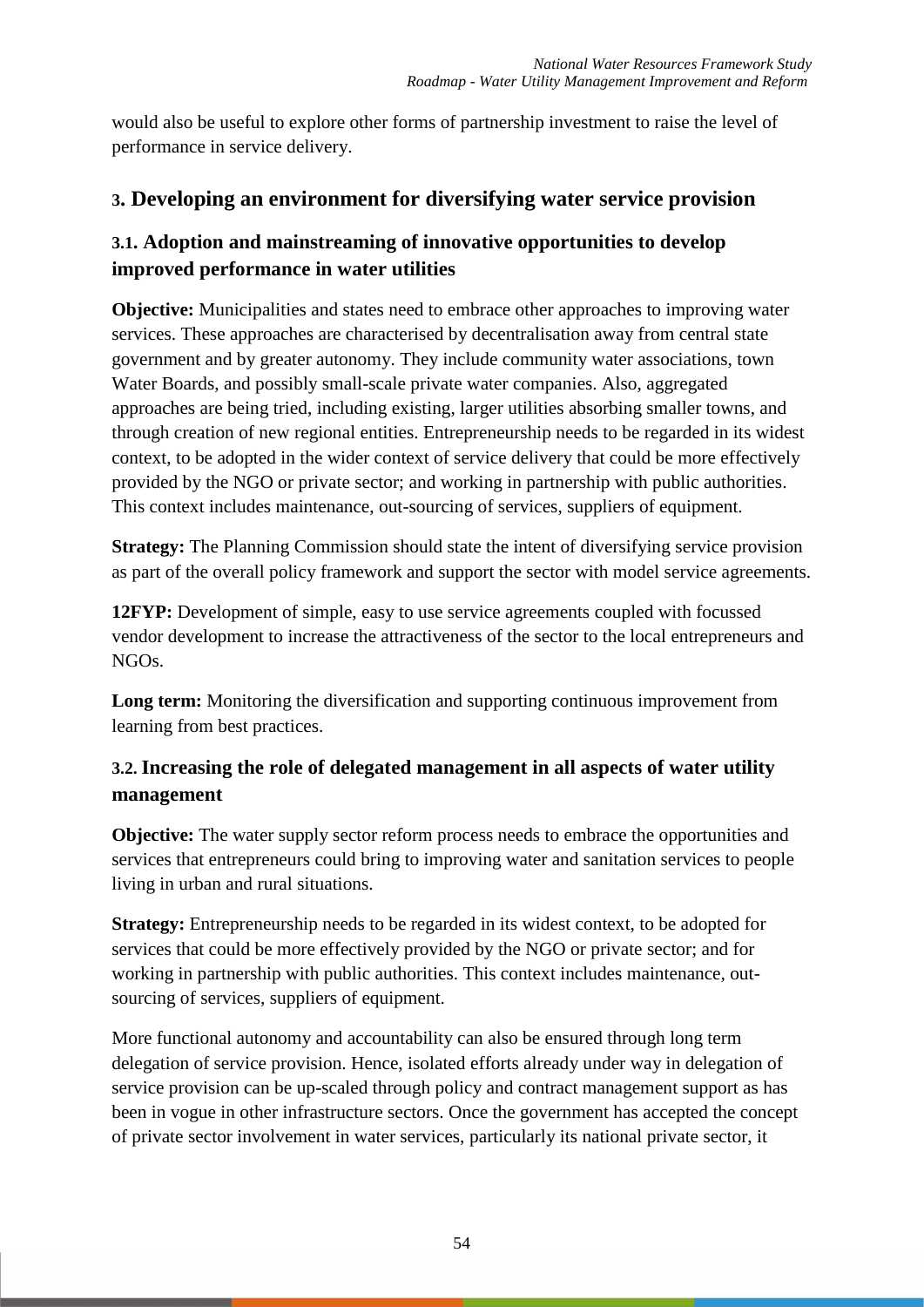should encourage its replication through legislation and by establishing an appropriate system of regulation**.**

**12FYP:** The Planning Commission could set up a core group to develop model contracts for long term delegation of water services. It could also encourage the national private sector with support from plan funds for bridging the viability gap (that is, move from a utility which is mostly state subsidised to one which is a viable self-financing operation achieving high levels of service) and to minimise shocks from steep tariff hikes.

Long term: Development of autonomous and accountable water utilities which can, in turn, delegate the service provision responsibilities on long term delegation. Once the sector is bankable, Government and the Planning Commission could supplement private investment through appropriate financial instruments and tax incentives for the sector.

## **3.3. Creating institutionalised structures for stakeholder engagement**

**Objective:** Stakeholder engagement has to become a continuous and consistent part of the process of water reform.

**Strategy:** The primary purpose of stakeholder engagement has to be to reduce information deficits in the development of policies for water utility management. This approach will have three benefits: first, the final customers of municipal water will have a voice in designing public-private engagement based on expected but tangible benefits; secondly, a continuous process of consultation will ensure that even after reforms have been initiated, public accountability is proactive; and, thirdly, to ensure that the debate on water utility reform does not fall prey to pressure groups.

**12FYP:** The Planning Commission could facilitate participative deliberations with consumers in all major metropolitan areas. Local NGOs, already working on the ground and having detailed information about water supply provision, should be drafted into the process to convene consultations while providing easy-to-understand information. Water utilities and interested private parties should be required to submit information on costs, leakages, infrastructure investments, efficiency measures and planned technological interventions to the public.

**Long term:** By the end of the  $12<sup>th</sup> FYP$ , all water utilities should be mandated to create public information and consultation departments. Information should be available online and also provided in utility bills. The National Water Commission, if established, could take the lead in supporting water utilities in their public consultations and also building capacity to undertake serious and regular consultations, rather than one-off workshop sessions.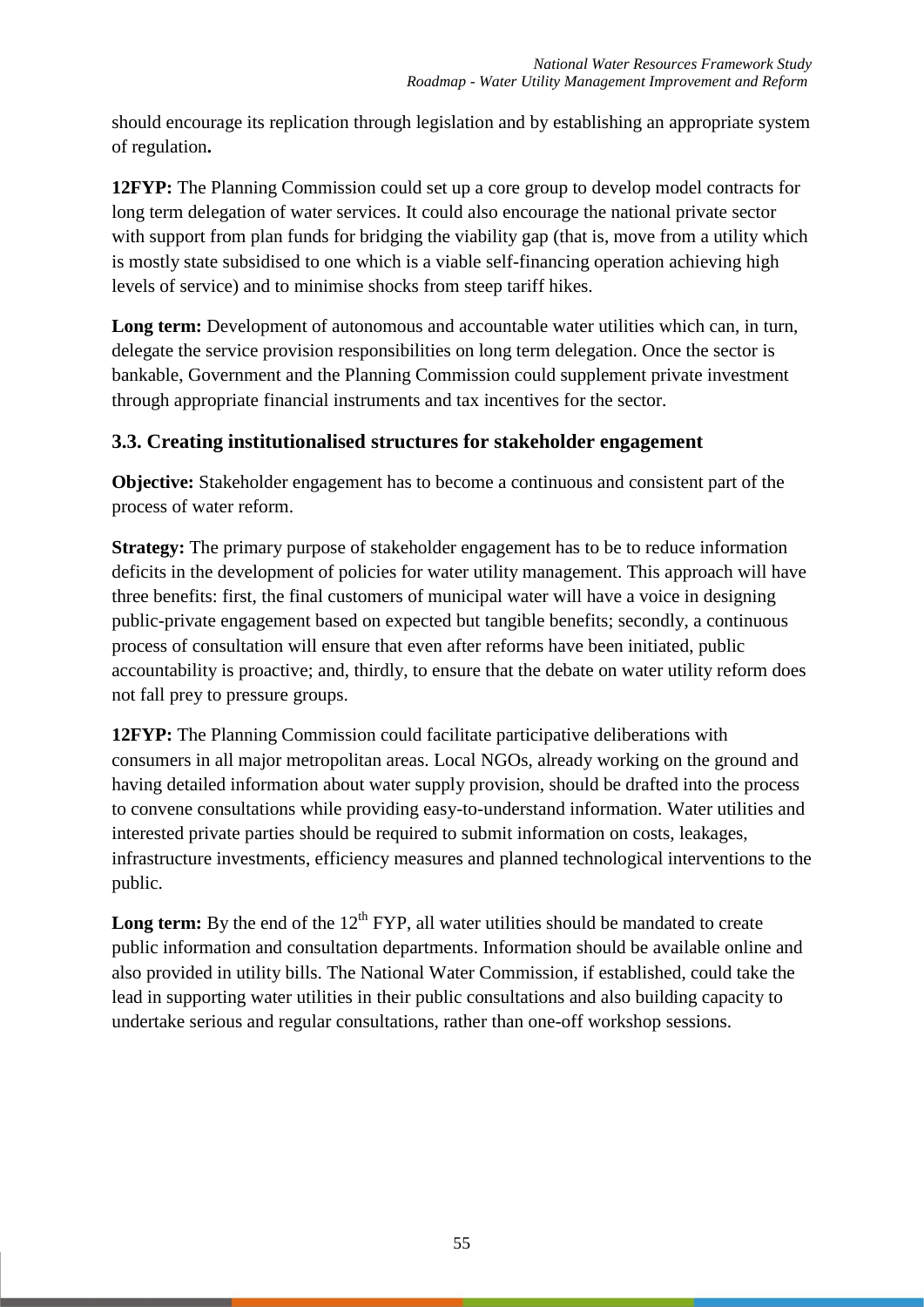# **4. Development of regulatory capacity for WSS**

## **4.1. Developing regulatory expertise and knowledge**

**Objective**: Sound principles of regulation need to be adopted to ensure the there is no abuse of customers in the delivery of services, which will often be provided on a monopoly basis. Acceptance of entrepreneurial contributions through regulation will recognise their investment, protect them from unfair competition and provide them with the security to invest well, secure in their longer-term future. This also acts to the benefit of the customer base and society and the economy overall.

The regulatory role will also include the important work of generating better and credible data and information about water utility performance to allow effective long term benchmarking to take place.

**Strategy:** As initial steps towards ensuring sound regulation of the sector, the state governments and ULBs may assign the role of economic regulation (setting tariffs) to the existing water resources or electricity sector regulators as a transition measure in line with the recommendation of the Planning Commission encouraging multi-sector regulation. Further long-term delegated management through appropriate form of PPPs would ensure contractual regulation by way of ULBs committing to some fixed tariff adjustments linked to natural inflation. This can be achieved at very short time frame without the elaborate legal and legislative changes required for establishing independent regulators.

**12FYP:** The Planning Commission could support focussed capacity building initiatives for the existing water resources or electricity regulators so that a "Member-Water" within the regulatory commission can provide economic regulatory service to the willing ULBs or governments who seek independent support for tariff adjustments.

Long term: Ensuring independent regulation through appropriate legislative reform supported by bringing water sector into concurrent list under Constitution. This is important because it recognises the importance of national action to ensure an improved water supply sector across the country and its value to the economic well-being of the country. It also demonstrates that Government policy understands the gravity of the water supply crisis facing the country and is taking measures to support local communities and states to undertake actions to deliver long term solutions.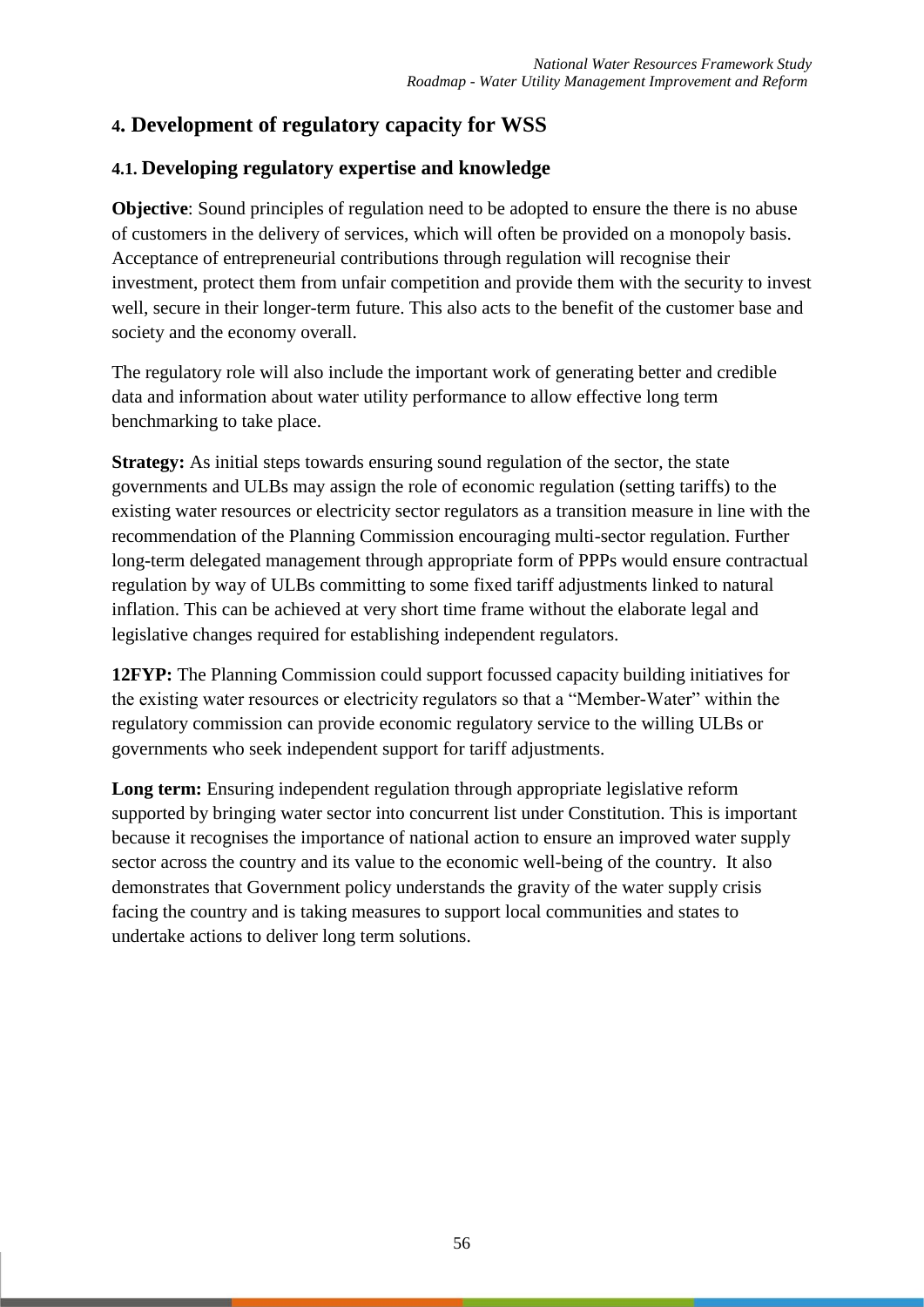## **National Water Resources Framework Study**

#### **Proposed roadmap for**

#### **Water Conservation Strategy for Industry**

## **Rationale**

Evidence of wasteful water usage can be found in all water usage sectors throughout the country and the value of water seems largely unrecognised by most water users. The implementation of the principles of conserving water and using water wisely (rather than wasteful) is essential in meeting the national goals of basic water supply for all in society and the sustainable use of water resources.<sup>16</sup> It is important to note that the goals and objectives of wise water use do not refer only to the objective of supporting efficient water resource management and ecological sustainability, but also to economic efficiency, social development and social equity.

## **Goal**

 $\overline{a}$ 

Economic growth in India is essential to its development, and industry is expected to be one of the biggest contributors. Future industrial water use is therefore very significant for water resource planning purposes. In urban settings, household water use might be higher than for industry. Therefore, water conservation should be a goal not only for industry but to promote efficiency in agricultural, municipal and household uses as well.<sup>17</sup> But the industrial sector is projected to have the greatest growth in water demand<sup>18</sup> and much of the industrial development will occur in major urban centres and these may be areas that have limited water resources.

From the beginning of the industrial revolution, water conservation meant dams to capture and store water so it could be distributed as needed. These systems were designed to conserve water by preventing the waste of water to the ocean. Over the last two decades the meaning of water conservation became restricted to "use less water" and "protect the environment". It is important to recognise that water conservation should be both an objective in water resource management and water services management as well as a strategy.

<sup>&</sup>lt;sup>16</sup> The "Water Footprint Assessment" methodology might be an important tool to measure the complete water use in a product across all steps in the supply chain. Moreover, this approach can help not only to calculate water use, but also assess the sustainability and risk of such use and the strategic responses necessary to mitigate the risks. See [www.waterfootprint.org.](http://www.waterfootprint.org/)

<sup>&</sup>lt;sup>17</sup> Strategies could include reducing non-revenue water losses, installing meters, residential water conservation programmes (with equipment manufactured to suit Indian conditions and water quality), and highlighting energy savings to utilities.

<sup>&</sup>lt;sup>18</sup> The Second Irrigation Commission in their report of 1972 recommended a provision of 50 BCM for industrial purpose for the country as a whole. However, a more recent assessment indicates that requirement for industrial use will rise to 120 BCM by 2025 AD (MoWR, 2007).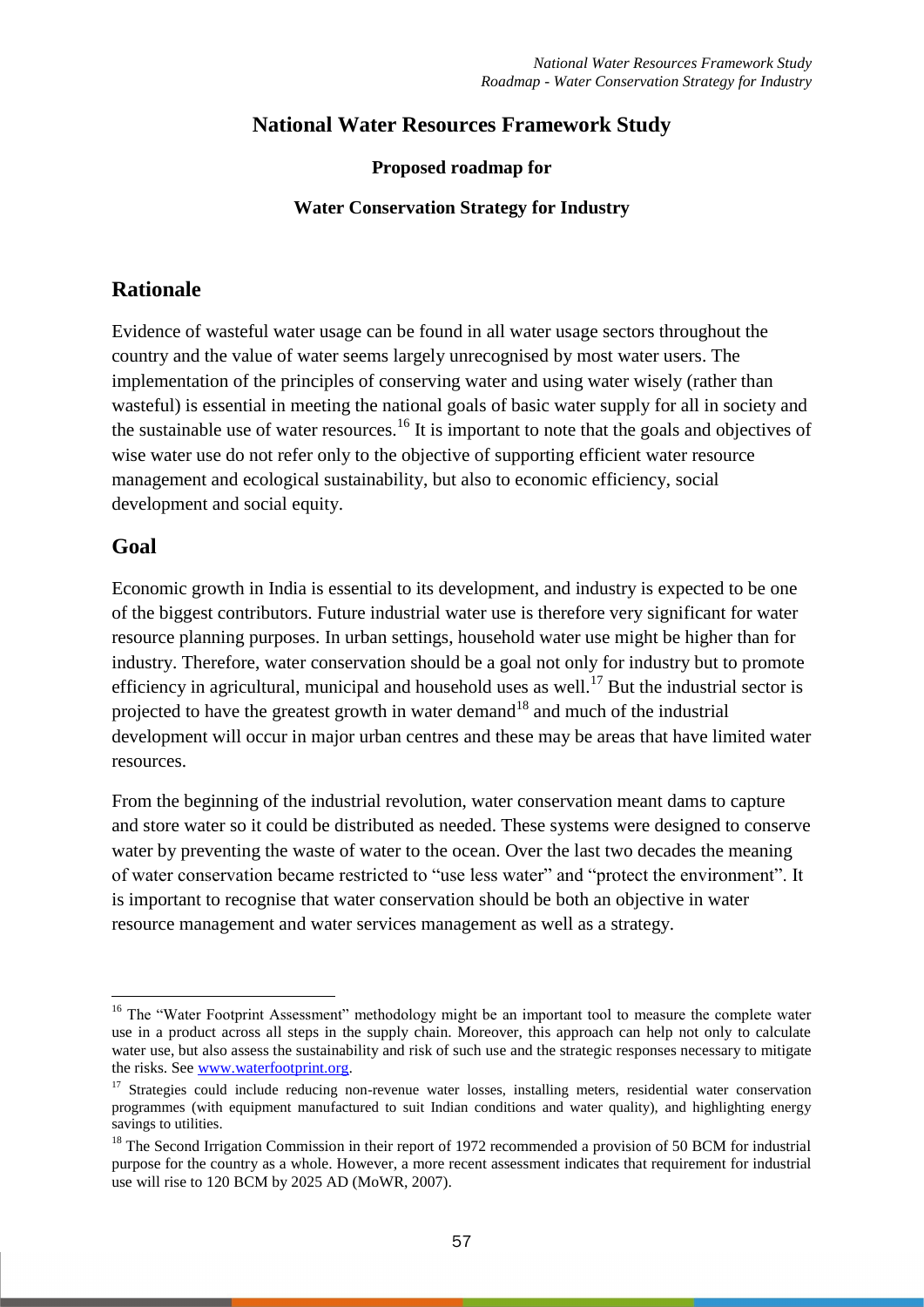The availability and assurance of water supply at a reasonable cost to support industrial development is imperative, but it is also important to identify and recognise the need to include water availability and costs as part of the considerations in the geographical location and the nature of future industrial development.

This road map document has been developed on the premise that the industrial sector is well organised and structured with a full complement of Institutions and Chambers that represent all the interests of the various business categories. Furthermore, it is assumed that all interactions in terms of both the development and implementation of these strategies will take place with these business representative forums. During implementation of the strategies, appropriate business representatives will be urged to utilise existing forums, such as those established to fulfil environmental audit functions. Appropriate business representatives should be urged to form Water User Associations (WUA).

## **Purpose**

-

The vision of all water conservation and demand management endeavours is the efficient use of water by water institutions and consumers in India. The cornerstone principles underlining the strategy framework are those governing the "*importance of water as a finite, though a renewable resource, must be clearly recognized; Land and water use are to be considered together, particularly in the context of recurring droughts and floods. Water conservation measures; discipline on use of water; economizing the consumption of water in households, agriculture and industry; and appropriate recycling would be essential".<sup>19</sup>*

On 30 June 2008, the Prime Minister released India"s National Action Plan on Climate Change (NAPCC). Prepared by the specially constituted Prime Minister"s Council on Climate Change, the document was intended to provide a concrete road map detailing how India plans to move forward in combating climate change.

The ambitions for the National Water Mission<sup>20</sup> included:

Increasing water use efficiency at least by 20% by,

- − Development of guidelines for incentivizing for recycling of water including wastewater by March 2011.
- − Development of guidelines for incentives for water-neutral and water-positive technologies by March 2011.
- − Development of guidelines for improving efficiency of urban water supply system by March 2011.
- − Preparation of guidelines and manuals for mandatory water audit including those for drinking water purpose by March 2011.
- − Review of financing policy and allocations by March 2010.
- − Undertake Pilot studies in collaboration with States by March 2012.

The definition of wise water use and conservation proposed use in the Indian National Water Mission is *"…the minimisation of loss or waste, the preservation, care and protection of water resources and the efficient and effective use of water."*

<sup>&</sup>lt;sup>19</sup> Government of India (1992) 'National Conservation Strategy and Policy Statement on Environment and Development," *Ministry of Environment and Forests*, paragraph 5.2.13, June.

<sup>&</sup>lt;sup>20</sup> Comprehensive Mission Document of National Water Mission, April 2009 http://www.indiaclimateportal.org/component/option,com\_policybrief/view,policybriefdetail/id,8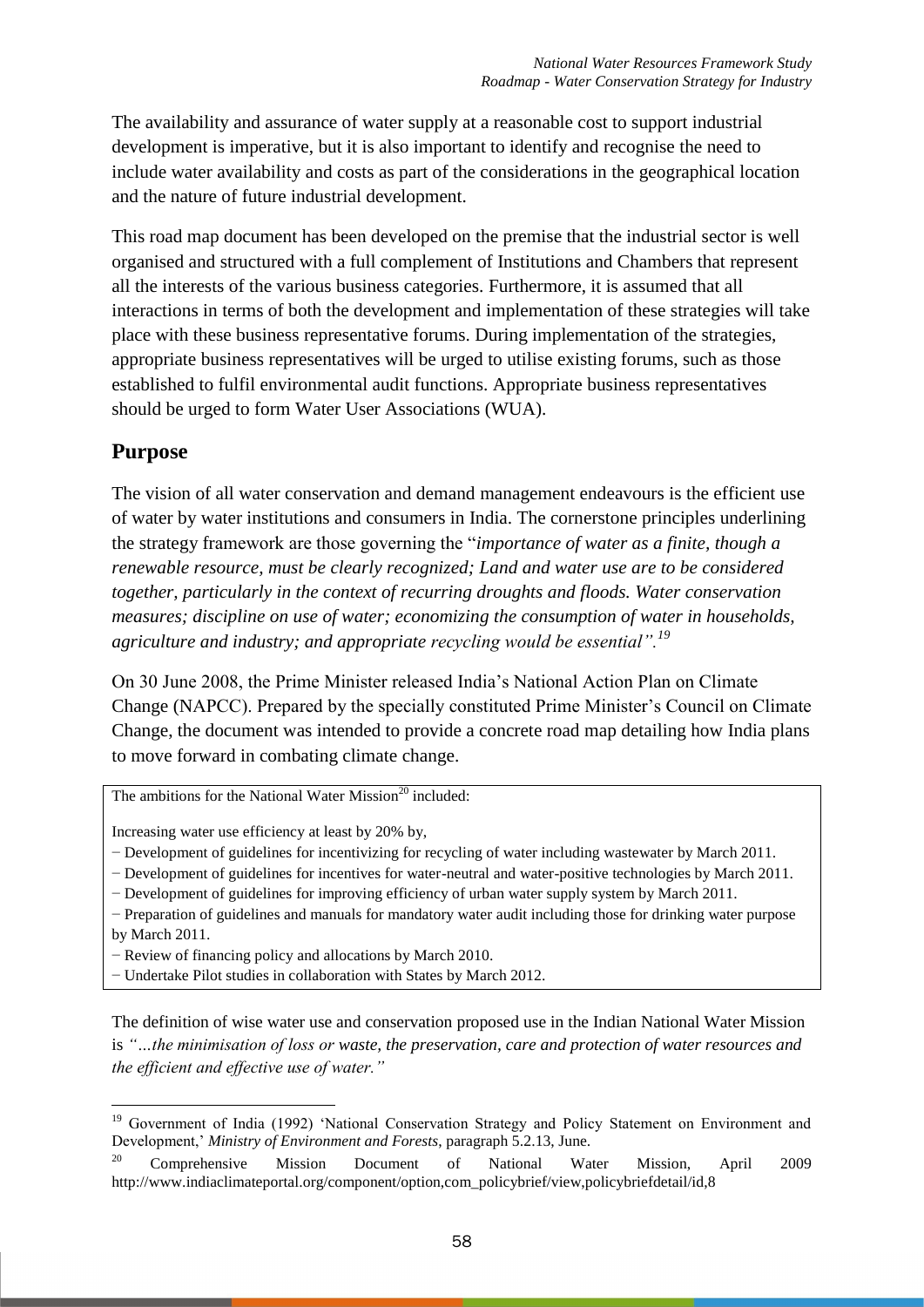Meeting the basic and essential water supply needs is an important duty of Government and with so many in India who do not have reasonable access to water services, this is a challenging objective for all parts of India"s Government. Through water conservation measures to existing water services, water resources and bulk infrastructure can be reallocated for the provision of new services. Water conserving behaviours and demand management measures can help ensure that water remains affordable, that consumers budget for their water consumption, and that the distribution system is operated and managed in an effective and efficient way and will play an essential role in ensuring the provision of sustainable and affordable services and ensuring the fulfilment of the national objective of "water for all". The series of sectoral strategies will need to be developed through workshops involving representatives of each water sector.

There are a broad range of uses, and any one business may use water for one or more of the following functions

**Domestic:** Most office accommodation is fitted with kitchens, toilets and bathrooms, all of which can contribute significantly to the water use of a business. Furthermore, many larger businesses, such as mines, provide housing for their employees. The water requirements for day-to-day living purposes, such as health and hygiene, are the same as those in any other urban centre.

**Irrigation:** Certain businesses develop landscaped gardens and lawns which are maintained to provide a pleasant aesthetic environment and which promote a good corporate image. These tend to be well watered, on top of which, many of the gardens contain exotic plants which are thought to have substantially higher water requirements than indigenous plants.

**Process:** One of the major uses of water in the Sector is that related to the actual manufacturing processes and the end product. Water use may be consumptive, such as the water used to manufacture a product in a bottling factory that is then distributed for consumption. It may also be non-consumptive, such as the water used to die fabrics in a textile industry that is then discharged to a waste water system.

**Cleaning:** Although water use for cleaning can be related to a process, it is also used for non-process related cleaning purposes. The washing down of the floors of a premises or the cleaning of a fleet of vehicles are such examples, and which can result in significant usage.

**Cooling:** Cooling is often process related but there are a number of non-process related cooling requirements that utilise water (refrigeration and air conditioning are typical examples).

**Fire fighting:** Reticulation systems in businesses are often designed to meet the requirements of fire fighting, which often well exceed the requirements for the other water uses within a business, especially in terms of pressure. The levels of service for the others uses may therefore be excessive leading to excessive use.

**Water treatment:** Certain businesses treat their own water to achieve the standards necessary for their process requirements. Furthermore, some businesses also have to treat their effluent to a standard to meet receiving water quality objectives or the requirements to discharge into local sewer systems. Often these treatment facilities are inefficient which may lead to significant quantities of water being wasted.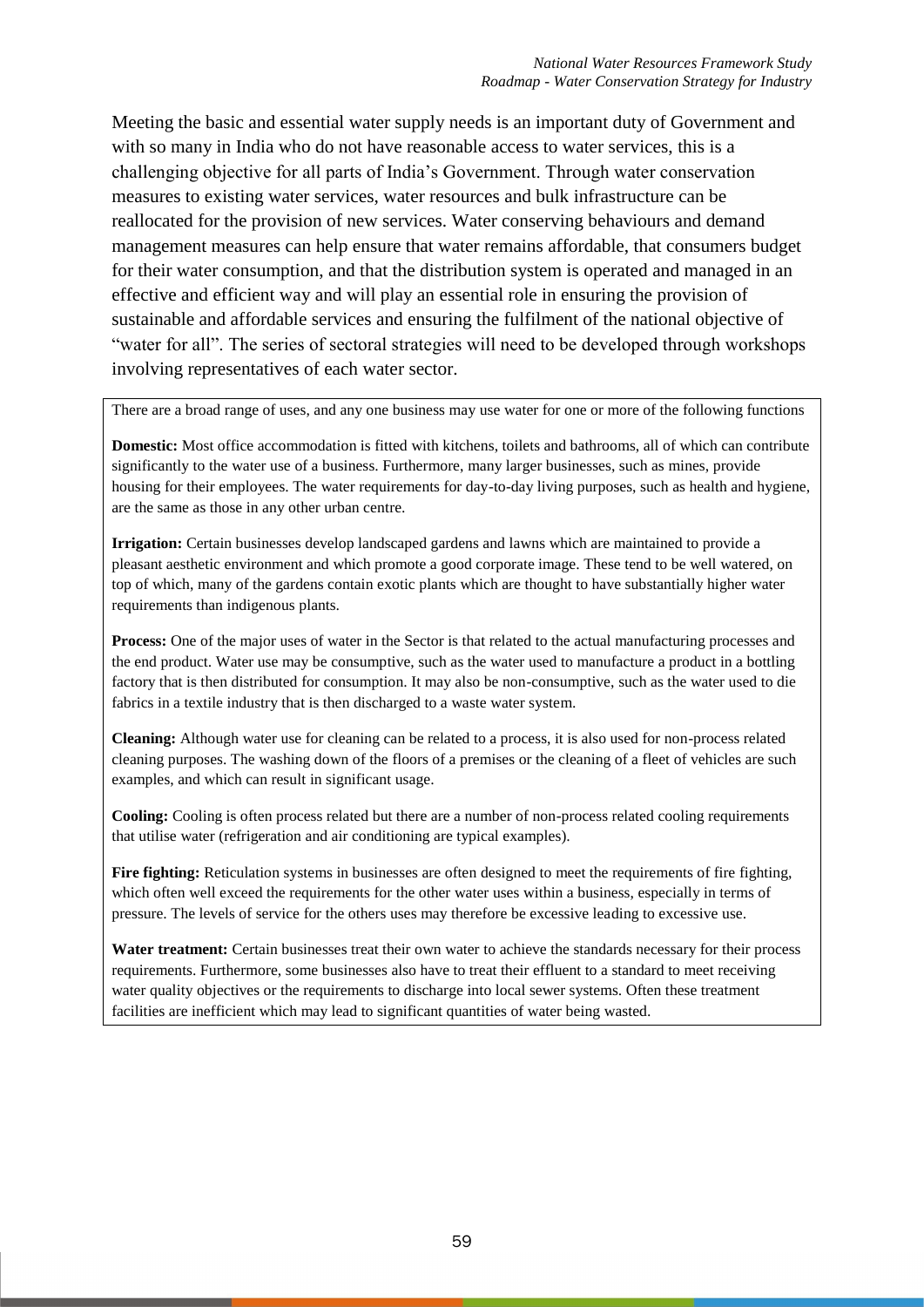# **Objectives**

## *Create a culture of water conservation within all water management and water services institutions*

- Educate and create awareness on water conservation objectives and principles for all officials and employees working in Government and water institutions
- Ensure that water institutions demonstrate efficient water usage and are not directly responsible for the inefficient use and wastage of water
- Promote and ensure regional co-operation and co-ordination amongst water institutions
- Ensure the implementation of water conservation principles by all public sector and parastatal institutions
- Ensure that tariffs implemented by water institutions promote water conservation

## *Develop a national political awareness and commitment on the principles and policies of water conservation*

- Develop policies and guidelines for water institutions that will allow for the funding of water conservation initiatives
- Develop a database and library of knowledge, information and case studies and ensure easy access to all interested parties

## *Create a culture of water conservation and wise water use for all consumers and users:*

- Create ongoing awareness on the value of water and the need for water conservation for all consumers and users in India
- Facilitate education strategies on water conservation
- Enable and promote the payment of water and water services by all consumers and users
- Enable consumers and users to understand how, where, the quantity and impact of water they use
- Introduce regulations that limit the wastage and inefficient use of water by consumers and users
- Enable the development of benchmarking for efficient water usage for all water usage sectors

# **Accountability**

The programme strategies detailed below all require a joint effort from the national Government, State and water service providing authorities, and from business. The detail of specific actions and responsibilities for each stakeholder should be clearly articulated through joint working forums.

# **Enforcement**

Enforcement will be a matter for the State Water Council where State regulation is considered the best means of achieving the water conservation objectives, particularly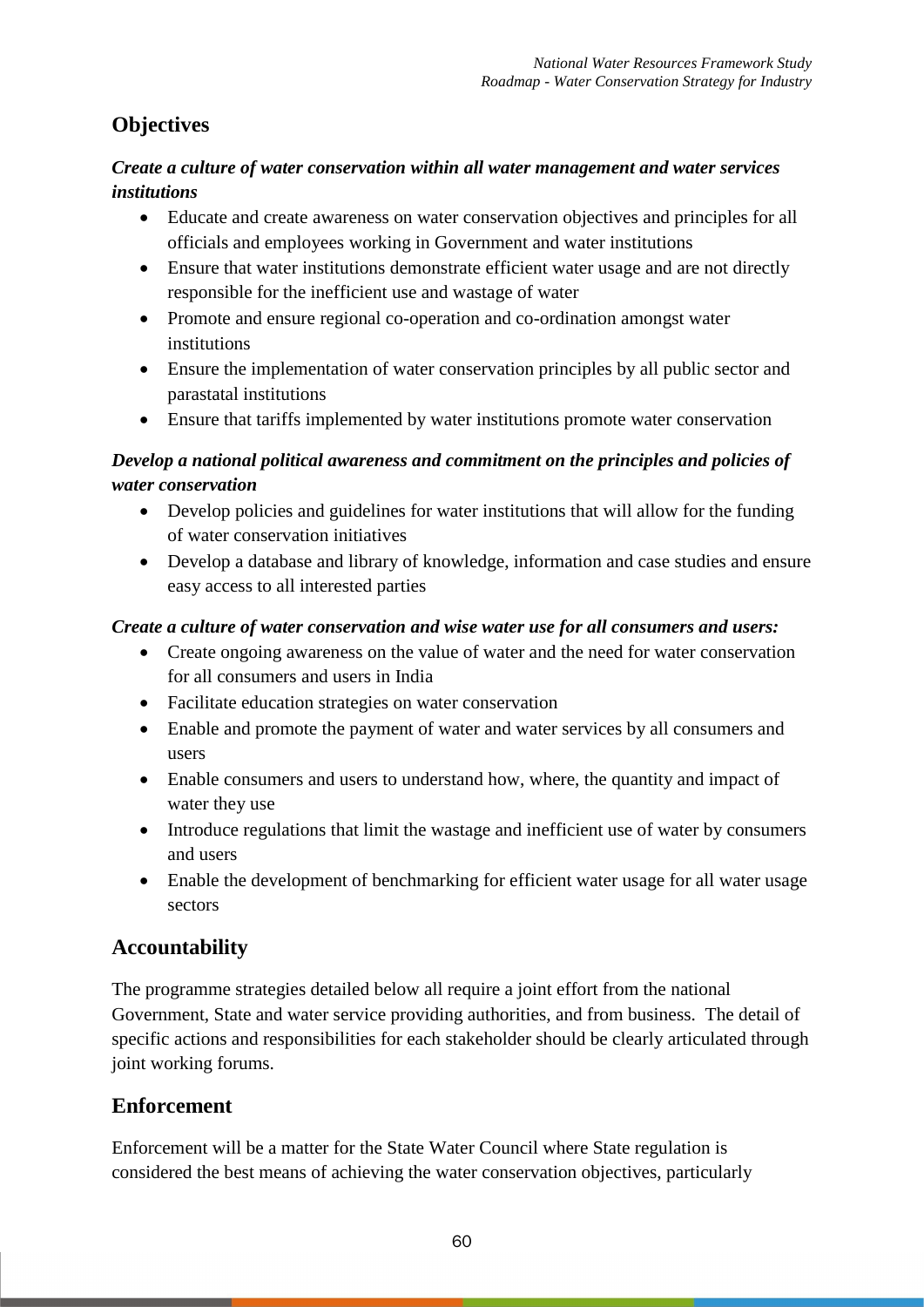through the management of water abstraction licences and tariffs. HOWEVER, it is considered appropriate to consider that many of the actions that relate to the delivery on effective strategies on water conservation in industry are likely to be through voluntary sector agreements, peer review benchmarking and best practice support for technology and behavioural solutions by providing incentives for improving water-wise practices.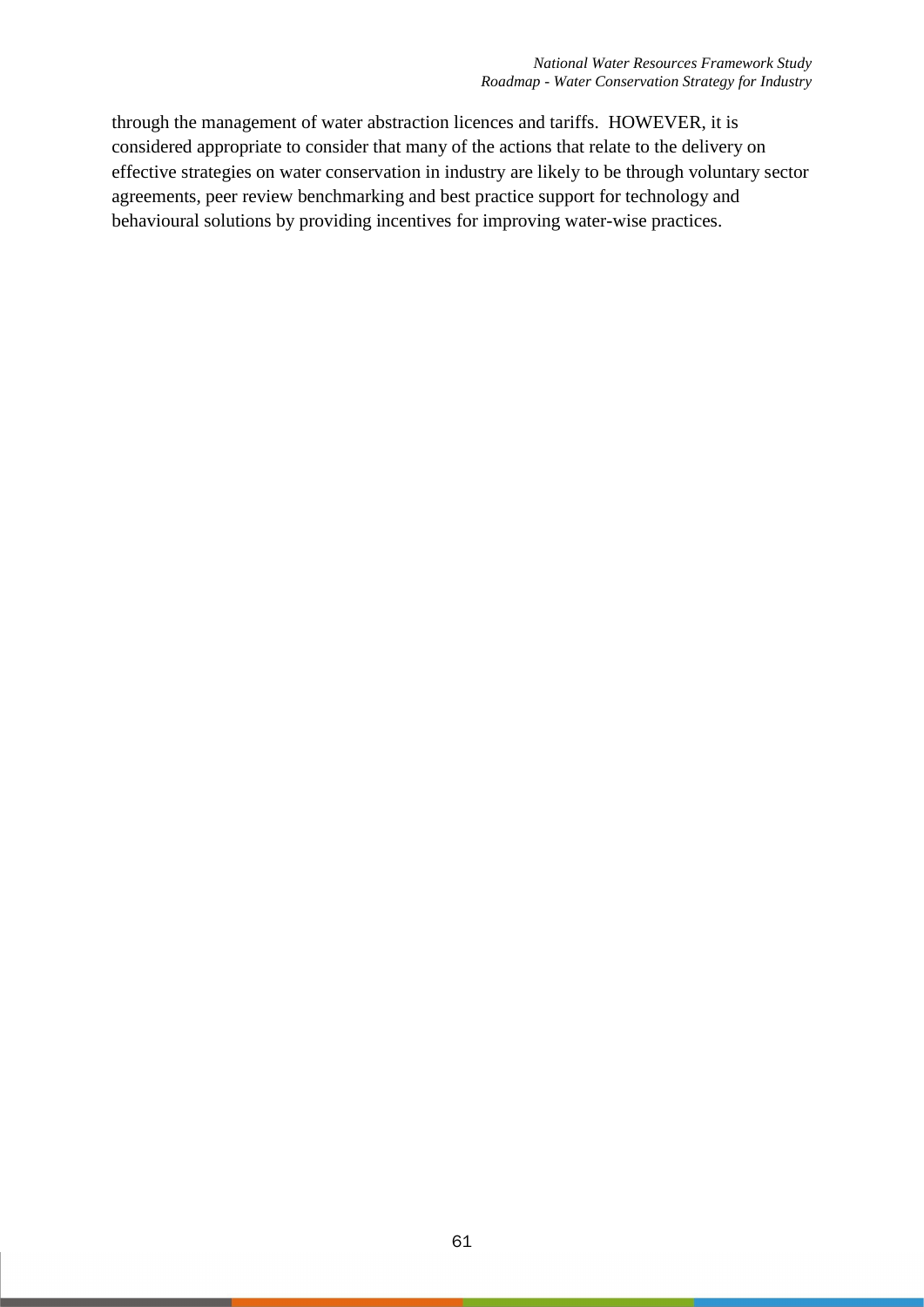# **Programme Strategies**

| <b>Name</b>                              | Objective                                                                                                                                                                                                                                                                                                                                                                                                                                                                                                                                                                                                                                                                                                                                                                                    | <b>Strategy</b>                                                                                                                                                                                                                                                                                                                                                                                                                                                                                                                                                                                                                                                                                                                                                                                                                                                                                                                                                                                                                                                                                                                     | $12^{th} FYP$                                                                                                      | Long term                                                                                                                                                               |
|------------------------------------------|----------------------------------------------------------------------------------------------------------------------------------------------------------------------------------------------------------------------------------------------------------------------------------------------------------------------------------------------------------------------------------------------------------------------------------------------------------------------------------------------------------------------------------------------------------------------------------------------------------------------------------------------------------------------------------------------------------------------------------------------------------------------------------------------|-------------------------------------------------------------------------------------------------------------------------------------------------------------------------------------------------------------------------------------------------------------------------------------------------------------------------------------------------------------------------------------------------------------------------------------------------------------------------------------------------------------------------------------------------------------------------------------------------------------------------------------------------------------------------------------------------------------------------------------------------------------------------------------------------------------------------------------------------------------------------------------------------------------------------------------------------------------------------------------------------------------------------------------------------------------------------------------------------------------------------------------|--------------------------------------------------------------------------------------------------------------------|-------------------------------------------------------------------------------------------------------------------------------------------------------------------------|
| 1. Classification of business<br>types   |                                                                                                                                                                                                                                                                                                                                                                                                                                                                                                                                                                                                                                                                                                                                                                                              |                                                                                                                                                                                                                                                                                                                                                                                                                                                                                                                                                                                                                                                                                                                                                                                                                                                                                                                                                                                                                                                                                                                                     |                                                                                                                    |                                                                                                                                                                         |
| 1.1. Classification system <sup>21</sup> | It is unlikely that one generic water<br>conservation strategy across the<br>full spectrum of businesses will be<br>appropriate. Should the assumption<br>of specific adaptive strategies be<br>valid, then one will have to<br>consider the classification of the<br>businesses. This is supported by<br>the fact that the implications of<br>water conservation will vary<br>tremendously according to the type<br>of business, the applicable<br>processes and their water<br>requirements. Furthermore, the<br>extent to which a business, or<br>group of businesses, is regulated,<br>and the extent to which it will be<br>expected to become actively<br>involved in water resources<br>management, will depend on the<br>scale of its water utilisation and<br>wastewater discharge. | A system will be developed to classify businesses<br>in the industry, mining and power generation<br>sectors based on individual water utilisation and<br>wastewater discharge requirements. This will be<br>the responsibility of Government and the business<br>representatives and will take cognisance of the<br>audit results mentioned below. The following<br>aspects will be considered in the classification<br>system:<br>the type of business;<br>$\bullet$<br>the purposes for which water is used;<br>$\bullet$<br>the specific industry processes;<br>٠<br>the water licence requirements of the<br>$\bullet$<br>business (i.e. self-serviced or serviced by<br>a water services provider);<br>the metered quantity and quality of water<br>$\bullet$<br>utilised and wastewater discharged;<br>the extent to which water is recycled (i.e.<br>the ratio of consumptive to non-<br>consumptive use); and<br>the efficiency and effectiveness of water<br>utilisation.<br>Although there could be a large number of<br>categories based on the above criteria, the<br>classification will need to be kept as simple as | - Design a<br>classification system.<br>- Classify the<br>businesses according to<br>the classification<br>system. | Although the emphasis<br>will be on self-<br>regulation, businesses<br>will be subject to<br>varying degrees of<br>regulation as described<br>in the further strategies |

<sup>&</sup>lt;sup>21</sup> Those businesses which service their own water requirements will be classified by the State Water Commission when processing water licences, and those businesses serviced by Water Services Authorities and will be classified by the Water Services Authorities. The Water Service Authorities will notify the State Water Commission. It should also be noted that the classification will depend to a large degree on the specific purpose of water use.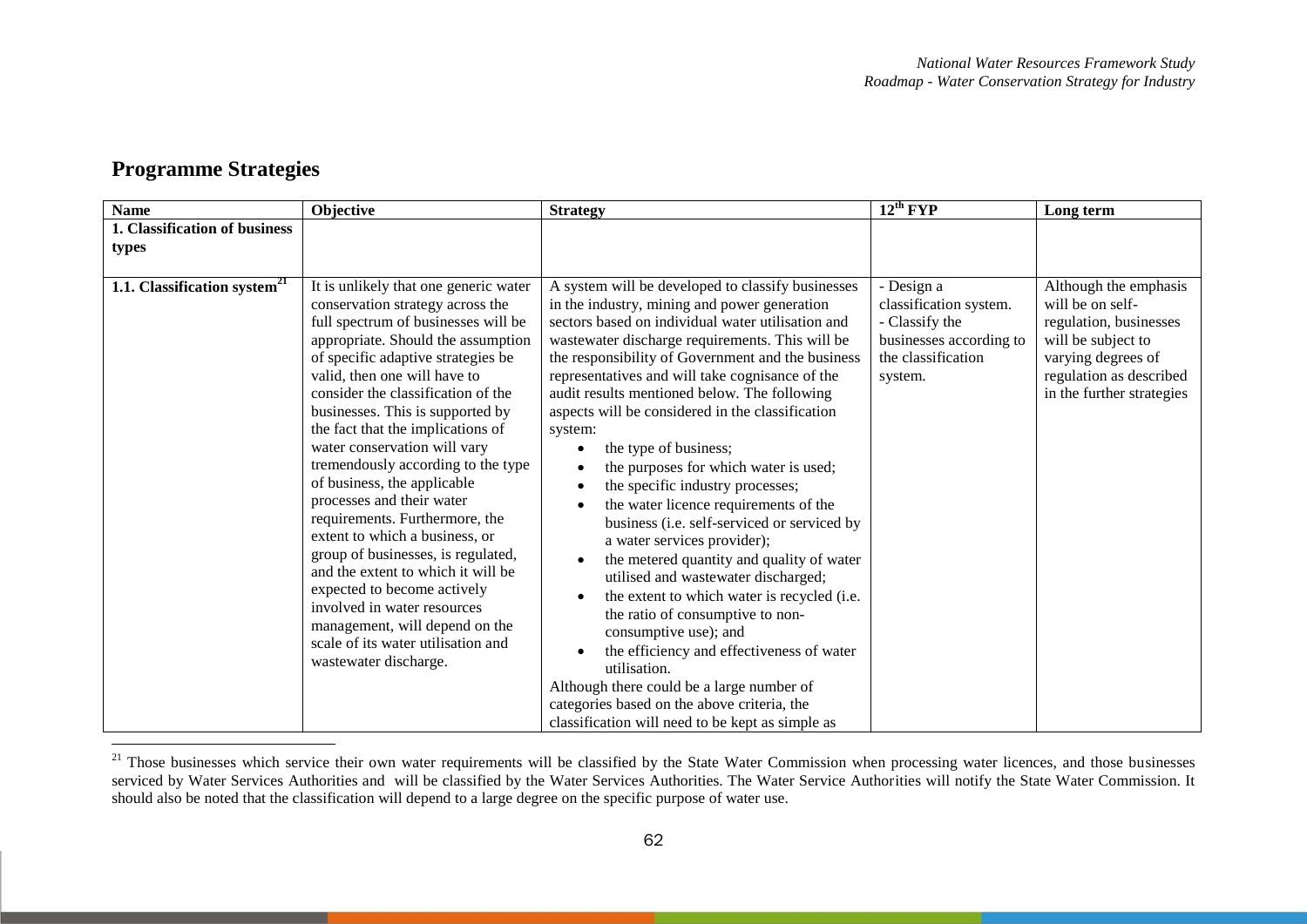|                                                                    |                                                                                                                                                                                                                                                                                                                                                                                                                                                                                                                                                                                                                                                                                                                         | possible. However, the primary purpose of the<br>classification will be to identify those businesses<br>that have the greatest impacts on the water<br>resources in terms of water utilised, wastewater<br>discharged and the efficiency and effectiveness<br>thereof. The business categories will be classified<br>and prioritised by the relevant river catchment or<br>the relevant Water Services Authority.                                                                                                                                             |                                                                                                                                                                                                                                                                                                                                                                     |                                                                                                                                                                      |
|--------------------------------------------------------------------|-------------------------------------------------------------------------------------------------------------------------------------------------------------------------------------------------------------------------------------------------------------------------------------------------------------------------------------------------------------------------------------------------------------------------------------------------------------------------------------------------------------------------------------------------------------------------------------------------------------------------------------------------------------------------------------------------------------------------|---------------------------------------------------------------------------------------------------------------------------------------------------------------------------------------------------------------------------------------------------------------------------------------------------------------------------------------------------------------------------------------------------------------------------------------------------------------------------------------------------------------------------------------------------------------|---------------------------------------------------------------------------------------------------------------------------------------------------------------------------------------------------------------------------------------------------------------------------------------------------------------------------------------------------------------------|----------------------------------------------------------------------------------------------------------------------------------------------------------------------|
| 1.2. Database of businesses<br>2. Performance<br><b>Management</b> | Currently there are no databases of<br>information regarding water<br>services and water use within the<br>industry, mining and power<br>generation sector. The purpose of<br>such databases would be to provide<br>information to make informed<br>decisions relating to water<br>resources management. Following<br>the classification of businesses, it<br>makes sense that certain businesses<br>be monitored and tracked<br>according to their water use and<br>wastewater discharge performance<br>criteria which are discussed. The<br>databases will provide a repository<br>for this information and other audit<br>results. The objective will be to<br>facilitate self-regulatory<br>performance monitoring. | National, regional and local levels of databases<br>will be developed for the purposes of monitoring<br>the water-related performance of businesses. It is<br>obvious that there are too many businesses for all<br>of them to be included in the databases, and only<br>those businesses that have the greatest impacts on<br>the water resources will be considered (i.e. the<br>high priority categories). The State Water<br>Commission or Water Services Provider will have<br>the responsibility for monitoring the performance<br>of these businesses. | - Design a simple pro-<br>forma database, and<br>develop individual<br>regional databases to<br>be adapted for local<br>conditions and<br>requirements of the<br>industry sector.<br>- Populate the<br>individual databases,<br>develop self-regulatory<br>performance<br>monitoring<br>mechanisms, and set<br>acceptable time related<br>targets for data capture. | Maintain the individual<br>databases according<br>specific time related<br>targets and ensure that<br>data can be accessed by<br>members of the<br>industrial sector |
| 2.1. Water use and water                                           | If one is serious about water                                                                                                                                                                                                                                                                                                                                                                                                                                                                                                                                                                                                                                                                                           | If not already understood, businesses will                                                                                                                                                                                                                                                                                                                                                                                                                                                                                                                    | Determine the uses of                                                                                                                                                                                                                                                                                                                                               | Undertake pilot                                                                                                                                                      |
| balance                                                            | conservation, as is the case here,                                                                                                                                                                                                                                                                                                                                                                                                                                                                                                                                                                                                                                                                                      | develop an understanding of the interactions                                                                                                                                                                                                                                                                                                                                                                                                                                                                                                                  | water and the                                                                                                                                                                                                                                                                                                                                                       | projects and                                                                                                                                                         |
|                                                                    | then targets should be set and                                                                                                                                                                                                                                                                                                                                                                                                                                                                                                                                                                                                                                                                                          | between their business processes and their water                                                                                                                                                                                                                                                                                                                                                                                                                                                                                                              | wastewater                                                                                                                                                                                                                                                                                                                                                          | commission research                                                                                                                                                  |
|                                                                    | performance monitored. However,                                                                                                                                                                                                                                                                                                                                                                                                                                                                                                                                                                                                                                                                                         | utilisation and waste water requirements.                                                                                                                                                                                                                                                                                                                                                                                                                                                                                                                     | requirements for                                                                                                                                                                                                                                                                                                                                                    | and development into                                                                                                                                                 |
|                                                                    | before targets can be set, the                                                                                                                                                                                                                                                                                                                                                                                                                                                                                                                                                                                                                                                                                          | Furthermore, businesses included in the databases                                                                                                                                                                                                                                                                                                                                                                                                                                                                                                             | individual businesses.                                                                                                                                                                                                                                                                                                                                              | the drivers of water                                                                                                                                                 |
|                                                                    | objective of a business should be to                                                                                                                                                                                                                                                                                                                                                                                                                                                                                                                                                                                                                                                                                    | mentioned in above will provide the relevant                                                                                                                                                                                                                                                                                                                                                                                                                                                                                                                  |                                                                                                                                                                                                                                                                                                                                                                     | demand (and                                                                                                                                                          |
|                                                                    | understand its use of water and                                                                                                                                                                                                                                                                                                                                                                                                                                                                                                                                                                                                                                                                                         | <b>State Water Council or Water Services Provider</b>                                                                                                                                                                                                                                                                                                                                                                                                                                                                                                         | Project future water                                                                                                                                                                                                                                                                                                                                                | wastewater) and into                                                                                                                                                 |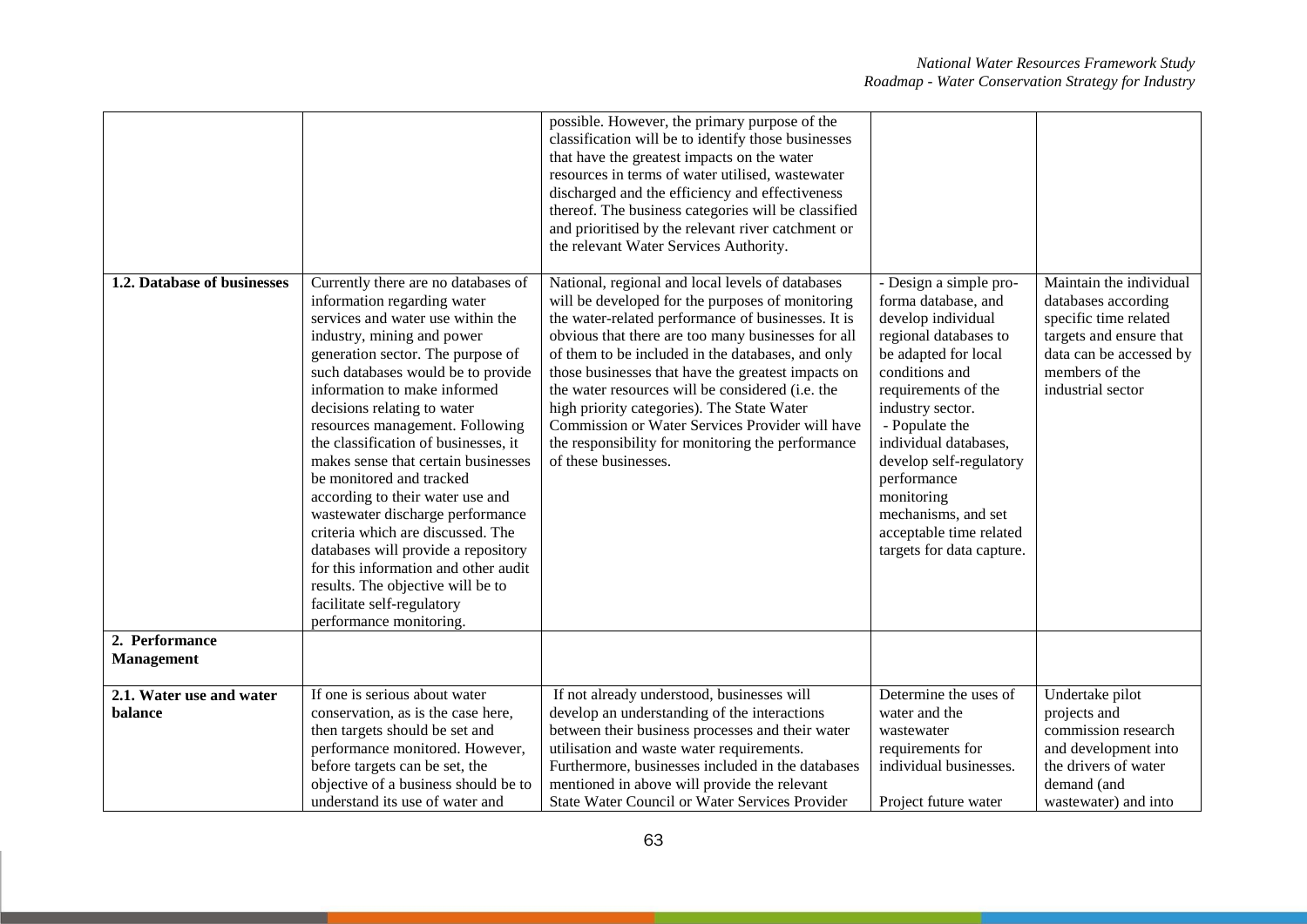|                                  | waste water discharge<br>requirements. Much in the same<br>way that expenditure is analysed<br>and budgeted, so too should the<br>water related elements. They are,<br>after all, items of expenditure.<br>Furthermore, another objective of<br>understanding the water use and<br>wastewater discharge requirements<br>is to determine the impact on the<br>overall water environment, and to<br>ensure that this is mitigated.                                                                                                                                                                                                                                                                                                                                             | with an indication of their future water utilisation<br>and wastewater discharge requirements.<br>Further research and development into alternative<br>processes that utilise less water and generate less<br>wastewater will also need to be commissioned.<br>Various pilot projects to assess the impacts of<br>various water conservation measures in the<br>various business sectors should also be<br>commissioned                                                                                                                                                                                                                                                                                                                                                                                                                                              | utilisation and<br>wastewater discharge<br>requirements, and<br>capture on the<br>individual databases.                                                                                                                                           | alternative processes<br>that utilise less water<br>and generate less<br>wastewater |
|----------------------------------|------------------------------------------------------------------------------------------------------------------------------------------------------------------------------------------------------------------------------------------------------------------------------------------------------------------------------------------------------------------------------------------------------------------------------------------------------------------------------------------------------------------------------------------------------------------------------------------------------------------------------------------------------------------------------------------------------------------------------------------------------------------------------|----------------------------------------------------------------------------------------------------------------------------------------------------------------------------------------------------------------------------------------------------------------------------------------------------------------------------------------------------------------------------------------------------------------------------------------------------------------------------------------------------------------------------------------------------------------------------------------------------------------------------------------------------------------------------------------------------------------------------------------------------------------------------------------------------------------------------------------------------------------------|---------------------------------------------------------------------------------------------------------------------------------------------------------------------------------------------------------------------------------------------------|-------------------------------------------------------------------------------------|
| 2.2 Performance auditing $^{22}$ | Once a business understands its<br>water utilisation and wastewater<br>discharge requirements, it will be<br>in a position to monitor its<br>performance in this regard. The<br>setting of performance targets is<br>always a sensitive issue since the<br>implications of water conservation<br>are not easily quantified. The first<br>step is to determine what the<br>performance indicators should be<br>and then to determine the current<br>levels of performance of these<br>indicators. The focus here should<br>be on the specific industry<br>processes.<br>Thereafter, achievable targets can<br>be set and the performance<br>monitored and reported. The<br>objective of this exercise is to<br>achieve the optimal balance<br>between effective and efficient | Water utilisation and wastewater discharge<br>performance indices for all appropriate business<br>processes will be determined and published.<br>Following this, all businesses will set targets and<br>the performance indices will be monitored. It<br>should be noted that certain infrastructure might<br>have to be installed by businesses to enable them<br>to monitor these indices. Businesses listed on the<br>databases describe above will provide the relevant<br>State Water Council or Water Services Provider<br>with performance reports. The performance status<br>of the businesses will then be entered into the<br>database. Although self-regulation is being<br>promoted, audits of those businesses listed on the<br>databases will be undertaken on a regular basis.<br>Ad-hoc audits of the other businesses should also<br>be considered. | 12th FYP: Determine<br>water utilisation and<br>wastewater discharge<br>performance indices<br>for individual industry<br>processes.<br>Set performance<br>targets, install meters<br>and monitoring<br>systems and submit<br>performance reports | Design and undertake<br>performance<br>management audits                            |

 $\frac{22}{2}$  Performance auditing will be part of the on-going review process of water licensing, where these exist. The history of performance of either individual businesses or Water Services Providers, whomever is applying for a licence, should become a criterion in the granting of future licences.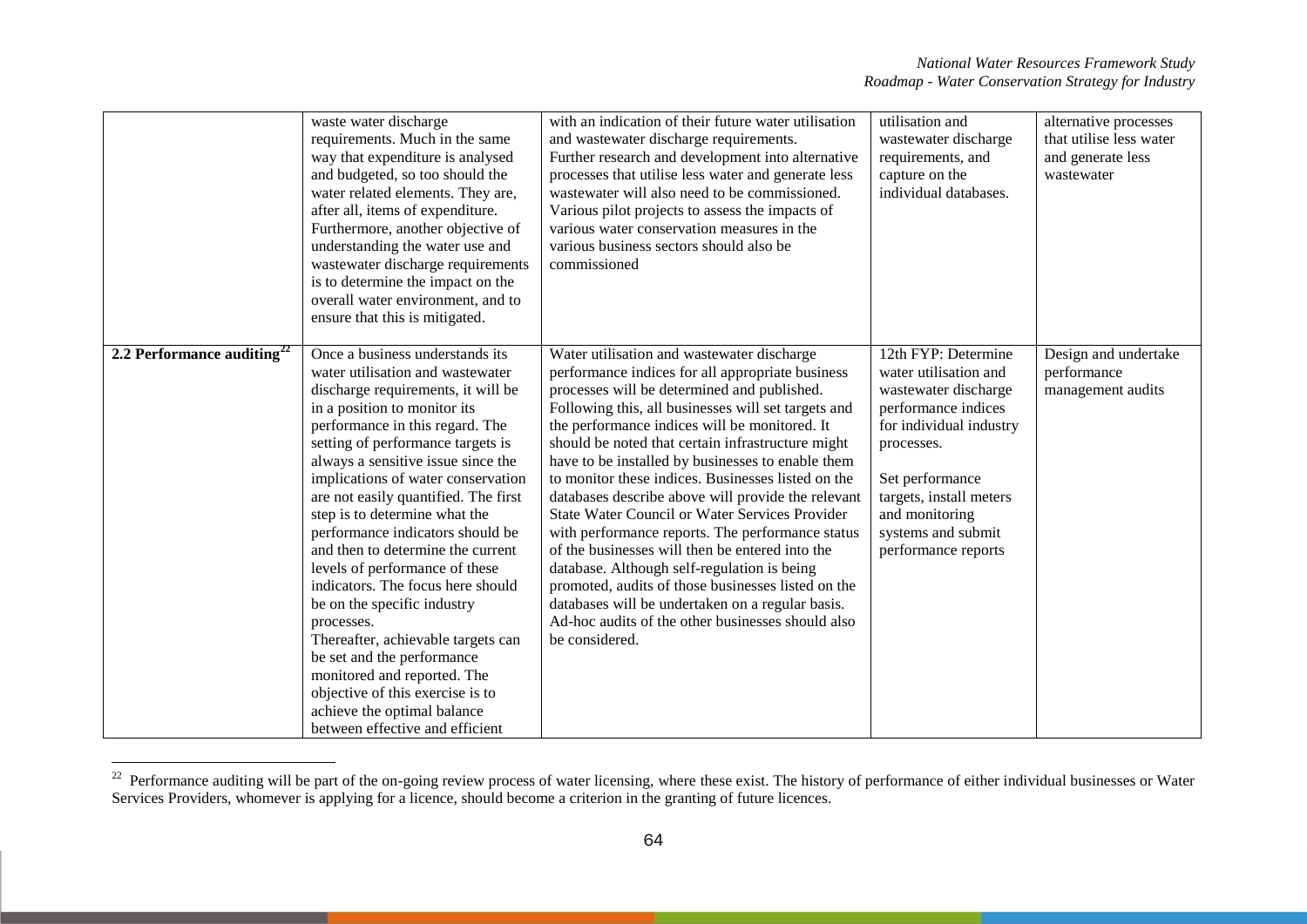|                               | water utilisation and wastewater                                     |                                                                                                       |                          |                        |
|-------------------------------|----------------------------------------------------------------------|-------------------------------------------------------------------------------------------------------|--------------------------|------------------------|
|                               | discharge.                                                           |                                                                                                       |                          |                        |
| 2.3. Benchmarking             | Businesses are often unaware that                                    | : Benchmarking of industry processes against                                                          | Develop benchmarking     | Research and develop   |
| performance                   | they are performing above or                                         | similar operations elsewhere (both in India and                                                       | criteria and identify    | industry norms and     |
|                               | below the norm in areas relating to                                  | abroad) will be undertaken to provide a relative                                                      | partners to be           | standards.             |
|                               | water conservation. It is essential                                  | indication of performance. The performance                                                            | benchmarked against;     |                        |
|                               | that some sort of feedback on                                        | indicators will provide the basic information for                                                     | together with industrial |                        |
|                               | performance be established. Ideally                                  | the benchmarking, however, other parameters will                                                      | sector norms             |                        |
|                               | this feedback should be                                              | also be taken into industry sector. For logistical                                                    |                          |                        |
|                               | confidential, but it is important for                                | purposes, benchmarking will be limited to those                                                       | Undertake and report     |                        |
|                               | businesses to get an indication of                                   | businesses listed in the databases. Performance                                                       | on the benchmarking      |                        |
|                               | their relative performance for                                       | norms and standards will also be developed and                                                        | exercise                 |                        |
|                               | specific industry processes against                                  | published so that the other businesses can                                                            |                          |                        |
|                               | established norms. This creates a                                    | compare their own levels of performance.                                                              |                          |                        |
|                               | competitive environment and<br>provides and a positive result of all | Furthermore, industry norms and standards<br>relating to best management practices in the             |                          |                        |
|                               | of their efforts in setting targets                                  | various processes will be researched and                                                              |                          |                        |
|                               | and monitoring performance.                                          | developed. The emphasis will be on developing a                                                       |                          |                        |
|                               |                                                                      | system that embraces the range of standards                                                           |                          |                        |
|                               |                                                                      | reflecting international best practice and as well                                                    |                          |                        |
|                               |                                                                      | locally appropriate measures.                                                                         |                          |                        |
|                               |                                                                      |                                                                                                       |                          |                        |
| 3. Institutional measures to  |                                                                      |                                                                                                       |                          |                        |
| support wise water use        |                                                                      |                                                                                                       |                          |                        |
| <b>3.1 Water conservation</b> | When implementing water                                              | With the help of the relevant State Water Council                                                     | Determine the water      | Undertake cost-benefit |
| programme                     | conservation measures, there are                                     | or Water Services Provider, businesses will                                                           | conservation problems    | analyses, develop and  |
|                               | several important issues that must                                   | develop a water conservation programme. The                                                           | and define appropriate   | implement the water    |
|                               | be taken into account. It is clear                                   | water balance analysis and the water audit will                                                       | interventions.           | conservation           |
|                               | that reducing wastage in order to                                    | provide an indication of the extent of any water<br>conservation problems and possible interventions. | Determine the benefits   | programme.             |
|                               | promote greater profit margins<br>should be a fundamental issue that | Typical technical interventions are:                                                                  | and the costs of water   |                        |
|                               | requires little additional                                           | • Domestic: retrofitting water saving devices;                                                        | conservation for         |                        |
|                               | motivation. This, however, is not                                    | · Irrigation: scheduling and application; use of                                                      | individual businesses    |                        |
|                               | normally the case. The measures                                      | indigenous plants; mulching.                                                                          |                          |                        |
|                               | required to reduce waste are often                                   | • Process: new technologies and processes which                                                       |                          |                        |
|                               | of a capital nature, whilst the                                      | utilises less water.                                                                                  |                          |                        |
|                               | savings will be reflected on an                                      | • Cleaning: alternative methods of cleaning;                                                          |                          |                        |
|                               | operating budget. Although such                                      | reclaimed water.                                                                                      |                          |                        |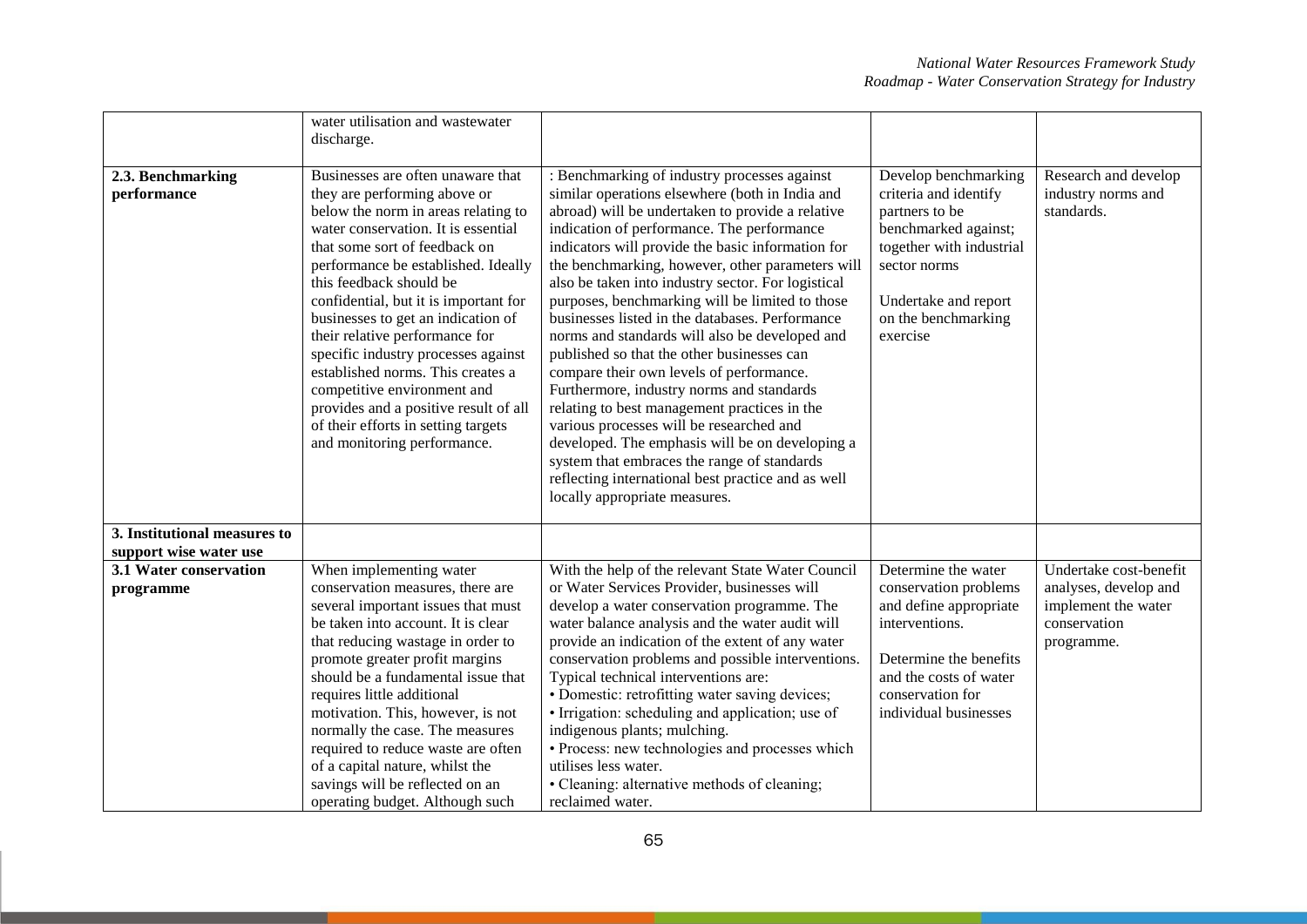|                               | actions generally pay for<br>themselves over a relatively short<br>period, it is often difficult for<br>businesses to motivate for, and to<br>secure the required capital budgets.<br>Furthermore, the cost of water is<br>often a rather small item on a<br>business's operating budget. The<br>objective is therefore to develop<br>water conservation programmes<br>that are a prioritised and scheduled<br>suite of interventions for individual<br>businesses. | • Cooling: air cooling, multiple pass cooling;<br>higher water quality tolerances; reclaimed water.<br>• Fire fighting: pressure management; separate<br>systems; reclaimed water.<br>• Water treatment: management and de-watering<br>of sludge; more efficient technologies and<br>processes.<br>The elimination of leakage and measurement of<br>water use are common interventions, no matter<br>what the use. Education, awareness and marketing<br>are also common and need to be undertaken<br>The costs of implementing water conservation<br>interventions and the benefits of the reduced<br>water utilisation will be determined and assessed<br>by means of a cost-benefit analysis. Furthermore,<br>businesses that generate wastewater will benefit<br>in that the reduction in use will have a<br>corresponding reduction in wastewater and<br>therefore reduction in the treatment and disposal<br>thereof. The savings in water use costs discussed<br>above will give an indication of the level of<br>funding that can be justified, on purely financial<br>grounds, for allocation to water conservation.<br>Once accepted by the State Water Council or<br>Water Services Provider, a business will<br>systematically implement its water conservation<br>programme. |                                                                                                                                                                               |                                                                                                         |
|-------------------------------|---------------------------------------------------------------------------------------------------------------------------------------------------------------------------------------------------------------------------------------------------------------------------------------------------------------------------------------------------------------------------------------------------------------------------------------------------------------------|-------------------------------------------------------------------------------------------------------------------------------------------------------------------------------------------------------------------------------------------------------------------------------------------------------------------------------------------------------------------------------------------------------------------------------------------------------------------------------------------------------------------------------------------------------------------------------------------------------------------------------------------------------------------------------------------------------------------------------------------------------------------------------------------------------------------------------------------------------------------------------------------------------------------------------------------------------------------------------------------------------------------------------------------------------------------------------------------------------------------------------------------------------------------------------------------------------------------------------------------------------------------------------------------|-------------------------------------------------------------------------------------------------------------------------------------------------------------------------------|---------------------------------------------------------------------------------------------------------|
| 3.2 Wastewater<br>reclamation | More often than not, businesses<br>that discharge wastewater incur<br>greater expenses in this regard than<br>they do in the purchase and/or<br>purification of water. As a result,<br>there is always the danger that the<br>wastewater is diluted so that it<br>meets receiving water quality<br>objectives. Although not<br>necessarily a consumptive use, this                                                                                                  | Wastewater discharges will be monitored<br>carefully by the relevant State Water Commission<br>or Water Services Authority. Although both the<br>quantity and quality of the discharges preferably<br>should be monitored, the emphasis will be on<br>routine sampling of water quality for the<br>businesses with large discharges for compliance<br>with the requirements of the discharge permit.<br>The water balance analysis will also be evaluated<br>to ensure that excessive water is not being used                                                                                                                                                                                                                                                                                                                                                                                                                                                                                                                                                                                                                                                                                                                                                                             | Monitor wastewater<br>discharges of those<br>businesses identified<br>from the regional<br>databases.<br>Assess water balances<br>for excessive use<br>relating to wastewater | Determine the potential<br>for reclamation and<br>develop alternative<br>methods of recycling<br>water. |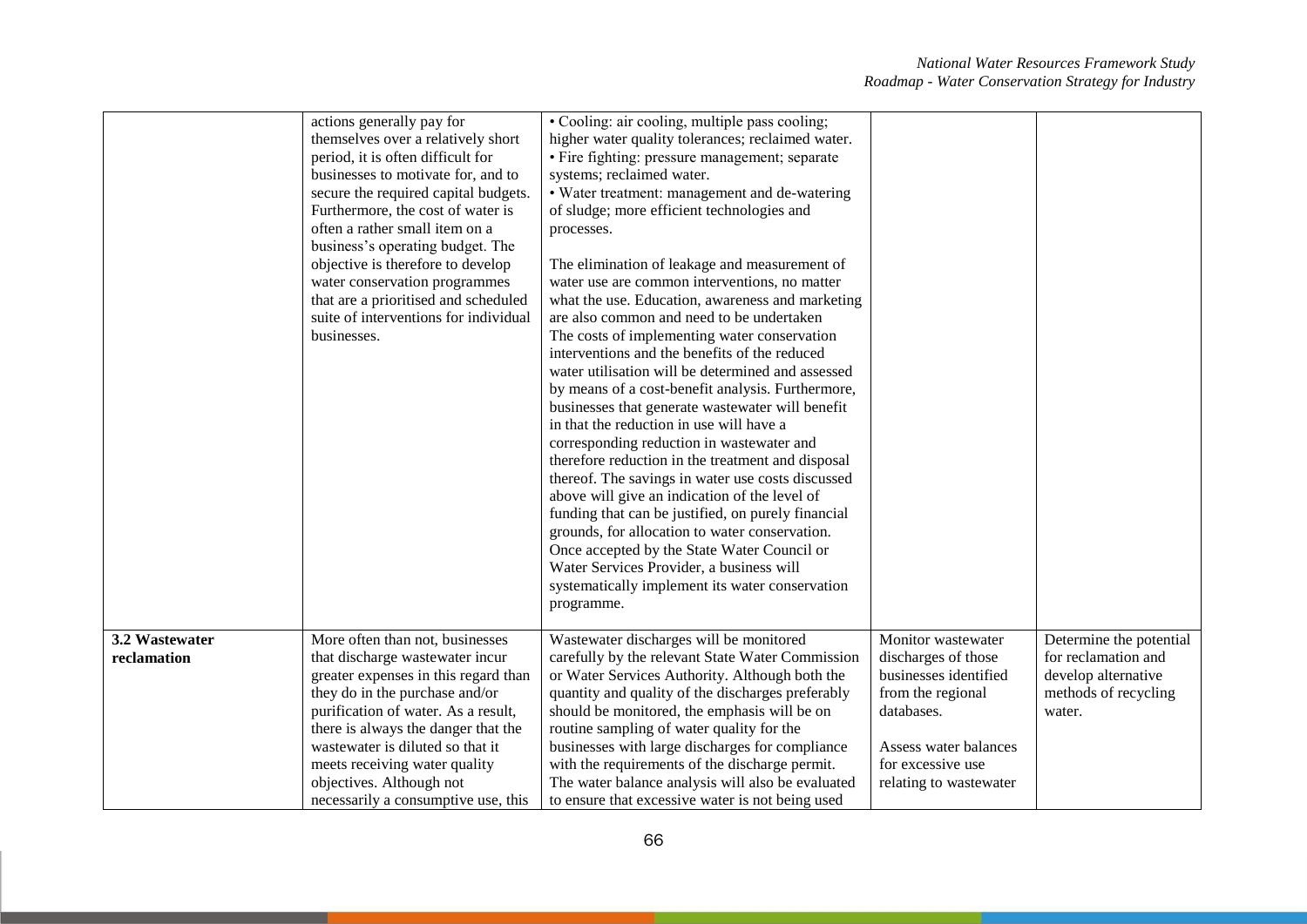|                                  | practice can influence water<br>resources allocations. Furthermore,<br>wastewater discharges either to<br>sewer systems, or into an open<br>river system, are notorious in terms<br>of their water quality problems and<br>pollution. The objective is<br>therefore to promote the practise of<br>businesses containing all their<br>wastewater on site and recycling it<br>as much as possible. The principle<br>of waste minimisation and clean<br>technology should be the principal<br>objective here. Furthermore, the<br>Waste Discharge Charge System,<br>which will need to be developed<br>will provide incentives to minimise<br>waste. | for dilution purposes.<br>Individual businesses will also determine the<br>potential for wastewater reclamation, whilst the<br>relevant State Water Commission or Water<br>Service Authority |                                               |                                                 |
|----------------------------------|---------------------------------------------------------------------------------------------------------------------------------------------------------------------------------------------------------------------------------------------------------------------------------------------------------------------------------------------------------------------------------------------------------------------------------------------------------------------------------------------------------------------------------------------------------------------------------------------------------------------------------------------------|----------------------------------------------------------------------------------------------------------------------------------------------------------------------------------------------|-----------------------------------------------|-------------------------------------------------|
| 3.3 Incentives and penalties     | The savings realised can often<br>cover the costs of implementing                                                                                                                                                                                                                                                                                                                                                                                                                                                                                                                                                                                 | The States working with local Water Services<br>Authorities, along with the Business                                                                                                         | Determine appropriate<br>system of incentives | Review incentives and<br>penalties according to |
|                                  | water conservation measures, but                                                                                                                                                                                                                                                                                                                                                                                                                                                                                                                                                                                                                  | Representatives, will devise a system of<br>incentives and penalties that reflect the                                                                                                        | and penalties.                                | current performance                             |
|                                  | there is normally a need for some<br>financial incentive or seed funding                                                                                                                                                                                                                                                                                                                                                                                                                                                                                                                                                                          | performance of businesses as is discuss above.                                                                                                                                               | Implement the system                          |                                                 |
|                                  | to initiate the process. The relevant<br>authorities and the industry sector                                                                                                                                                                                                                                                                                                                                                                                                                                                                                                                                                                      | These incentives and penalties could comprise<br>part of the catchment management charge that                                                                                                | along with the<br>performance                 |                                                 |
|                                  | as a whole should strive to make<br>water conservation a self-financing                                                                                                                                                                                                                                                                                                                                                                                                                                                                                                                                                                           | will be levied to all users in future. Consideration<br>could be given to amending the charge so that                                                                                        | management aspects.                           |                                                 |
|                                  | initiative.                                                                                                                                                                                                                                                                                                                                                                                                                                                                                                                                                                                                                                       | businesses that perform well will be given a<br>rebate, and those that do not perform well will                                                                                              |                                               |                                                 |
|                                  |                                                                                                                                                                                                                                                                                                                                                                                                                                                                                                                                                                                                                                                   | incur the full charge. The costs of the rebates will                                                                                                                                         |                                               |                                                 |
|                                  |                                                                                                                                                                                                                                                                                                                                                                                                                                                                                                                                                                                                                                                   | be determined such that they balance with the<br>income generated from the full charges.                                                                                                     |                                               |                                                 |
|                                  |                                                                                                                                                                                                                                                                                                                                                                                                                                                                                                                                                                                                                                                   |                                                                                                                                                                                              |                                               |                                                 |
| 3.4 Water conservation<br>forums | An important aspect required for<br>successful water conservation is                                                                                                                                                                                                                                                                                                                                                                                                                                                                                                                                                                              | Water conservation forums should be set up, or<br>existing forums will be expanded, so that the                                                                                              | Determine the need for<br>water conservation  | Establish the forums<br>and co-ordinate the     |
|                                  | the ability to network and share<br>information, tactics and experience                                                                                                                                                                                                                                                                                                                                                                                                                                                                                                                                                                           | various issues concerning water conservation can<br>be discussed within the various business sectors.                                                                                        | forums and the<br>capacity within             | activities                                      |
|                                  | with colleagues. Workshops or                                                                                                                                                                                                                                                                                                                                                                                                                                                                                                                                                                                                                     | These forums will be created on the lines of those                                                                                                                                           | relevant State Water                          |                                                 |